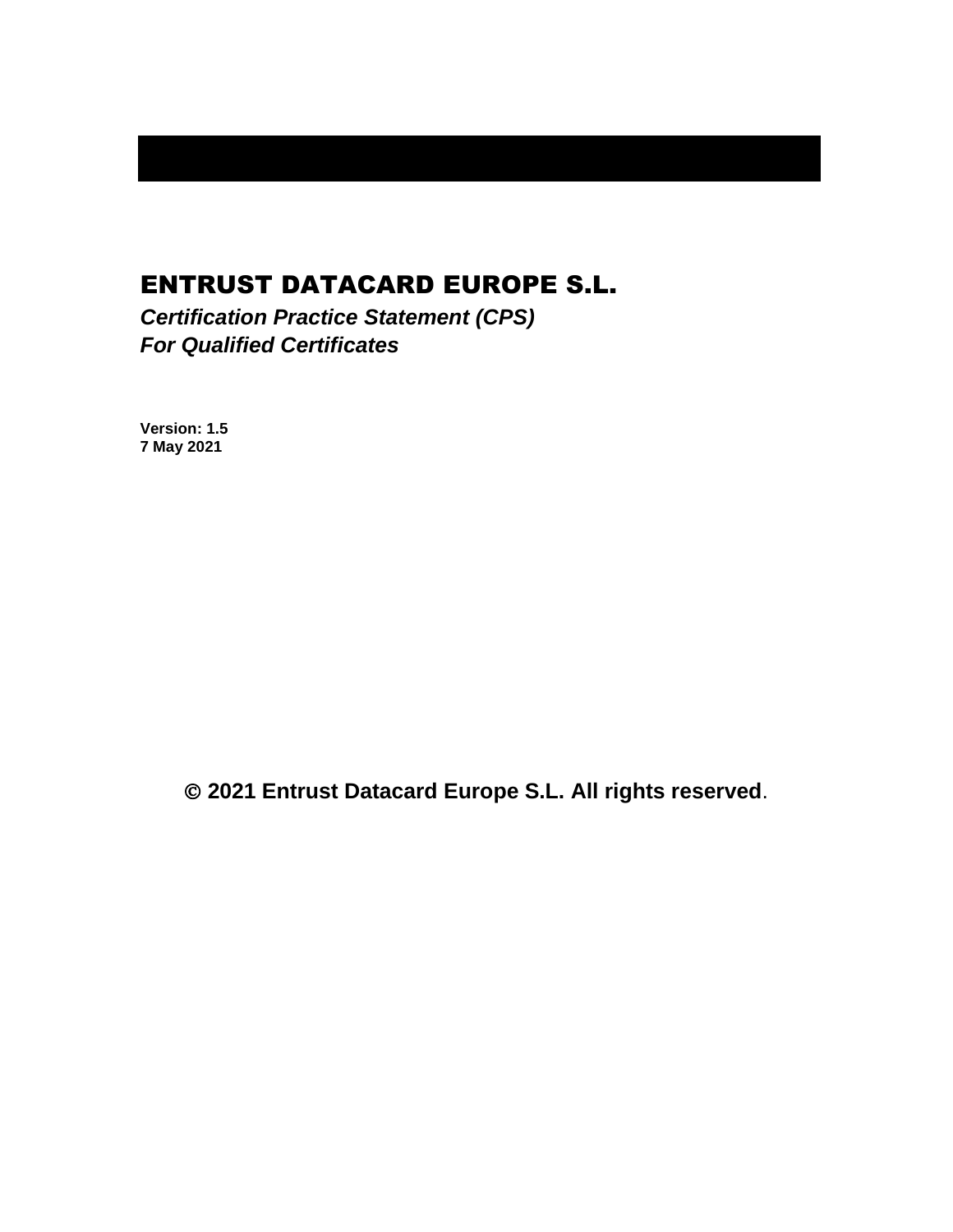# **Revision History**

| Issue | Date             | Changes in this Revision                                                                                                                                                                                                |
|-------|------------------|-------------------------------------------------------------------------------------------------------------------------------------------------------------------------------------------------------------------------|
| 1.0   | 11 December 2019 | Initial version.                                                                                                                                                                                                        |
| 1.1   | 10 June 2020     | Addition of QSeal and Qsignature Certificates                                                                                                                                                                           |
| 1.2   | 22 July 2020     | Update 6.6.2 Security Management Controls,<br>update 9.6.4 Relying Party Representations and<br>add AATL extensions to Qsignature Certificate<br>Profile                                                                |
| 1.3   | 30 October 2020  | Update Entrust brand, email address for CPR, add<br>Q4 root, implementation of CAB Forum ballots<br>(23, 24, 25, 28, 30, 31 33, and 35), removal of<br>non-inclusive language, and terms and conditions<br>in section 9 |
| 1.4   | 18 December 2020 | Update brand and retention period                                                                                                                                                                                       |
| 1.5   | 7 May 2021       | Update Subject name serial number, individual<br>identity verification                                                                                                                                                  |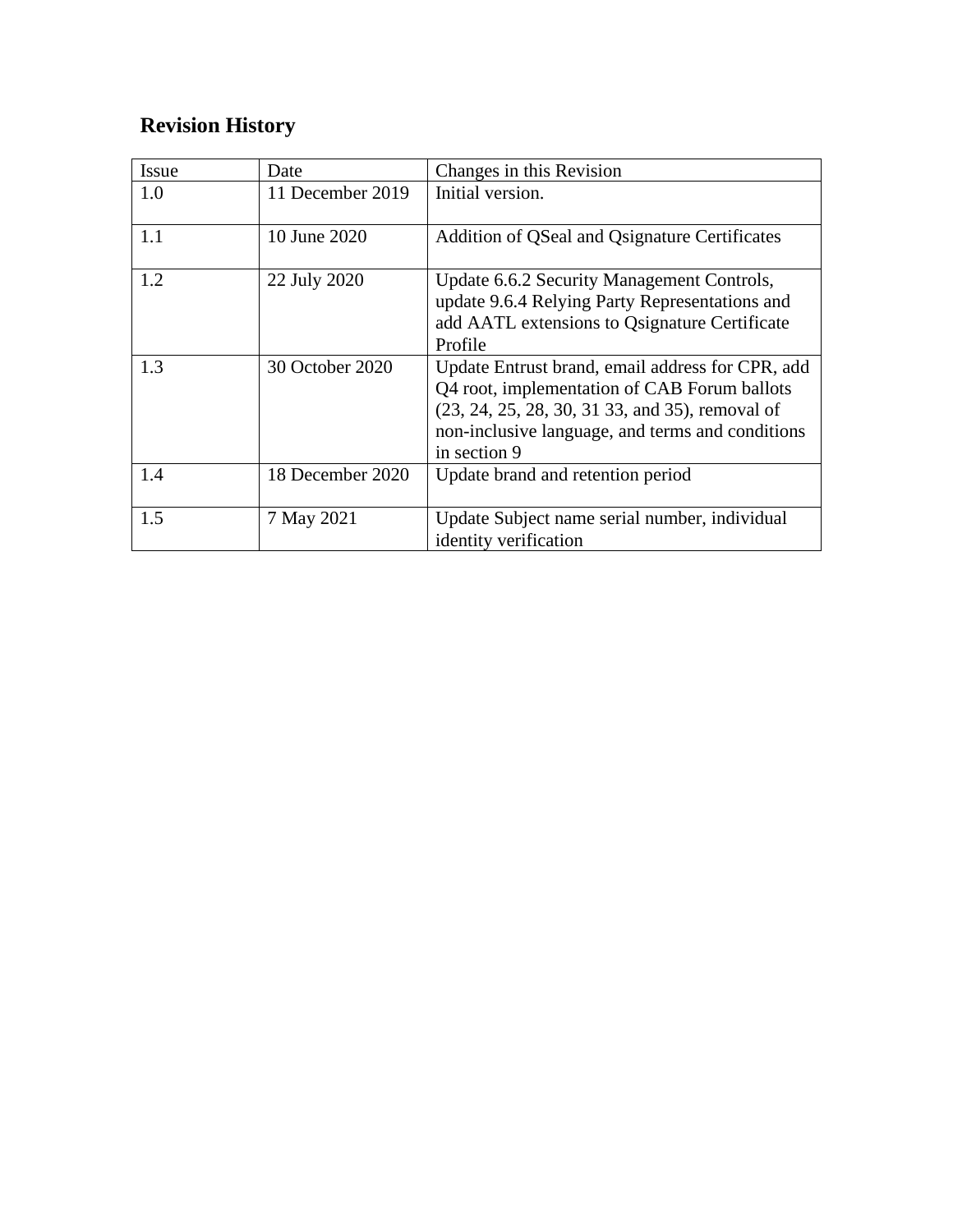# **TABLE OF CONTENTS**

| $\mathbf{I}$ . |                                                                                                                  |  |
|----------------|------------------------------------------------------------------------------------------------------------------|--|
|                | 1.1                                                                                                              |  |
|                | 1.2                                                                                                              |  |
|                | 1.3<br>1.3.1<br>1.3.2<br>1.3.3<br>1.3.4<br>1.3.5                                                                 |  |
|                | $1.4^{\circ}$<br>1.4.1<br>1.4.2                                                                                  |  |
|                | 1.5<br>1.5.1<br>1.5.2<br>1.5.3<br>1.5.4<br>1.6                                                                   |  |
|                | 1.6.1<br>1.6.2                                                                                                   |  |
| 2.             |                                                                                                                  |  |
|                | 2.1                                                                                                              |  |
|                | 2.2                                                                                                              |  |
|                | 2.3                                                                                                              |  |
|                | 2.4                                                                                                              |  |
| <b>3.</b>      |                                                                                                                  |  |
|                | <b>3.1</b><br>3.1.1<br>3.1.2<br>3.1.3<br>3.1.4<br>3.1.5<br>3.1.6                                                 |  |
|                | 3.2                                                                                                              |  |
|                | 3.2.1<br>3.2.2<br>3.2.2.2<br>3.2.2.3<br>3.2.2.4<br>3.2.2.4.1<br>3.2.2.4.2<br>3.2.2.4.3<br>3.2.2.4.4<br>3.2.2.4.5 |  |
|                | 3.2.2.4.6                                                                                                        |  |

 $\mathbf i$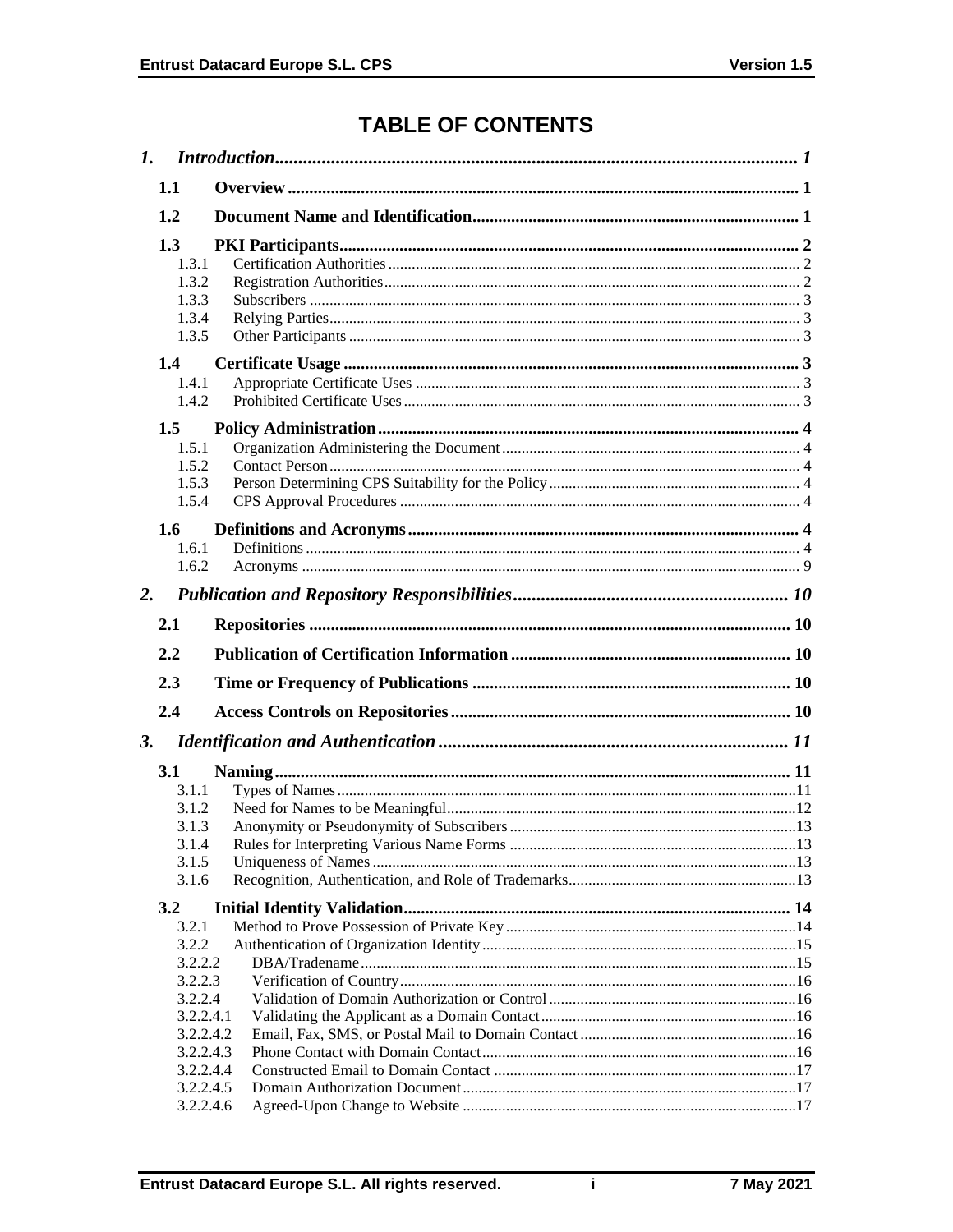| 3.2.2.4.7                |  |
|--------------------------|--|
| 3.2.2.4.8                |  |
| 3.2.2.4.9                |  |
| 3.2.2.4.10               |  |
| 3.2.2.4.11               |  |
| 3.2.2.4.12               |  |
| 3.2.2.4.13               |  |
| 3.2.2.4.14               |  |
| 3.2.2.4.15               |  |
| 3.2.2.4.16               |  |
| 3.2.2.4.17<br>3.2.2.4.18 |  |
| 3.2.2.4.19               |  |
| 3.2.2.5                  |  |
| 3.2.2.6                  |  |
| 3.2.2.7                  |  |
| 3.2.2.8                  |  |
| 3.2.2.9                  |  |
| 3.2.2.10                 |  |
| 3.2.3                    |  |
| 3.2.4                    |  |
| 3.2.5                    |  |
| 3.2.6                    |  |
| 3.3                      |  |
| 3.3.1                    |  |
| 3.3.2                    |  |
|                          |  |
| 3.4                      |  |
|                          |  |
| 4.                       |  |
| 4.1                      |  |
| 4.1.1                    |  |
| 4.1.2                    |  |
|                          |  |
| 4.2                      |  |
| 4.2.1                    |  |
| 4.2.2<br>4.2.3           |  |
| 4.2.4                    |  |
|                          |  |
| 4.3                      |  |
| 4.3.1                    |  |
| 4.3.2                    |  |
| 4.4                      |  |
| 4.4.1                    |  |
| 4.4.2                    |  |
| 4.4.3                    |  |
|                          |  |
| 4.5                      |  |
| 4.5.1                    |  |
| 4.5.2                    |  |
| 4.6                      |  |
| 4.6.1                    |  |
| 4.6.2<br>4.6.3           |  |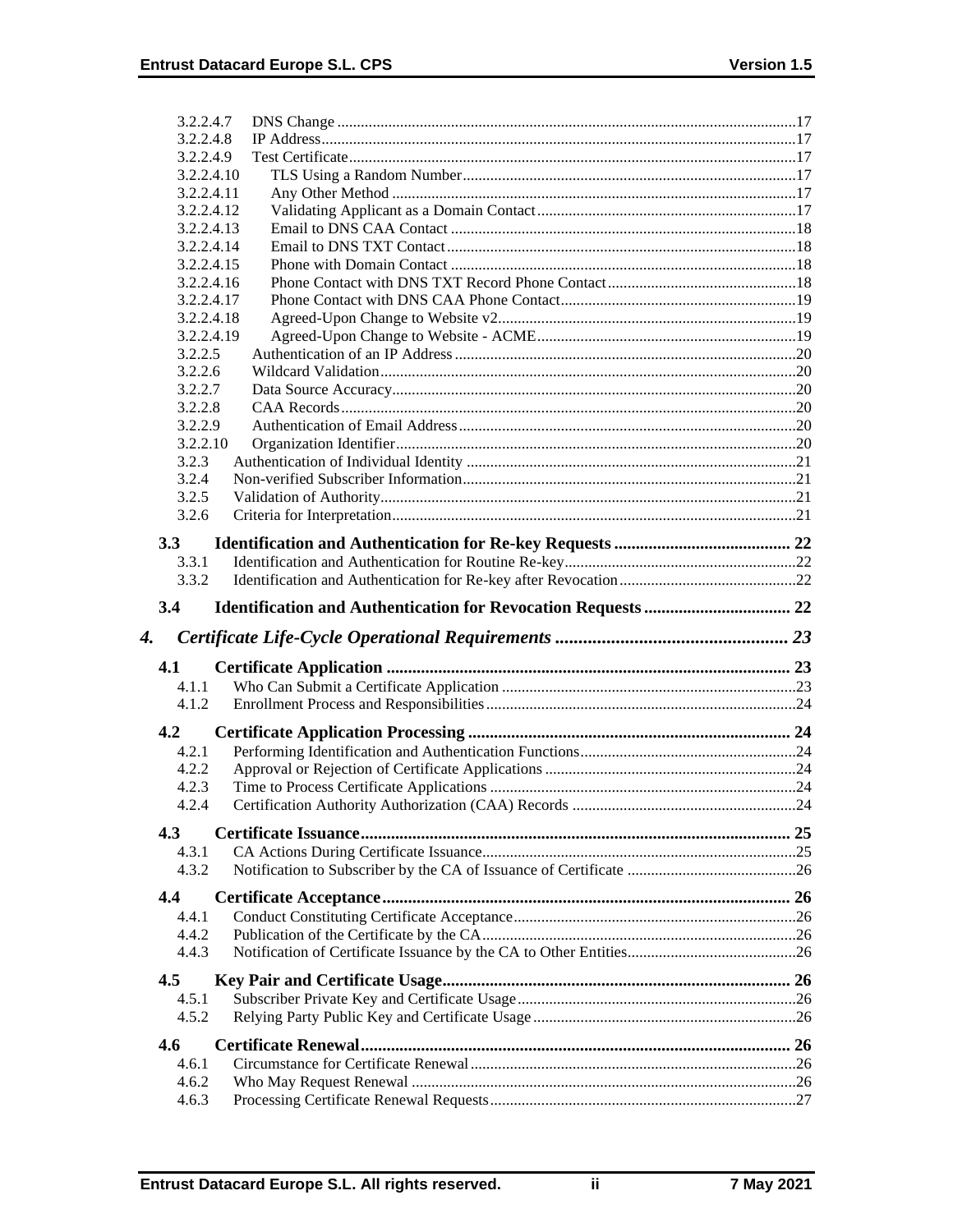|    | 4.6.4            |  |
|----|------------------|--|
|    | 4.6.5            |  |
|    | 4.6.6            |  |
|    | 4.6.7            |  |
|    | 4.7              |  |
|    | 4.7.1            |  |
|    | 4.7.2            |  |
|    | 4.7.3            |  |
|    | 4.7.4            |  |
|    | 4.7.5            |  |
|    | 4.7.6            |  |
|    | 4.7.7            |  |
|    | 4.8              |  |
|    | 4.8.1            |  |
|    | 4.8.2            |  |
|    | 4.8.3            |  |
|    | 4.8.4            |  |
|    | 4.8.5            |  |
|    | 4.8.6            |  |
|    | 4.8.7            |  |
|    |                  |  |
|    | 4.9<br>4.9.1     |  |
|    | 4.9.1.1          |  |
|    | 4.9.1.2          |  |
|    | 4.9.2            |  |
|    | 4.9.3            |  |
|    | 4.9.4            |  |
|    | 4.9.5            |  |
|    | 4.9.6            |  |
|    | 4.9.7            |  |
|    | 4.9.8            |  |
|    | 4.9.9            |  |
|    | 4.9.10           |  |
|    | 4.9.11           |  |
|    | 4.9.12           |  |
|    | 4.9.13           |  |
|    | 4.9.14           |  |
|    | 4.9.15           |  |
|    | 4.9.16           |  |
|    | 4.10             |  |
|    | 4.10.1           |  |
|    | 4.10.2           |  |
|    | 4.10.3           |  |
|    | 4.11             |  |
|    |                  |  |
|    | 4.12             |  |
|    | 4.12.1<br>4.12.2 |  |
|    |                  |  |
| 5. |                  |  |
|    | 5.1              |  |
|    | 5.1.1            |  |
|    | 5.1.2            |  |
|    |                  |  |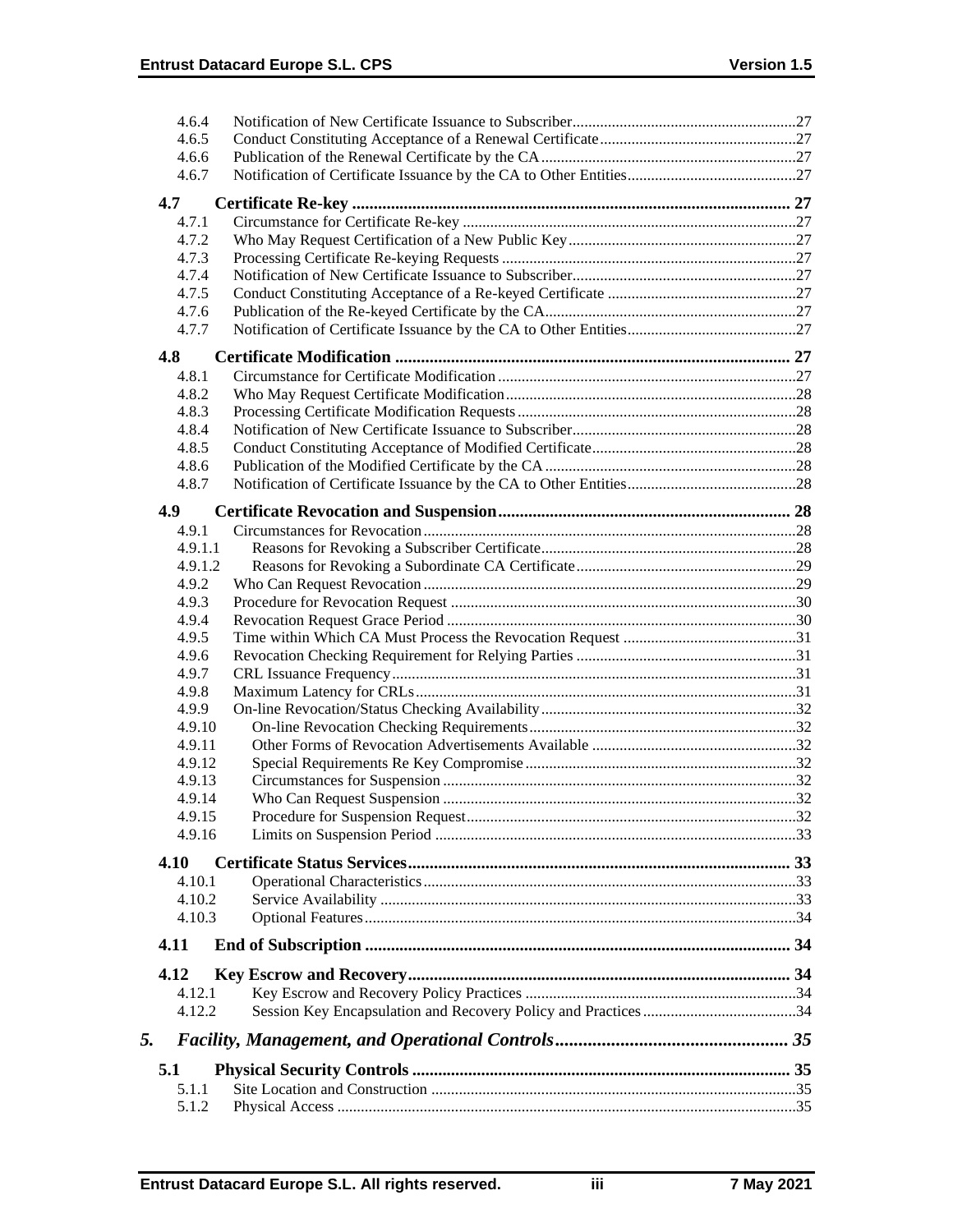|     | 5.1.3 |  |
|-----|-------|--|
|     | 5.1.4 |  |
|     | 5.1.5 |  |
|     | 5.1.6 |  |
|     | 5.1.7 |  |
|     | 5.1.8 |  |
| 5.2 |       |  |
|     | 5.2.1 |  |
|     | 5.2.2 |  |
|     | 5.2.3 |  |
|     | 5.2.4 |  |
| 5.3 |       |  |
|     | 5.3.1 |  |
|     | 5.3.2 |  |
|     | 5.3.3 |  |
|     | 5.3.4 |  |
|     | 5.3.5 |  |
|     | 5.3.6 |  |
|     | 5.3.7 |  |
|     | 5.3.8 |  |
| 5.4 |       |  |
|     | 5.4.1 |  |
|     | 5.4.2 |  |
|     | 5.4.3 |  |
|     | 5.4.4 |  |
|     | 5.4.5 |  |
|     | 5.4.6 |  |
|     | 5.4.7 |  |
|     | 5.4.8 |  |
| 5.5 |       |  |
|     | 5.5.1 |  |
|     | 5.5.2 |  |
|     | 5.5.3 |  |
|     | 5.5.4 |  |
|     | 5.5.5 |  |
|     | 5.5.6 |  |
|     | 5.5.7 |  |
| 5.6 |       |  |
|     |       |  |
| 5.7 |       |  |
|     | 5.7.1 |  |
|     | 5.7.2 |  |
|     | 5.7.3 |  |
|     | 5.7.4 |  |
| 5.8 |       |  |
| 6.  |       |  |
| 6.1 |       |  |
|     | 6.1.1 |  |
|     | 6.1.2 |  |
|     | 6.1.3 |  |
|     | 6.1.4 |  |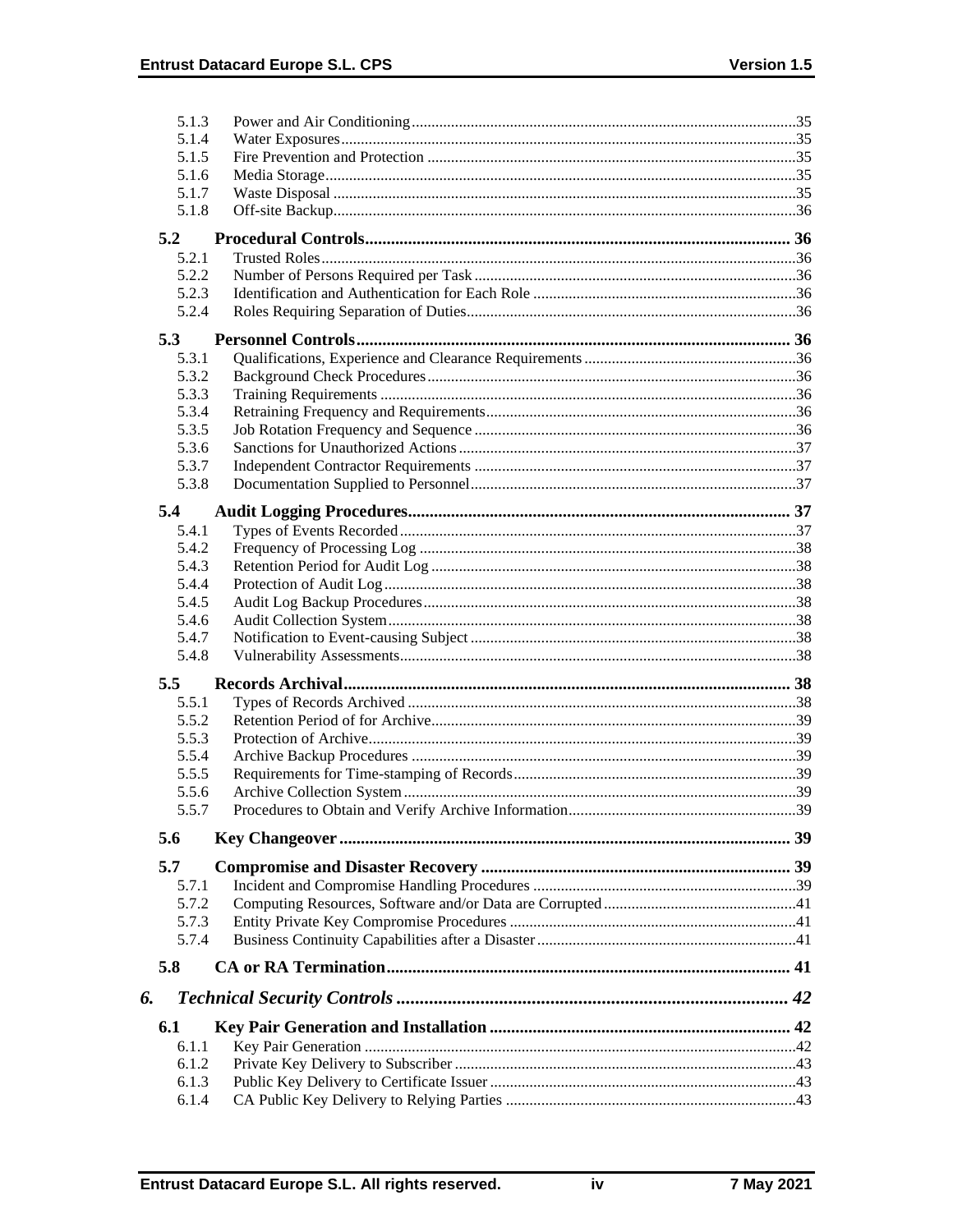| 6.1.5          |                                                                          |  |
|----------------|--------------------------------------------------------------------------|--|
| 6.1.6          |                                                                          |  |
| 6.1.7          |                                                                          |  |
| 6.2            | Private Key Protection and Cryptographic Module Engineering Controls  44 |  |
| 6.2.1          |                                                                          |  |
| 6.2.2          |                                                                          |  |
| 6.2.3          |                                                                          |  |
| 6.2.4          |                                                                          |  |
| 6.2.5          |                                                                          |  |
| 6.2.6<br>6.2.7 |                                                                          |  |
| 6.2.8          |                                                                          |  |
| 6.2.9          |                                                                          |  |
| 6.2.10         |                                                                          |  |
| 6.2.11         |                                                                          |  |
|                |                                                                          |  |
| 6.3            |                                                                          |  |
| 6.3.1<br>6.3.2 |                                                                          |  |
|                |                                                                          |  |
| 6.4            |                                                                          |  |
| 6.4.1          |                                                                          |  |
| 6.4.2          |                                                                          |  |
| 6.4.3          |                                                                          |  |
| 6.5            |                                                                          |  |
| 6.5.1          |                                                                          |  |
| 6.5.2          |                                                                          |  |
|                |                                                                          |  |
|                |                                                                          |  |
| 6.6            |                                                                          |  |
| 6.6.1          |                                                                          |  |
| 6.6.2<br>6.6.3 |                                                                          |  |
|                |                                                                          |  |
| 6.7            |                                                                          |  |
| 6.8            |                                                                          |  |
|                |                                                                          |  |
| 7.             |                                                                          |  |
| 7.1            |                                                                          |  |
| 7.1.1          |                                                                          |  |
| 7.1.2          |                                                                          |  |
| 7.1.3          |                                                                          |  |
| 7.1.4          |                                                                          |  |
| 7.1.5          |                                                                          |  |
| 7.1.6<br>7.1.7 |                                                                          |  |
| 7.1.8          |                                                                          |  |
| 7.1.9          |                                                                          |  |
|                |                                                                          |  |
| 7.2            |                                                                          |  |
| 7.2.1<br>7.2.2 |                                                                          |  |
|                |                                                                          |  |
| 7.3            |                                                                          |  |
| 7.3.1<br>7.3.2 |                                                                          |  |

 $\mathbf v$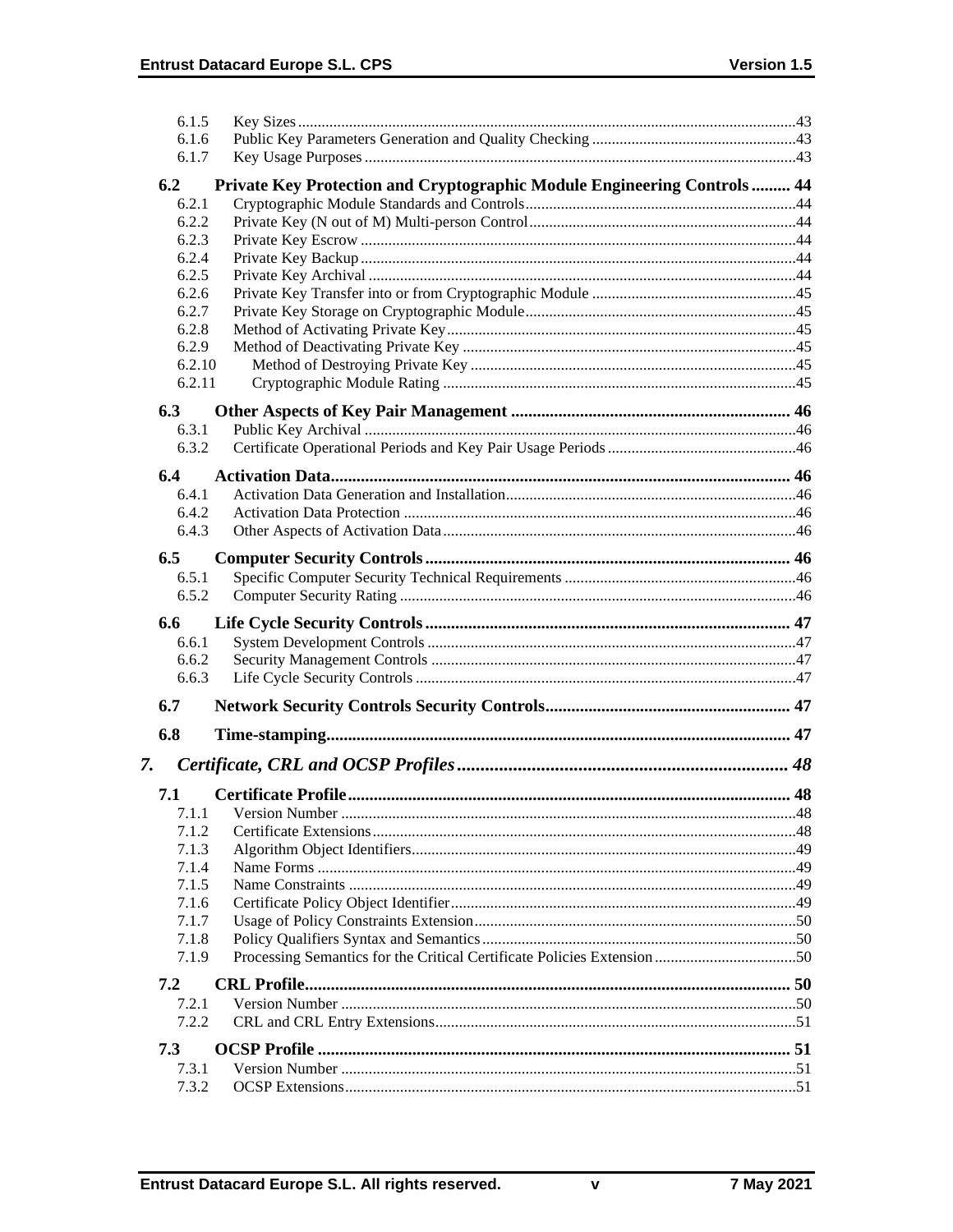| 8. |               |  |
|----|---------------|--|
|    | 8.1           |  |
|    | 8.2           |  |
|    | 8.3           |  |
|    | 8.4           |  |
|    | 8.5           |  |
|    | 8.6           |  |
|    | 8.7           |  |
|    |               |  |
| 9. |               |  |
|    | 9.1           |  |
|    | 9.1.1         |  |
|    | 9.1.2         |  |
|    | 9.1.3         |  |
|    | 9.1.4         |  |
|    | 9.1.5         |  |
|    | 9.2           |  |
|    | 9.2.1         |  |
|    | 9.2.2         |  |
|    | 9.2.3         |  |
|    | 9.3           |  |
|    | 9.3.1         |  |
|    | 9.3.2         |  |
|    | 9.3.3         |  |
|    | $9.4^{\circ}$ |  |
|    | 9.4.1         |  |
|    | 9.4.2         |  |
|    | 9.4.3         |  |
|    | 9.4.4         |  |
|    | 9.4.5         |  |
|    | 9.4.6         |  |
|    | 9.4.7         |  |
|    | 9.5           |  |
|    | 9.6           |  |
|    | 9.6.1         |  |
|    | 9.6.2         |  |
|    | 9.6.3         |  |
|    | 9.6.4         |  |
|    | 9.6.5         |  |
|    | 9.7           |  |
|    | 9.8           |  |
|    |               |  |
|    | 9.9           |  |
|    | 9.9.1         |  |
|    | 9.9.2         |  |
|    | 9.9.3         |  |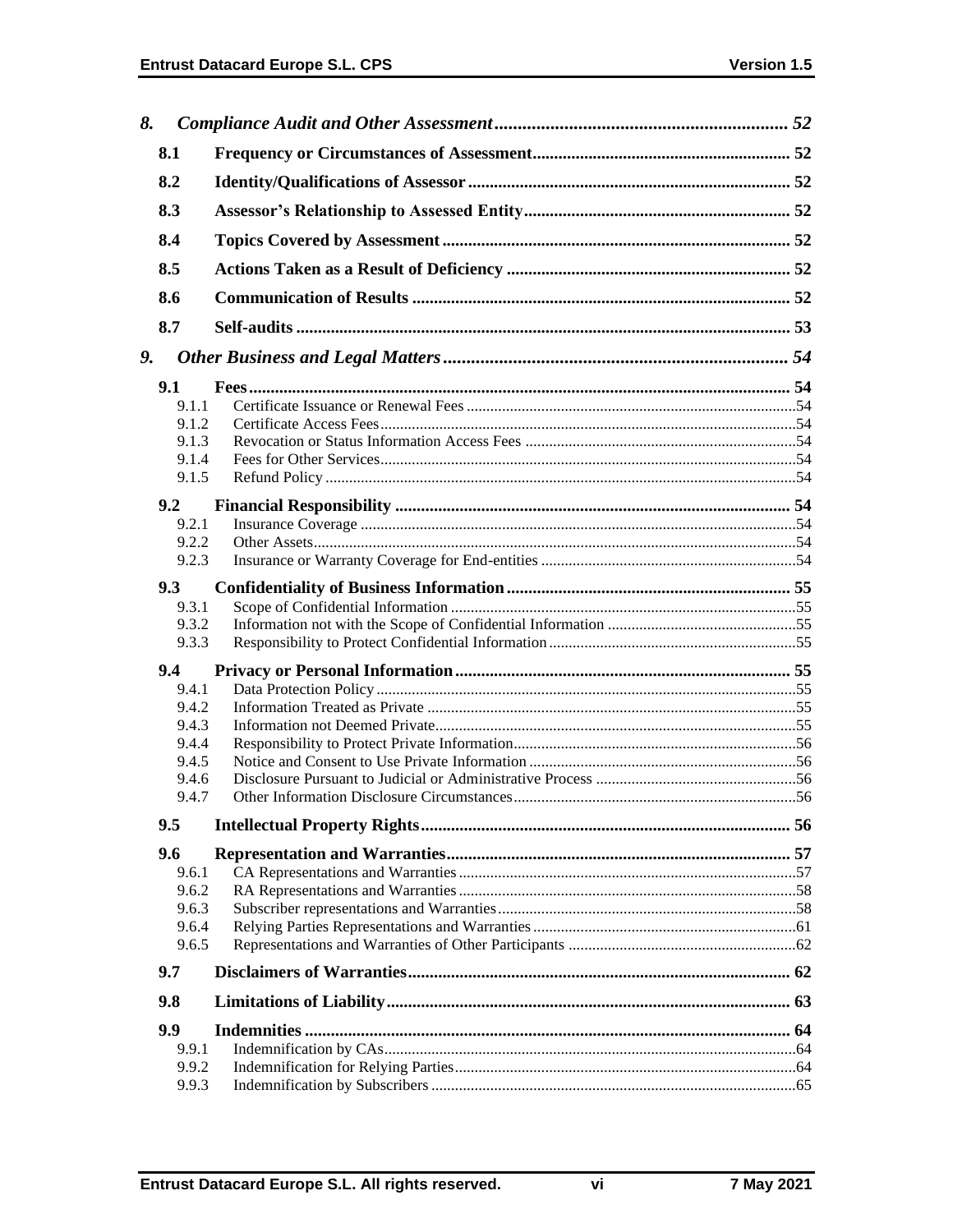| 9.10             |  |
|------------------|--|
| 9.10.1           |  |
| 9.10.2           |  |
| 9.10.3           |  |
| 9.11             |  |
| 9.12             |  |
| 9.12.1           |  |
| 9.12.2           |  |
| 9.12.3           |  |
| 9.13             |  |
| 9.14             |  |
| 9.15             |  |
| 9.16             |  |
| 9.16.1           |  |
| 9.16.2           |  |
| 9.16.3           |  |
| 9.16.4<br>9.16.5 |  |
|                  |  |
| 9.17<br>9.17.1   |  |
| 9.17.2           |  |
| 9.17.3           |  |
| 9.17.4           |  |
|                  |  |
|                  |  |
|                  |  |
|                  |  |
|                  |  |
|                  |  |
|                  |  |
|                  |  |
|                  |  |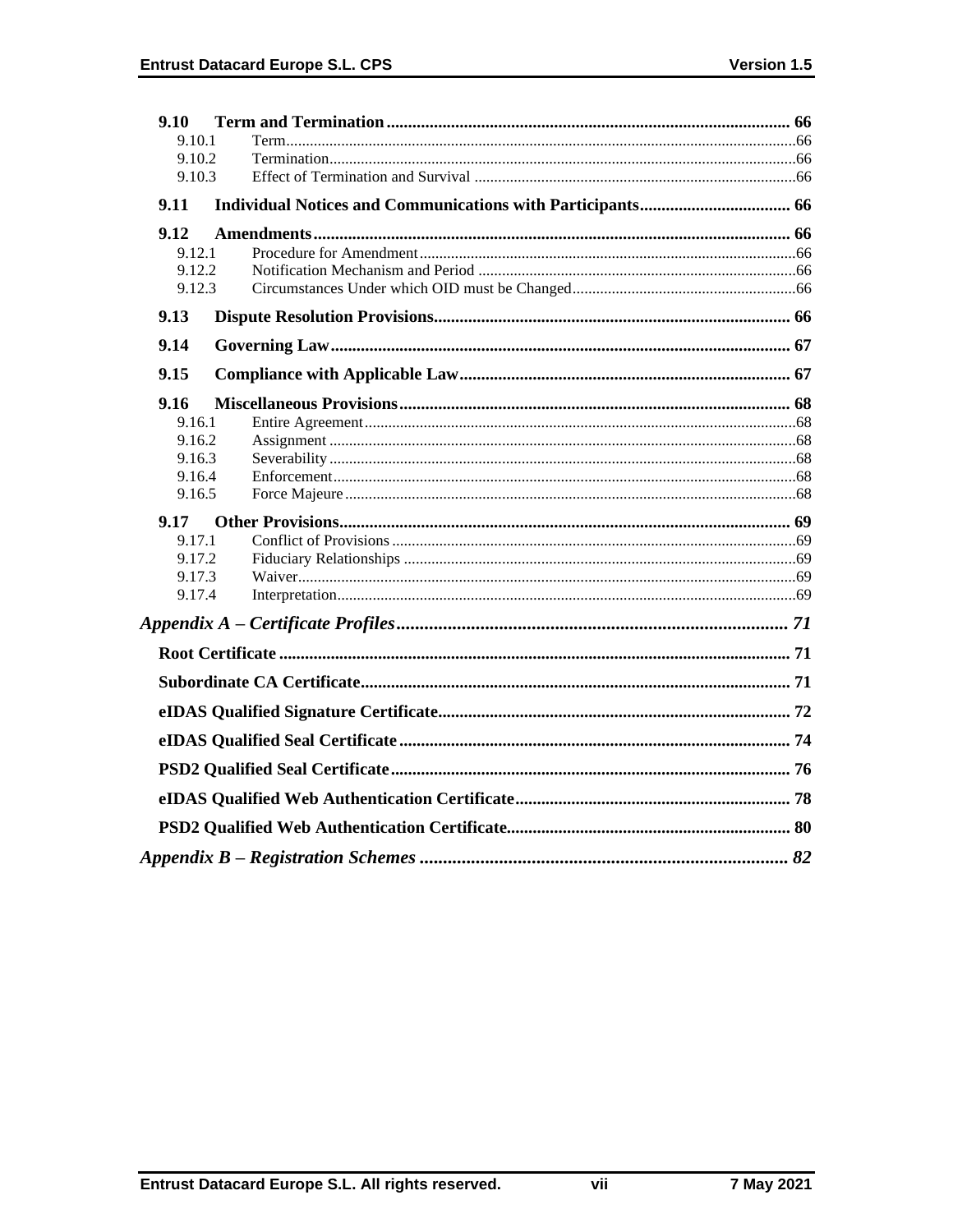## **1. Introduction**

Entrust Datacard Europe S.L. ("Entrust Datacard") uses its suite of software products to provide standards-compliant digital certificates that enable more secure on-line communications.

The Entrust Datacard CAs issue Certificates, which include the following Certificate types:

- eIDAS Qualified Signature Certificate(s) ("eIDAS QSigC(s)")
- eIDAS Qualified Seal Certificate(s) ("eIDAS QSealC(s)")
- PSD2 Qualified Seal Certificate(s) ("PSD2 QSealC(s)")
- eIDAS Qualified Web Authentication Certificate(s) ("eIDAS QWAC(s)")
- PSD2 Qualified Web Authentication Certificate(s) ("PSD2 QWAC(s)")

## **1.1 Overview**

This CPS describes the practices and procedures of (i) the CAs, and (ii) RAs operating under the CAs. This CPS also describes the terms and conditions under which Entrust makes CA and RA services available in respect to Certificates. This CPS is applicable to all persons, entities, and organizations, including, without limitation, all Applicants, Subscribers, Relying Parties, Resellers, Co-marketers and any other persons, entities, or organizations that have a relationship with (i) Entrust in respect to Certificates and/or any services provided by Entrust in respect to Certificates, or (ii) any RAs operating under a CAs, or any Resellers or Co-marketers providing any services in respect to Certificates. This CPS is incorporated by reference into all Certificates issued by Entrust CAs. This CPS provides Applicants, Subscribers, Relying Parties, Resellers, Co-marketers and other persons, entities, and organizations with a statement of the practices and policies of the CAs and also of the RAs operating under the CAs. This CPS also provides a statement of the rights and obligations of Entrust, any third parties that are operating RAs under the CAs, Applicants, Subscribers, Relying Parties, Resellers, Comarketers and any other persons, entities, or organizations that may use or rely on Certificates or have a relationship with a CA or a RA operating under a CA in respect to Certificates and/or any services in respect to Certificates. This CPS is structured in accordance with and includes all the information required by RFC 3647.

In respect to Qualified Certificates, Entrust conforms to Regulation (EU) No 910/2014 of the European Parliament And Of The Council of 23 July 2014 on electronic identification and trust services for electronic transactions in the internal market and repealing Directive 1999/93/EC, including its Annex IV ("eIDAS"). If there is any inconsistency between this document and eIDAS requirements, the eIDAS requirements take precedence over this document.

In respect to PSD2 Certificates, Entrust conforms to Regulation (EU) No 910/2014 of the European Parliament And Of The Council of 23 July 2014 on electronic identification and trust services for electronic transactions in the internal market and repealing Directive 1999/93/EC, including its Annex IV ("eIDAS"); and to Directive (EU) 2015/2366 [i.2] of the European Parliament and of the Council of 25 November 2015 on payment services in the internal market, amending Directives 2002/65/EC, 2009/110/EC and 2013/36/EU and Regulation (EU) No 1093/2010, and repealing Directive 2007/64/EC ("PSD2"). If there is any inconsistency between this document and PSD2 requirements, the PSD2 requirements take precedence over this document.

Additionally, in respect to eIDAS QWACs and PSD2 QWACs, Entrust conforms to the current version of the Guidelines for the Issuance and Management of Extended Validation Certificates published at http://www.cabforum.org. The EV SSL Guidelines describe certain minimum requirements that a CA must meet in order to issue EV SSL Certificates. In the event of any inconsistency between this CPS and the EV SSL Guidelines, the EV SSL Guidelines take precedence over this CPS.

## **1.2 Document Name and Identification**

This document is called the Entrust Datacard Europe S.L. Certification Practice Statement.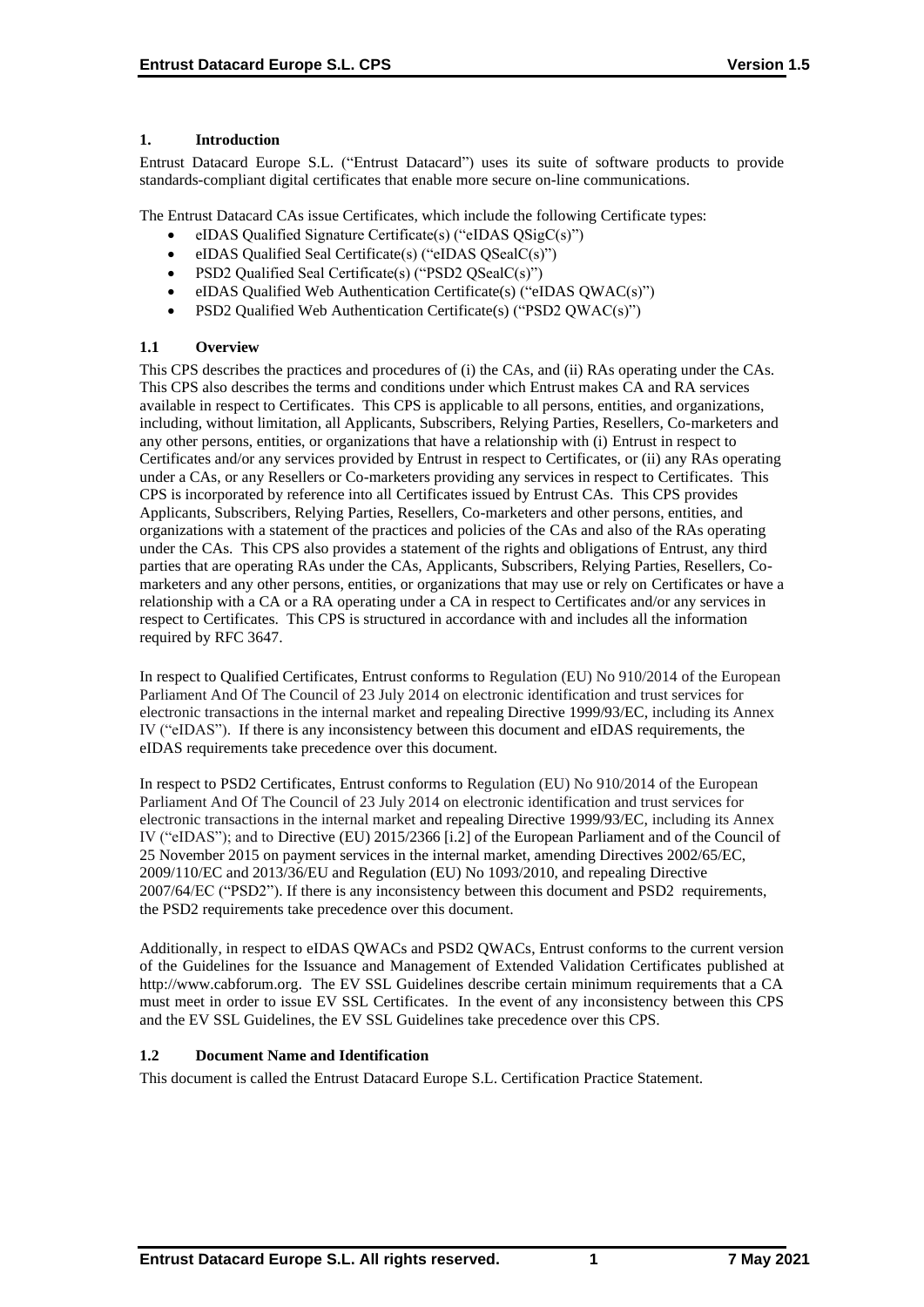## **1.3 PKI Participants**

#### **1.3.1 Certification Authorities**

In the Entrust public-key infrastructure, CAs may accept Certificate Signing Requests (CSRs) and Public Keys from Applicants whose identity has been verified as provided herein by an RA. If a Certificate Application is verified, the verifying RA will send a request to a CA for the issuance of a Certificate. The CA will create a Certificate containing the Public Key and identification information contained in the request sent by the RA to that CA. The Certificate created in response to the request will be digitally signed by the CA.

This CPS covers all Certificates issued and signed by the following CAs. The purpose of these CAs is to enable Entrust to issue the trusted Qualified certificate types listed in Section 1 in accordance with applicable rules and regulations.

### **Root**

CN: Entrust Root Certification Authority – G2 Key Identifier: 6a 72 26 7a d0 1e ef 7d e7 3b 69 51 d4 6c 8d 9f 90 12 66 ab Thumbprint (SHA-1): 8c f4 27 fd 79 0c 3a d1 66 06 8d e8 1e 57 ef bb 93 22 72 d4

### **Subordinate CA(s) to G2**

CN: Entrust Certification Authority – QTSP1 Subject Key Identifier: 1c ad 3f 9c d7 2d 22 19 a1 9c 4b e9 da f1 2a 33 f7 fb ba 0d Thumbprint (SHA-1): 4c 71 c1 41 51 d1 b0 7b fb fe 69 65 be 66 a7 00 83 7f b7 0d

### **Root**

CN: Entrust Root Certification Authority – G4 Key Identifier: 9f 38 c4 56 23 c3 39 e8 a0 71 6c e8 54 4c e4 e8 3a b1 bf 67 Thumbprint (SHA-1): 14 88 4e 86 26 37 b0 26 af 59 62 5c 40 77 ec 35 29 ba 96 01

> CN: Entrust Certification Authority – AATL1 Subject Key Identifier: 63:f1:84:dd:03:be:a3:9f:64:fa:76:7a:47:c4:56:7e:c0:6d:a0:20

## **Subordinate CA(s) to AATL1**

CN: Entrust Certification Authority – ES QSeal1 Subject Key Identifier: 56:80:15:23:95:71:7f:e7:2d:90:d0:cd:06:3a:4f:67:63:7d:3d:75

Subordinate CA(s) CN: Entrust Certification Authority – ES QSig1 Subject Key Identifier: 5a:53:08:8a:61:30:a9:0d:ea:d5:43:97:d3:98:3b:95:1e:2e:6d:02

Entrust shall be responsible for ensuring that all Subordinate CAs complies with all applicable policy requirements for the Root "Entrust Root Certification Authority – G2" and "Entrust Root Certification Authority –  $G4$ ".

## **Externally Issued Cross Certificates**

Issuer:  $CN = Microsoft Code Verification Root, O = Microsoft Corporation, L = Redmond,$  $S = Washington, C = US$ Subject:  $CN =$  Entrust Root Certification Authority - G2,  $OU = (c)$  2009 Entrust, Inc. - for authorized use only,  $OU = See$  www.entrust.net/legal-terms,  $O =$  Entrust, Inc.,  $C = US$ Serial Number: 33 00 00 00 42 00 ba 5e 23 b0 a1 f3 99 00 00 00 00 00 42 Subject Key Identifier: 6a 72 26 7a d0 1e ef 7d e7 3b 69 51 d4 6c 8d 9f 90 12 66 ab Valid until: July 7, 2025 Thumbprint (SHA-1): d8 fc 24 87 48 58 5e 17 3e fb fb 30 75 c4 b4 d6 0f 9d 8d 08

## **1.3.2 Registration Authorities**

RAs under the CA may accept Certificate Applications from Applicants and perform verification of the information contained in such Certificate Applications, according to the procedures established by the Policy Authority. A RA operating under a CA may send a request to such CA to issue a Certificate to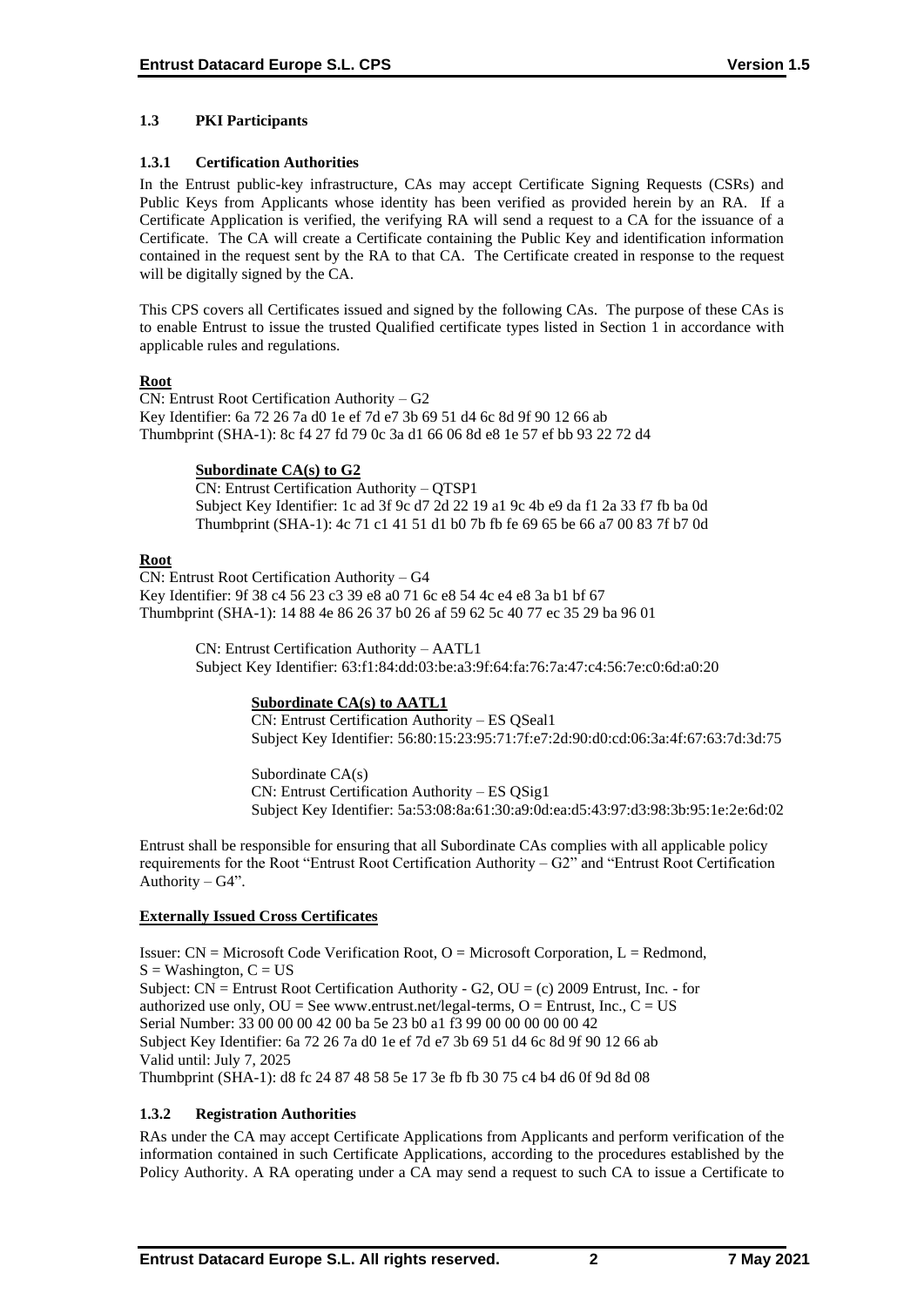the Applicant. Only RAs authorized by Entrust are permitted to submit requests to a CA for the issuance of Certificates.

Third Party RAs may not be delegated to validate FQDNs nor IP Addresses per §3.2.2.4 or §3.2.2.5.

The CA may designate an Enterprise RA to verify Certificate requests from the Enterprise RA's own organization or from an organization of which the Enterprise RA is an agent. The requested FQDNs must be within the Enterprise RA's domain namespace.

## **1.3.3 Subscribers**

Subscribers may use CA services to support transactions and communications. The Subject of a Certificate is the party named in the Certificate. A Subscriber, as used herein, may refer to both the Subject of the Certificate and the entity that contracted with the CA for the Certificate's issuance. Prior to verification of identity and issuance of a Certificate, a Subscriber is an Applicant.

Entrust will make its services accessible to all Applicants and Subscribers whose activities fall within its declared field of operation and who agree to abide by all obligations as specified in Entrust's Subscription Agreement and this CPS.

### **1.3.4 Relying Parties**

Relying Parties are entities that act in reliance on a Certificate and/or digital signature. Relying Parties should ensure the Certificate is not expired or revoked before relying on the Certificate or digital signature. Certificate revocation status can be confirmed by checking the appropriate CRL or OCSP response. The location of the CRL distribution point and/or OCSP response is detailed within the Certificate..

### **1.3.5 Other Participants**

The CA may make use of third parties to provide parts of the certification service as described in this CPS. Third parties providing services to support the activities will abide by the current practices declared in this CPS.

## **1.4 Certificate Usage**

## **1.4.1 Appropriate Certificate Uses**

This CPS is applicable to the following Certificate types.

#### eIDAS QSigC

eIDAS QSigCs issued under this CPS are aimed to support the advanced electronic signatures based on a qualified certificate defined in articles 26 and 27 of the Regulation (EU) No 910/2014.

#### eIDAS QSealC

eIDAS QSealCs issued under this CPS are aimed to support the advanced electronic seals based on a qualified certificate defined in articles 36 and 37 of the Regulation (EU) No 910/2014.

#### eIDAS QWAC

eIADS QWACs issued under this CPS are aimed to support website authentication based on a qualified certificate defined in articles 3 (38) and 45 of the Regulation (EU) No 910/2014.

#### PSD2 Certificates

PSD2 Certificates issued under this CPS are aimed to support the PSD2 Regulatory Technical Standards for use of qualified certificates as defined in eIDAS (Regulation (EU) No 910/2014), including Annex IV to meet the regulatory requirements of PSD2 (Directive (EU) 2015/2366), including the requirements of ETSI TS 119 495 and related ETSI Guidelines.

#### **1.4.2 Prohibited Certificate Uses**

The use of all Certificates issued by the CA shall be for lawful purposes and consistent with applicable laws, including without limitation, applicable export or import laws.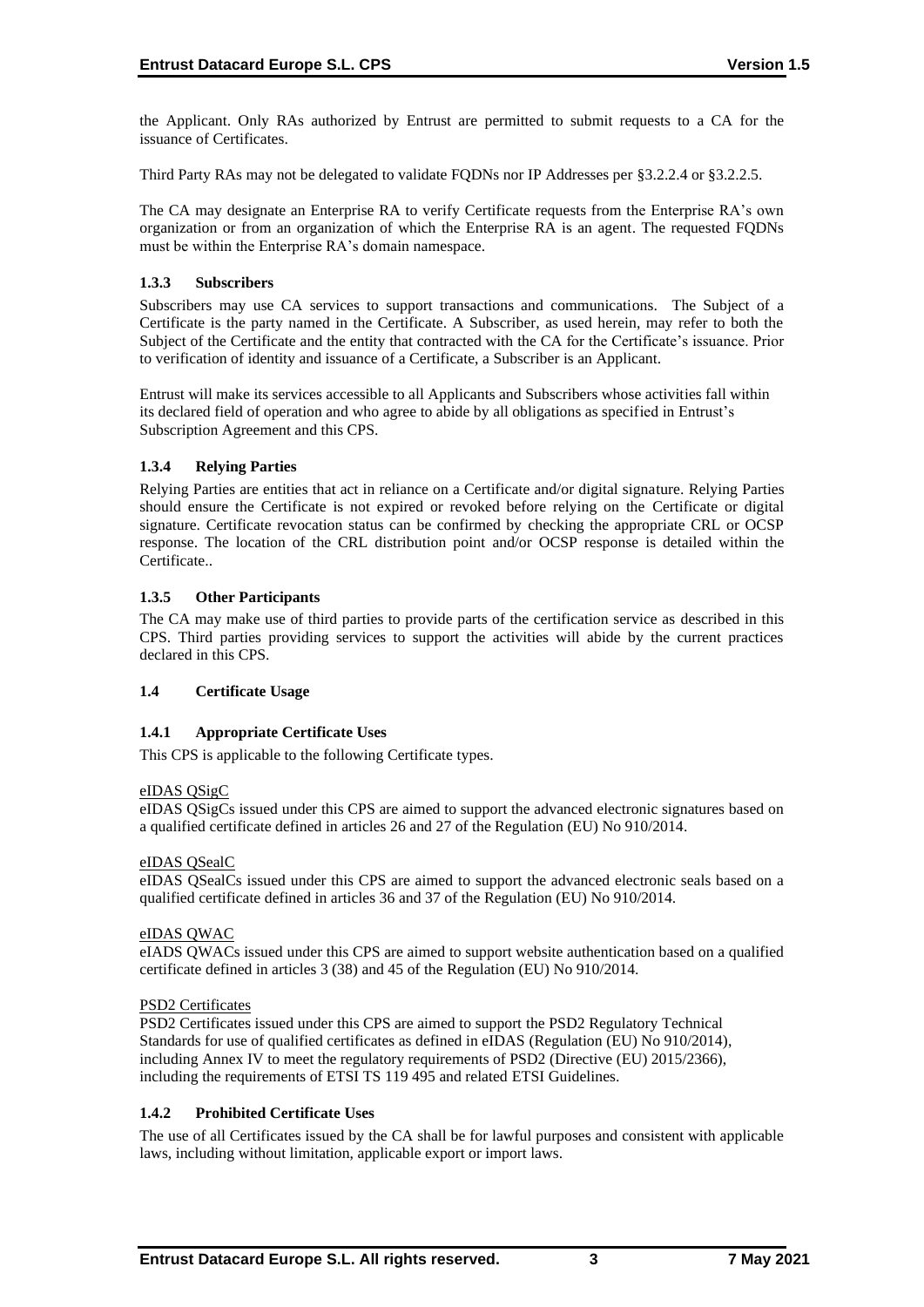Certificates and the services provided by Entrust in respect to Certificates are not designed, manufactured, or intended for use in or in conjunction with hazardous activities or uses requiring failsafe performance, including the operation of nuclear facilities, aircraft navigation or communications systems, air traffic control, medical devices or direct life support machines.

Certificates issued under this CPS may not be used for "traffic management" or "man-in-the-middle" purposes.

#### **1.5 Policy Administration**

#### **1.5.1 Organization Administering the Document**

The CPS is administered by the Policy Authority; it is based on the policies established by Entrust Datacard Europe S.L.

### **1.5.2 Contact Person**

The contact information for questions about Certificates is:

Entrust Limited 1000 Innovation Drive Ottawa, Ontario Canada K2K 3E7 Attn: Entrust Certificate Services

Tel: 1-866-267-9297 or 1-613-270-2680 Email: [ecs.support@entrust.com](mailto:ecs.support@entrust.com)

Certificate Problem Reports, such as Certificate misuse, vulnerability reports or external reports of key compromise, must be emailed to **ecs.support@entrust.com**.

## **1.5.3 Person Determining CPS Suitability for the Policy**

The Policy Authority determines the suitability and applicability of this CPS. The Policy Authority shall ensure the CPS meets the requirements of any applicable Certificate Policy.

## **1.5.4 CPS Approval Procedures**

This CPS and any subsequent changes shall be approved by the Policy Authority.

This CPS will be published to the Entrust Repository, where it may be viewed by all Applicants, Subscribers, Relying Parties, and other third parties. After changes to this CPS have been approved by the Policy Authority they will be circulated to those Entrust employees, agents, and third parties who participate in providing the services provided herein and are affected by the changes.

Entrust may (i) revise the terms of this CPS; and/or (ii) change part of the services provided herein at any time. Any such change will be binding and effective immediately upon publication of the change in Entrust's Repository. If you do not agree with the change, you should terminate your use of or reliance on any Entrust Certificate immediately. By continuing to use or rely on any Entrust Certificate after such change, you agree to abide by and be bound thereby. Applicants, Subscribers, Relying Parties, and other third parties should look for updated versions of this CPS from time to time by checking our Repository. These provisions apply to all Applicants, Subscribers, Relying Parties, and other third parties.

#### **1.6 Definitions and Acronyms**

#### **1.6.1 Definitions**

Affiliate: means with respect to Entrust a person or entity that directly, or indirectly through one or more intermediaries, controls, is controlled by or is under common control with Entrust, and, with respect to any other party, any corporation or other entity that is directly or indirectly controlled by that party. In this context, a party "controls" a corporation or another entity if it directly or indirectly owns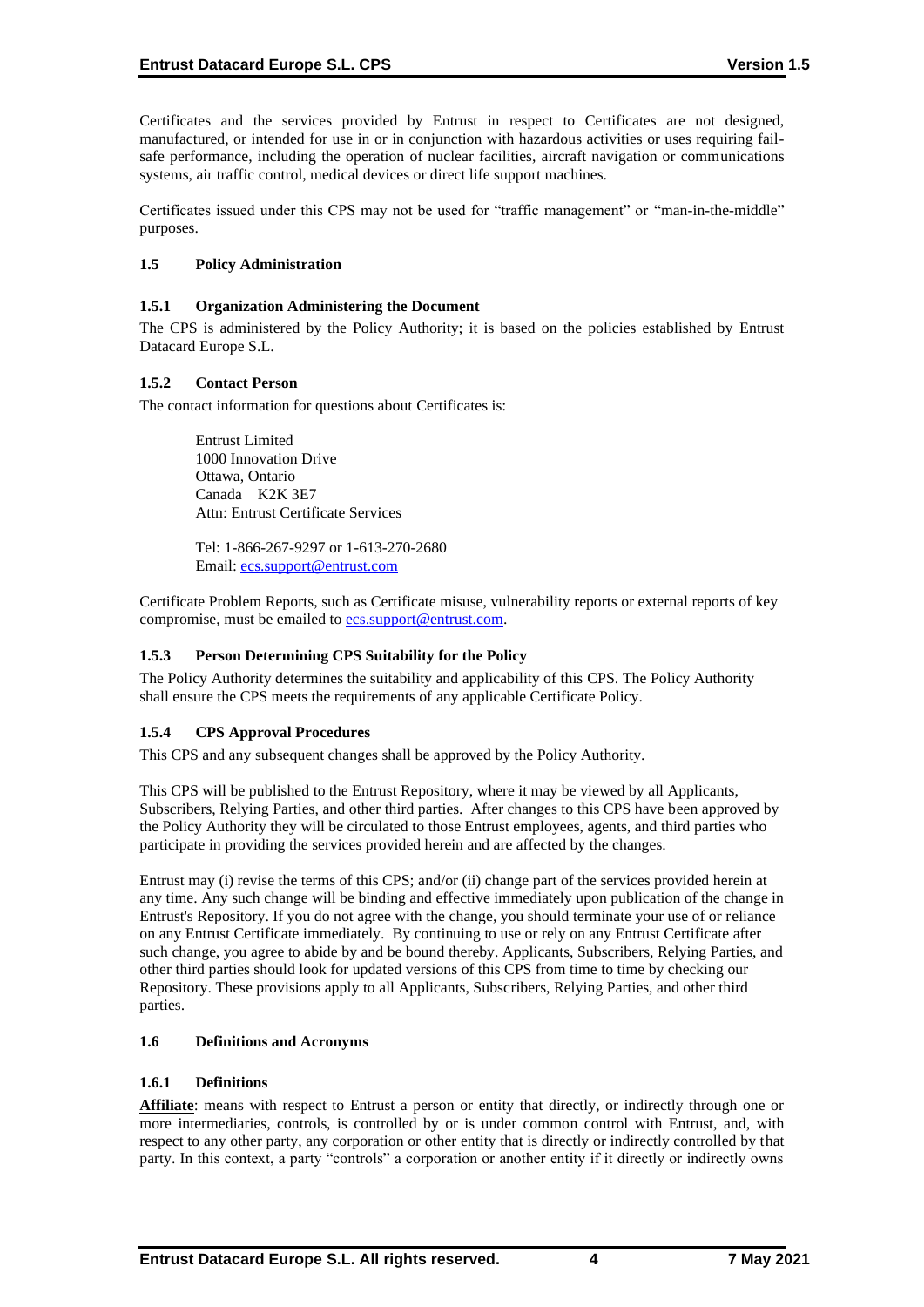or controls fifty percent (50%) or more of the voting rights for the board of directors or other mechanism of control or, in the case of a non-corporate entity, an equivalent interest.

**Applicant**: means a person, entity, or organization applying for a Certificate, but which has not yet been issued a Certificate, or a person, entity, or organization that currently has a Certificate or Certificates and that is applying for renewal of such Certificate or Certificates or for an additional Certificate or Certificates.

**Applicant Representative**: as defined in the Baseline Requirements.

**Application Software Vendor**: means a developer of Internet browser software or other software that displays or uses Certificates.

**Attestation Letter:** as defined in the Baseline Requirements.

**Authorization Domain Name**: as defined in the Baseline Requirements.

**Authorized Port**: as defined in the Baseline Requirements.

**Authorized Representative:** An authorized representative of a legal person.

**Base Domain Name**: as defined in the Baseline Requirements.

**Baseline Requirements**: means the CA/Browser Forum Guidelines Baseline Requirements for the Issuance and Management of Publicly-Trusted Certificates published at http://www.cabforum.org. The Baseline Requirements describe certain minimum requirements that a CA must meet in order to issue SSL Certificates. In the event of any inconsistency between this CPS and the Baseline Requirements, the Baseline Requirements take precedence over this CPS.

**Business Day:** means any day, other than a Saturday, Sunday, statutory or civic holiday in the City of Madrid, Spain.

**CA Key Pair**: as defined in the Baseline Requirements.

**Certificate:** means a digital document issued by the CA that, at a minimum: (a) identifies the CA issuing it, (b) names or otherwise identifies a Subject, (c) contains a Public Key of a Key Pair, (d) identifies its operational period, and (e) contains a serial number and is digitally signed by a CA. Certificate includes, without limitation, the following Certificate types issued by the CA; Qualified Certificate and PSD2 Certificate.

**Certificate Application:** means the form and application information requested by an RA operating under a CA and submitted by an Applicant when applying for the issuance of a Certificate.

**Certificate Approver:** means an employee or agent authorized to approve a request for a Certificate for an organization.

**Certificate Beneficiaries**: means, collectively, all Application Software Vendors with whom Entrust has entered into a contract to include its root Certificate(s) in software distributed by such Application Software Vendors, and all Relying Parties that actually rely on such Certificate during the Operational Period of such Certificate.

**Certificate Requester**: means an employee or agent authorized to request a Certificate for an organization.

**Certificate Revocation List:** means a time-stamped list of the serial numbers of revoked Certificates that has been digitally signed by a CA.

**Certificate Problem Report**: as defined in the Baseline Requirements.

**Certificate Profile**: as defined in the Baseline Requirements.

**Certificate Transparency:** a method for publicly logging Certificates in accordance with IETF RFC 6962.

**Certification Authority:** means a certification authority operated by or on behalf of Entrust for the purpose of issuing, managing, revoking, renewing, and providing access to Certificates. The CA (i) creates and digitally signs Certificates that contain among other things a Subject's Public Key and other information that is intended to identify the Subject, (ii) makes Certificates available to facilitate communication with the Subject identified in the Certificate, and (iii) creates and digitally signs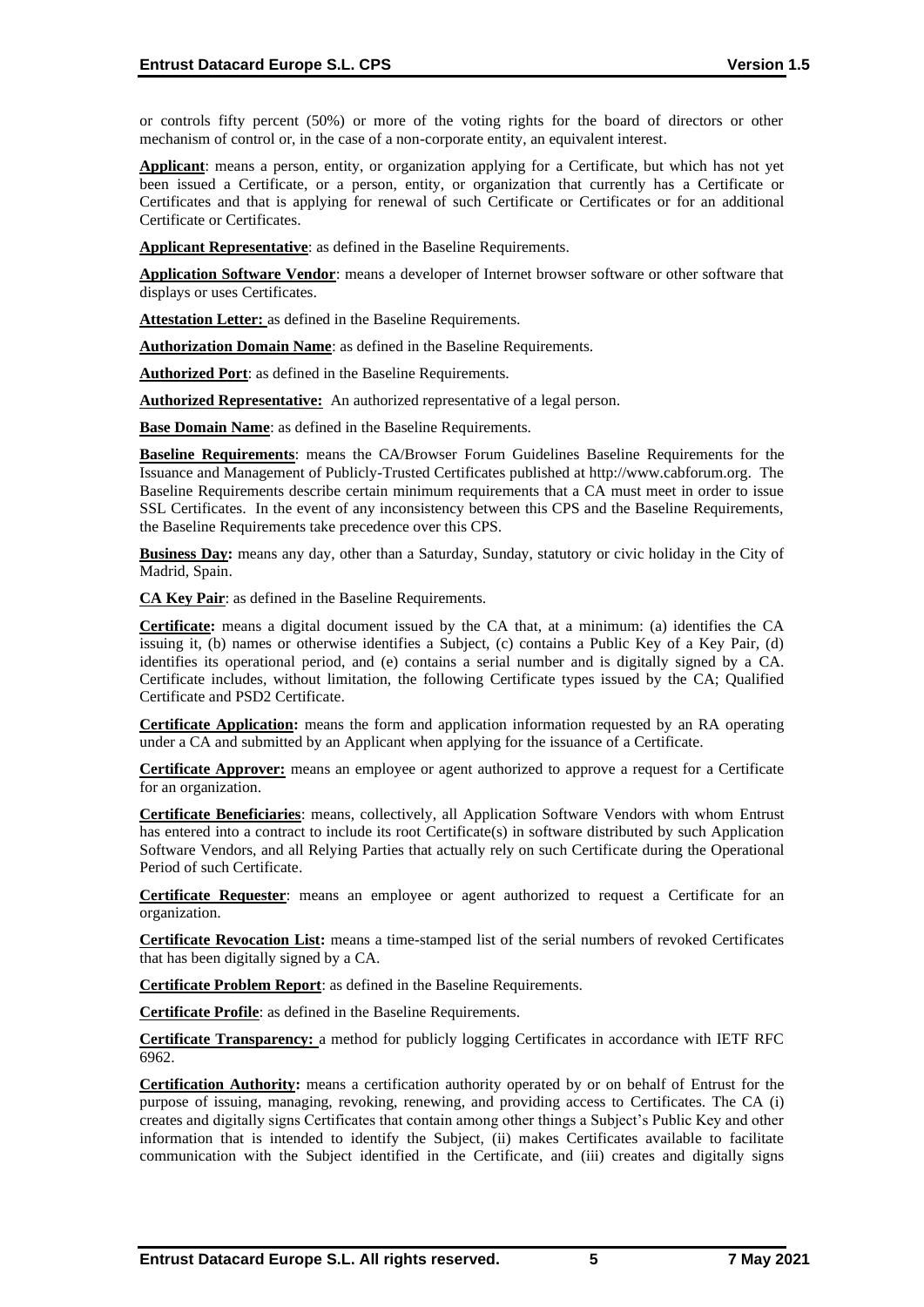Certificate Revocation Lists containing information about Certificates that have been revoked and which should no longer be used or relied upon.

**Certification Authority Authorization**: as defined in the Baseline Requirements.

**Certification Practice Statement:** means this document, which is a statement of the practices that the CA uses in issuing, managing, revoking, renewing, and providing access to Certificates, and the terms and conditions under which the CA makes such services available.

**Co-marketers:** means any person, entity, or organization that has been granted by Entrust or an RA operating under a CA the right to promote Certificates.

**Compromise:** means a suspected or actual loss, disclosure, or loss of control over sensitive information or data.

**Contract Signer:** means an employee or agent authorized to sign the subscription agreement on behalf of the organization.

**Cross Certificate(s)**: as defined in the Baseline Requirements.

**Customer:** means the natural or legal person who has entered into an agreement with Entrust for the issuance of Certificates to Subscribers.

**Domain Contact:** as defined in the Baseline Requirements.

**Domain Name Registrant**: as defined in the Baseline Requirements.

**Domain Name Registrar**: as defined in the Baseline Requirements.

**DNS CAA Email Contact:** as defined in the Baseline Requirements.

**DNS CAA Phone Contact:** as defined in the Baseline Requirements.

**DNS TXT Record Email Contact:** as defined in the Baseline Requirements.

**DNS TXT Record Phone Contact:** as defined in the Baseline Requirements.

**Enterprise RA:** as defined in the Baseline Requirements.

**Entrust:** means Entrust Limited.

**Entrust.net**: means Entrust Limited.

**Entrust Datacard:** means Entrust Datacard Europe S.L.

**Entrust Group:** means, collectively Entrust, its Affiliates, its licensors (including for the avoidance of any doubt Microsoft), its resellers, its suppliers, its co-marketers, its subcontractors, its distributors and the directors, officers, employees, agents and independent contractors of any of them.

**Entrust Group Affiliates**: Collectively, Entrust Limited and Affiliates.

**ETSI Guidelines:** Collectively, the ETSI guidelines as contained in ETSI EN 319 411-1 (V1.2.2); ETSI EN 319 411-2 (V2.2.2); ETSI TS 119 495 (V1.3.1) and related documents that apply to Qualified Certificates and PSD2 Certificates.

**EV SSL Certificate:** means an SSL Certificate issued by a CA meeting the requirements of the EV SSL Guidelines.

**EV SSL Guidelines:** means the CA/Browser Forum Guidelines For The Issuance and Management of Extended Validation Certificates published at http://www.cabforum.org. The EV SSL Guidelines describe the requirements that a CA must meet in order to issue EV SSL Certificates. In the event of any inconsistency between this CPS and the EV SSL Guidelines, the EV SSL Guidelines take precedence over this CPS.

**FIPS:** means the Federal Information Processing Standards. These are U.S. Federal standards that prescribe specific performance requirements, practices, formats, communication protocols, and other requirements for hardware, software, data, and telecommunications operation.

**Fully-Qualified Domain Name**: as defined in the Baseline Requirements.

**IETF:** means the Internet Engineering Task Force. The Internet Engineering Task Force is an international community of network designers, operators, vendors, and researchers concerned with the evolution of the Internet architecture and the efficient operation of the Internet.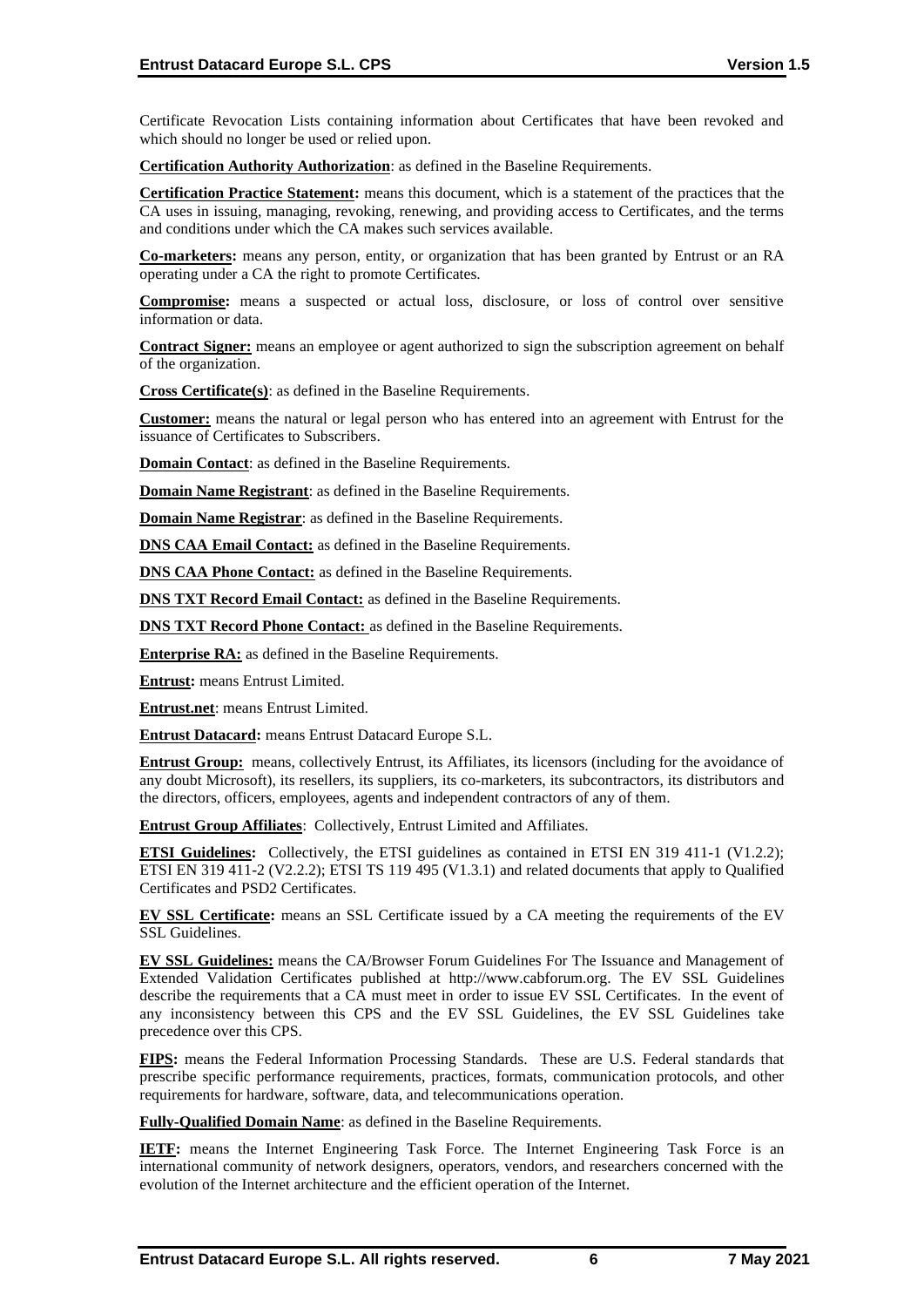**Incorporating Agency:** as defined in the EV SSL Guidelines.

**Industry Standards:** means, collectively, the most up-to-date versions of each of the following: EV Guidelines, Baseline Requirements, European Standards produced by the ETSI Technical Committee Electronic Signatures and Infrastructures, and laws and regulations, in each case, that are applicable to the various types of publicly-trusted Certificates issued by Entrust, and to which Entrust is subject and bound as an issuer of such Certificates.

**Internal Name:** as defined in the Baseline Requirements.

**IP Address:** as defined in the Baseline Requirements.

**IP Address Contact:** as defined in the Baseline Requirements.

**IP Address Registration Authority:** as defined in the Baseline Requirements.

**Issuing CA:** In relation to a particular Certificate, the CA that issued the Certificate. This could be either a Root CA or a Subordinate CA.

**Key Compromise:** as defined in the Baseline Requirements.

**Key Pair:** means two mathematically related cryptographic keys, having the properties that (i) one key can be used to encrypt a message that can only be decrypted using the other key, and (ii) even knowing one key, it is believed to be computationally infeasible to discover the other key.

**National Competent Authority:** as used under ETSI TS 119 495.

**Object Identifier:** means a specially-formatted sequence of numbers that is registered in accordance with internationally-recognized procedures for object identifier registration.

**Operational Period:** means, with respect to a Certificate, the period of its validity. The Operational Period would typically begin on the date the Certificate is issued (or such later date as specified in the Certificate), and ends on the date and time it expires as noted in the Certificate or earlier if the Certificate is Revoked.

Parent Company: as defined in the Baseline Requirements.

**PKIX:** means an IETF Working Group developing technical specifications for PKI components based on X.509 Version 3 Certificates.

**Policy Authority:** means those personnel who work for or on behalf of Entrust Datacard and who are responsible for determining the policies and procedures that govern the operation of the CAs. The Policy Authority is responsible for creating, implementing, and maintaining a statement of the practices and procedures used to address all the requirements identified for the applicable Entrust Datacard policy and its work is supervised by the senior executive management of Entrust Datacard.

**Private Key:** means the key of a Key Pair used to decrypt an encrypted message. This key must be kept secret.

**PSD2 Certificates:** means PSD2 Qualified Web Authentication Certificate(s) and/or PSD2 Qualified Seal Certificate(s).

**PSD2 Qualified Seal Certificate:** means a Qualified Seal Certificate which is additionally issued under the requirements of the PSD2 Regulatory Technical Standards for use of qualified certificates as defined in eIDAS (Regulation (EU) No 910/2014) including Annex IV to meet the regulatory requirements of PSD2 (Directive (EU) 2015/2366), including the requirements of ETSI TS 119 495 and related ETSI Guidelines.

**PSD2 Qualified Web Authentication Certificate:** means a Qualified Web Authentication Certificate which is additionally issued under the requirements of the PSD2 Regulatory Technical Standards for use of qualified certificates as defined in eIDAS (Regulation (EU) No 910/2014) including Annex IV to meet the regulatory requirements of PSD2 (Directive (EU) 2015/2366), including the requirements of ETSI TS 119 495 and related ETSI Guidelines.

**Public Key:** means the key of a Key Pair used to encrypt a message. The Public Key can be made freely available to anyone who may want to send encrypted messages to the holder of the Private Key of the Key Pair. The Public Key is usually made publicly available in a Certificate issued by a CA and is often obtained by accessing a repository or database. A Public Key is used to encrypt a message that can only be decrypted by the holder of the corresponding Private Key.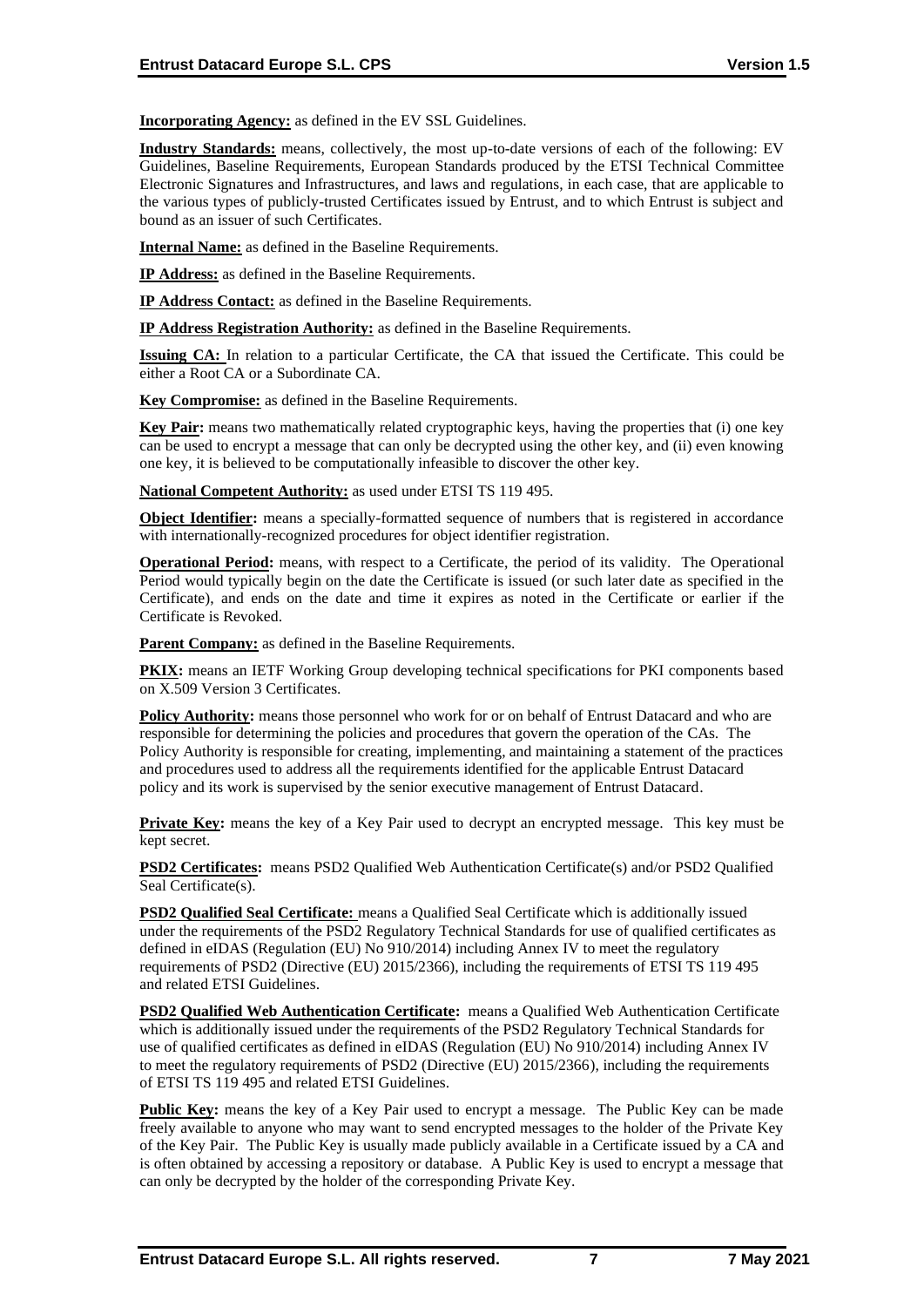**Qualified Certificate:** means eIDAS Qualified Web Authentication Certificate(s), eIDAS Qualified Seal Certificate(s) and/or eIDAS Qualified Signature Certificate.

**Qualified Seal Certificate:** means a Certificate issued for use as a qualified seal certificate as defined in eIDAS (Regulation (EU) No 910/2014), including Annex III and the requirements of ETSI EN 319 411-2 and related ETSI Guidelines

**Qualified Signature Certificate:** means a Certificate issued for use as a qualified signature certificate as defined in eIDAS (Regulation (EU) No 910/2014), including Annex I and the requirements of ETSI EN 319 411-2 and related ETSI Guidelines

**Qualified Web Authentication Certificate:** means a Certificate issued for use as a qualified web authentication certificate as defined in eIDAS (Regulation (EU) No 910/2014), including Annex IV and the requirements of ETSI EN 319 411-2 and related ETSI Guidelines.

**Random Value**: as defined in the Baseline Requirements.

**Registration Agency:** as defined in the EV SSL Guidelines.

**Registration Authority:** means an entity that performs two functions: (1) the receipt of information from a Subject to be named in a Certificate, and (2) the performance of verification of information provided by the Subject following the procedures prescribed by the CAs. In the event that the information provided by a Subject satisfies the criteria defined by the CAs, an RA may send a request to a CA requesting that the CA generate, digitally sign, and issue a Certificate containing the information verified by the RA. An RA may be operated by Entrust or by an independent third-party.

**Reliable Data Source:** as defined in the Baseline Requirements.

**Relying Party:** means a person, entity, or organization that relies on or uses a Certificate and/or any other information provided in a Repository under a CA to obtain and confirm the Public Key and identity of a Subscriber. For avoidance of doubt, an ASV is not a "Relying Party" when software distributed by such ASV merely displays information regarding a Certificate.

**Relying Party Agreement:** means the agreement between a Relying Party and Entrust or between a Relying Party and an independent third-party RA or Reseller under a CA in respect to the provision and use of certain information and services in respect to Certificates.

**Repository:** means a collection of databases and web sites that contain information about Certificates issued by a CA including among other things, the types of Certificates and services provided by the CA, fees for the Certificates and services provided by the CA, Certificate Revocation Lists, OCSP responses, descriptions of the practices and procedures of the CA, and other information and agreements that are intended to govern the use of Certificates issued by the CA.

**Request Token:** as defined in the Baseline Requirements.

**Request Value:** as defined in the Baseline Requirements.

**Required Website Content:** as defined in the Baseline Requirements.

**Resellers:** means any person, entity, or organization that has been granted by Entrust or an RA operating under a CA the right to license the right to use Certificates.

**Reserved IP Address:** as defined in the Baseline Requirements.

**Revoke or Revocation:** means, with respect to a Certificate, to prematurely end the Operational Period of that Certificate from a specified time forward.

**Root CA:** mean the top level CAs listed in §1.3.1.

**SSL Certificate:** means a Certificate issued by a CA for use on secure servers.

**Subordinate CA:** means collectively, the subordinate CAs listed in §1.3.1.

**Subordinate CA Certificate**: shall mean a Certificate that (i) includes the Public Key of a Public-Private Key Pair generated by a certification authority; and (ii) includes the digital signature of a Root  $CA$ 

**Subject:** means a person, entity, or organization whose Public Key is contained in a Certificate.

**Subscriber:** means a person, entity, or organization that has applied for and has been issued a Certificate.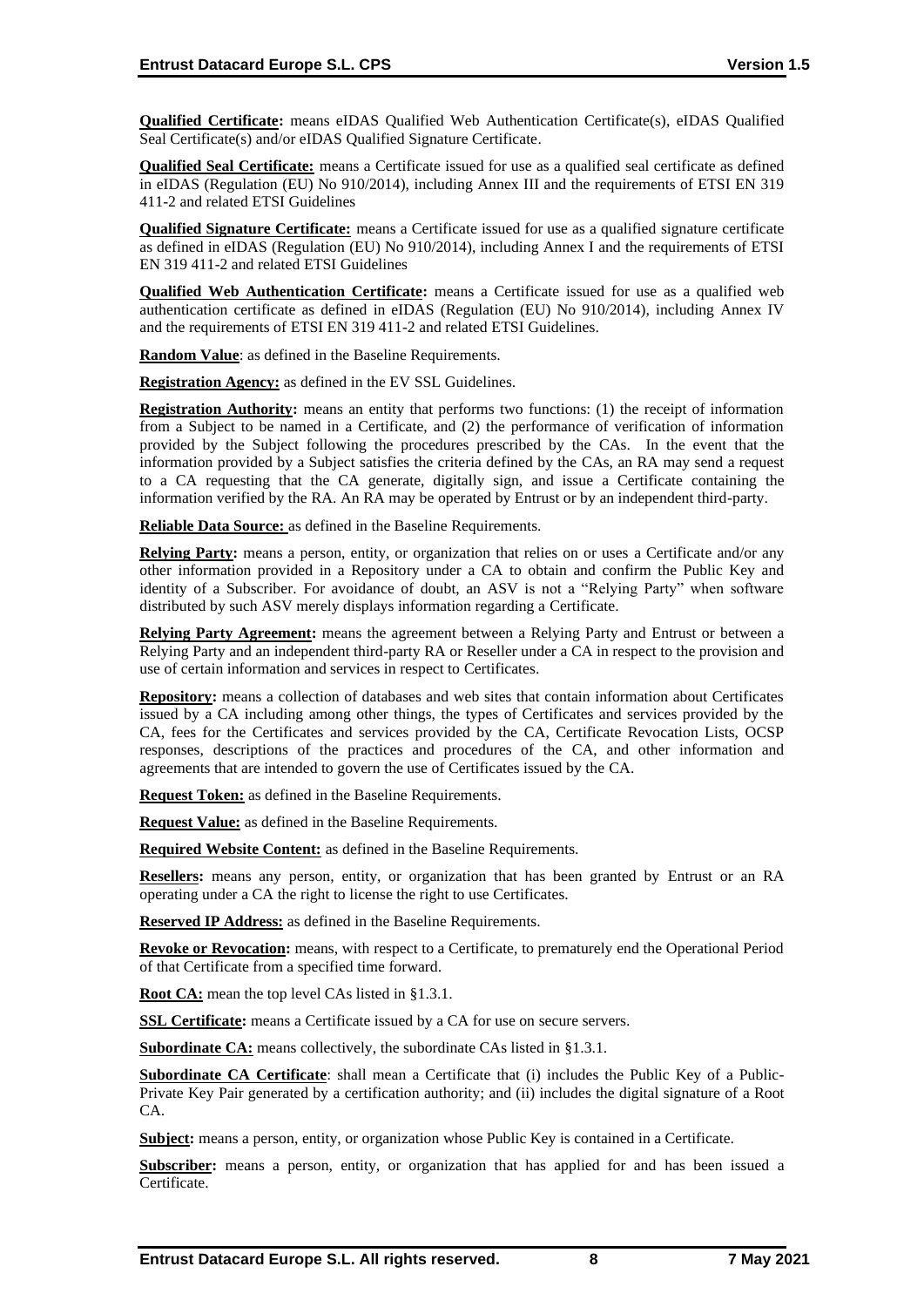**Subscription Agreement:** means the agreement between a Subscriber and Entrust (or an Affiliate of Entrust) or between a Subscriber and an independent third-party RA or Reseller under a CA in respect to the issuance, management, and provision of access to a Certificate and the provision of other services in respect to such Certificate.

**Subsidiary Company:** as defined in the Baseline Requirements.

**Suspect Code**: means any code or set of instructions that contains malicious functionality or serious vulnerabilities, including spyware, malware and other code that installs without the user's consent and/or resists its own removal, and code that can be exploited in ways not intended by its designers to compromise the trustworthiness of the computing environment on which it executes.

**Technically Constrained Subordinate CA:** as defined in the Baseline Requirements.

**Validation Specialist:** as defined in the Baseline Requirements.

**Wildcard Domain Name:** A Domain Name consisting of a single asterisk character followed by a single full stop character ("\*.") followed by a Fully-Qualified Domain Name.

| 1.6.2            | <b>Acronyms</b>                                                                  |
|------------------|----------------------------------------------------------------------------------|
| <b>ADN</b>       | <b>Authorization Domain Name</b>                                                 |
| <b>ASV</b>       | <b>Application Software Vendor</b>                                               |
| CA               | <b>Certification Authority</b>                                                   |
| <b>CAA</b>       | Certification Authority Authorization                                            |
| <b>CPR</b>       | Certificate Problem Report                                                       |
| <b>CPS</b>       | <b>Certification Practice Statement</b>                                          |
| <b>CRL</b>       | Certificate Revocation List                                                      |
| <b>CSR</b>       | <b>Certificate Signing Request</b>                                               |
| <b>CT</b>        | Certificate Transparency                                                         |
| DBA              | Doing Business As                                                                |
| DN               | Distinguished Name                                                               |
| <b>DNS</b>       | Domain Name System                                                               |
| <b>DNSSEC</b>    | Domain Name System Security Extensions                                           |
| EAL              | <b>Evaluation Assurance Level</b>                                                |
| eIDAS            | Electronic Identification, Authentication and Trust Services                     |
| EKU              | <b>Extended Key Usage</b>                                                        |
| <b>ETSI</b>      | European Telecommunications Standards Institute                                  |
| EV               | <b>Extended Validation</b>                                                       |
| <b>FIPS</b>      | (US Government) Federal Information Processing Standard                          |
| <b>FQDN</b>      | Fully Qualified Domain Name                                                      |
| HTTP             | <b>Hyper Text Transfer Protocol</b>                                              |
| <b>HTTPS</b>     | <b>Hyper Text Transfer Protocol Secure</b>                                       |
| <b>IANA</b>      | <b>Internet Assigned Numbers Authority</b>                                       |
| <b>ICANN</b>     | Internet Corporation for Assigned Names and Numbers                              |
| <b>IETF</b>      | <b>Internet Engineering Task Force</b>                                           |
| ISO              | International Organization for Standardization                                   |
| <b>ITU-T</b>     | International Telecommunication Union - Telecommunication Standardization Sector |
| <b>NCA</b>       | National Competent Authority                                                     |
| NIST             | (US Government) National Institute of Standards and Technology                   |
| <b>OCSP</b>      | <b>Online Certificate Status Protocol</b>                                        |
| <b>OID</b>       | Object Identifier                                                                |
| PA               | Policy Authority                                                                 |
| PSD <sub>2</sub> | (Revised) Payment Services Directive                                             |
| <b>PDS</b>       | PKI Disclosure Statement                                                         |
| <b>PIN</b>       | <b>Personal Identification Number</b>                                            |
| PKI              | Public-Key Infrastructure                                                        |
| <b>PSP</b>       | Payment Service Provider                                                         |
| QSealC           | Qualified Seal Certificate                                                       |
| QSigC            | <b>Qualified Signature Certificate</b>                                           |
| QWAC             | Qualified Web Authentication Certificate                                         |
| RA               | <b>Registration Authority</b>                                                    |
| <b>RFC</b>       | <b>Request for Comment</b>                                                       |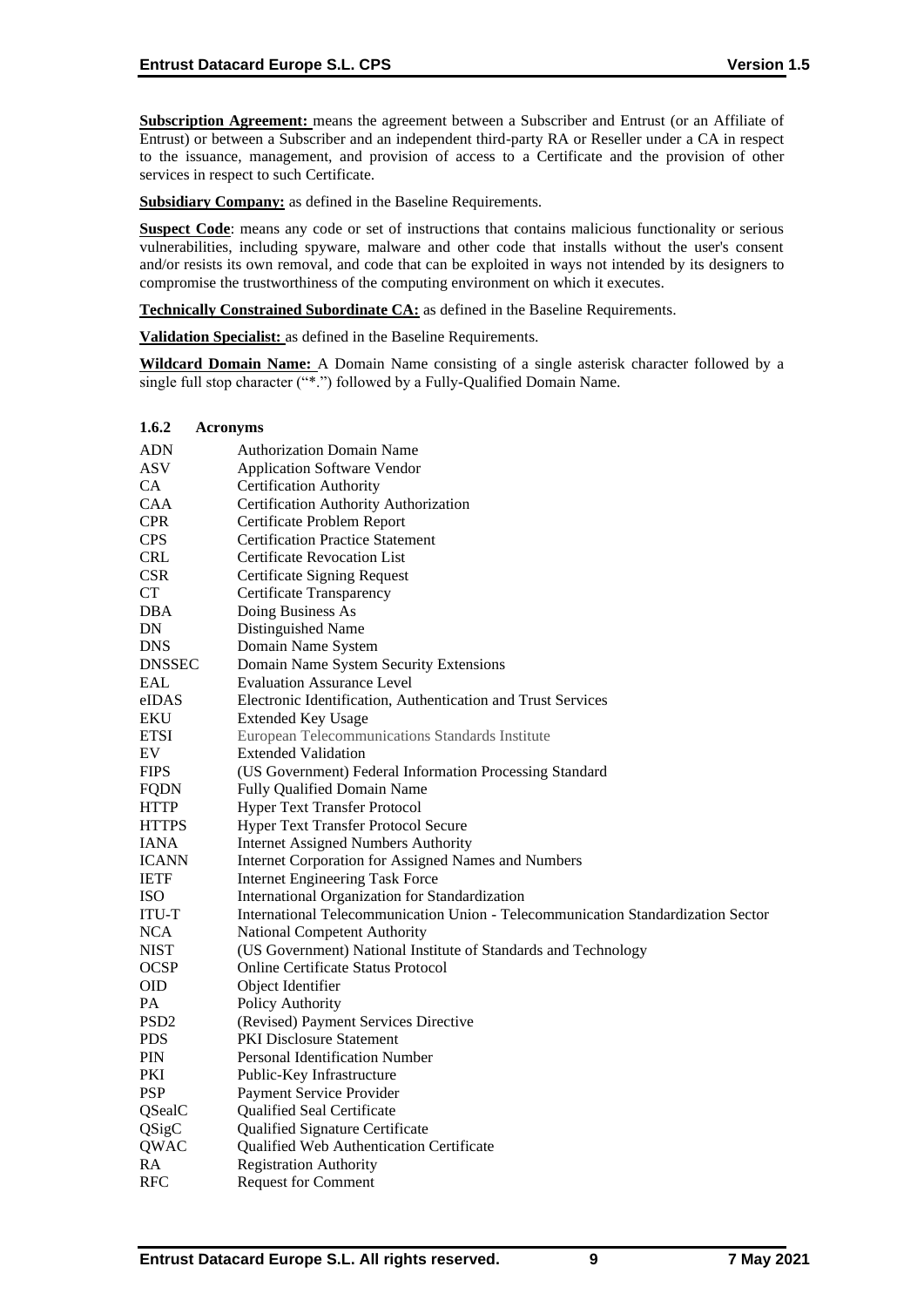- RSA Rivest–Shamir–Adleman cryptosystem
- SAN Subject Alternative Name
- SSL Secure Sockets Layer
- TLS Transport Layer Security
- TSA Time-Stamp Authority
- URL Universal Resource Locator

## **2. Publication and Repository Responsibilities**

Entrust maintains the Repository to store various information related to Certificates and the operation of the CAs and RAs. The CPS and various other related information is published in the Repository.

## **2.1 Repositories**

The CAs maintain the Repositories to allow access to Certificate-related and Certificate revocation information. The information in the Repositories is accessible through a web interface, available on a 24x7 basis and is periodically updated as set forth in this CPS. The Repositories are the only approved source for CRL and other information about Certificates.

The CA will adhere to the latest version of the CPS published in the Repository.

The Repository can be accessed at [https://www.entrust.net/CPS.](https://www.entrust.net/CPS)

Web pages that can be used by ASVs to test their software with Certificates that chain up to each publicly trusted Root Certificate are hosted a[t https://www.entrust.net/CPS.](https://www.entrust.net/CPS)

### **2.2 Publication of Certification Information**

The CA publishes its CPS, CA Certificates, Subscription Agreements, PKI Disclosure Statement, Relying Party Agreements, and CRLs in the Repositories.

### **2.3 Time or Frequency of Publications**

The CPS will be re-issued and published at least once per year. The CPS will be updated with an incremented version number and a new date on an annual basis even if no other changes have been made to this document.

CRLs will be updated as per §4.9.7.

OCSP responses will be updated as per §4.9.10.

## **2.4 Access Controls on Repositories**

Information published in the Repository is public information. Read only access is unrestricted. The CAs have implemented logical and physical controls to prevent unauthorized write access to its Repositories.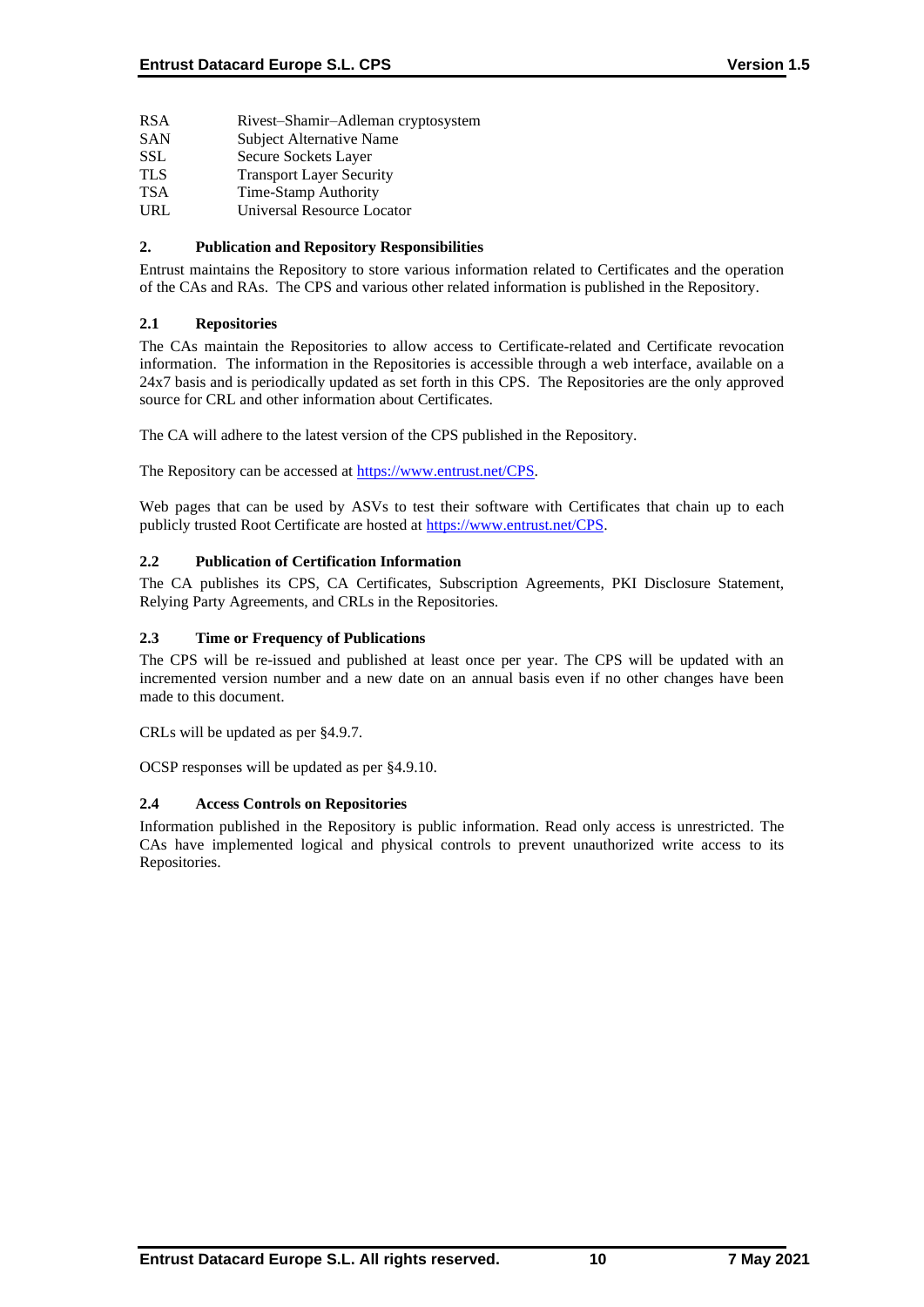## **3. Identification and Authentication**

The Policy Authority mandates the verification practices for verifying identification and authentication, and may, in its discretion, update such practices.

## **3.1 Naming**

Before issuing an Certificate, the CAs ensure that all Subject organization information in the Certificate conforms to the requirements of, and has been verified in accordance with the procedures prescribed in this CPS and matches the information confirmed and documented by the RA pursuant to its verification processes.

## eIDAS QWAC and PSD2 QWAC

The CA and RA must follow the verification procedures in this CPS, the EV SSL Guidelines, and the ETSI Guidelines and match the information confirmed and documented by the RA pursuant to its verification processes. Such verification procedures are intended to accomplish the following:

- (i) Verify the Applicant's existence and identity, including;
	- a. Verify the Applicant's legal existence and identity (as stipulated in the EV SSL Guidelines and ETSI Guidelines),
	- b. Verify the Applicant's physical existence (business presence at a physical address) , and c. Verify the Applicant's operational existence (business activity).
- (ii) Verify the Applicant's authorization for the Certificate, including;
	- a. Verify the name, title, and authority of the Contract Signer, Certificate Approver, and Certificate Requester;
	- b. Verify that Contract Signer signed the Subscription Agreement; and
	- c. Verify that a Certificate Approver has signed or otherwise approved the Certificate request.
- (iii) For PSD2 QWAC, verify the additional information required by ETSI TS 119 495, including the Applicant's organizationIdentifier assigned by an NCA and the Applicant's approved payment service provider roles.

## **3.1.1 Types of Names**

The Subject names in a Certificate comply with the X.501 Distinguished Name (DN) form. The CAs shall use a single naming convention as set forth below.

Qualified Signature Certificates

- (i) "Country Name" (C) which is the two-letter ISO 3166 code for the country in which the Applicant is located;
- (ii) "State" (ST) (if applicable), which is the state or province of the organization's place of business;
- (iii) "Locality" (L), which is the city or locality of the organization's place of business;
- (iv) "Organization Name" (O) which is the name of the organization in the case of a corporation, partnership, or other entity. In the case of a sole proprietorship, the organization name can be the name of the Applicant;
- (v) "Organizational Unit Name" (OU) which is an optional field. The OU field may be used to distinguish between different organizational groups within an organization (for example, to distinguish between human resources, marketing, and development);
- (vi) "Surname" which is the validated surname of the Subject:
- (vii) "First Name" which is the validated first name of the Subject;
- (viii) "Serial Number" which is randomly generated and assigned to the Subject
- (ix) "Common Name" (CN) which is the first name and the surname of the Subject .

Qualified Seal Certificates

(i) "Country Name" (C) which is the two-letter ISO 3166 code for the country in which the Applicant is located;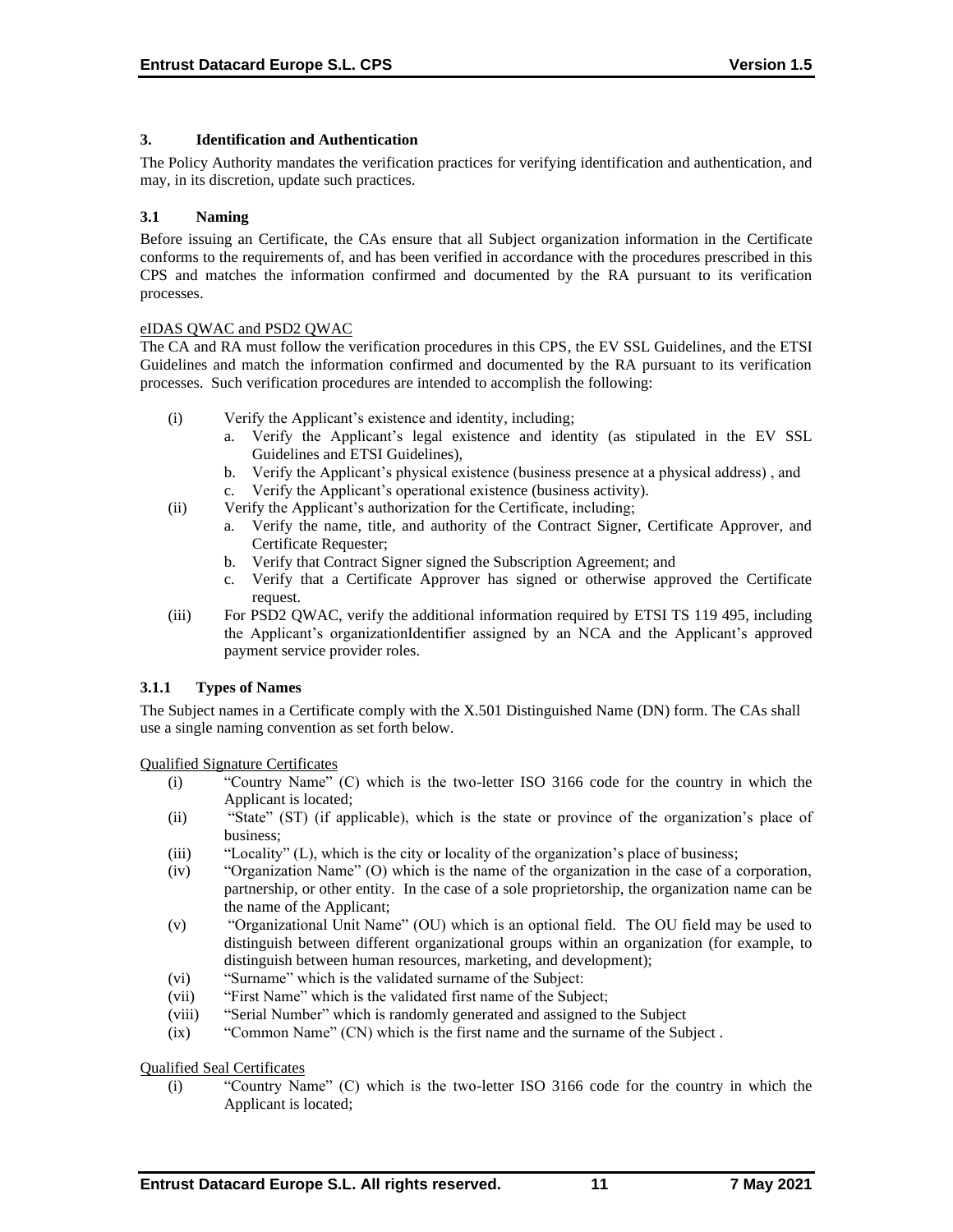- (ii) "State" (ST) (if applicable), which is the state or province of the organization's place of business;
- (iii) "Locality" (L), which is the city or locality of the organization's place of business;
- (iv) "Organization Name" (O) which is the name of the organization in the case of a corporation, partnership, or other entity. In the case of a sole proprietorship, the organization name can be the name of the Applicant;
- (v) "Organization Identifier" which is the Organization Identifier;
- (vi) "Organizational Unit Name" (OU) which is an optional field. The OU field may be used to distinguish between different organizational groups within an organization (for example, to distinguish between human resources, marketing, and development);
- (vii) "Common Name" (CN) which is commonly used by the subject to represent itself .

PSD2 Qualified Seal Certificates

- (i) Same as Qualified Seal Certificate, plus
- (ii) Applicant's "organizationIdentifier" assigned by an NCA

Qualified Web Authentication Certificates

- (i) "Country Name" (C) which is the two-letter ISO 3166 code for the country in which the Applicant is located and plans to host the secure server on which the Applicant is intending to install the Certificate;
- (ii) "Organization Name" (O) which is the name of the organization in the case of a corporation, partnership, or other entity. In the case of a sole proprietorship, the organization name can be the name of the Applicant;
- (iii) "Organizational Unit Name" (OU) which is an optional field. The OU field may be used to distinguish between different organizational groups within an organization (for example, to distinguish between human resources, marketing, and development);
- (iv) "Common Name" (CN) which is the hostname, the fully qualified hostname or path used in the DNS of the secure server on which the Applicant is intending to install the Certificate;
- (v) "Locality" (L), which is the city or locality of the organization's place of business; and
- (vi) "State" (ST) (if applicable), which is the state or province of the organization's place of business.
- (vii) "serialNumber" which is the registration number of Subscriber,
- (viii) "businessCategory" which is the applicable business category clause per the EV SSL Guidelines,
- (ix) "jurisdictionOfIncorporationLocalityName" (if applicable) which is the jurisdiction of registration or incorporation locality of Subscriber,
- (x) "jurisdictionOfIncorporationStateOrProvinceName" (if applicable) which is the jurisdiction of registration or incorporation state or province of Subscriber, and
- (xi) "jurisdictionOfIncorporationCountry" which is the jurisdiction of registration or incorporation country of Subscriber.

PSD2 Qualified Web Authentication Certificates

- (i) Same Subject name as Qualified Web Authentication Certificates, plus
- (ii) Applicant's "organizationIdentifier" assigned by an NCA is included in a separate extension.

#### **3.1.2 Need for Names to be Meaningful**

The Certificates issued pursuant to this CPS are meaningful only if the names that appear in the Certificates can be understood and used by Relying Parties. Names used in the Certificates must identify the person or object to which they are assigned in a meaningful way. CAs shall not issue Certificates to the Subscribers that contain domain names, IP Addresses, DN, URL, and/or e-mail addresses that the Subscribers do not legitimately own or control. Examples of fields and extensions where these names appear include subject DN and subject alternative names.

#### eIDAS QSigC

The value of the Common Name to be used in eIDAS QSigC shall be the Subject's first name and surname.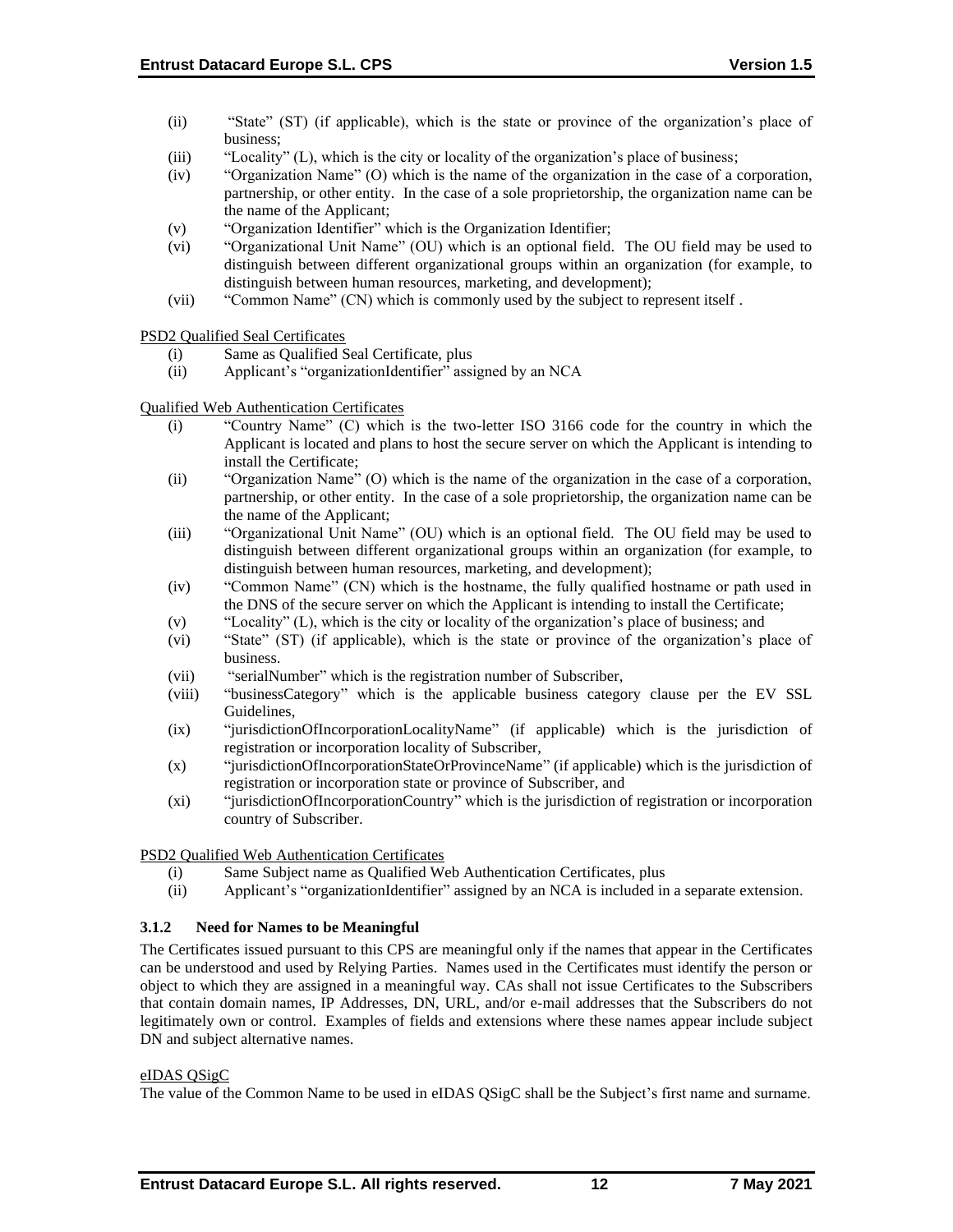## eIDAS QSEalC and PSD2 QSealC

The value of the Common Name to be used in eIDAS QSealC and PSD2 QSealC shall be the Applicant's organization name.

#### eIDAS QWAC and PSD2 QWAC

The value of the Common Name to be used in an eIDAS QWAC or PSD2 QWAC shall be the Applicant's FQDN that is used in the DNS of the secure server on which the Applicant is intending to install the Certificate. The FQDN for an eIDAS QWAC or PSD2 QWAC cannot be an IP address or a Wildcard Domain Name.

#### **3.1.3 Anonymity or Pseudonymity of Subscribers**

No stipulation.

## **3.1.4 Rules for Interpreting Various Name Forms**

No stipulation.

## **3.1.5 Uniqueness of Names**

Names are to be defined unambiguously for each Subject in a Repository. The Subject name attribute is to be unique to the Subject to which it is issued.

## eIDAS QSigC

A unique number is included in the serial number attribute of the Subject name per ETSI EN 319 412-1 and is determined as follows:

- i. If the Subject has a Spanish National Identity Document number, a Spanish foreigner identity number or a Spanish tax identification number, then this number is included in the Certificate;
- ii. If the Subject person has neither a Spanish National Identity Document number, nor a Spanish foreigner identity number, nor a Spanish tax identification number, then inclusion of a random number or an National Identity number from another country will be included in the Certificate.

#### eIDAS QSealC and PSD2 QSealC

A unique number is included in the organization identifier attribute of the Subject name per ETSI 319 412- 1. This number will be a taxation identification number or, in its absence, another identifying code that uniquely and permanently identifies it over time as recorded in the official records.

#### eIDAS QWAC and PSD2 QWAC

A unique number is included in the serial number attribute of the Subject name per the EV SSL Guidelines. This number will be a taxation identification number or, in its absence, another identifying code that uniquely and permanently identifies it over time as recorded in the official records.

#### **3.1.6 Recognition, Authentication, and Role of Trademarks**

The Subject names in Certificates are issued on a "first come, first served" basis. By accepting a Subject name for incorporation into a Certificate, an RA operating under a CA does not determine whether the use of such information infringes upon, misappropriates, dilutes, unfairly competes with, or otherwise violates any intellectual property right or any other rights of any person, entity, or organization. The CAs and any RAs operating under the CAs neither act as an arbitrator nor provide any dispute resolution between Subscribers or between Subscribers and third-party complainants in respect to the use of any information in an Certificate. The CPS does not bestow any procedural or substantive rights on any Subscriber or thirdparty complainant in respect to any information in a Certificate. Neither the CAs nor any RAs operating under the CAs shall in any way be precluded from seeking legal or equitable relief (including injunctive relief) in respect to any dispute between Subscribers or between Subscribers and third-party complainants or in respect to any dispute between Subscribers and a CA or an RA operating under a CA or between a third-party complainant and a CA or an RA operating under a CA arising out of any information in an Certificate. The CAs and RAs operating under the CAs shall respectively have the right to revoke and the right to request revocation of Certificates upon receipt of a properly authenticated order from an arbitrator or court of competent jurisdiction requiring the revocation of a Certificate.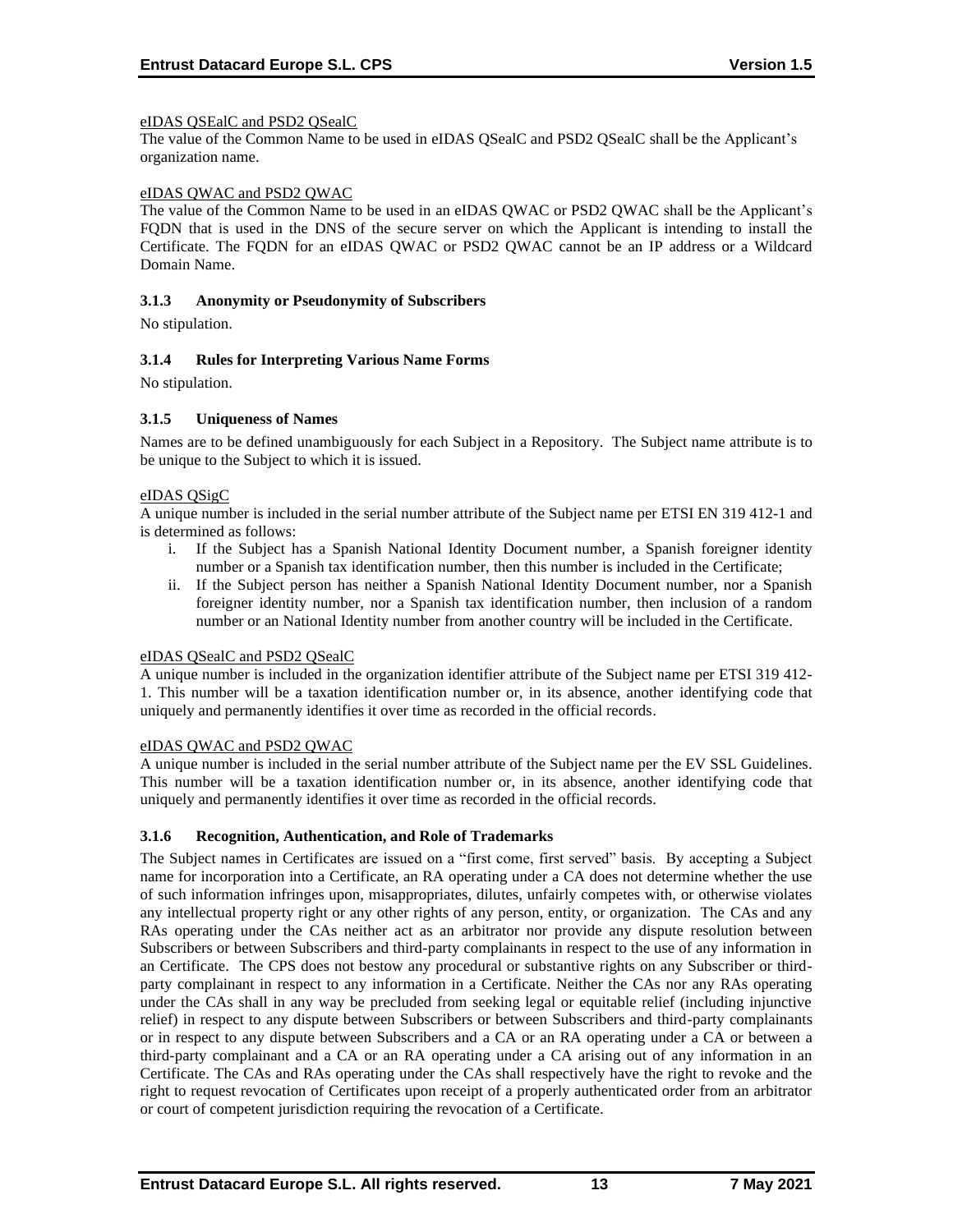A CA or an RA operating under a CA may, in certain circumstances, take action in respect to a Certificate containing information that possibly violates the trademark rights of a third-party complainant. In the event that a third-party complainant provides a CA or an RA operating under a CA with (i) a certified copy that is not more than three (3) months old of a trademark registration from the principal trademark office in any one of the United States, Canada, Japan, Australia or any of the member countries of the European Union, and further provided that such registration is still in full force and effect, and (ii) a copy of a prior written notice to the Subscriber of the Certificate in dispute, stating that the complainant believes that information in the Subscriber's Certificate violates the trademark rights of the complainant, and (iii) a representation by the complainant indicating the means of notice and basis for believing that such notice was received by the Subscriber of the Certificate in dispute, a CA or an RA operating under a CA may initiate the following actions. The CA or the RA operating under a CA may determine whether the issue date of the Subscriber's Certificate predates the registration date on the trademark registration provided by the complainant. If the date of issuance of the Subscriber's Certificate predates the trademark registration date, the CA or the RA operating under the CA will take no further action unless presented with an authenticated order from an arbitrator or court of competent jurisdiction. If the date of issuance of the Certificate is after the registration date on the trademark registration provided by the complainant, the CA or the RA operating under the CA shall request that the Subscriber provide a proof of ownership for the Subscriber's own corresponding trademark registration from the principal trademark office in any one of the United States, Canada, Japan, Australia or any of the member countries of the European Union. If the Subscriber can provide a certified copy, as set forth above, that predates or was issued on the same date as the complainant's trademark registration, the CA or the RA operating under the CA will take no further action unless presented with an authenticated order from an arbitrator or court of competent jurisdiction. If the Subscriber does not respond within ten (10) Business Days, or if the date on the certified copy of the trademark registration provided by the Subscriber postdates the certified copy of the trademark registration provided by the complainant, the CA and the RAs operating under that CA respectively may revoke or may request revocation of the disputed Certificate.

If a Subscriber files litigation against a complainant, or if a complainant files litigation against a Subscriber, and such litigation is related to any information in an issued Certificate, and if the party instigating the litigation provides a CA or an RA operating under a CA with a copy of the file-stamped complaint or statement of claim, the CA will maintain the current status of the Certificate or the RA operating under the CA will request that the CA maintain the current status of the Certificate, subject to any requirements to change the status of such Certificate otherwise provided or required under this CPS, a Subscription Agreement, or any Relying Party Agreement. During any litigation, a CA will not revoke and an RA operating under a CA will not request revocation of a Certificate that is in dispute unless ordered by an arbitrator or a court of competent jurisdiction or as otherwise provided or required under this CPS, a Subscription Agreement, or any Relying Party Agreement. In the event of litigation as contemplated above, the CAs and RAs operating under the CAs will comply with any directions by a court of competent jurisdiction in respect to a Certificate in dispute without the necessity of being named as a party to the litigation. If named as a party in any litigation in respect to a Certificate, Entrust and/or any third party operating an RA under a CA shall be entitled to take any action that it deems appropriate in responding to or defending such litigation. Any Subscriber or Relying Party that becomes involved in any litigation in respect to a Certificate shall remain subject to all of the terms and conditions of the CPS, the Subscriber's Subscription Agreement, and the Relying Party's Relying Party Agreement.

RAs operating under a CA shall notify the CA of any disputes of which such RA is aware and which relate to any information contained in a Certificate whose issuance was requested by such RA.

## **3.2 Initial Identity Validation**

## **3.2.1 Method to Prove Possession of Private Key**

For Key Pairs generated by the Applicant, the CAs perform proof of possession tests for CSRs created using reversible asymmetric algorithms (such as RSA) by validating the signature on the CSR submitted by the Applicant with the Certificate Application.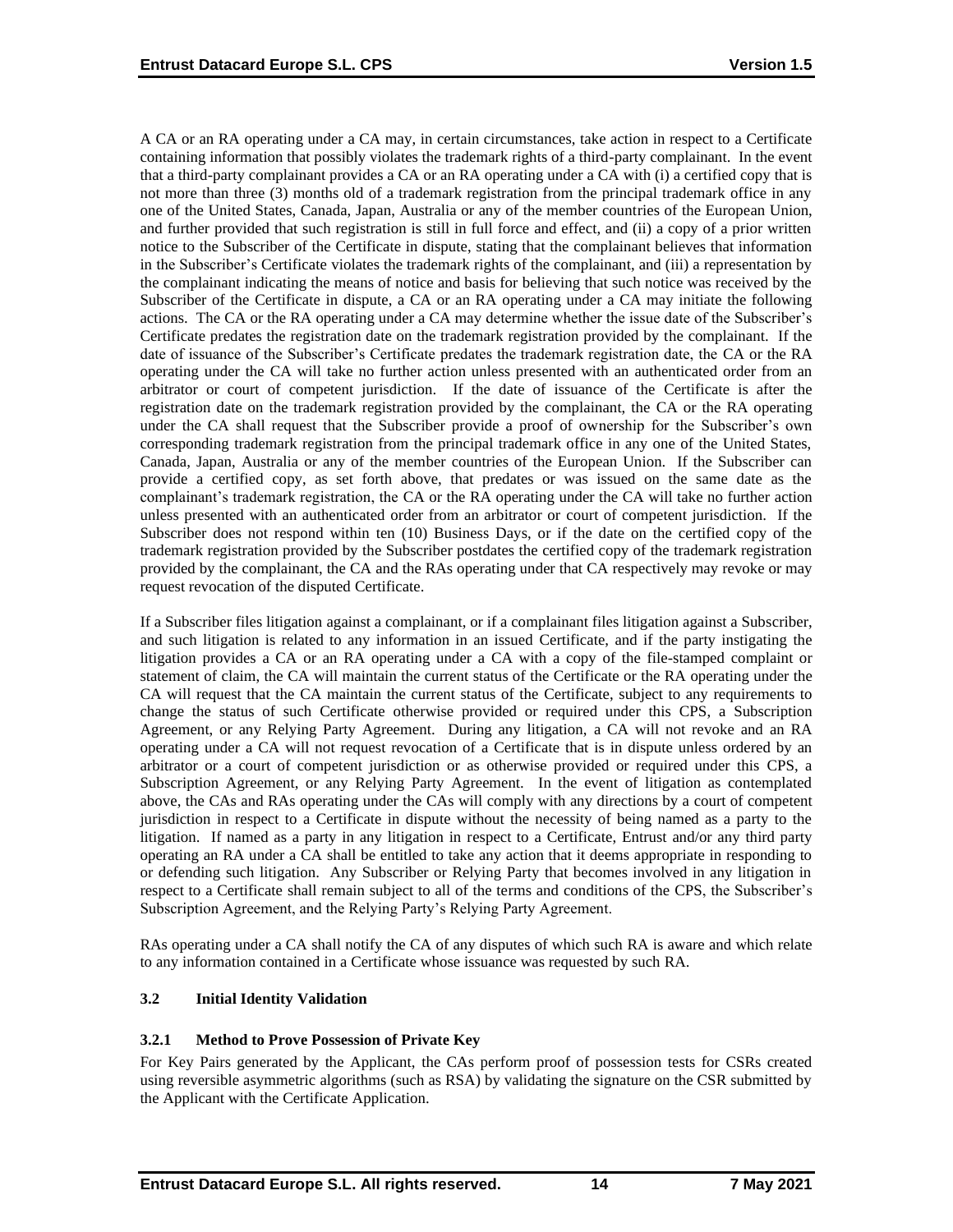## **3.2.2 Authentication of Organization Identity**

## **3.2.2.1 Identity**

RAs operating under the CAs shall perform verification of any organizational identities that are submitted by an Applicant or Subscriber in accordance with the practices mandated by the Policy Authority. RAs operating under the CAs shall determine whether the organizational identity, address, and domain name provided with a Certificate Application are consistent with information contained in third-party databases and/or governmental sources. The information and sources used for the verification of Certificate Applications may vary depending on the jurisdiction of the Applicant or Subscriber.

In the case of organizational identities that are not registered with any governmental sources, RAs operating under the CAs shall use commercially reasonable efforts to confirm the existence of the organization. Such commercially reasonable efforts may include site visits or third-party attestation letter.

#### eIDAS QWAC and PSD2 QWAC

The CA or RA will identify the organization and, if applicable, any specific attributes of the organization, will be verified by an Authorized Representative.

#### eIDAS QWAC

RAs operating under the CAs shall also determine:

- (i) Business Category;
- (ii) Jurisdiction of Incorporation or Registration;
- (iii) Registration Number;
- (iv) Physical address of Place of Business; and
- (v) Operational Existence.

Prior to the use of an Incorporating Agency or Registration Agency to fulfill these verification requirements, the agency information about the Incorporating Agency or Registration Agency will be disclosed at [https://www.entrust.com/legal-compliance/approved-incorporating-agencies.](https://www.entrust.com/legal-compliance/approved-incorporating-agencies)

This agency information includes the following:

- (vi) Sufficient information to unambiguously identify the Incorporating Agency or Registration Agency (such as a name, jurisdiction, and website);
- (vii)The accepted value or values for each of the
	- subject:jurisdictionLocalityName (OID: 1.3.6.1.4.1.311.60.2.1.1),
	- subject:jurisdictionStateOrProvinceName (OID: 1.3.6.1.4.1.311.60.2.1.2), and
	- subject:jursidictionCountryName (OID: 1.3.6.1.4.1.311.60.2.1.3) fields, when a Certificate is issued using information from that Incorporating Agency or Registration Agency, indicating the jurisdiction(s) that the agency is appropriate for; and,
- (viii) A revision history that includes a unique version number and date of publication for any additions, modifications, and/or removals from this list.

#### PSD2 Certificates

RAs operating under the CAs shall also determine:

- (ix) Applicable NCA;
- (x) organizationIdentifier assigned by the NCA; and
- (xi) Payment service provider roles approved by the NCA.
- Note: RAs shall conform to the specific NCA rules for verifying these attributes.

#### **3.2.2.2 DBA/Tradename**

If the subject identity information is to include a DBA or tradename, the RA must verify the Applicant's right to use the DBA/tradename using at least one of the following:

(i) The RA may verify the assumed name through use of a Qualified Government Information Source operated by, or on behalf of, an appropriate government agency in the jurisdiction of the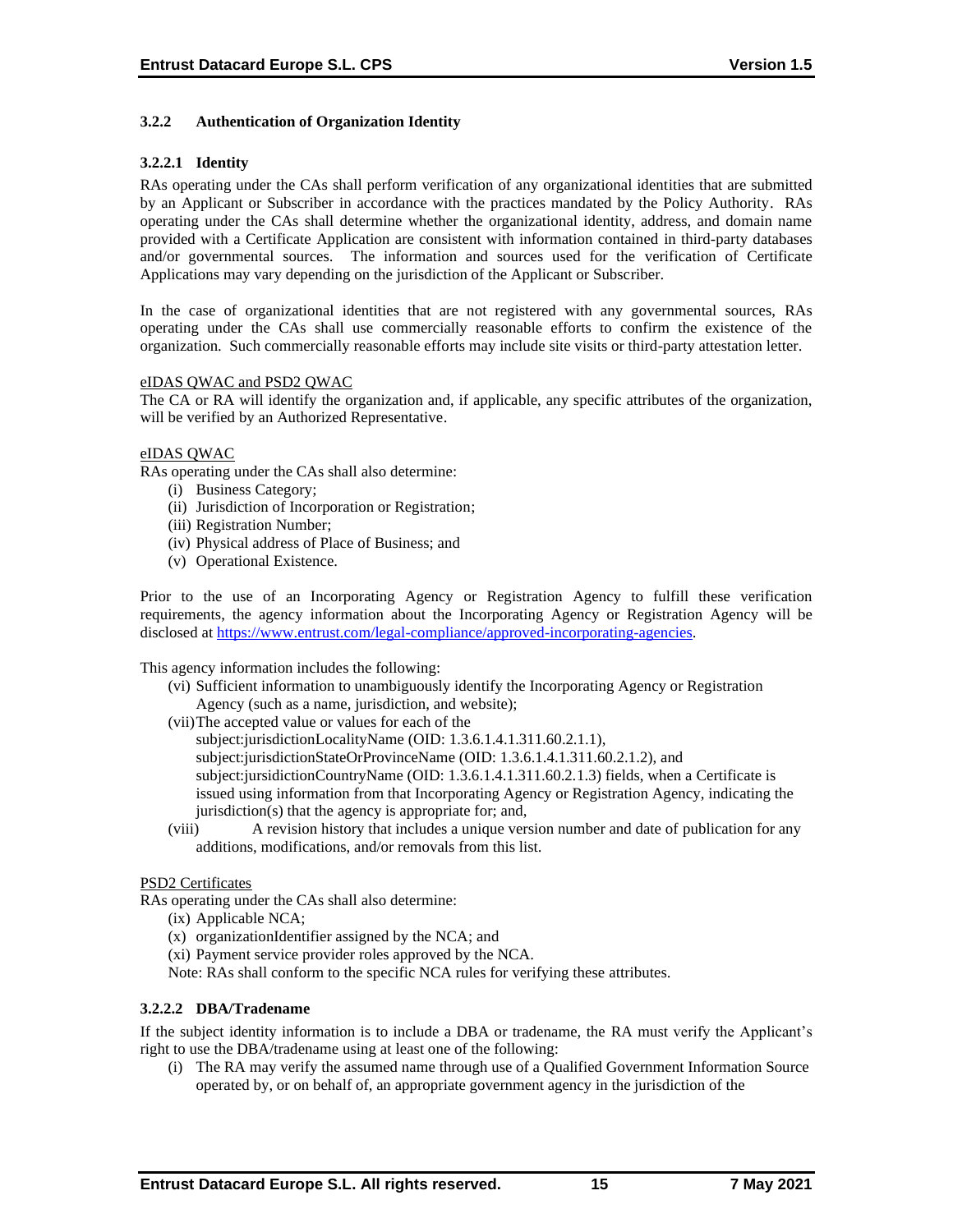Applicant's Place of Business, or by direct contact with such government agency in person or via mail, e-mail, Web address, or telephone; or

- (ii) The RA may verify the assumed name through use of a Qualified Independent Information Source provided that the QIIS has verified the assumed name with the appropriate government agency.
- (iii) The RA may rely on a Verified Professional Letter that indicates the assumed name under which the Applicant conducts business, the government agency with which the assumed name is registered, and that such filing continues to be valid.

## **3.2.2.3 Verification of Country**

Verification of country will be done in accordance with the methods of § 3.2.2.1.

#### **3.2.2.4 Validation of Domain Authorization or Control**

The CA shall confirm that prior to issuance, the CA or the RA validated each Fully‐Qualified Domain Name (FQDN) listed in the Certificate using at least one of the methods listed below.

Completed validations of Applicant authority may be used for the issuance of multiple Certificates over time. For purposes of domain validation, the term Applicant includes the Applicant's Parent Company, Subsidiary Company, or Affiliate.

The CA shall maintain a record of which domain validation method was used to validate every domain.

#### **3.2.2.4.1 Validating the Applicant as a Domain Contact**

This method of domain validation is not used.

## **3.2.2.4.2 Email, Fax, SMS, or Postal Mail to Domain Contact**

Confirm the Applicant's control over the FQDN by sending a Random Value via email, fax, SMS, or postal mail and then receiving a confirming response utilizing the Random Value. The Random Value must be sent to an email address, fax/SMS number, or postal mail address identified as a Domain Contact.

Each email, fax, SMS, or postal mail may confirm control of multiple ADNs.

The CA or RA may send the email, fax, SMS, or postal mail identified under this section to more than one recipient provided that every recipient is identified by the Domain Name Registrar as representing the Domain Name Registrant for every FQDN being verified using the email, fax, SMS, or postal mail.

The Random Value is unique in each email, fax, SMS, or postal mail.

The CA or RA may resend the email, fax, SMS, or postal mail in its entirety, including re‐use of the Random Value, provided that the communication's entire contents and recipient(s) remain unchanged.

The Random Value will remain valid for use in a confirming response for no more than 30 days from its creation.

#### **3.2.2.4.3 Phone Contact with Domain Contact**

Confirm the Applicant's control over the FQDN by calling the Domain Name Registrant's phone number and obtaining a response confirming the Applicant's request for validation of the FQDN. The CA or RA shall place the call to a phone number identified by the Domain Name Registrar as the Domain Contact.

Each phone call shall be made to a single number and may confirm control of multiple FQDNs, provided that the phone number is identified by the Domain Registrar as a valid contact method for every Base Domain Name being verified using the phone call.

This method will not be re-used after May 31, 2019.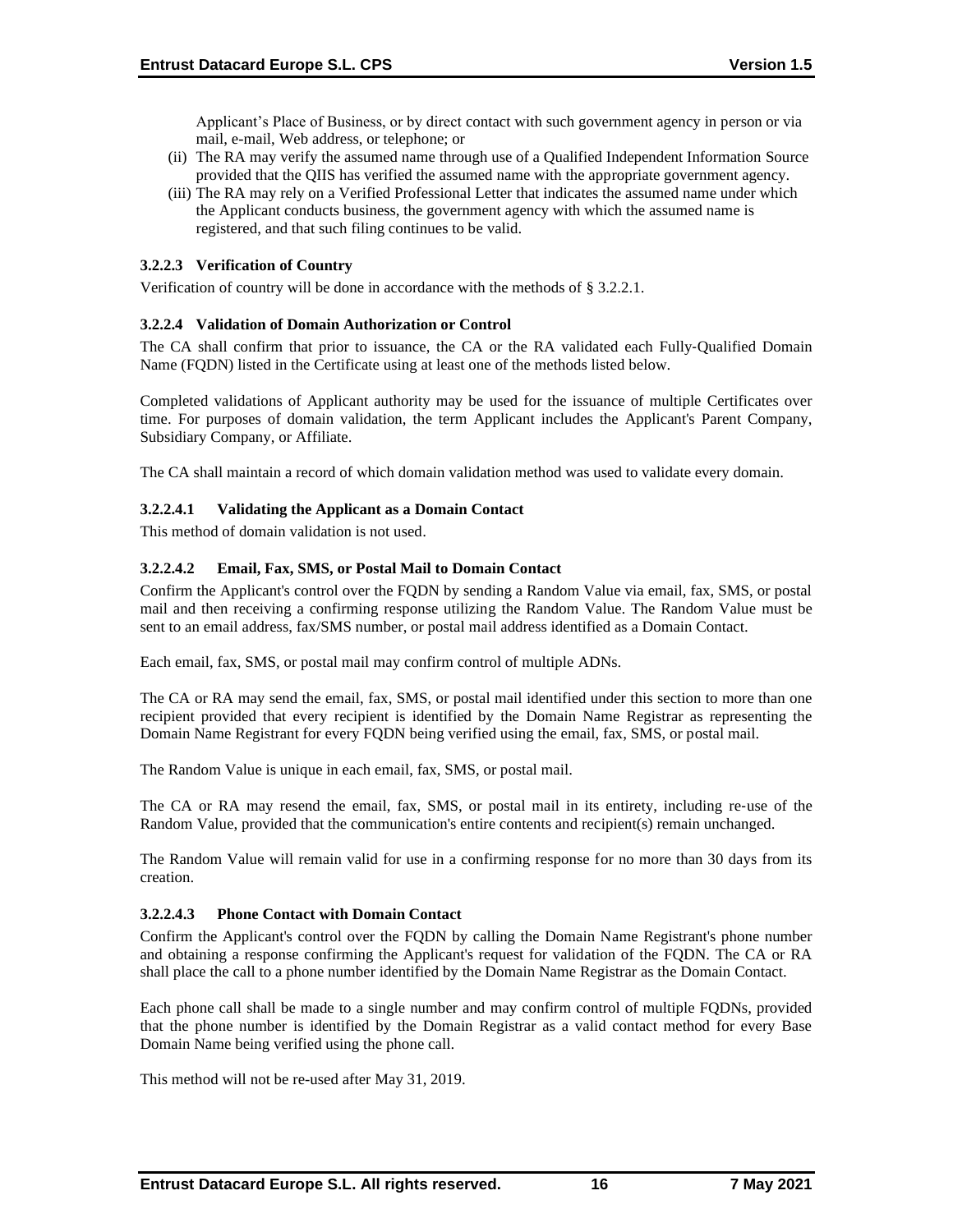## **3.2.2.4.4 Constructed Email to Domain Contact**

Confirm the Applicant's control over the FQDN by (i) sending an email to one or more addresses created by using 'admin', 'administrator', 'webmaster', 'hostmaster', or 'postmaster' as the local part, followed by the at-sign (" $@$ "), followed by an ADN, (ii) including a Random Value in the email, and (iii) receiving a confirming response utilizing the Random Value.

Each email may confirm control of multiple FQDNs, provided the ADN used in the email is an ADN for each FQDN being confirmed.

The Random Value shall be unique in each email.

The email may be re-sent in its entirety, including the re-use of the Random Value, provided that its entire contents and recipient shall remain unchanged.

The Random Value shall remain valid for use in a confirming response for no more than 30 days from its creation.

#### **3.2.2.4.5 Domain Authorization Document**

This method of domain validation is not used.

## **3.2.2.4.6 Agreed-Upon Change to Website**

This method of domain validation is not used.

#### **3.2.2.4.7 DNS Change**

Confirm the Applicant's control over the FQDN by confirming the presence of a Random Value in a DNS CNAME, TXT or CAA record for an ADN or an ADN that is prefixed with a label that begins with an underscore character.

If a Random Value is used, the CA or RA shall provide a Random Value unique to the Certificate request and shall not use the Random Value after (i) 30 days or (ii) if the Applicant submitted the Certificate request, the timeframe permitted for reuse of validated information relevant to the Certificate.

#### **3.2.2.4.8 IP Address**

Confirming the Applicant's control over the FQDN by confirming that the Applicant controls an IP Address returned from a DNS lookup for A or AAAA records for the FQDN in accordance with § 3.2.2.5.

Once the FQDN has been validated using this method, the CA MAY NOT also issue Certificates for FQDNs for higher level domain levels that end in the validated FQDN unless the CA performs a separate validation for that FQDN using an authorized method. This method is NOT suitable for validating Wildcard Domain Names.

#### **3.2.2.4.9 Test Certificate**

This method of domain validation is not used.

#### **3.2.2.4.10 TLS Using a Random Number**

This method of domain validation is not used.

#### **3.2.2.4.11 Any Other Method**

This method of domain validation is not used.

#### **3.2.2.4.12 Validating Applicant as a Domain Contact**

This method of domain validation is not used.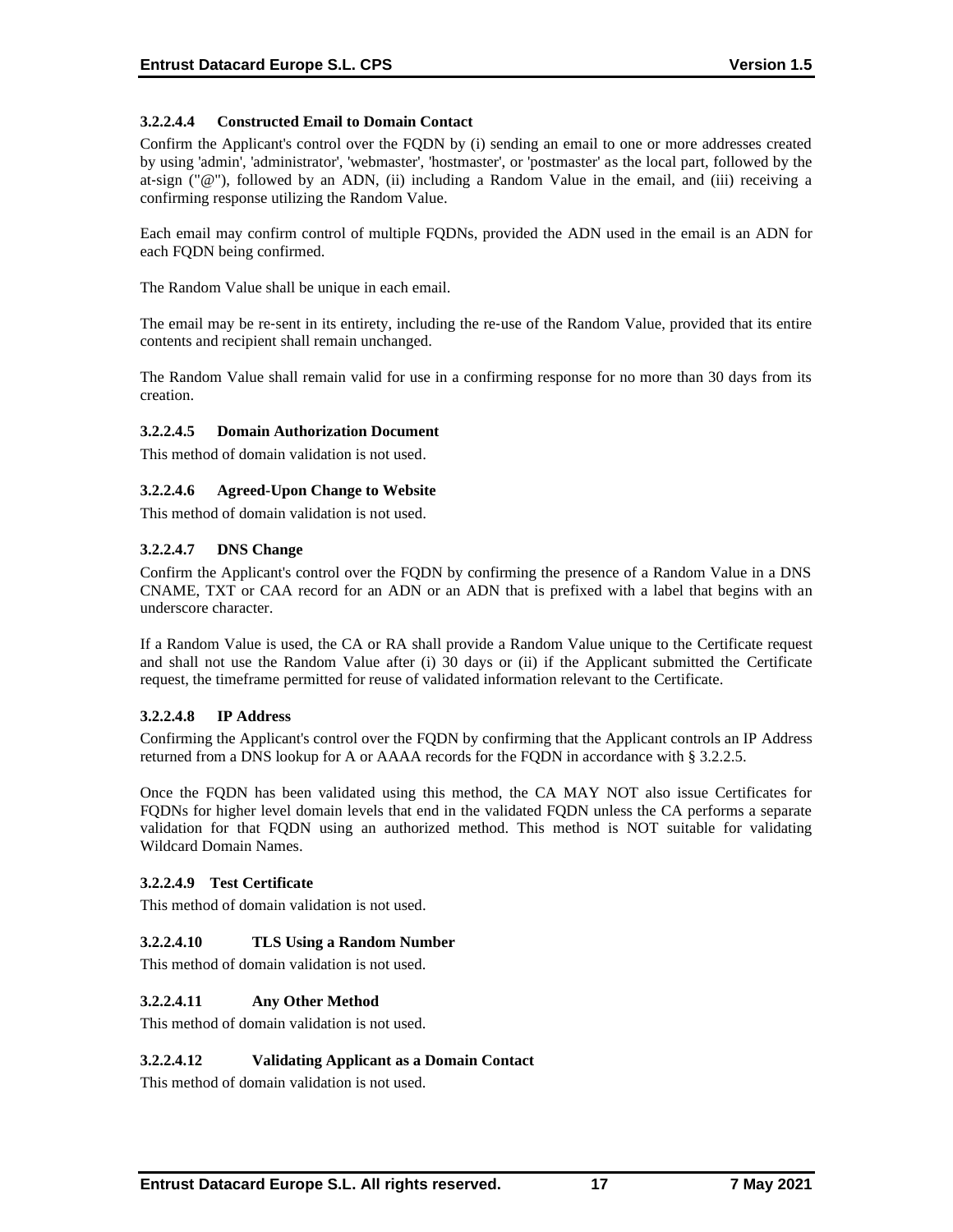## **3.2.2.4.13 Email to DNS CAA Contact**

Confirm the Applicant's control over the FQDN by sending a Random Value via email and then receiving a confirming response utilizing the Random Value. The Random Value will be sent to a DNS CAA Email Contact. The relevant CAA Resource Record Set will be found using the search algorithm defined in RFC 8659 Section 3.

Each email may confirm control of multiple FQDNs, provided that each email address is a DNS CAA Email Contact for each ADN Name being validated. The same email may sent to multiple recipients as long as all recipients are the DNS CAA Email Contacts for each ADN being validated.

The Random Value shall be unique in each email. The email may be re-sent in its entirety, including the reuse of the Random Value, provided that its entire contents and recipient(s) remain unchanged. The Random Value shall remain valid for use in a confirming response for no more than 30 days from its creation.

## **3.2.2.4.14 Email to DNS TXT Contact**

Confirm the Applicant's control over the FQDN by sending a Random Value via email and then receiving a confirming response utilizing the Random Value. The Random Value will be sent to a DNS TXT Record Email Contact for the ADN selected to validate the FQDN.

Each email may confirm control of multiple FQDNs, provided that each email address is DNS TXT Record Email Contact for each ADN being validated. The same email may be sent to multiple recipients as long as all recipients are the DNS TXT Record Email Contacts for each ADN being validated.

The Random Value shall be unique in each email. The email may be re-sent in its entirety, including the reuse of the Random Value, provided that its entire contents and recipient(s) remain unchanged. The Random Value shall remain valid for use in a confirming response for no more than 30 days from its creation.

## **3.2.2.4.15 Phone with Domain Contact**

Confirm the Applicant's control over the FQDN by calling the Domain Contact's phone number and obtain a confirming response to validate the ADN. Each phone call may confirm control of multiple ADNs provided that the same Domain Contact phone number is listed for each ADN being verified and they provide a confirming response for each ADN.

In the event that someone other than a Domain Contact is reached, the CA may request to be transferred to the Domain Contact.

In the event of reaching voicemail, the CA may leave the Random Value and the ADN(s) being validated. The Random Value must be returned to the CA to approve the request.

The Random Value shall remain valid for use in a confirming response for no more than 30 days from its creation.

## **3.2.2.4.16 Phone Contact with DNS TXT Record Phone Contact**

Confirm the Applicant's control over the FQDN by calling the DNS TXT Record Phone Contact's phone number and obtain a confirming response to validate the ADN. Each phone call may confirm control of multiple ADNs provided that the same DNS TXT Record Phone Contact phone number is listed for each ADN being verified and they provide a confirming response for each ADN.

The CA may not knowingly be transferred or request to be transferred as this phone number has been specifically listed for the purposes of domain validation.

In the event of reaching voicemail, the CA may leave the Random Value and the ADN(s) being validated. The Random Value must be returned to the CA to approve the request.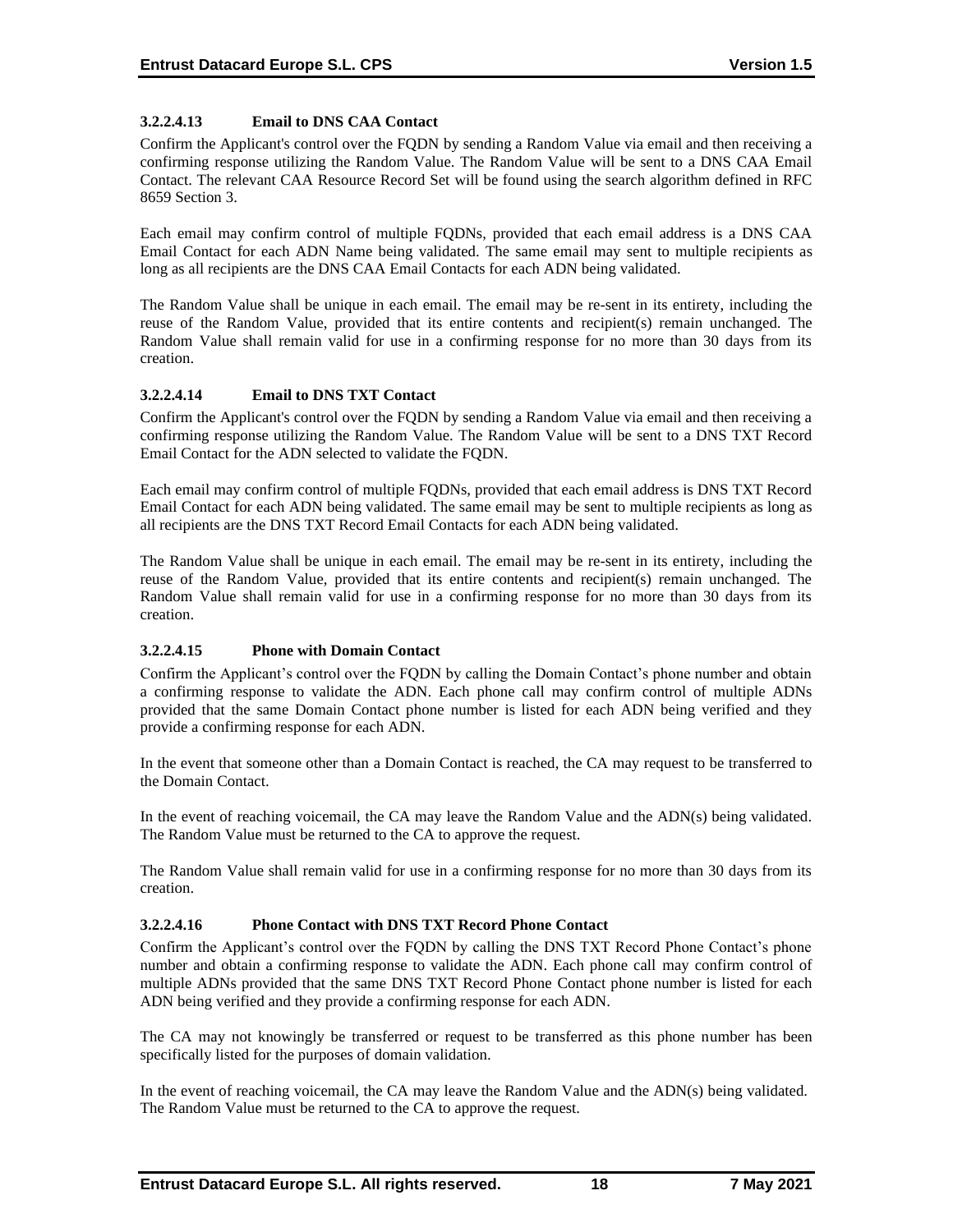The Random Value shall remain valid for use in a confirming response for no more than 30 days from its creation.

#### **3.2.2.4.17 Phone Contact with DNS CAA Phone Contact**

Confirm the Applicant's control over the FQDN by calling the DNS CAA Phone Contact's phone number and obtain a confirming response to validate the ADN. Each phone call may confirm control of multiple ADNs provided that the same DNS CAA Phone Contact phone number is listed for each ADN being verified and they provide a confirming response for each ADN. The relevant CAA Resource Record Set must be found using the search algorithm defined in RFC 8659 Section 3.

The CA may not knowingly be transferred or request to be transferred as this phone number has been specifically listed for the purposes of domain validation.

In the event of reaching voicemail, the CA may leave the Random Value and the ADN(s) being validated. The Random Value must be returned to the CA to approve the request.

The Random Value shall remain valid for use in a confirming response for no more than 30 days from its creation.

#### **3.2.2.4.18 Agreed-Upon Change to Website v2**

Confirm the Applicant's control over the FQDN by verifying that the Request Token or Random Value is contained in the contents of a file.

- (i) The entire Request Token or Random Value must not appear in the request used to retrieve the file, and
- (ii) the CA MUST receive a successful HTTP response from the request (meaning a 2xx HTTP status code must be received).

The file containing the Request Token or Random Number:

- (iii) Must be located on the Authorization Domain Name, and
- (iv) Must be located under the "/.well-known/pki-validation" directory, and
- (v) Must be retrieved via either the "http" or "https" scheme, and
- (vi) Must be accessed over an Authorized Port.

If the CA follows redirects the following apply:

- (vii) Redirects must be initiated at the HTTP protocol layer (e.g. using a 3xx status code).
- (viii) Redirects must be the result of an HTTP status code result within the 3xx Redirection class of status codes, as defined in RFC 7231, Section 6.4.
- (ix) Redirects must be to resource URLs with either via the "http" or "https" scheme.
- (x) Redirects must be to resource URLs accessed via Authorized Ports.

If a Random Value is used, then:

(xi) The CA must provide a Random Value unique to the certificate request.

(xii)The Random Value must remain valid for use in a confirming response for no more than 30 days from its creation. The CPS MAY specify a shorter validity period for Random Values, in which case the CA must follow its CPS.

Note: Once the FQDN has been validated using this method, the CA may also issue Certificates for other FQDNs that end with all the labels of the validated FQDN. This method is suitable for validating Wildcard Domain Names.

#### **3.2.2.4.19 Agreed-Upon Change to Website - ACME**

This method of domain validation is not used.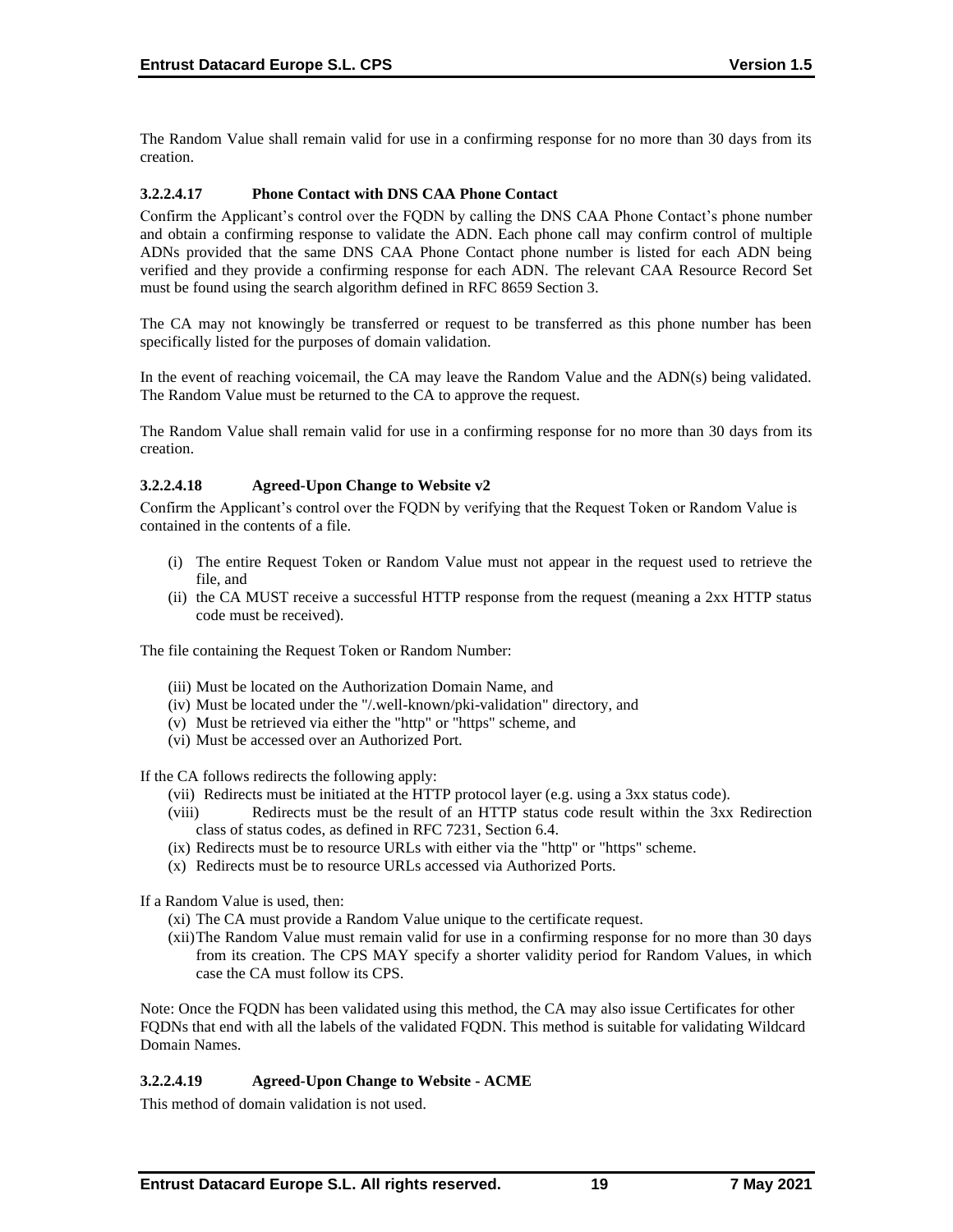## **3.2.2.4.20 TLS Using ALPN**

This method of domain validation is not used.

## **3.2.2.5 Authentication of an IP Address**

IP addresses are not permitted for Certificates.

## **3.2.2.6 Wildcard Validation**

Wildcards are not permitted for eIDAS QWAC or PSD2 QWAC.

#### **3.2.2.7 Data Source Accuracy**

Prior to using any data source as a Reliable Data Source, the RA shall evaluate the source for its reliability, accuracy, and resistance to alteration or falsification.

## **3.2.2.8 CAA Records**

Entrust policy on CAA records is stated in §4.2.4.

#### **3.2.2.9 Authentication of Email Address**

The CA uses one of the following methods to confirm that the Applicant has control of or right to use email addresses:

- (i) Sending a URL including a random value to the email address and then receiving an acknowledgement click-through with passphrase on the web page utilizing the random value URL; or
- (ii) Using a domain validation process from §3.2.2.4 to demonstrate control over or right to use an FQDN. Once verified, the Enterprise RA can approve issuance of Certificates containing email addresses under that FQDN or associated Base Domain Name.

#### **3.2.2.10 Organization Identifier**

The organization identifier must contain a registration reference for a legal entity assigned in accordance to the identified registration scheme.

The registration scheme must be identified using the using the following structure in the presented order:

- (i) 3 character registration scheme identifier;
- (ii) 2 character ISO 3166 country code for the nation in which the registration scheme is operated, or if the
- (iii) scheme is operated globally ISO 3166 code "XG" shall be used;
- (iv) For the NTR registration scheme identifier, if required, a 2 character ISO 3166-2 identifier for the subdivision (state or province) of the nation in which the registration scheme is operated, preceded by plus "+" (0x2B (ASCII), U+002B (UTF-8));
- (v) a hyphen-minus "-" (0x2D (ASCII), U+002D (UTF-8));
- (vi) Registration Reference allocated in accordance with the identified Registration Scheme

Note: Registration references may contain hyphens, but registration schemes, ISO 3166 country codes, and ISO 3166-2 identifiers do not. Therefore if more than one hyphen appears in the structure, the leftmost hyphen is a separator, and the remaining hyphens are part of the registration reference.

The CA or RA shall:

- (vii) Confirm that the organization represented by the registration reference is the same as the organization named within the context of the Subject's jurisdiction per §3.2.2.1;
- (viii) Further verify the registration reference matches other information verified in accordance with §3.2.2;
- (ix) Take appropriate measures to disambiguate between different organizations as described in Appendix B for each registration scheme;
- (x) Apply the validation rules relevant to the registration scheme as specified in Appendix B.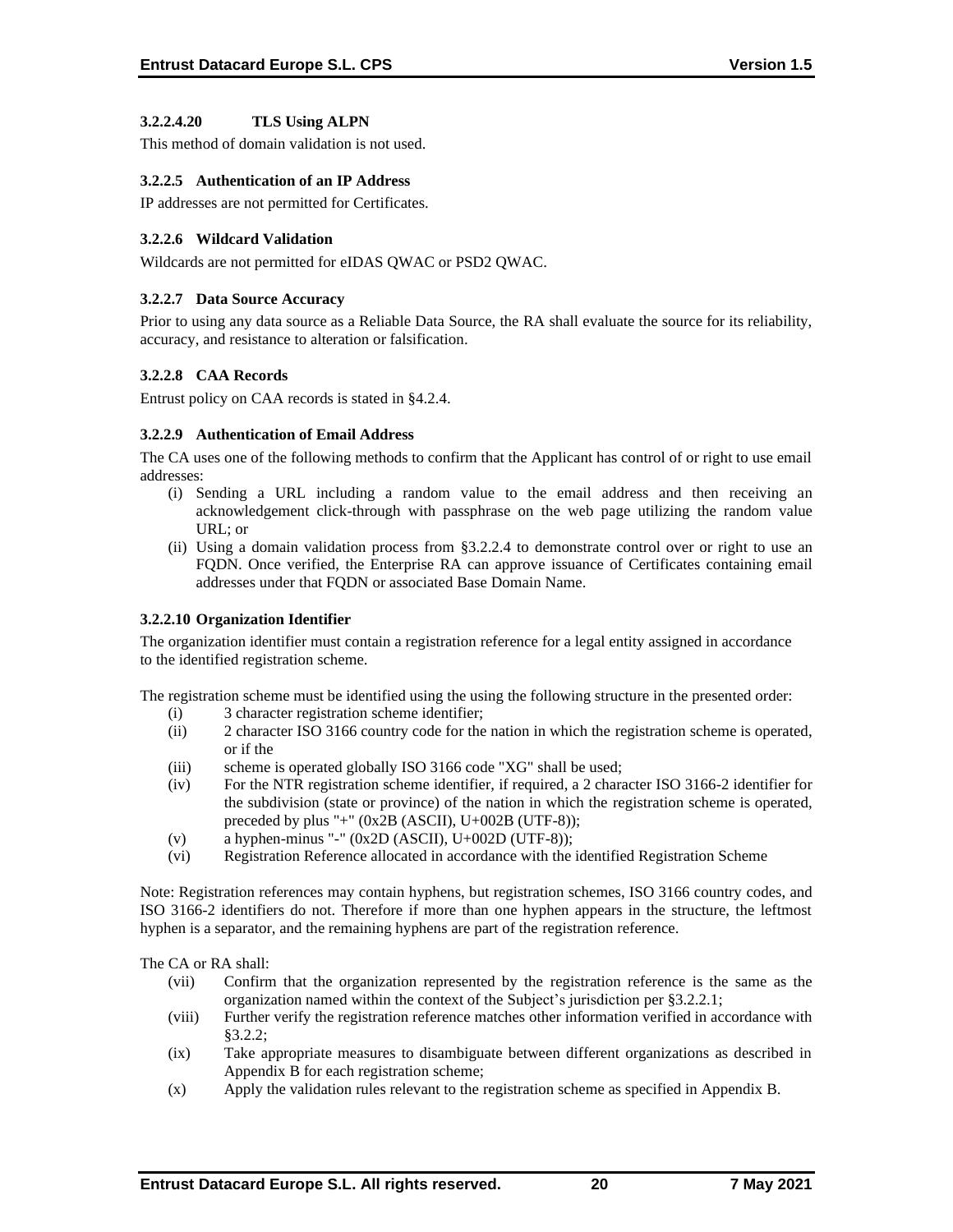## **3.2.3 Authentication of Individual Identity**

RAs operating under the CAs shall use the methods set out below to verify any individual identities that are submitted by an Applicant or Subscriber.

The CA or RA will verify the Authorized Representative or Subject by:

- (i) Physical presence;
	- a. A natural person requesting a Qualified Certificate must appear before the CA or RA and must provide identification such as the National Identity Document, passport or other means admitted by Law. The physical presence of the natural person requesting a Qualified Certificate may be dispensed if their signature on the request for issuance of a Qualified Certificate has been legitimized in the presence of a notary.
	- b. If the natural person requesting a Qualified Certificate, has already a pre-existing relationship with the CA and has had a face-to-face identification within the last 5 years, then it is not necessary to repeat the face-to-face verification.
	- c. The CA or RA verifies data related to the constitution and legal personality, as well as the extension and validity of the powers of representation of the Authorized Representative through the documents, which serve to prove the aforementioned points in a reliable way and their registration in the corresponding public registry if this is required;

or

(ii) Means of a Certificate of a qualified electronic signature or of a qualified electronic seal.

## eIDAS QWAC and PSD2 QWAC

RAs operating under the CAs shall perform a verification of the identity and authority of the Contract Signer, the Certificate Approver, and the Certificate Requestor associated with Certificate Applications that are submitted by an Applicant or Subscriber. In order to establish the accuracy of an individual identity, the RA operating under a CA shall perform identity and authority verification consistent with the requirements set forth in the EV SSL Guidelines published by the CA/Browser Forum and the ETSI Guidelines.

#### **3.2.4 Non-verified Subscriber Information**

No stipulation.

## **3.2.5 Validation of Authority**

If the Applicant for a Certificate containing subject identity information is an organization, the RA will use a reliable method of communication to verify the authenticity of the Applicant representative's Certificate request.

The RA may use the sources listed in §3.2.2.1 to verify the reliable method of communication. Provided that the RA uses a reliable method of communication, the RA may establish the authenticity of the Certificate request directly with the Applicant representative or with an authoritative source within the Applicant's organization, such as the Applicant's main business offices, corporate offices, human resource offices, information technology offices, or other department that the RA deems appropriate.

The CA allows a Subscriber to specify the individuals who may request Certificates and will not accept any Certificate requests that are outside this specification. The CAs will provide a Subscriber with a list of its authorized Certificate Requesters upon the Subscriber's verified written request.

#### eIDAS QWAC and PSD2 QWAC

The CA or RA must verify the identity and authority of the Contract Signer and Certificate Approver in accordance with EV SSL Guidelines section 11.8.

#### **3.2.6 Criteria for Interpretation**

Externally issued Cross Certificates that identify Entrust as the subject are disclosed in §1.3.1, provided that Entrust arranged for or accepted the establishment of the trust relationship (i.e. the Cross Certificate at issue).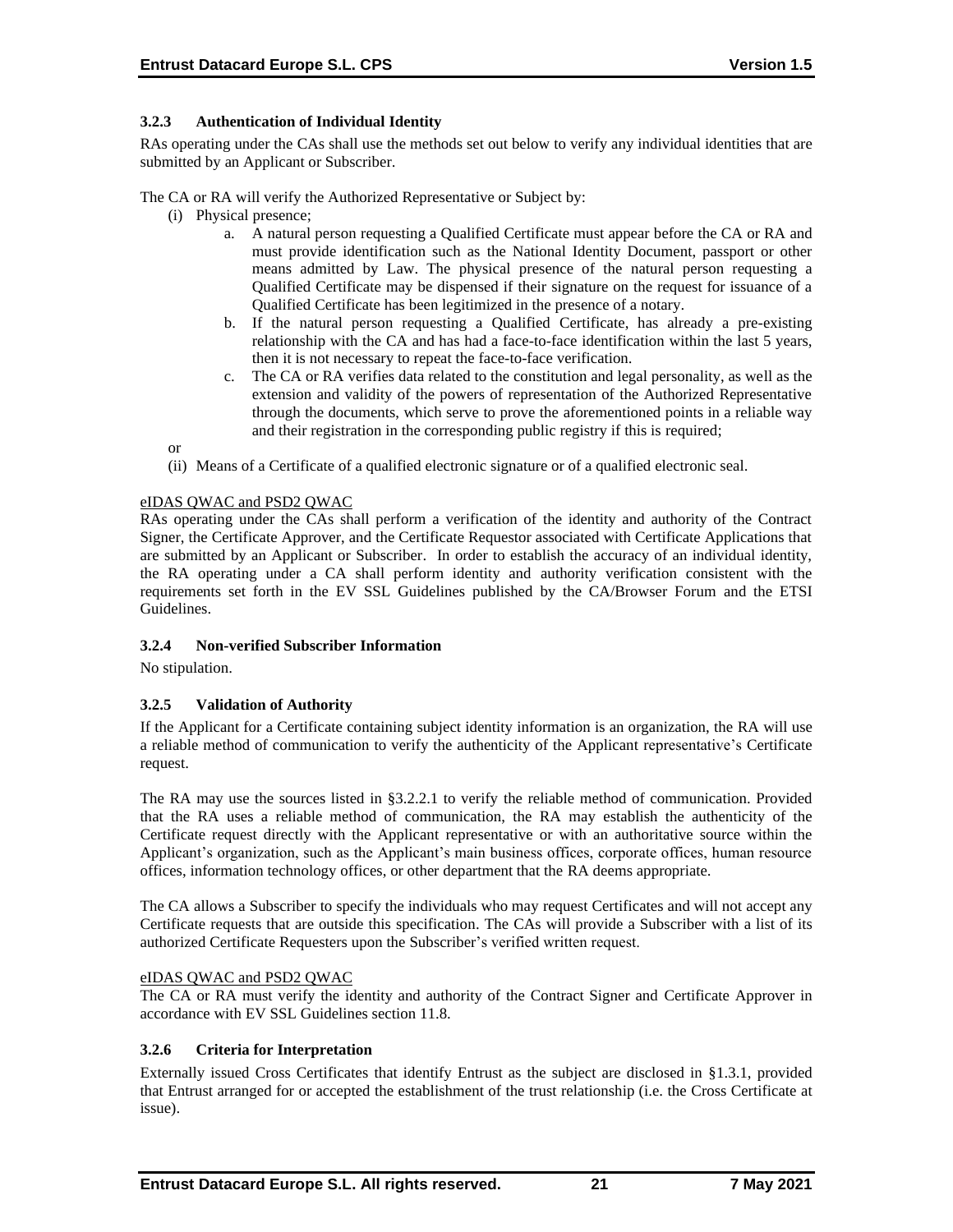## **3.3 Identification and Authentication for Re-key Requests**

#### **3.3.1 Identification and Authentication for Routine Re-key**

Each Certificate shall contain a Certificate expiration date. The reason for having an expiration date for a Certificate is to minimize the exposure of the Key Pair associated with the Certificate. For this reason, when processing a new Certificate Application, the CA recommends that a new Key Pair be generated and that the new Public Key of this Key Pair be submitted with the Applicant's Certificate Application. If a Subscriber wishes to continue to use a Certificate beyond the expiry date for the current Certificate, the Subscriber must obtain a new Certificate and replace the Certificate that is about to expire. Subscribers submitting a new Certificate Application will be required to complete the initial application process, as described in §4.1. The RA may reuse documents and data provided in §3.2 to verify Certificate information per §4.2.1.

The RA that processed the Subscriber's Certificate Application shall make a commercially reasonable effort to notify Subscribers of the pending expiration of their Certificate by sending an email to the technical contact listed in the corresponding Certificate Application. Upon expiration of a Certificate, the Subscriber shall immediately cease using such Certificate and shall remove such Certificate from any devices and/or software in which it has been installed.

#### eIADS QWAC and PSD2 QWAC

The Subscriber may request a replacement Certificate using an existing key pair.

#### **3.3.2 Identification and Authentication for Re-key after Revocation**

The CAs and RAs operating under the CAs do not renew Certificates that have been revoked. If a Subscriber wishes to use a Certificate after revocation, the Subscriber must apply for a new Certificate and replace the Certificate that has been revoked. In order to obtain another Certificate, the Subscriber shall be required to complete the initial application process, as described in §4.1. Upon revocation of a Certificate, the Subscriber shall immediately cease using such Certificate and shall remove such Certificate from any devices and/or software in which it has been installed.

#### **3.4 Identification and Authentication for Revocation Requests**

A Subscriber may request revocation of their Certificate at any time provided that the Subscriber can validate to the RA that processed the Subscriber's Certificate Application that the Subscriber is the person, organization, or entity to whom the Certificate was issued. The RA shall authenticate a request from a Subscriber for revocation of their Certificate by authenticating the Subscriber or confirming authorization of the Subscriber through a reliable method of communication. Upon receipt and confirmation of such information, the RA shall then process the revocation request as stipulated in §4.9.

An Enterprise RA may use multi-factor authentication to request revocation of a Certificate.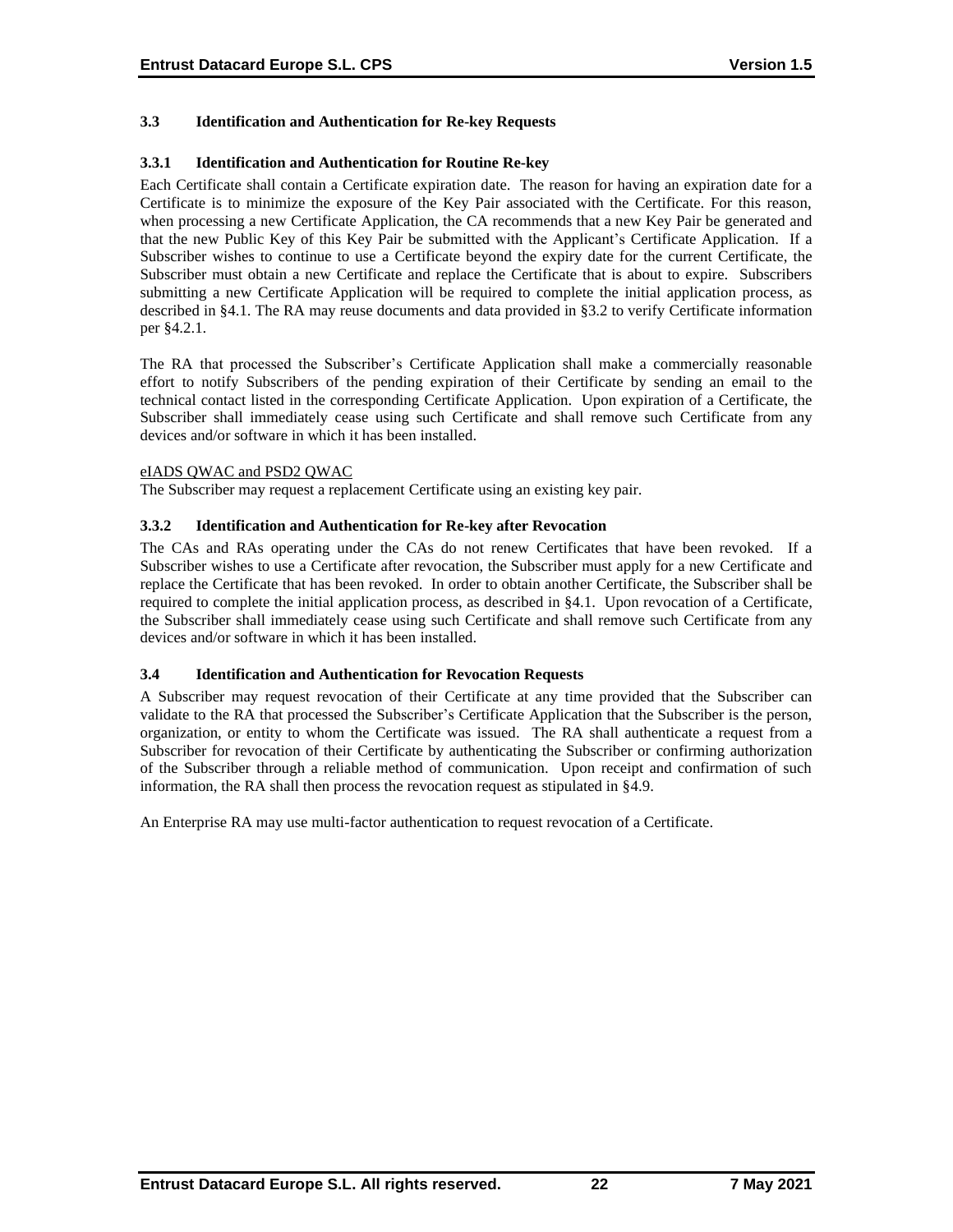## **4. Certificate Life-Cycle Operational Requirements**

#### **4.1 Certificate Application**

To obtain a Certificate, an Applicant must:

- (i) generate a secure and cryptographically sound Key Pair, if not generated by a CA
- (ii) agree to all of the terms and conditions of the CPS and the Subscription Agreement, and
- (iii) complete and submit a Certificate Application, providing all information requested by an RA without any errors, misrepresentation, or omissions.

If the Applicant is not the same as the Subject of the Certificate being requested by the Applicant, then both the Applicant and the Subject must agree to all of the terms and conditions of the CPS and the Subscription Agreement.

To avoid any conflicts of interests, the Subscriber and Entrust shall be separate entities. The only exception is Entrust running all or part of the RA tasks when subscribing a certificate for itself or for persons identified in association with Entrust as the Subject.

Upon an Applicant's completion of the Certificate Application and acceptance of the terms and conditions of this CPS and the Subscription Agreement, an RA shall follow the procedures described in §3.2 to perform verification of the information contained in the Certificate Application. If the verification performed by an RA is successful, the RA may, in its sole discretion, request the issuance to the Applicant of a Certificate from a CA. If an RA refuses to request the issuance of a Certificate, the RA shall (i) use commercially reasonable efforts to notify the Applicant by email of any reasons for refusal, and (ii) promptly refund any amounts that have been paid in connection with the Certificate Application.

In the event of successful verification of a Certificate Application, the RA shall submit a request to a CA for the issuance of a Certificate and shall notify the Applicant. The CA will provide the Certificate pickup through either email, URL link or through the API.

#### eIDAS QWAC and PSD2 QWAC

- (iv) Certificate Requester The Certificate request must be signed and submitted by an authorized Certificate Requester.
- (v) Certificate Approver The Certificate request must be reviewed and approved by an authorized Certificate Approver.
- (vi) Contract Signer A Subscription Agreement applicable to the requested Certificate must be signed by an authorized Contract Signer.

One person may be authorized by the Applicant to fill one, two, or all three of these roles. An Applicant may also authorize more than one person to fill each of these roles.

## **4.1.1 Who Can Submit a Certificate Application**

Either the Applicant or an individual authorized to request Certificates on behalf of the Applicant may submit Certificate requests. Applicants are responsible for any data that the Applicant or an agent of the Applicant supplies to the RA.

The CAs shall identify subsequent suspicious Certificate requests in accordance with the high risk process per §4.2.1.

The CAs do not issue Certificates to any persons or entities on a government denied list maintained by Spain and Canada or that is located in a country with which the laws of Spain or Canada prohibit doing business.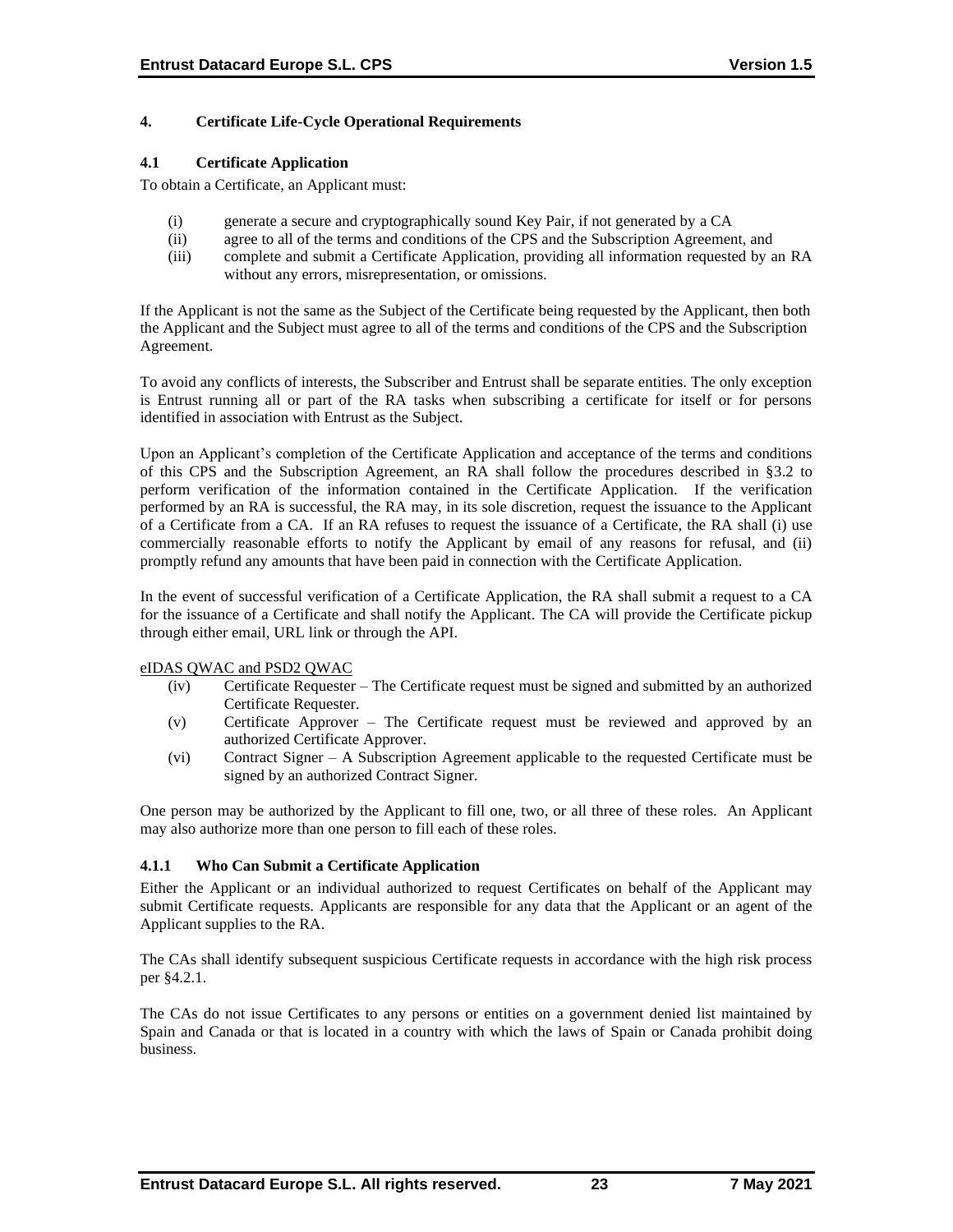## **4.1.2 Enrollment Process and Responsibilities**

The CAs require each Applicant to submit a Certificate request and application information prior to issuing a Certificate. The CAs or RAs authenticates all communication from an Applicant and protects communication from modification.

Generally, Applicants request a Certificate by completing the request forms online. Applicants are solely responsible for submitting a complete and accurate Certificate request for each Certificate.

The enrollment process includes:

- (i) Agreeing to the applicable Subscription Agreement,
- (ii) Paying any applicable fees,
- (iii) Submitting a complete Certificate application,
- (iv) Generating a key pair, and
- (v) Delivering the public key of the key pair to the CA.

By executing the Subscription Agreement, Subscribers warrant that all of the information contained in the Certificate request is correct.

The Subscription Agreement may be signed in either of the following two methods:

- If the Subscription Agreement is in electronic form, it will be signed with an online click-through process.
- In the alternative, Subscribers may print and sign a signature page referring to the Subscription Agreement, and email or upload the signed document to Entrust.

#### **4.2 Certificate Application Processing**

#### **4.2.1 Performing Identification and Authentication Functions**

The CAs and RAs may use the documents and data provided in §3.2 to verify Certificate information.

The CAs maintain procedures to identify high risk Certificate requests that require additional verification activity prior to Certificate issuance. High risk certificate procedures include processes to verify high risk domain names and/or evaluate deceptive domain names.

#### eIDAS QWAC and PSD2 QWAC

With the exception of PSD2 specific attributes, reuse of previous validation data or documentation obtained from a source specified under §3.2 may be used no more than 13 months after such data or documentation was validated.

#### PSD2 Certificates

PSD2 specific attributes shall only be used for 30 days after validation is completed.

### **4.2.2 Approval or Rejection of Certificate Applications**

The CAs shall not issue Certificates containing Internal Names.

#### **4.2.3 Time to Process Certificate Applications**

No stipulation.

#### **4.2.4 Certification Authority Authorization (CAA) Records**

Prior to issuing eIDAS QWAC or PSD2 QWAC, the CA checks for certification authority authorization (CAA) records for each dNSName in the subjectAltName extension of the Certificate to be issued, according to the procedure in RFC 8659, following the processing instructions set down in RFC 8659 for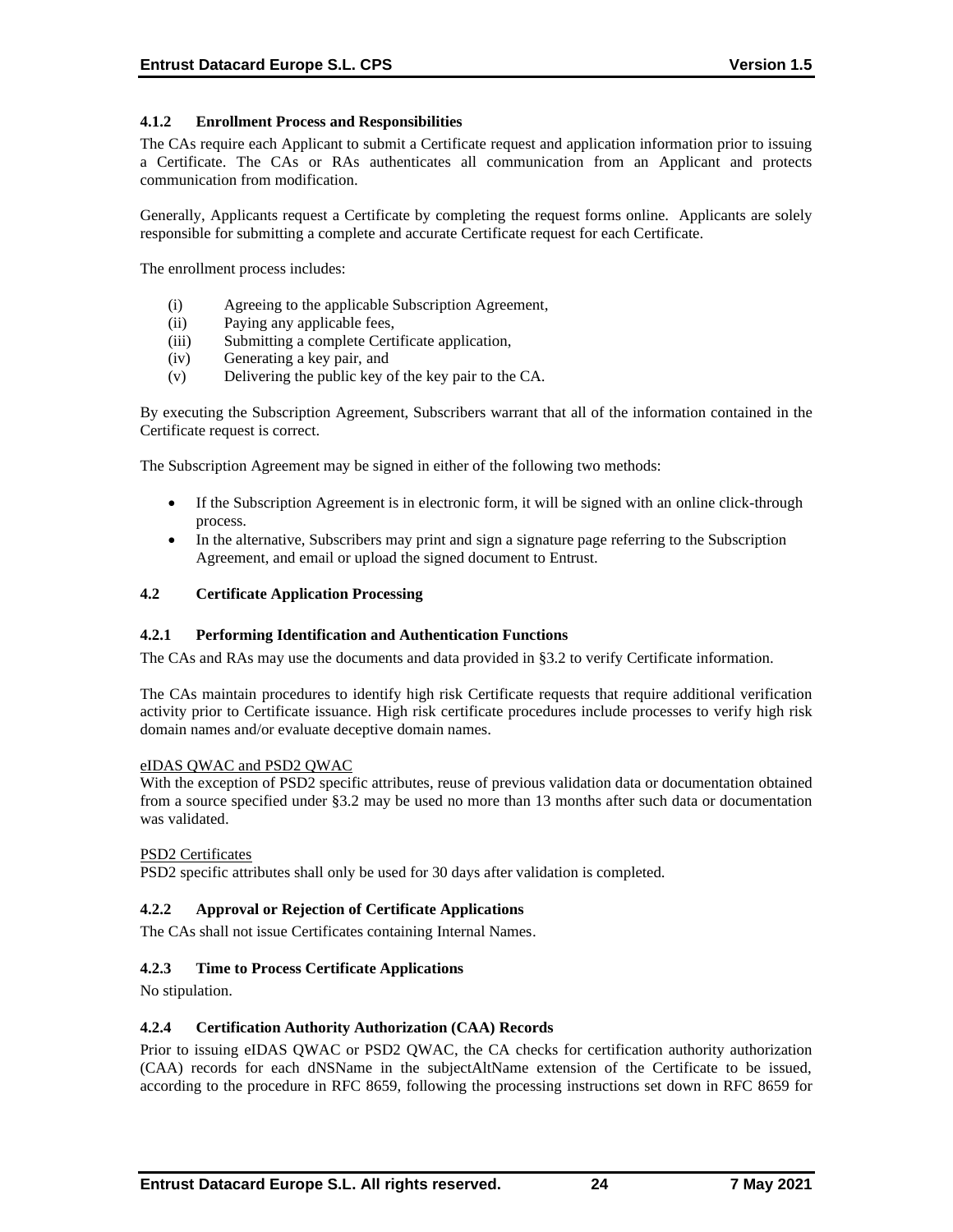any records found. If the Certificate is issued, it will be issued within the TTL of the CAA record, or 8 hours, whichever is greater.

When processing CAA records, the CAs process the issue, issuewild, and iodef property tags as specified in RFC 8659. The CA may not act on the contents of the iodef property tag. The CAs respect the critical flag and will not issue a Certificate if they encounter an unrecognized property with this flag set.

The CAs may not check CAA records for the following exceptions:

- (i) For Certificates for which a Certificate Transparency pre‐certificate was created and logged in at least two public logs, and for which CAA was checked.
- (ii) For Certificates issued by a Technically Constrained Subordinate CA Certificate as set out in Baseline Requirements section 7.1.5, where the lack of CAA checking is an explicit contractual provision in the contract with the Applicant.
- (iii) If the CA or an Affiliate of the CA is the DNS Operator (as defined in RFC 7719) of the domain's DNS.

The CA treats a record lookup failure as permission to issue if:

- (iv) the failure is outside the CA's infrastructure; and
- (v) the lookup has been retried at least once; and
- (vi) the domain's zone does not have a DNSSEC validation chain to the ICANN root.

The CA documents potential issuances that were prevented by a CAA record in sufficient detail to provide feedback to the CAB Forum on the circumstances, and will dispatch reports of such issuance requests to the contact(s) stipulated in the CAA iodef record(s), if present. The CAs support mailto: and https: URL schemes in the iodef record.

Entrust CAA identifying domain is '**entrust.net**'.

#### **4.3 Certificate Issuance**

After performing verification of the information provided by an Applicant with a Certificate Application, an RA operating under a CA may request that a CA issue a Certificate. Upon receipt of a request from an RA operating under a CA, the CA may generate and digitally sign an Certificate in accordance with the Certificate profile described in §7. An Enterprise RA can approve issuance of Certificates and submit the certificate request to an RA.

Entrust shall not issue certificates whose lifetime exceeds that of the CA's Certificate.

Upon issuance of a Certificate, neither Entrust nor any independent third-party RA operating under a CA, nor any Resellers or Co-marketers, or any subcontractors, distributors, agents, suppliers, employees, or directors of any of the foregoing shall have any obligation to perform any ongoing monitoring, investigation, or verification of the information provided in a Certificate Application.

#### eIDAS QWAC and PSD2 QWAC

The CA assigns a person who is not responsible for the collection of information to review all of the information and documentation assembled in support of the Certificate Application and look for discrepancies or other details requiring further explanation. Upon successful completion of this final crosscorrelation and due diligence step, the CA may generate and digitally sign a Certificate.

## **4.3.1 CA Actions During Certificate Issuance**

Certificate issuance by the Root CA shall require an individual authorized by the CA (i.e. the CA system operator, system officer, or PKI administrator) to deliberately issue a direct command in order for the Root CA to perform a certificate signing operation.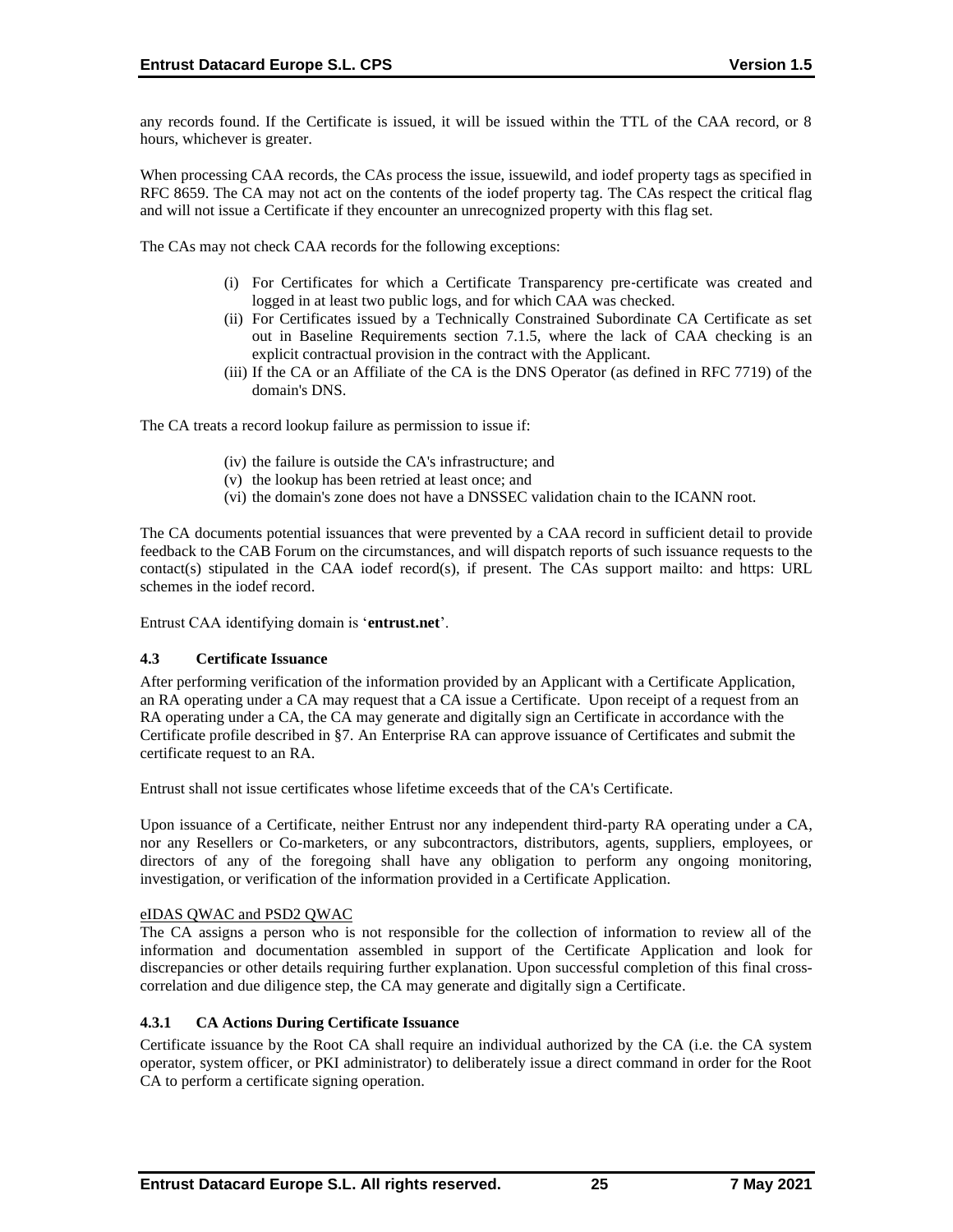## eIDAS QSigC

If the CA generated the Key Pair, the secure cryptographic device containing the Private Key shall be securely delivered to the registered Subject or, in the case of the CA managing the Private Key on behalf of the Subject, the CA shall ensure that the Subject has sole control over its Private Key.

## **4.3.2 Notification to Subscriber by the CA of Issuance of Certificate**

Once a Certificate has been generated and placed in a Repository, the RA that requested the issuance of the Certificate shall use commercially reasonable efforts to notify the Applicant by email that the Applicant's Certificate is available. The email may contain a URL for use by the Applicant to retrieve the Certificate.

## **4.4 Certificate Acceptance**

## **4.4.1 Conduct Constituting Certificate Acceptance**

No stipulation.

## **4.4.2 Publication of the Certificate by the CA**

No stipulation.

#### **4.4.3 Notification of Certificate Issuance by the CA to Other Entities**

#### Subordinate CA Certificates

Subordinate CA Certificates shall be disclosed in the CA Common Database (i.e., https://ccadb.force.com) within one week of Certificate issuance.

#### eIDAS QWAC and PSD2 QWAC

eIDAS QWAC and PSD2 QWAC will include two or more signed certificate timestamps (SCT) from ASV approved independent Certificate Transparency logs.

#### PSD2 Certificates

If the NCA provides an email address where the CA can inform the NCA identified in a newly issued Certificate then the CA shall send to that email address information on the content of the Certificate in plain text including the Certificate serial number in hexadecimanl, the subject distinguished name, the issuer distinguished name, the Certificate validity period, as well as contact information and instructions for revocation requests and a copy of the Certificate file.

#### **4.5 Key Pair and Certificate Usage**

#### **4.5.1 Subscriber Private Key and Certificate Usage**

Subscriber shall conform to §9.6.3.

## **4.5.2 Relying Party Public Key and Certificate Usage**

No stipulation.

#### **4.6 Certificate Renewal**

#### **4.6.1 Circumstance for Certificate Renewal**

In accordance with the Subscription Agreement, CAs or RAs will provide a Certificate lifecycle monitoring service which will support Certificate renewal.

#### **4.6.2 Who May Request Renewal**

Subscribers or Subscriber agents may request renewal of Certificates.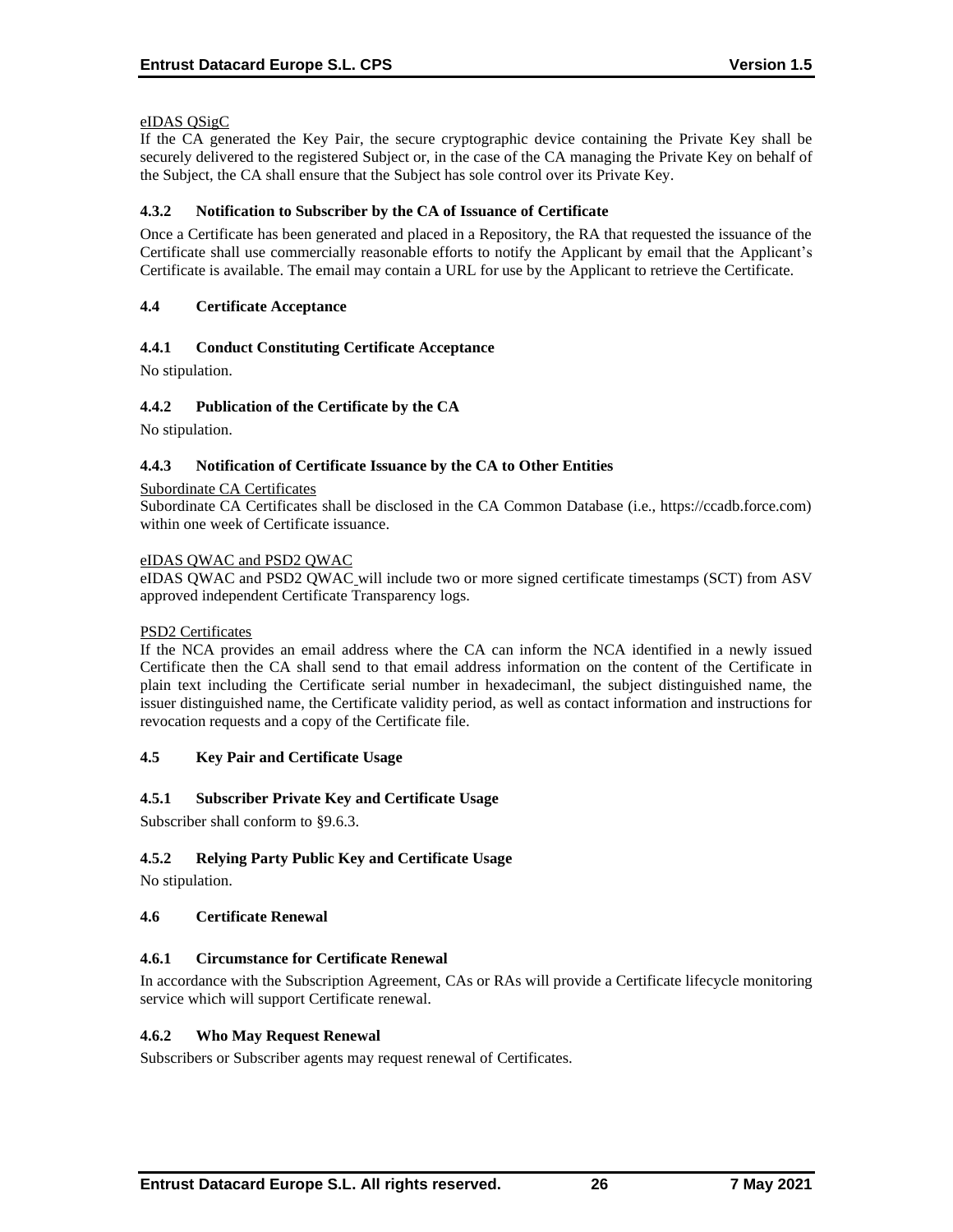## **4.6.3 Processing Certificate Renewal Requests**

CAs or RAs will process Certificate renewal requests with validated verification data. Previous verification data may be used as specified in §4.2.1.

Certificates may be renewed using the previously accepted Public Key, if the Public Key meets the key size requirements of §6.1.5.

#### **4.6.4 Notification of New Certificate Issuance to Subscriber**

CAs or RAs will provide Certificate renewal notification to the Subscriber or Subscriber agents through an Internet link or by email.

Subscribers or Subscriber agents may request that email renewal notices are not sent for their expiring Certificates.

## **4.6.5 Conduct Constituting Acceptance of a Renewal Certificate**

No stipulation.

## **4.6.6 Publication of the Renewal Certificate by the CA**

CAs or RAs will provide the Subscriber with a Certificate through an Internet link.

## **4.6.7 Notification of Certificate Issuance by the CA to Other Entities**

No stipulation.

## **4.7 Certificate Re-key**

## **4.7.1 Circumstance for Certificate Re-key**

No stipulation.

## **4.7.2 Who May Request Certification of a New Public Key**

No stipulation.

## **4.7.3 Processing Certificate Re-keying Requests**

No stipulation.

## **4.7.4 Notification of New Certificate Issuance to Subscriber**

No stipulation.

## **4.7.5 Conduct Constituting Acceptance of a Re-keyed Certificate**

No stipulation.

## **4.7.6 Publication of the Re-keyed Certificate by the CA**

No stipulation.

**4.7.7 Notification of Certificate Issuance by the CA to Other Entities** No stipulation.

#### **4.8 Certificate Modification**

## **4.8.1 Circumstance for Certificate Modification**

No stipulation.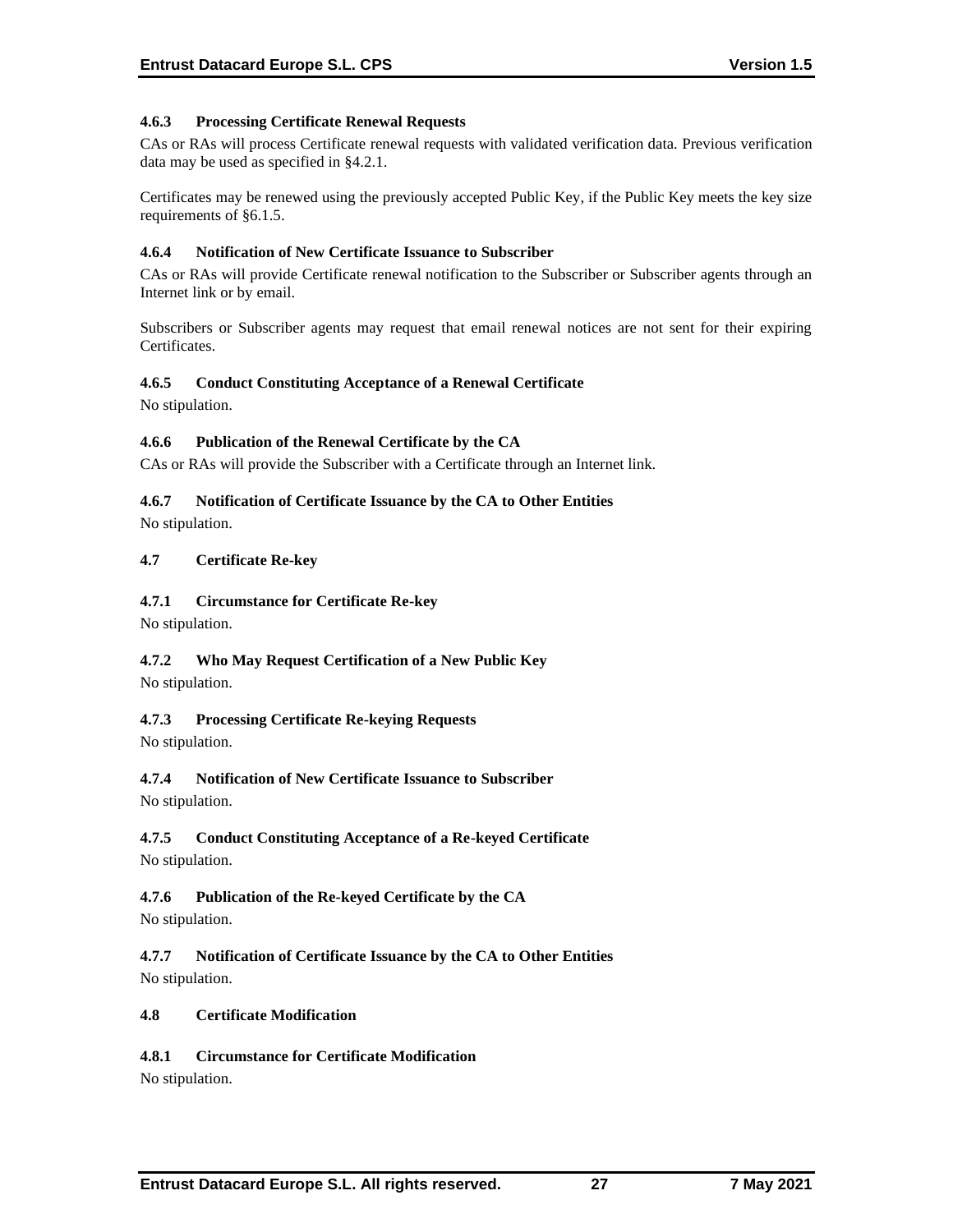# **4.8.2 Who May Request Certificate Modification**

No stipulation.

# **4.8.3 Processing Certificate Modification Requests**

No stipulation.

# **4.8.4 Notification of New Certificate Issuance to Subscriber**

No stipulation.

# **4.8.5 Conduct Constituting Acceptance of Modified Certificate** No stipulation.

# **4.8.6 Publication of the Modified Certificate by the CA**

No stipulation.

# **4.8.7 Notification of Certificate Issuance by the CA to Other Entities**

No stipulation.

# **4.9 Certificate Revocation and Suspension**

The CA shall revoke a Certificate after receiving a valid revocation request from an RA operating under such CA. An RA operating under a CA shall be entitled to request and may request that a CA revoke a Certificate after such RA receives a valid revocation request from the Subscriber for such Certificate. An RA operating under a CA shall be entitled to request and shall request that a CA revoke a Certificate if such RA becomes aware of the occurrence of any event that would require a Subscriber to cease to use such Certificate.

CAs do not support the suspension of Certificates.

# **4.9.1 Circumstances for Revocation**

# **4.9.1.1 Reasons for Revoking a Subscriber Certificate**

The CA shall be entitled to revoke and may revoke, and an RA operating under a CA shall be entitled to request revocation of and shall request revocation of, a Subscriber's Certificate if the CA or RA has knowledge of or a reasonable basis for believing that of any of the events listed in this section have occurred.

The CA will revoke a Certificate within 24 hours if one or more of the following occurs:

- (i) The Subscriber requests in writing that the CA revoke the Certificate;
- (ii) The Subscriber notifies the CA that the original Certificate request was not authorized and does not retroactively grant authorization;
- (iii) The CA obtains evidence that the Subscriber's Private Key corresponding to the Public Key in the Certificate suffered a Key Compromise;
- (iv) The CA is made aware of a demonstrated or proven method that can easily compute the Subscriber's Private Key based on the Public Key in the Certificate (such as a Debian weak key, se[e https://wiki.debian.org/SSLkeys\)](https://wiki.debian.org/SSLkeys); or
- (v) The CA obtains evidence that the validation of the domain authorization or control for any FQDN or IP Address in the Certificate should not be relied upon.

The CA should revoke a Certificate within 24 hours and must revoke a Certificate within 5 days if one or more of the following occurs:

(vi) The Certificate no longer complies with the requirements of Sections 6.1.5 and 6.1.6;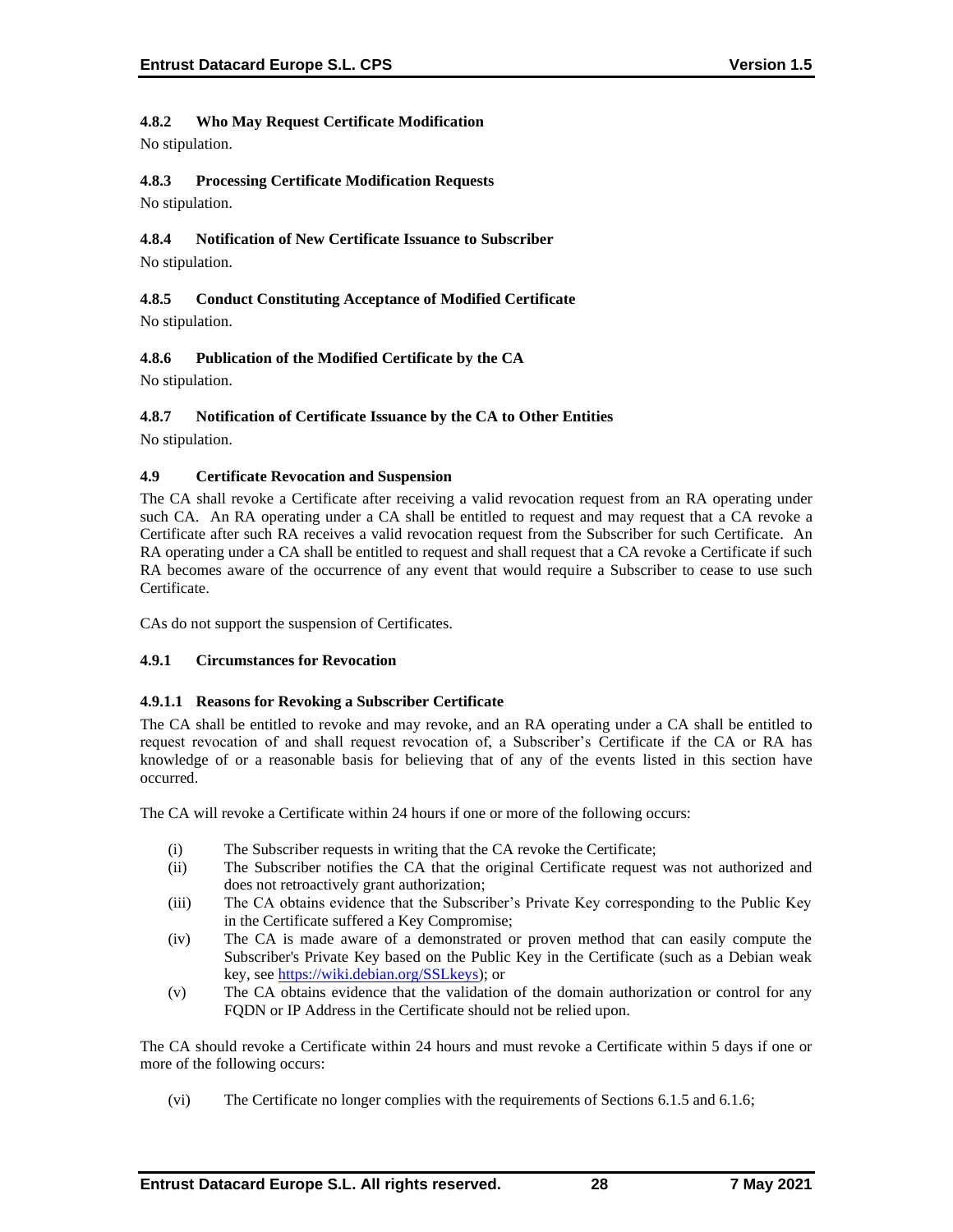- (vii) The CA obtains evidence that the Certificate was misused;
- (viii) The CA is made aware that a Subscriber has violated one or more of its material obligations under the Subscription Agreement;
- (ix) The CA is made aware of any circumstance indicating that use of a FQDN or IP Address in the Certificate is no longer legally permitted (e.g. a court or arbitrator has revoked a Domain Name Registrant's right to use the Domain Name, a relevant licensing or services agreement between the Domain Name Registrant and the Applicant has terminated, or the Domain Name Registrant has failed to renew the Domain Name);
- (x) The CA is made aware that a Certificate with a Wildcard Domain Name has been used to authenticate a fraudulently misleading subordinate FQDN;
- (xi) The CA is made aware of a material change in the information contained in the Certificate;
- (xii) The CA is made aware that the Certificate was not issued in accordance with this CPS;
- (xiii) The CA determines that any of the information appearing in the Certificate is inaccurate;
- (xiv) The CA's right to issue Certificates under this CPS expires or is revoked or terminated, unless the CA has made arrangements to continue maintaining the CRL/OCSP Repository;
- (xv) Revocation is required by any other section in this CPS;
- (xvi) The CA is made aware of a demonstrated or proven method that exposes the Subscriber's Private Key to compromise or if there is clear evidence that the specific method used to generate the Private Key was flawed;
- (xvii) The technical content or format of the Certificate presents an unacceptable risk to ASVs or Relying Parties;
- (xviii) A Certificate is used to digitally sign hostile code, including spyware or other malicious software (malware); or
- (xix) Any other reason that may be reasonably expected to affect the integrity, security, or trustworthiness of a Certificate or CA.

#### **4.9.1.2 Reasons for Revoking a Subordinate CA Certificate**

The Issuing CA shall revoke a Subordinate CA Certificate within seven (7) days if one or more of the following occurs:

- (i) The Subordinate CA requests revocation in writing;
- (ii) The Subordinate CA notifies the Issuing CA that the original Certificate request was not authorized and does not retroactively grant authorization;
- (iii) The Issuing CA obtains evidence that the Subordinate CA's Private Key corresponding to the Public Key in the Certificate suffered a Key Compromise or no longer complies with the requirements of §6.1.5 and §6.1.6,
- (iv) The Issuing CA obtains evidence that the Certificate was misused;
- (v) The Issuing CA is made aware that the Certificate was not issued in accordance with or that Subordinate CA has not complied with the Baseline Requirements, EV SSL Guidelines, or this CPS;
- (vi) The Issuing CA determines that any of the information appearing in the Certificate is inaccurate or misleading;
- (vii) The Issuing CA or Subordinate CA ceases operations for any reason and has not made arrangements for another CA to provide revocation support for the Certificate;
- (viii) The Issuing CA's or Subordinate CA's right to issue Certificates under the Baseline Requirements expires or is revoked or terminated, unless the Issuing CA has made arrangements to continue maintaining the CRL/OCSP Repository; or
- (ix) Revocation is required by the Issuing CA's CPS.

#### **4.9.2 Who Can Request Revocation**

CAs, RAs and Subscribers may initiate revocation.

A Subscriber or another appropriately authorized party (such as an administrative contact, a Contract Signer, Certificate Approver, or Certificate Requester) may request revocation of their Certificate at any time for any reason. If a Subscriber requests revocation of their Certificate, the Subscriber must be able to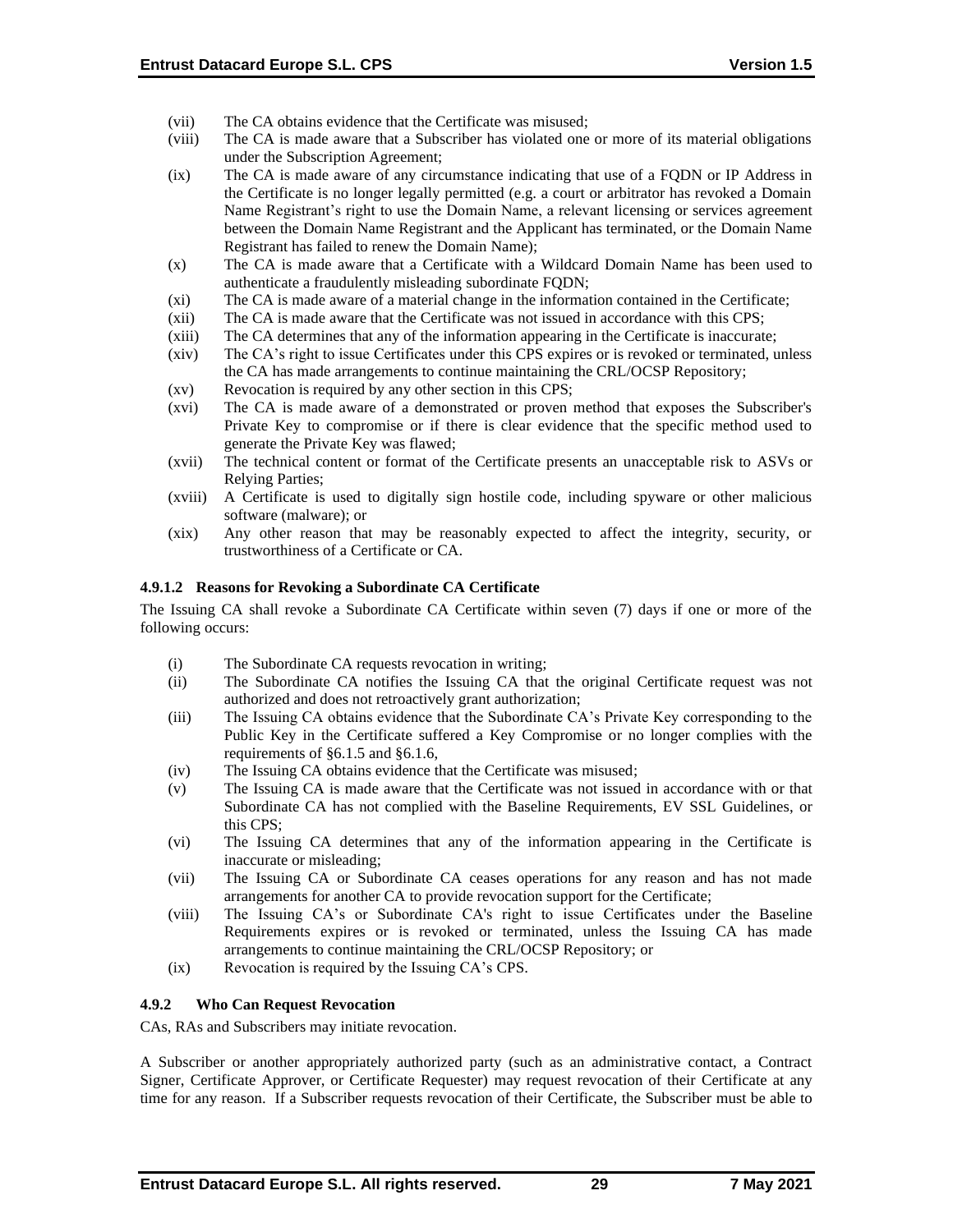validate themselves as set forth in §3.4 to the RA that processed the Subscriber's Certificate Application. The CAs shall not be required to revoke and the RAs operating under the CAs shall not be required to request revocation of an Certificate until a Subscriber can properly validate themselves as set forth in §4.9.3. A CA shall be entitled to revoke and shall revoke, and an RA operating under a CA shall be entitled to request revocation of and shall request revocation of, a Subscriber's Certificate at any time for any of the reasons set forth in §4.9.1.

Subscribers, Relying Parties, ASVs, Anti-Malware Organizations and other third parties may submit CPRs informing the CA of a reasonable cause to revoke the Certificate.

## **4.9.3 Procedure for Revocation Request**

A Subscriber shall request revocation of their Certificate if the Subscriber has a suspicion or knowledge of or a reasonable basis for believing that of any of the following events have occurred:

- (i) Compromise of the Subscriber's Private Key;
- (ii) Knowledge that the original Certificate request was not authorized and such authorization will not be retroactively granted;
- (iii) Change in the information contained in the Subscriber's Certificate;
- (iv) Change in circumstances that cause the information contained in Subscriber's Certificate to become inaccurate, incomplete, or misleading.

A Subscriber request for revocation of their Certificate may be verified by (i) Subscriber authentication credentials, or (ii) authorization of the Subscriber through a reliable method of communication.

If a Subscriber's Certificate is revoked for any reason, the Subscriber shall be notified by sending an email to the technical and security contacts listed in the Certificate Application. Revocation of a Certificate shall not affect any of the Subscriber's contractual obligations under this CPS, the Subscriber's Subscription Agreement, or any Relying Party Agreements.

Subscribers, Relying Parties, ASVs, Anti-Malware Organizations and other third parties may submit a CPR by notification through the contact information specified in §1.5.2. If a CPR is received, the CA shall:

- (v) Log the CPR as high severity into a ticketing system for tracking purposes;
- (vi) Review the CPR and engage the necessary parties to verify the CPR, draft a CPR investigation report and provide the CPR investigation report to the Subscriber and the party that provided the CPR within 24 hours from receipt of the CPR;
- (vii) Determine if there was Certificate mis-issuance. In the case of Certificate miss-issuance, the incident must be 1) escalated to the policy authority team and to service management and 2) a Certificate mis-issuance report must be publicly post within one business day;
- (viii) If Certificate revocation is required, perform revocation in accordance with the requirements of §4.9.1.1;
- (ix) Update Certificate mis-issuance report within 5 days from receipt of CPR; and
- (x) Complete the CPR investigation report when the incident is closed and provide to the Subscriber and the party that provided the CPR.

#### PSD2 Certificates

Additional provisions concerning revocation of PSD2 Certificates are addressed in §4.9.17.

#### **4.9.4 Revocation Request Grace Period**

In the case of Private Key Compromise, or suspected Private Key Compromise, a Subscriber shall request revocation of the corresponding Certificate immediately upon detection of the Compromise or suspected Compromise. Revocation requests for other required reasons shall be made as soon as reasonably practicable.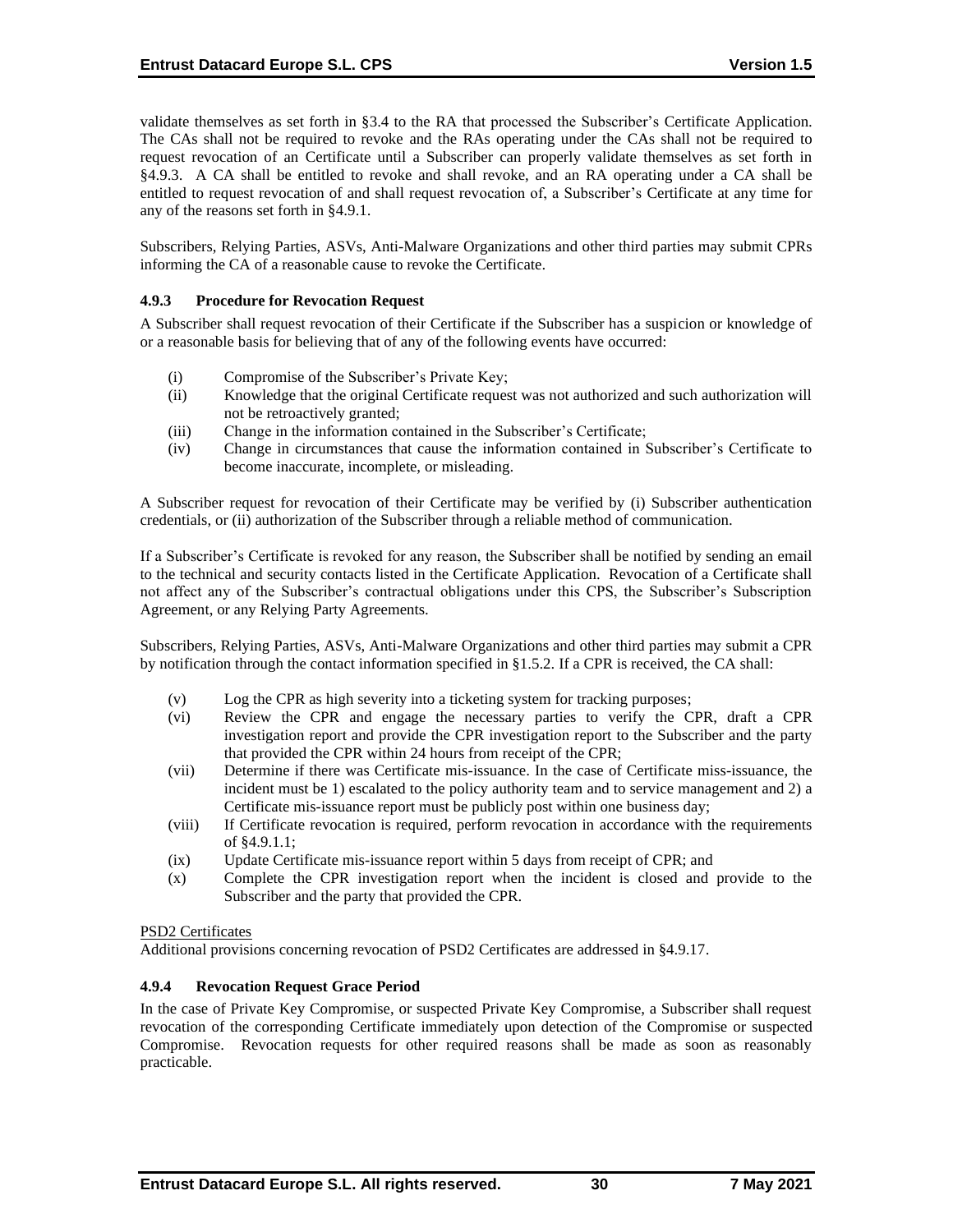# **4.9.5 Time within Which CA Must Process the Revocation Request**

Within 24 hours after receiving a CPR, the CA will investigate the facts and circumstances related to the CPR and provide a preliminary report to both the Subscriber and the entity who filed the CPR.

After reviewing the facts and circumstances, the CA will work with the Subscriber and any entity reporting the CPR or other revocation-related notice to establish whether or not the Certificate will be revoked, and if so, a date which the CA will revoke the Certificate. The period from receipt of the CPR or revocationrelated notice to published revocation will not exceed the timeframe set forth in §4.9.1.1. The date selected by the CA will consider the following criteria:

- (i) The nature of the alleged problem (scope, context, severity, magnitude, risk of harm);
- (ii) The consequences of revocation (direct and collateral impacts to Subscribers and Relying Parties);
- (iii) The number of CPRs received about a particular Certificate or Subscriber;
- (iv) The entity making the complaint (for example, a complaint from a law enforcement official that a Web site is engaged in illegal activities should carry more weight than a complaint from a consumer alleging that they didn't receive the goods they ordered); and
- (v) Relevant legislation.

The maximum time between the confirmation of the revocation of a certificate to become effective and the actual change of the status information of the certificate in Entrust's revocation services shall be at most 60 minutes. Entrust synchronizes its system time at least every 24 hours using a real time value distributed by a recognized UTC(k) laboratory or National Measurement Institute.

## **4.9.6 Revocation Checking Requirement for Relying Parties**

A Relying Party shall check whether the Certificate that the Relying Party wishes to rely on has been revoked. A Relying Party shall check the Certificate Revocation Lists maintained in the appropriate Repository or perform an on-line revocation status check using OCSP to determine whether the Certificate that the Relying Party wishes to rely on has been revoked. In no event shall the Entrust Group be liable for any damages whatsoever due to (i) the failure of a Relying Party to check for revocation or expiration of a Certificate, or (ii) any reliance by a Relying Party on a Certificate that has been revoked or that has expired.

# **4.9.7 CRL Issuance Frequency**

The CAs shall issue CRLs as follows:

- (i) CRLs for Certificates issued to Subordinate CAs shall be issued at least once every twelve months or within 24 hours after revoking a Subordinate CA Certificate. The next CRL update shall not be more than twelve months from the last update.
- (ii) CRLs for Certificates shall be issued within 60 minutes of revocation of a certificate, and at least once every 24 hours. The next CRL update is 24 hours from the last update.
- (iii) Revocation status information for a Certificate shall be made available beyond the validity period of the certificate. Revoked Certificates will not be removed from the CRL after they have expired and the CRL shall include the X.509 "ExpiredCertsOnCRL" extension.
- (iv) A last CRL will not be issued until all certificates in the scope of the CRL are either expired or revoked. If Entrust decides or is required to terminate a CRL, Entrust will issue and publish at the corresponding CRL Distribution Point a last CRL with a nextUpdate field value in the CRL set to "99991231235959Z";
- (v) CRLs and OCSP services shall be consistent over time taking into account different delays in updating the status information for both methods. The revocation status information shall be publicly and internationally available.

# **4.9.8 Maximum Latency for CRLs**

No stipulation.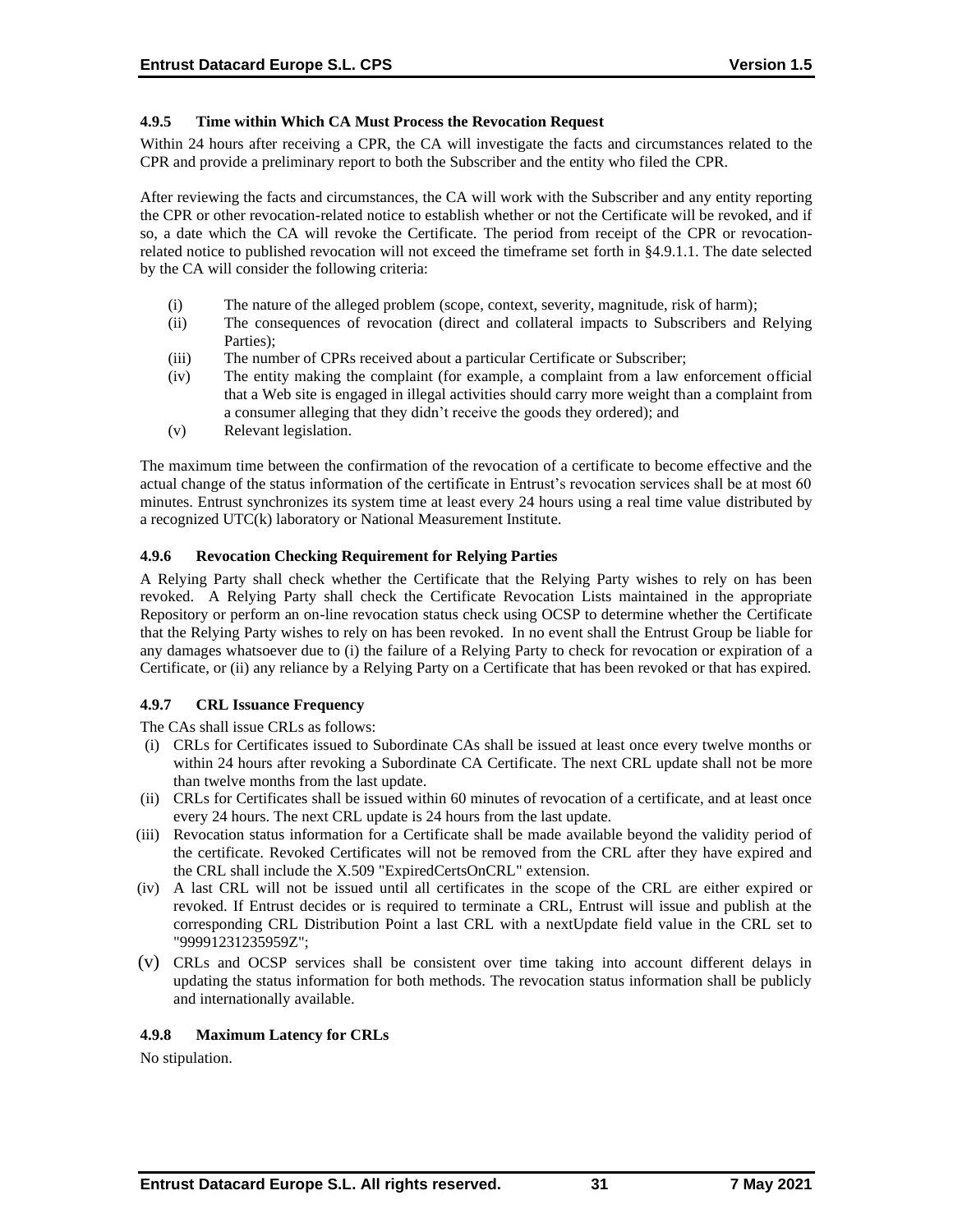# **4.9.9 On-line Revocation/Status Checking Availability**

On-line revocation/status checking of Certificates is available on a continuous basis by CRL or On-line Certificate Status Protocol (OCSP).

OCSP responses are signed by an OCSP responder whose Certificate is signed by the CA that issued the Certificate whose revocation status is being checked. The OCSP signing Certificate contains an extension of type id-pkix-ocsp-nocheck, as defined by RFC6960.

# **4.9.10 On-line Revocation Checking Requirements**

The CAs support an OCSP capability using the GET and POST methods for Certificates issued in accordance with this CPS.

The CAs shall sign and make available OCSP as follows:

- (i) OCSP responses for Certificates issued to Subordinate CAs shall be issued at least once every twelve months or within 24 hours after revoking a Subordinate CA Certificate.
- (ii) OCSP responses for Subscriber Certificates shall be issued within 60 minutes of revocation of a certificate, and at least once every 24 hours. OCSP responses will have a maximum expiration time of seven days.
- (iii) The OCSP responder will use the ArchiveCutOff extension as specified in IETF RFC 6960, with the archiveCutOff date set to the CA's certificate "notBefore" time and date value. Entrust's issuing certificate is about to expire, the Entrust will compute a last OCSP answer for each and every issued certificate (whether revoked or not), with the "nextUpdate" field set to "99991231235959Z.

If the OCSP responder receives a request for status of a Certificate serial number that is "unused", then the responder will not respond with a "good" status.

The on-line locations of the CRL and the OCSP response are included in the Certificate to support software applications that perform automatic Certificate status checking. A Relying Party can also be check Certificate revocation status directly with the Repository at [https://www.entrust.net/CPS.](https://www.entrust.net/CPS) 

#### **4.9.11 Other Forms of Revocation Advertisements Available**

No stipulation.

#### **4.9.12 Special Requirements Re Key Compromise**

If a Subscriber suspects or knows that the Private Key corresponding to the Public Key contained in the Subscriber's Certificate has been Compromised, the Subscriber shall immediately notify the RA that processed the Subscriber's Certificate Application, using the procedures set forth in §3.4, of such suspected or actual Compromise. The Subscriber shall immediately stop using such Certificate and shall remove such Certificate from any devices and/or software in which such Certificate has been installed. The Subscriber shall be responsible for investigating the circumstances of such Compromise or suspected Compromise and for notifying any Relying Parties that may have been affected by such Compromise or suspected Compromise.

#### **4.9.13 Circumstances for Suspension**

The Repository will not include entries that indicate that a Certificate has been suspended.

#### **4.9.14 Who Can Request Suspension**

Not applicable.

#### **4.9.15 Procedure for Suspension Request**

Not applicable.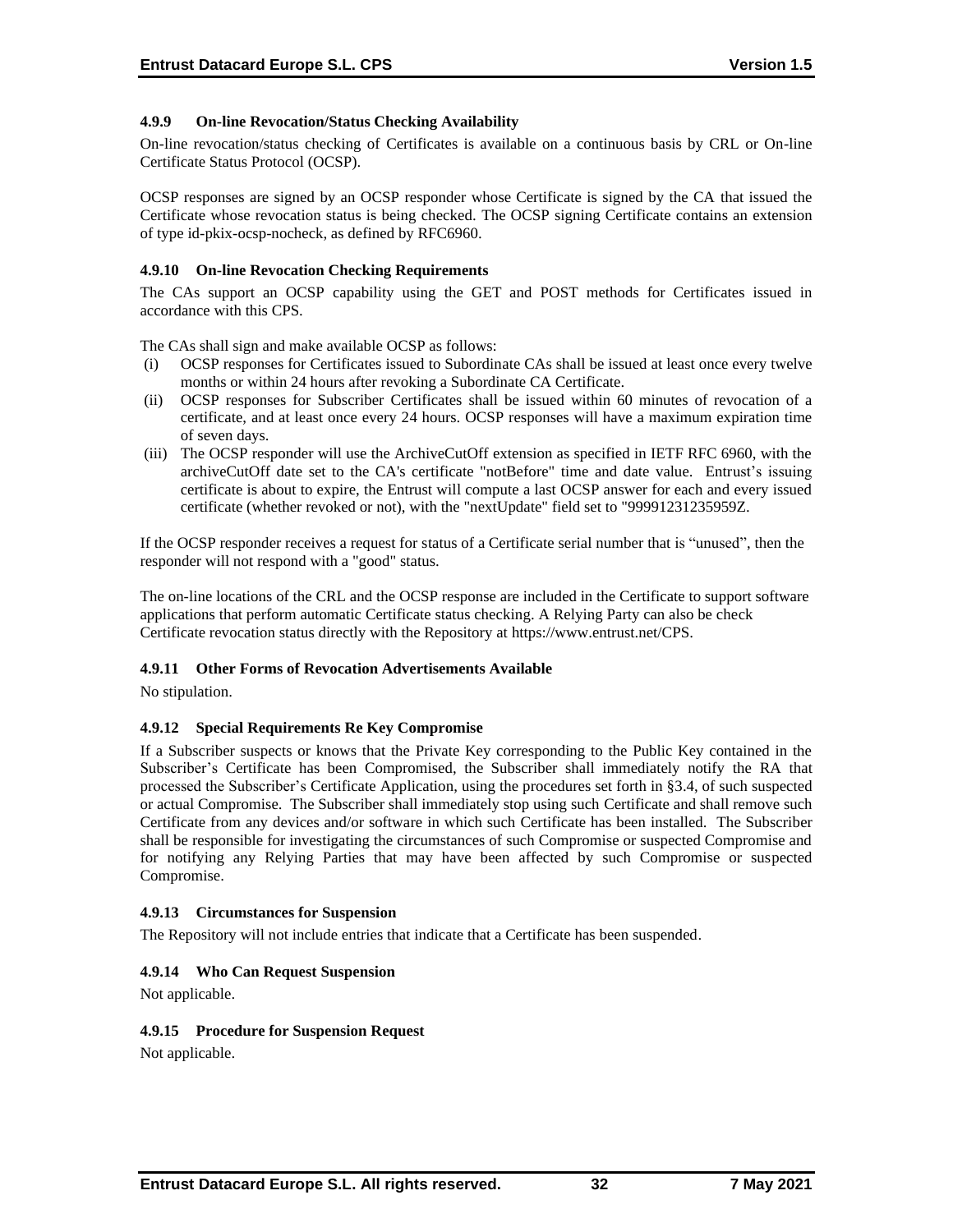# **4.9.16 Limits on Suspension Period**

Not applicable.

## **4.9.17 Additional Provisions for PSD2 Certificates**

The following additional provisions concerning revocation shall apply to PSD2 Certificates:

Certificate revocation requests by NCAs may be submitted by email to [nca@entrust.com.](mailto:nca@entrustdatacard.com) Entrust will check the authenticity of all certificate revocation requests submitted by NCAs using either of the following methods of authentication of the NCA's revocation request as selected by the NCA:

- a shared secret if it was provided by Entrust to the NCA for revocation purposes, or
- a digital signature supported by a certificate issued to the NCA by Entrust compliant with a qualified certificate policy.

If Entrust is notified of an email address where it can contact the respective NCA then Entrust will inform the NCA, using this email address, how the NCA can authenticate itself in revocation requests.

Entrust shall allow the NCA, as the owner of the PSD2 specific information, to request certificate revocation by the following procedure. The NCA may specify a reason, which can be descriptive rather than in a standard form, for the revocation. Entrust shall process such requests, and shall validate their authenticity. If it is not clearly indicated or implied why the revocation is requested or the reason is not in the area of responsibility of the NCA then the Entrust may decide to not take action. Based on an authentic request from an NCA, the Entrust shall revoke the certificate in a timely manner, and in any event within 24 hours after the receipt of the acceptable revocation request, if any of the following conditions holds (in addition to any general requirements of Section 4.9 of this CPS):

- the authorization of the Subscriber has been revoked, or
- any PSP role included in the certificate has been revoked.

If the NCA as the owner of the PSD2 specific information notifies Entrust that information has changed which can affect the validity of the certificate, but without a properly authenticated request with an acceptable reason for why the certificate should be revoked, Entrust shall investigate this notification regardless of its content and format, and shall revoke the affected certificate(s) if necessary. This notification need not be processed within 24 hours.

NCAs may send notifications about changes of relevant PSD2 regulatory information of the PSP which can affect the validity of the certificate to the following email address: [nca@entrust.com.](mailto:nca@entrust.com) The content and format of these notifications may be agreed between the NCA and Entrust. However, Entrust shall investigate this notification regardless of its format. If Entrust is notified of an email address where it can inform the NCA identified in a revoked certificate then Entrust shall send to that email address information about the certificate revocation.

#### **4.10 Certificate Status Services**

#### **4.10.1 Operational Characteristics**

Revocation entries on a CRL or OCSP response are not removed until after the expiration of the issuing CA.

#### **4.10.2 Service Availability**

The CA operates and maintains its CRL and OCSP capability with resources sufficient to provide a response time of ten seconds or less under normal operating conditions.

The CA maintains an online 24x7 Repository that application software can use to automatically check the current status of all unexpired Certificates issued by the CA.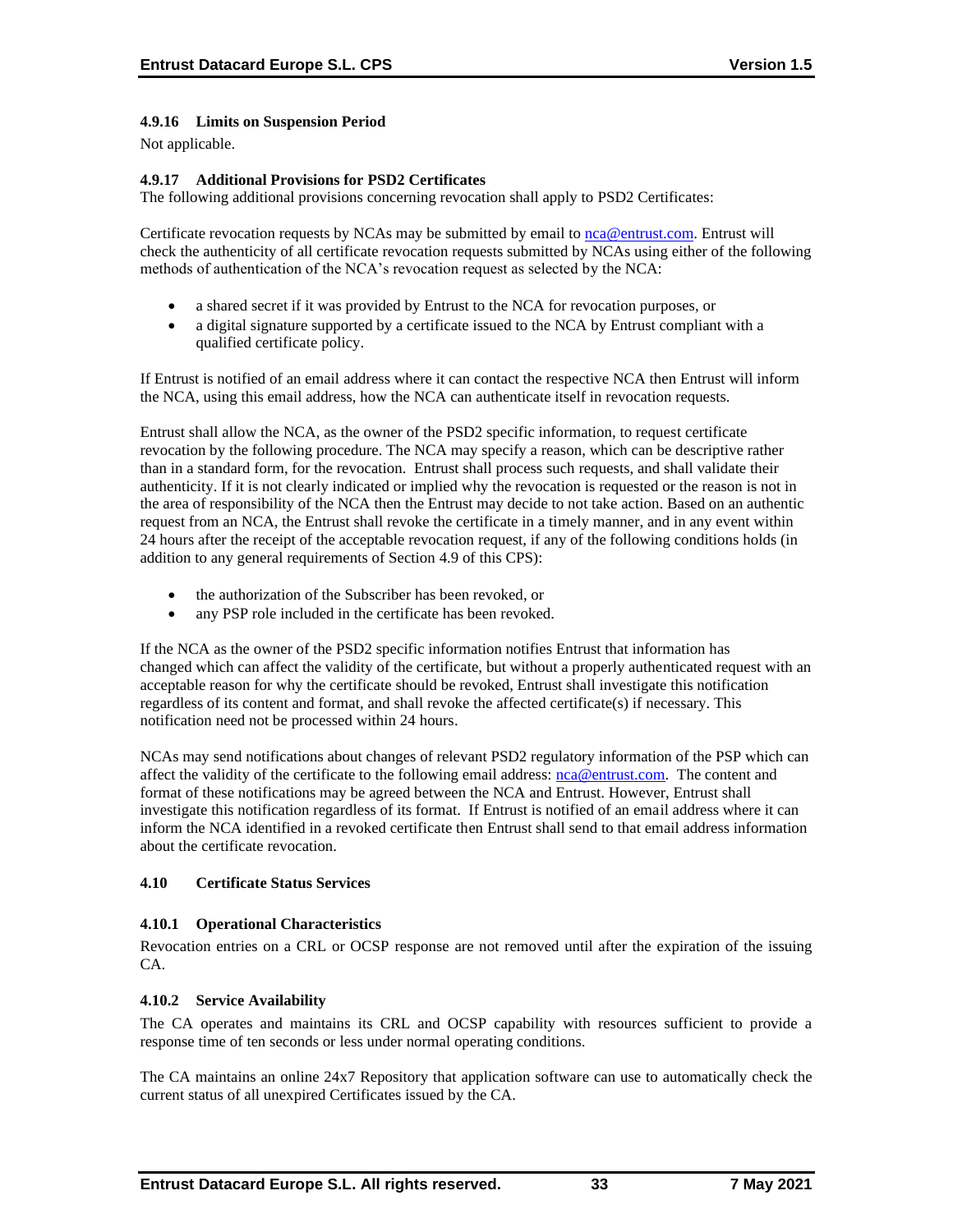The CA maintains a continuous 24x7 ability to respond internally to a high-priority CPR. Where appropriate, the CA forwards such a complaint to law enforcement authorities, and/or revokes a Certificate that is the subject of such a complaint.

# **4.10.3 Optional Features**

No stipulation.

# **4.11 End of Subscription**

No stipulation.

## **4.12 Key Escrow and Recovery**

## **4.12.1 Key Escrow and Recovery Policy Practices**

No stipulation.

# **4.12.2 Session Key Encapsulation and Recovery Policy and Practices**

No stipulation.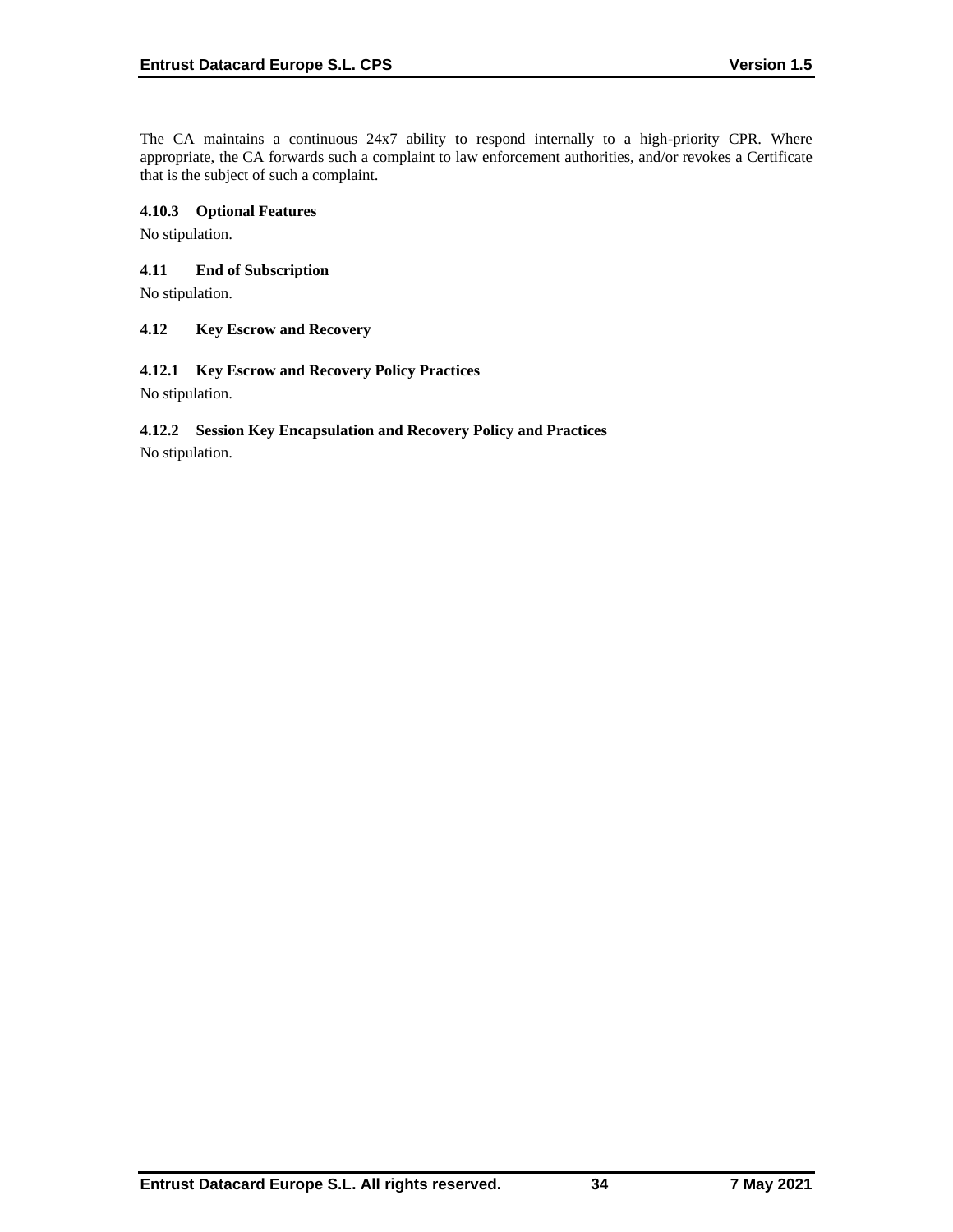# **5. Facility, Management, and Operational Controls**

The CA/Browser Forum's Network and Certificate System Security Requirements are incorporated by reference as if fully set forth herein. Entrust retains overall responsibility for conformance with the procedures prescribed in its information security policy even as to those policies whose functionality is undertaken by outsourcers.

# **5.1 Physical Security Controls**

### **5.1.1 Site Location and Construction**

The computing facilities that host the CA services are located in Ottawa, Canada. The CA equipment is located in a security zone that is physically separated from Entrust's other systems to restrict access to personnel in trusted roles. The security zone is constructed with privacy and secured with slab-to-slab and wire mesh. The security zone is protected by electronic control access systems, alarmed doors and is monitored via a 24 x7 recorded security camera and motion detector system.

## **5.1.2 Physical Access**

The room containing the CA software is designated a two (2) person zone, and controls are used to prevent a person from being in the room alone. Alarm systems are used to notify security personnel of any violation of the rules for access to a CA.

## **5.1.3 Power and Air Conditioning**

The Security zone is equipped with:

- Filtered, conditioned, power connected to an appropriately sized UPS and generator;
- Heating, ventilation, and air conditioning appropriate for a commercial data processing facility; and
- Emergency lighting.

The environmental controls conform to local standards and are appropriately secured to prevent unauthorized access and/or tampering with the equipment. Temperature control alarms and alerts are activated upon detection of threatening temperature conditions.

# **5.1.4 Water Exposures**

No liquid, gas, exhaust, etc. pipes traverse the controlled space other than those directly required for the area's HVAC system and for the pre-action fire suppression system. Water pipes for the pre-action fire suppression system are only filled on the activation of multiple fire alarms.

#### **5.1.5 Fire Prevention and Protection**

The CA facility is fully wired for fire detection, alarm and suppression. Routine, frequent inspections of all systems are made to assure adequate operation.

#### **5.1.6 Media Storage**

All media is stored away from sources of heat and from obvious sources of water or other obvious hazards. Electromagnetic media (e.g. tapes) are stored away from obvious sources of strong magnetic fields. Archived material is stored in a room separate from the CA equipment until it is transferred to the archive storage facility.

Entrust employs media management procedures to protect against obsolescence and deterioration of media within the period of time that records are required to be retained.

#### **5.1.7 Waste Disposal**

Waste is removed or destroyed in accordance with industry best practice. Media used to store sensitive data is destroyed, such that the information is unrecoverable, prior to disposal.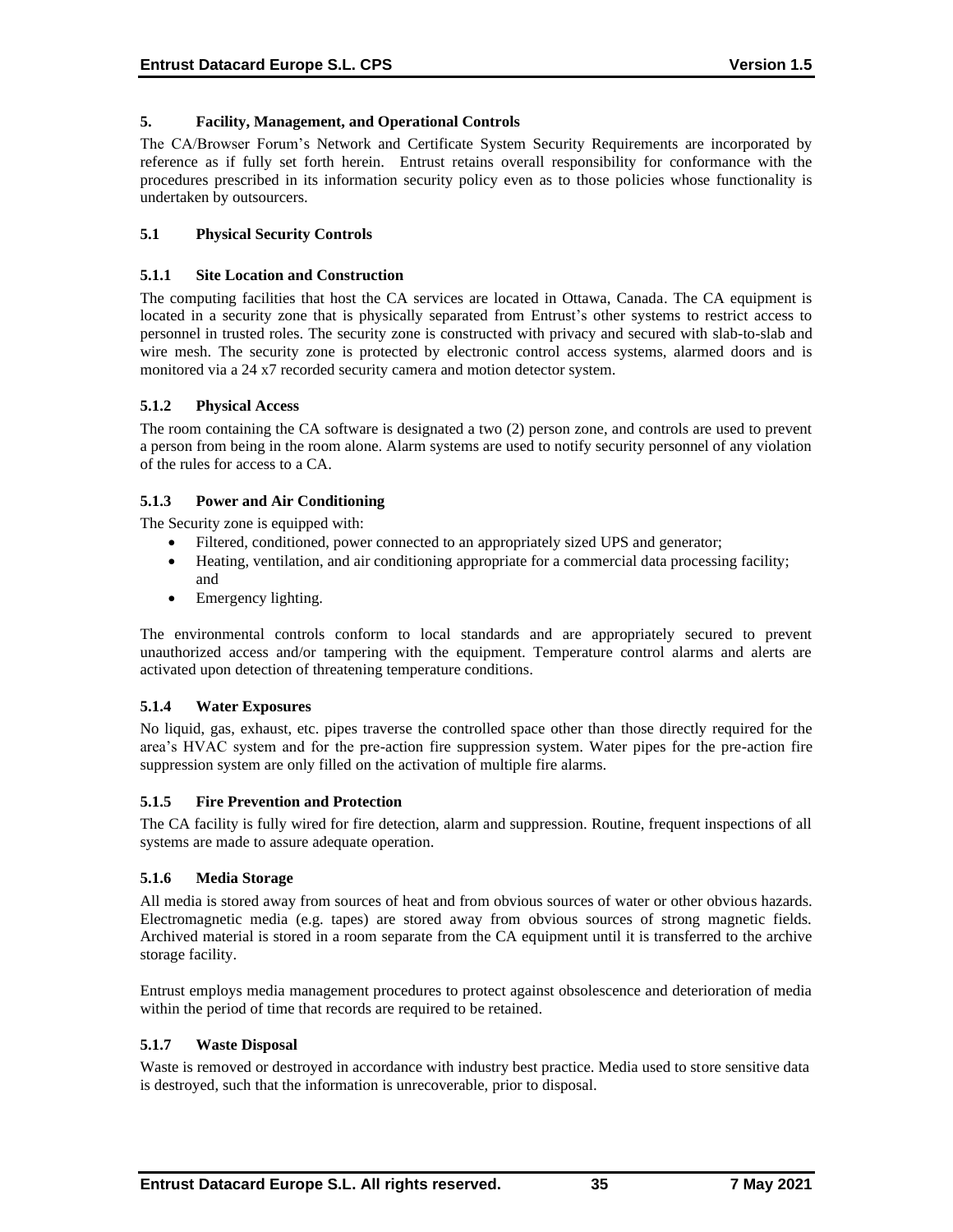# **5.1.8 Off-site Backup**

As stipulated in §5.5.

# **5.2 Procedural Controls**

# **5.2.1 Trusted Roles**

The CAs have a number of trusted roles for sensitive operations of the CA software.

## **5.2.2 Number of Persons Required per Task**

CA operations related to changing CA policy settings require more than one person with a trusted role to perform the operation.

The CA Private Keys are backed up, stored, and recovered only by personnel in trusted roles using dual control in a physically secured environment.

## **5.2.3 Identification and Authentication for Each Role**

Personnel in trusted roles must undergo background investigations and must be trained for their specific role.

## **5.2.4 Roles Requiring Separation of Duties**

No stipulation.

# **5.3 Personnel Controls**

Operational personnel for a CA will not be assigned other responsibilities that conflict with their operational responsibilities for the CA. The privileges assigned to operational personnel for a CA will be limited to the minimum required to carry out their assigned duties.

# **5.3.1 Qualifications, Experience and Clearance Requirements**

Prior to the engagement of any person in the Certificate management process, the CA or RA shall verify the identity and trustworthiness of such person.

# **5.3.2 Background Check Procedures**

No stipulation.

# **5.3.3 Training Requirements**

CAs or RAs must provide a trusted role of Validation Specialist to perform information verification duties with skills-training that covers basic PKI knowledge, authentication and vetting policies and procedures (including this CPS), common threats to the information verification process (including phishing and other social engineering tactics), and the Baseline Requirements.

Validation Specialists receive skills-training prior to commencing their job role and are required them to pass an examination on the applicable information verification requirements.

CAs maintain records of such training and ensures that personnel entrusted with Validation Specialist duties maintain an appropriate skill level.

# **5.3.4 Retraining Frequency and Requirements**

CAs and RAs provide refresher training and informational updates sufficient to ensure that all personnel in trusted roles retain the requisite degree of expertise.

#### **5.3.5 Job Rotation Frequency and Sequence**

No stipulation.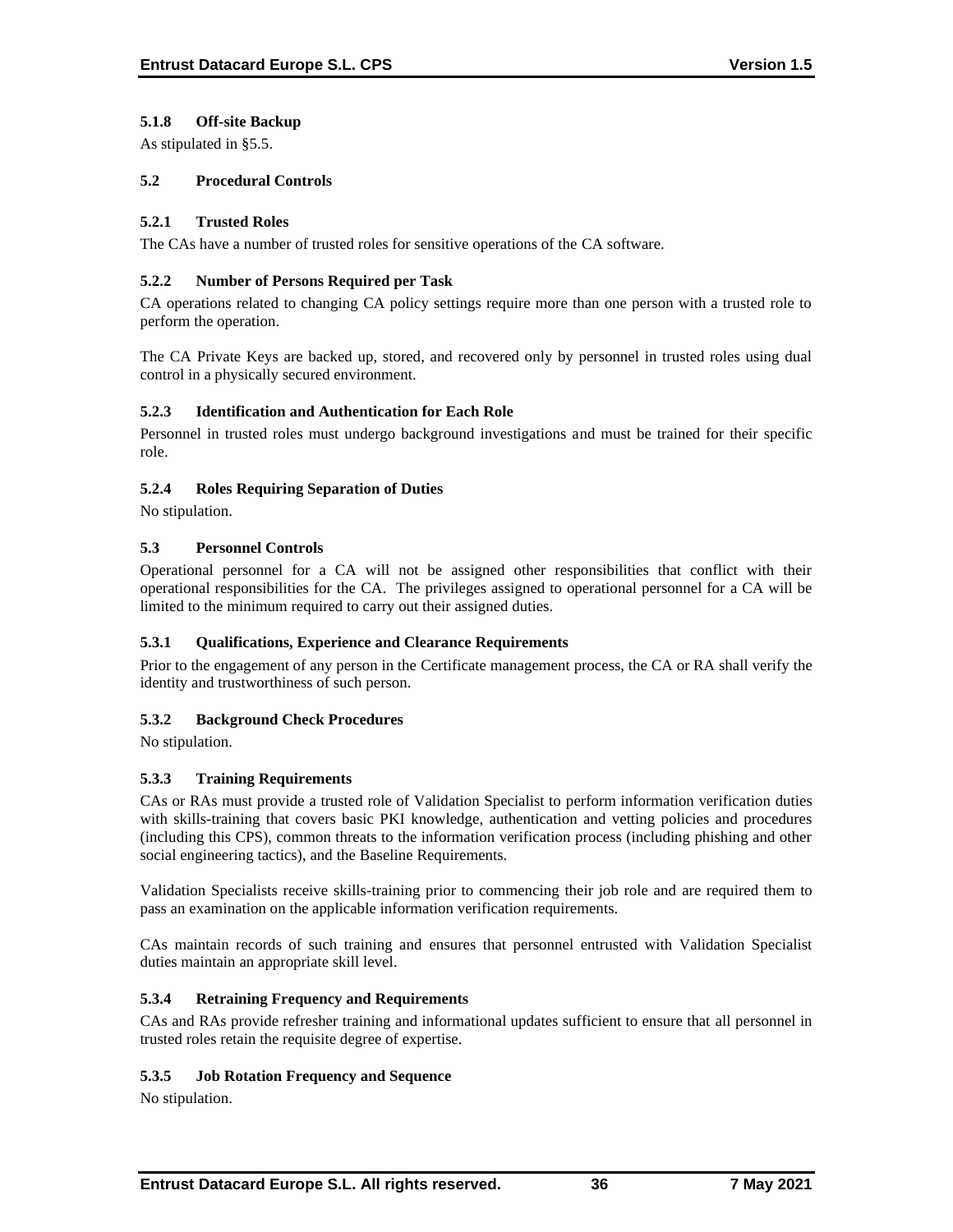# **5.3.6 Sanctions for Unauthorized Actions**

No stipulation.

## **5.3.7 Independent Contractor Requirements**

Third Party RAs personnel involved in the issuance of a Certificate shall meet the training and skills requirements of §5.3.3 and the document retention and event logging requirements of §5.4.1.

## **5.3.8 Documentation Supplied to Personnel**

No stipulation.

### **5.4 Audit Logging Procedures**

Significant security events in the CAs are automatically time-stamped and recorded as audit logs in audit trail files. The audit trail files are processed (reviewed for policy violations or other significant events) on a regular basis. Audit trail files are archived periodically. All files including the latest audit trail file are moved to backup media and stored in a secure archive facility.

Entrust synchronizes its system time at least every 24 hours using a real time value distributed by a recognized UTC(k) laboratory or National Measurement Institute.

## **5.4.1 Types of Events Recorded**

The CAs and all RAs operating under a CA record in detail every action taken to process an Certificate request and to issue an Certificate, including all information generated or received in connection with an Certificate request, and every action taken to process the Request, including time, date, and personnel involved in the action.

The foregoing record requirements include, but are not limited to, an obligation to record the following events:

- (i) CA Certificate key lifecycle events, including:
	- a. Key generation, backup, storage, recovery, archival, and destruction;
	- b. Certificate requests, renewal and re-key requests, and revocation:
	- c. Approval and rejection of Certificate requests;
	- d. Cryptographic device lifecycle management events;
	- e. Generation of CRLs and OCSP entries; and
	- f. Introduction of new Certificate Profiles and retirement of existing Certificate Profiles.
- (ii) Subscriber Certificate lifecycle management events, including:
	- g. Certificate requests, renewal and re-key requests, and revocation;
	- h. All verification activities required by this CPS;
	- i. Approval and rejection of Certificate requests;
	- j. Issuance of Certificates; and
	- k. Generation of CRLs and OCSP entries.
- (iii) Security events, including:
	- l. Successful and unsuccessful PKI system access attempts;
	- m. PKI and security system actions performed;
	- n. Security profile changes;
	- o. System crashes, hardware failures, and other anomalies;
	- p. Firewall and router activities; and
	- q. Entries to and exits from the CA facility.

Log entries include the following elements:

- r. Date and time of record;
- s. Identity of the person making the journal record; and
- t. Description of record.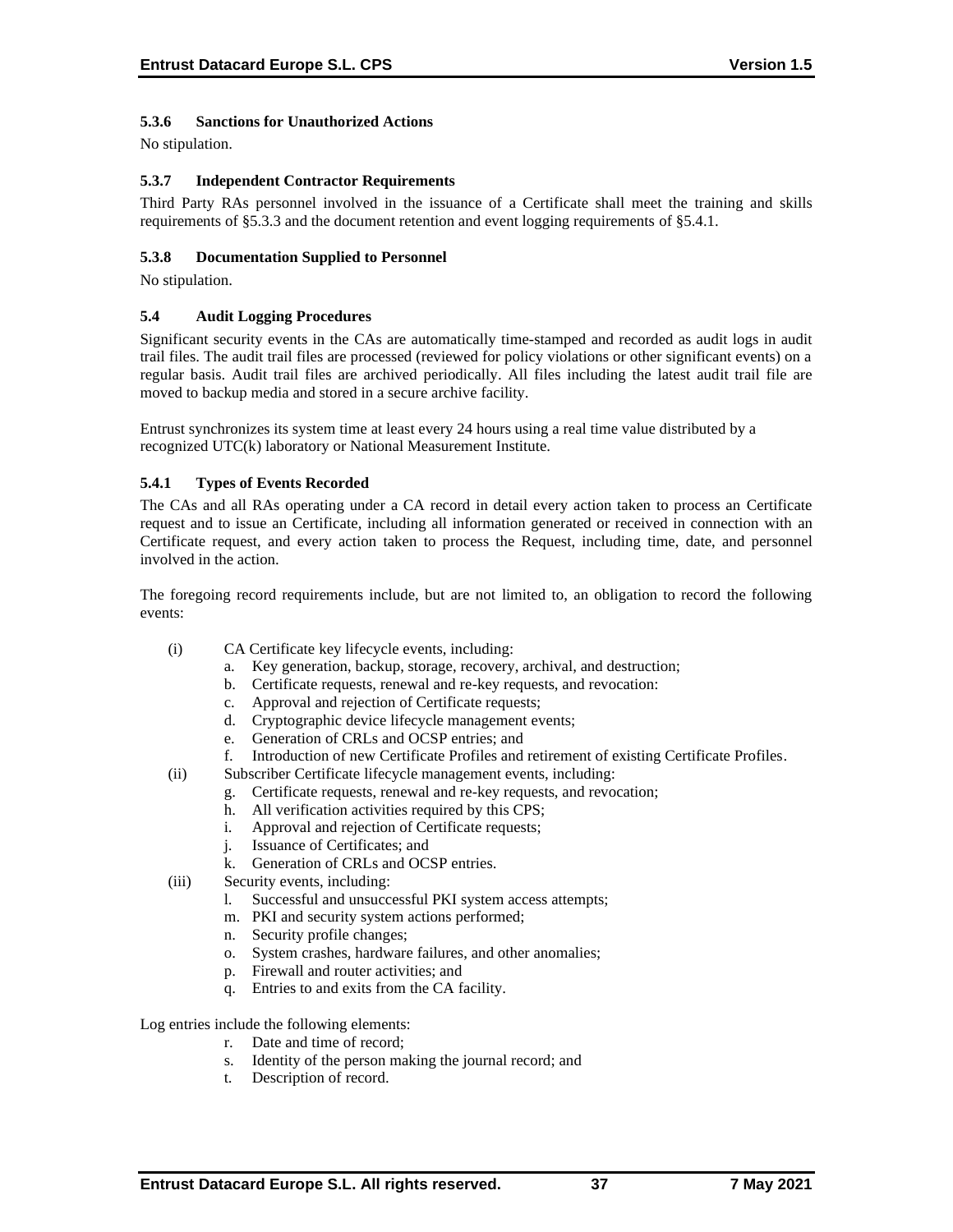# **5.4.2 Frequency of Processing Log**

No stipulation

# **5.4.3 Retention Period for Audit Log**

The CA will retain for at least two years:

- (i) CA Certificate and key lifecycle management event records, as set forth in §5.4.1(i), after either: the destruction of the CA key, or the revocation or expiration of the CA Certificate, whichever occurs later;
- (ii) Subscriber Certificate lifecycle management event records, as set forth in Section §5.4.1(ii), after the revocation or expiration of the Subscriber Certificate; and
- (iii) Any security event records, as set forth in §5.4.1(iii), after the event occurred.

# **5.4.4 Protection of Audit Log**

Only trusted roles have access to read or archive the logs. Audit logs are protected from destruction prior to the end of the audit log retention period and are retained securely on-site until transferred to an off-site storage location. The off-site storage location is a safe and secure location that is separate from the location where the data was generated.

## **5.4.5 Audit Log Backup Procedures**

No stipulation.

## **5.4.6 Audit Collection System**

No stipulation.

## **5.4.7 Notification to Event-causing Subject**

No stipulation.

#### **5.4.8 Vulnerability Assessments**

CAs annually perform a risk assessment that:

- (i) Identifies foreseeable internal and external threats that could result in unauthorized access, disclosure, misuse, alteration, or destruction of any Certificate data or Certificate management processes;
- (ii) Assesses the likelihood and potential damage of these threats, taking into consideration the sensitivity of the Certificate data and Certificate management processes; and
- (iii) Assesses the sufficiency of the policies, procedures, information systems, technology, and other arrangements that the CA has in place to counter such threats.

Based on the risk assessment, a security plan is developed, implemented, and maintained consisting of security procedures, measures, and products designed to achieve the objectives set forth above and to manage and control the risks identified during the risk assessment. The security plan includes administrative, organizational, technical, and physical safeguards appropriate to the sensitivity of the Certificate data and Certificate management processes. The security plan also takes into account thenavailable technology and the cost of implementing the specific measures, and implements a reasonable level of security appropriate to the harm that might result from a breach of security and the nature of the data to be protected.

# **5.5 Records Archival**

#### **5.5.1 Types of Records Archived**

The audit trail files, databases and revocation information for the CAs are archived.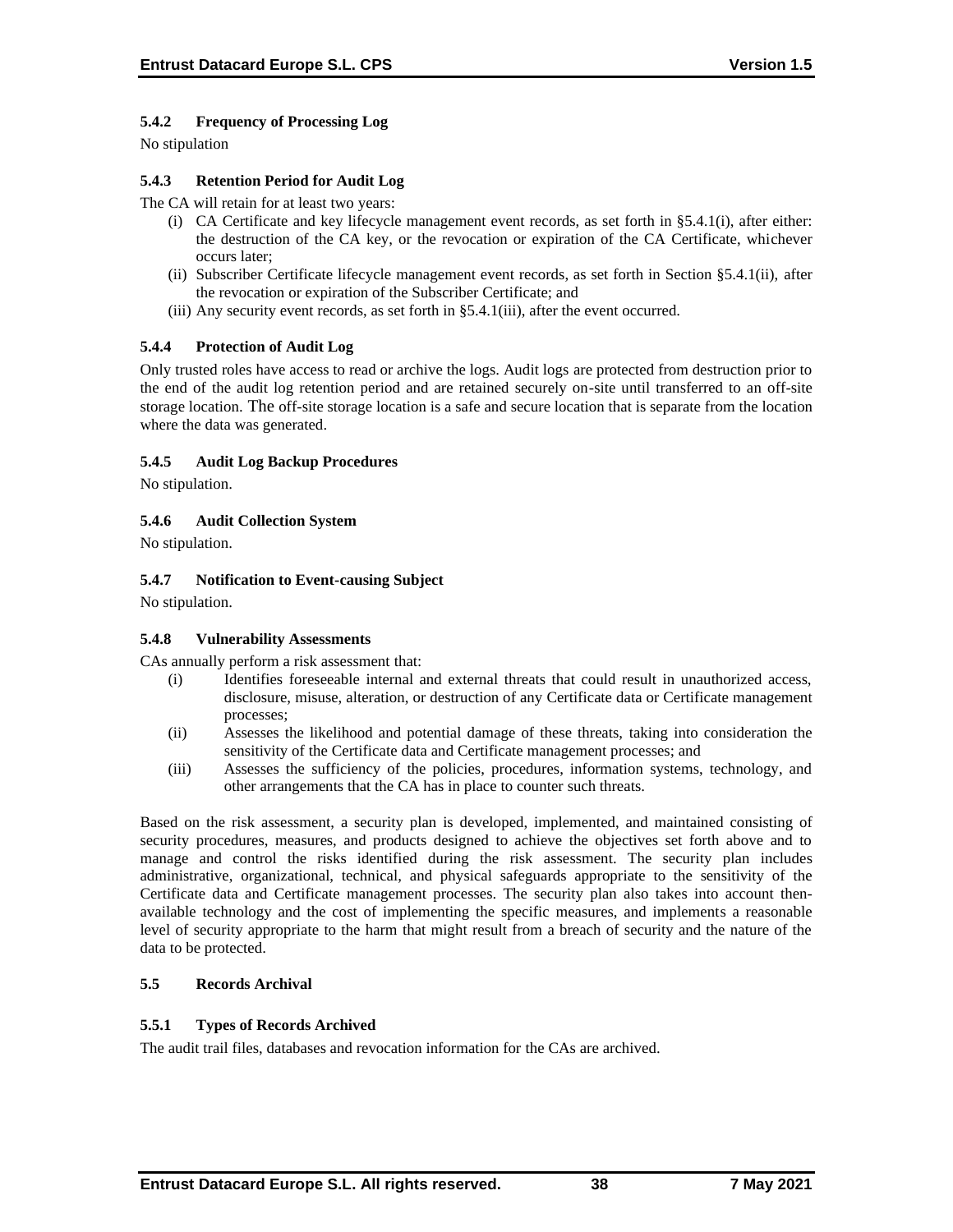# **5.5.2 Retention Period of for Archive**

The CA will retain all documentation relating to certificate requests and the verification thereof, and all Certificates and revocation thereof, for at least 15 years after any Certificate based on that documentation ceases to be valid.

## **5.5.3 Protection of Archive**

The databases for CAs are protected by encryption. The archive media is protected through storage in a restricted-access facility to which only Entrust-authorized personnel have access. Archive files are backed up as they are created. Originals are stored on-site and housed with a CA system. Backup files are stored at a secure and separate geographic location.

# **5.5.4 Archive Backup Procedures**

No stipulation.

## **5.5.5 Requirements for Time-stamping of Records**

No stipulation.

## **5.5.6 Archive Collection System**

No stipulation.

## **5.5.7 Procedures to Obtain and Verify Archive Information**

No stipulation.

## **5.6 Key Changeover**

CAs' key pairs will be retired from service at the end of their respective lifetimes as defined in §6.3. New CA key pairs will be created as required to support the continuation of CA Services. Each CA will continue to publish CRLs signed with the original key pair until all Certificates issued using that original key pair have expired. The CA key changeover process will be performed such that it causes minimal disruption to Subscribers and Relying Parties.

Specifically, before expiration of any Certificate which is used for signing subject keys (for example as indicated by expiration of any Certificate), in case of continuing with the service:

- (i) Entrust shall generate a new Certificate for signing subject key pairs, and shall apply all necessary actions to avoid disruption to the operations of any entity that may rely on the Certificate;
- (ii) the new CA Certificate shall also be generated and distributed in accordance with the present document.

Subsections (i) and (ii) will be performed with a suitable interval between Certificate expiry date and the last Certificate signed to allow all parties that have relationships with Entrust (subjects, subscribers, relying parties, CAs higher in the CA hierarchy, etc.) to be aware of this key changeover and to implement the required operations to avoid inconveniences and malfunctions. The minimum changeover period will be two years before the Certificate expiry date. This does not apply if Entrust will cease its operations before its own Certificate-signing Certificate expiration date.

### **5.7 Compromise and Disaster Recovery**

#### **5.7.1 Incident and Compromise Handling Procedures**

CAs have a security incident response plan, a disaster recovery plan, and a business continuity plan to provide for timely recovery of services in the event of a security incident, breach of security, loss of system integrity, or system outage. The address the following: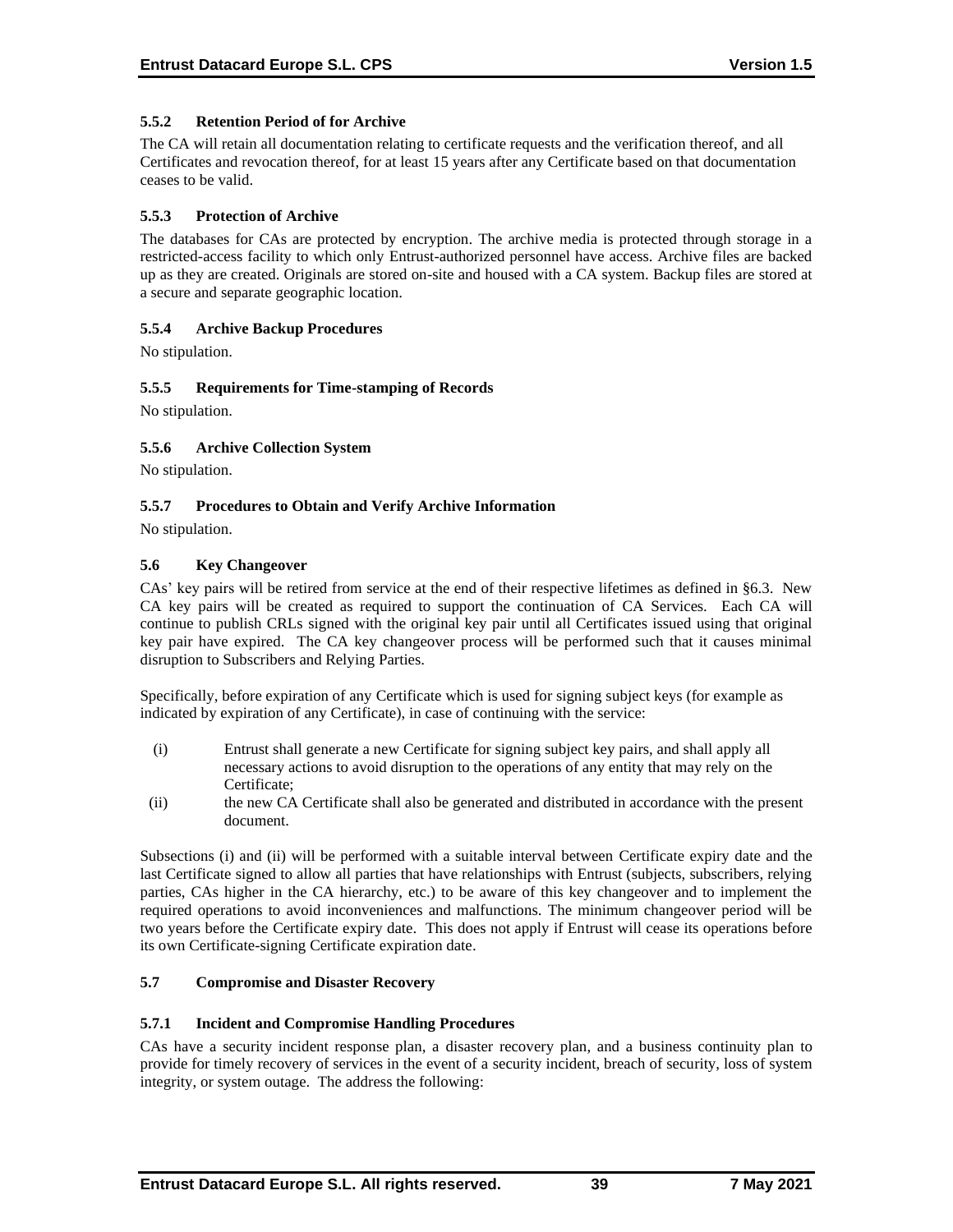- (i) the conditions for activating the plans;
- (ii) resumption procedures;
- (iii) a maintenance schedule for the plan;
- (iv) awareness and education requirements;
- (v) the responsibilities of the individuals;
- (vi) recovery point objective (RPO) of fifteen minutes;
- (vii) recovery time objective (RTO) of 72 hours for essential CA operations which include Certificate revocation, and issuance of Certificate revocation status; and
- (viii) testing of recovery plans.

In order to mitigate the event of a disaster, the CAs have implemented the following:

- (ix) secure on-site and off-site storage of backup HSMs containing copies of all CA Private Keys
- (x) secure on-site and off-site storage of all requisite activation materials
- (xi) regular synchronization of critical data to the disaster recovery site
- (xii) regular incremental and daily backups of critical data within the primary site
- (xiii) weekly backup of critical data to a secure off-site storage facility
- (xiv) secure off-site storage of disaster recovery plan and disaster recovery procedures
- (xv) environmental controls as described in §5.1
- (xvi) high availability architecture for critical systems

Entrust has implemented a secure disaster recovery facility that is greater than 250 km from the primary secure CA facilities.

In the event of any security incident, breach of security, loss of system integrity, or system outage affecting Subscribers, ASVs, Relying Parties, or other entities with which Entrust has agreements or other form of established relations, Entrust shall inform them within 24 hours of the problem being identified by sending one or more email messages to Subscribers, ASVs and other entities with which Entrust has agreements or other form of established relations based on records of current email addresses, and will post one or more messages to Relying Parties on its website describing the nature of the problem.

If appropriate, Entrust will notify all parties that certificates and revocation status information issued using this CA key may no longer be valid include a recommendation that Subscribers replace all certificates affected by the problem, that all ASVs, other entities with which Entrust has agreements or other form of established relations, and that Relying Parties cease to rely on all certificates affected by the problem. These communications will be made by the Computer Security Incident Response Team established by Entrust's Security Incident Response Plan and according to the procedures established in such Plan, together with assistance from such other Entrust staff as may be required by the Computer Security Incident Response Team to send such notifications. Following any disaster, any security incident, breach of security, loss of system integrity, or system outage, Entrust shall, where practical, take steps to avoid repetition of the problem. Entrust shall revoke any CA certificate that has been issued for the compromised CA when Entrust is informed of the compromise of another CA (e.g., for cross-certificates).

Upon system failure, service or other factors which are not under the control of Entrust, we shall apply our commercially reasonable endeavors to ensure that the service is not unavailable for longer than a maximum period of 72 hours.

Entrust requires rigorous security controls to maintain the integrity of the CAs. The Compromise of the Private Key used by a CA is viewed by Entrust as being very unlikely; however, Entrust has policies and procedures that will be employed in the event of such a Compromise. At a minimum, all Subscribers, ASVs, and Relying Parties shall be informed as soon as practicable of such a Compromise and information shall be posted in the Repository. To inform these parties in the event of key compromise, Entrust will send one or more email messages to Subscribers and ASVs based on records of current email addresses and will post one or more messages to Relying Parties on its website describing the nature of the key compromise, stating that certificates and revocation status information issued using this CA key may no longer be valid, and recommending that Subscribers replace all certificates issued from the CA that was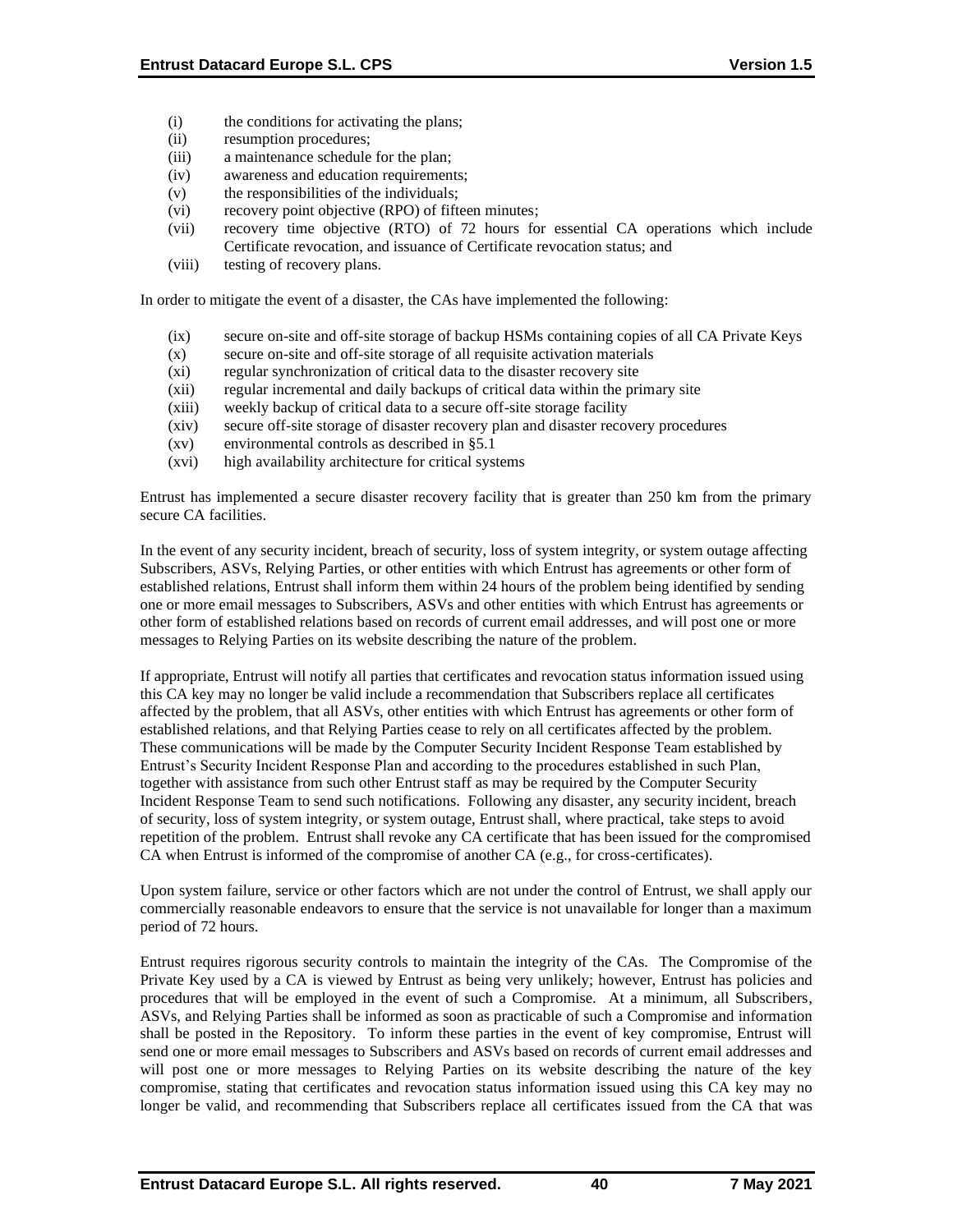subject to key compromise and that all ASVs and Relying Parties cease to rely on all certificates issued from the CA that was subject to key compromise.

# **5.7.2 Computing Resources, Software and/or Data are Corrupted**

No stipulation.

# **5.7.3 Entity Private Key Compromise Procedures**

No stipulation.

# **5.7.4 Business Continuity Capabilities after a Disaster**

No stipulation.

## **5.8 CA or RA Termination**

In the event of CA termination, Entrust will:

- (i) Provide notice and information about the CA termination by sending notice to Subscribers with unrevoked unexpired Certificates, Application Software Vendors and Relying Parties and by posting such information in the Repository and sending informational emails; and
- (ii) Transfer all responsibilities to a qualified successor entity.

If a qualified successor entity does not exist, Entrust will:

- (iii) Transfer those functions capable of being transferred to a reliable third party and arrange to preserve all relevant records with a reliable third party or a government, regulatory, or legal body with appropriate authority;
- (iv) Revoke all Certificates that are still unrevoked or unexpired on a date as specified in the notice and publish final CRLs;
- (v) Destroy all CA Private Keys; and
- (vi) Make other necessary arrangements that are in accordance with this CPS.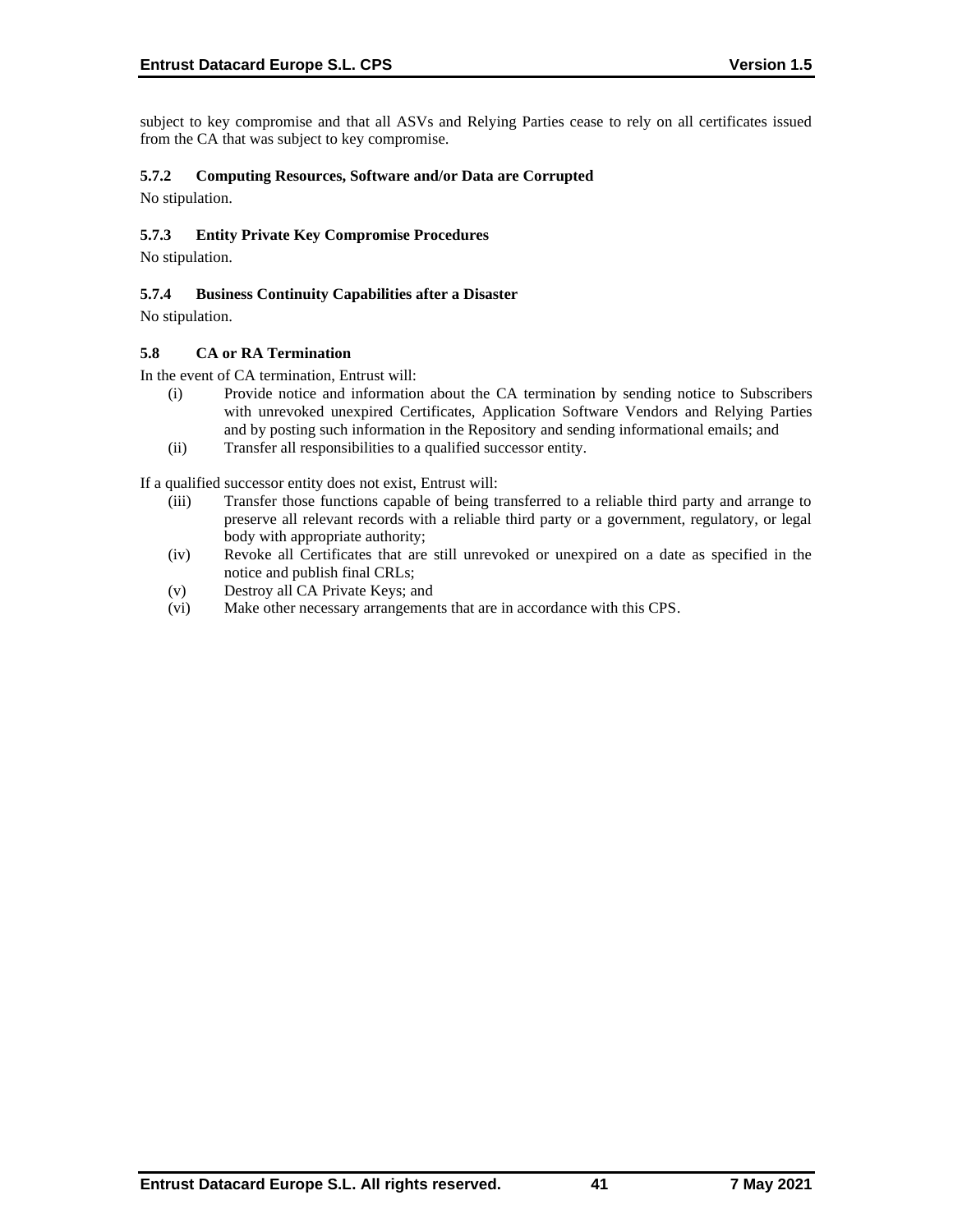# **6. Technical Security Controls**

### **6.1 Key Pair Generation and Installation**

### **6.1.1 Key Pair Generation**

# **6.1.1.1 CA Key Pair Generation**

The CAs will perform the following when generating a CA Key Pair:

- (i) Prepare and follow a Key Pair generation script;
- (ii) Have a qualified auditor witness the CA Key Pair generation process;
- (iii) Have a qualified auditor issue a report opining that the CA followed its CA Key Pair generation ceremony during its key generation process and the controls to ensure the integrity and confidentiality of the CA Key Pair;
- (iv) Generate the CA Key Pair in a physically secured environment;
- (v) Generate the CA Key Pair using personnel in trusted roles under the principles of multiple person control and split knowledge;
- (vi) Generate the CA Key Pair within cryptographic modules meeting the applicable requirements of §6.2.11;
- (vii) Log its CA Key Pair generation activities; and
- (viii) Maintain effective controls to provide reasonable assurance that the Private Keys was generated and protected in conformance with the procedures described in this CPS and (if applicable) its CA Key Pair generation script.

## CA Administrators

Keys Pairs for CA administrators must be generated and protected on a cryptographic module that meets or exceeds the requirements as defined in §6.2.11. The cryptographic modules are prepared using the software provided by the module vendor. The cryptographic modules are personalized for the administrator by giving the card an identity and a password known by the administrator. The Key Pair is generated by creating the administrator as a user in the CA and performing an enrollment process which is authenticated with the administrator's module password.

# **6.1.1.2 RA Key Pair Generation**

No stipulation.

# **6.1.1.3 Subscriber Key Pair Generation**

The Applicant or Subscriber is required to generate or initiate a new, secure, and cryptographically sound Key Pair to be used in association with the Subscriber's Certificate or Applicant's Certificate Application.

The CA will reject a Certificate request if one or more of the following conditions are met:

- (i) The Key Pair does not meet the requirements set forth in §6.1.5 and/or §6.1.6;
- (ii) There is clear evidence that the specific method used to have generate the Private Key was flawed;
- (iii) The CA is aware of a demonstrated or proven method that exposes the Private Key to compromise;
- (iv) The CA has previously been made aware that the Private Key has suffered a Key Compromise, such as through the provisions of Section 4.9.1.1;
- (v) The CA is aware of a demonstrated or proven method to easily compute the Private Key based on the Public Key (such as a Debian weak key, see https://wiki.debian.org/SSLkeys).

#### eIDAS QWAC and PSD2 QWAC

The CA will not generate a Key Pair on behalf of a Subscriber, and will not accept a Certificate request using a Key Pair previously generated by the CA.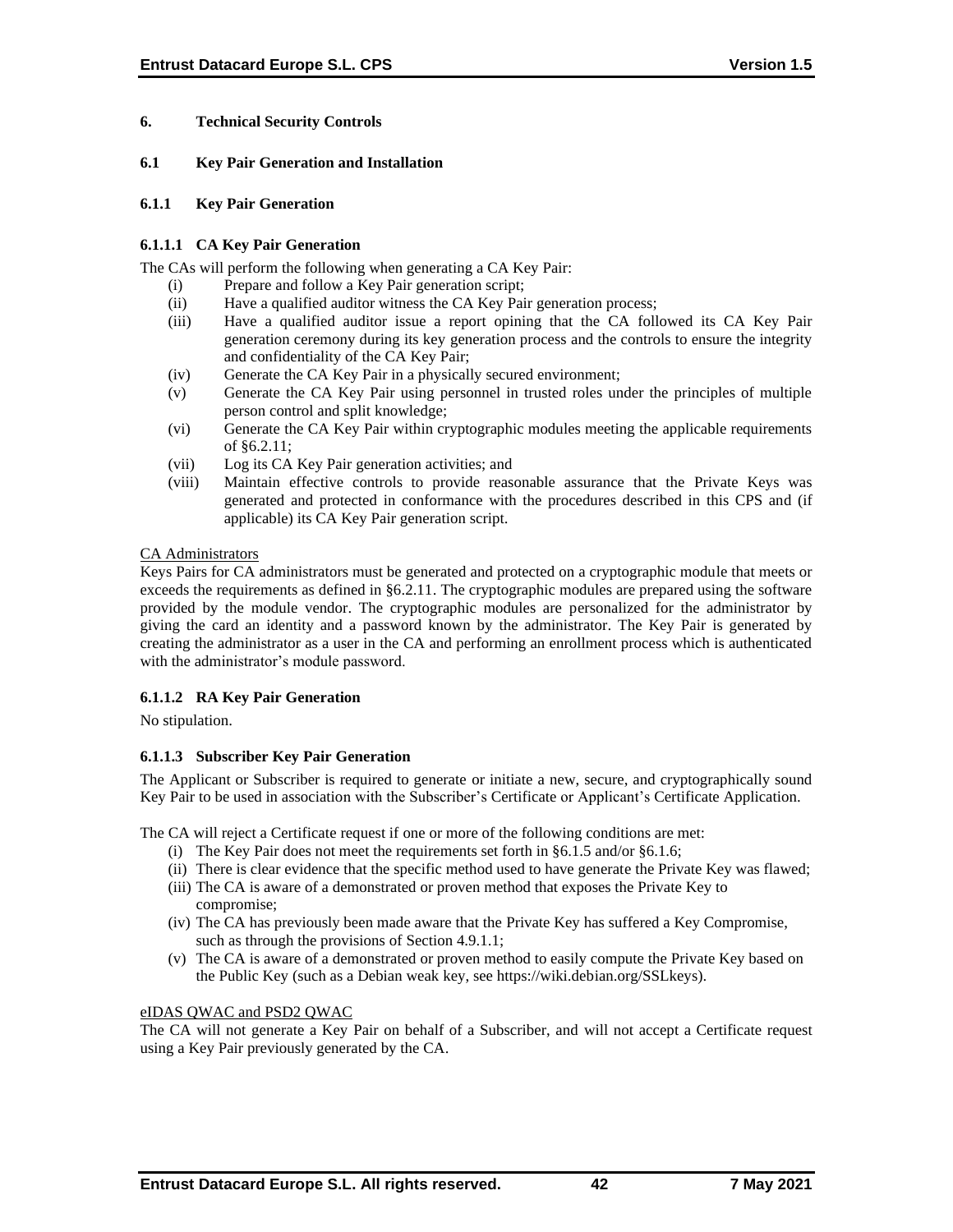# eIDAS QSigC

Subscriber Key Pairs must be generated in a manner that ensures that the Private Key is not known to or accessible by anybody other than the Subscriber or a Subscriber's authorized representative. Subscriber Key Pairs must be generated in a cryptographic module that prevents exportation or duplication and that meets or exceed the requirements as defined in §6.2.11.

# **6.1.2 Private Key Delivery to Subscriber**

If the CA generates the Subscriber's Key Pair, the CA will have a secure process to generate the Key Pair on a secure cryptographic device. The CA will securely store and/or distribute the secure cryptographic device.

## **6.1.3 Public Key Delivery to Certificate Issuer**

The Public Key to be included in a Certificate is delivered to the CA in a signed Certificate Signing Request (CSR) as part of the Certificate Application process. The signature on the CSR will be verified by the CA prior to issuing the Certificate.

# **6.1.4 CA Public Key Delivery to Relying Parties**

The Public-Key Certificate for CAs are made available to Subscribers and Relying parties through inclusion in third party software as distributed by the applicable software manufacturers. The Public Key Certificate for cross certified Subordinate CAs is provided to the Subscriber with the Subscriber certificate.

Public Key Certificates for CAs are also available for download from the Repository.

## **6.1.5 Key Sizes**

For RSA Key Pairs the CA shall ensure that the modulus size, when encoded, is at least 2048 bits, and that the modulus size, in bits, is evenly divisible by 8.

#### CA Key Size

For CAs using RSA keys, the key size shall be 2048, 3072 or 4096-bits.

#### Qualified Certificates and PSD2 Certificates

The RSA key sizes supported are 2048, 3072 and 4096-bits.

#### **6.1.6 Public Key Parameters Generation and Quality Checking**

For RSA public keys, CAs shall confirm that the value of the public exponent is an odd number equal to 3 or more. Additionally, the public exponent will be in the range between  $2^{16}+1$  and  $2^{256}$ -1. The modulus will also have the following characteristics: an odd number, not the power of a prime, and have no factors smaller than 752.

Should any of the algorithms, or associated parameters, used by the CA or its Subscribers become insufficient for its remaining intended usage then the CA shall inform all Subscribers and Relying Parties with whom the CA has agreement or other form of established relations. The CA will also post this information to make available to other relying parties. Should any of the algorithms, or associated parameters, used by the CA or its Subscribers become insufficient for its remaining intended usage then the CA shall schedule a revocation of any affected certificate.

#### **6.1.7 Key Usage Purposes**

Root CA Private Keys must not be used to sign Certificates except in the following cases:

- (i) Self-signed Certificates to represent the Root CA itself;
- (ii) Certificates for Subordinate CAs and Cross Certificates;
- (iii) Certificates for infrastructure purposes (e.g. administrative role certificates, internal CA operational device certificates, and OCSP Response verification Certificates); and
- (iv) Certificates issued solely for the purpose of testing products with Certificates issued by a Root CA.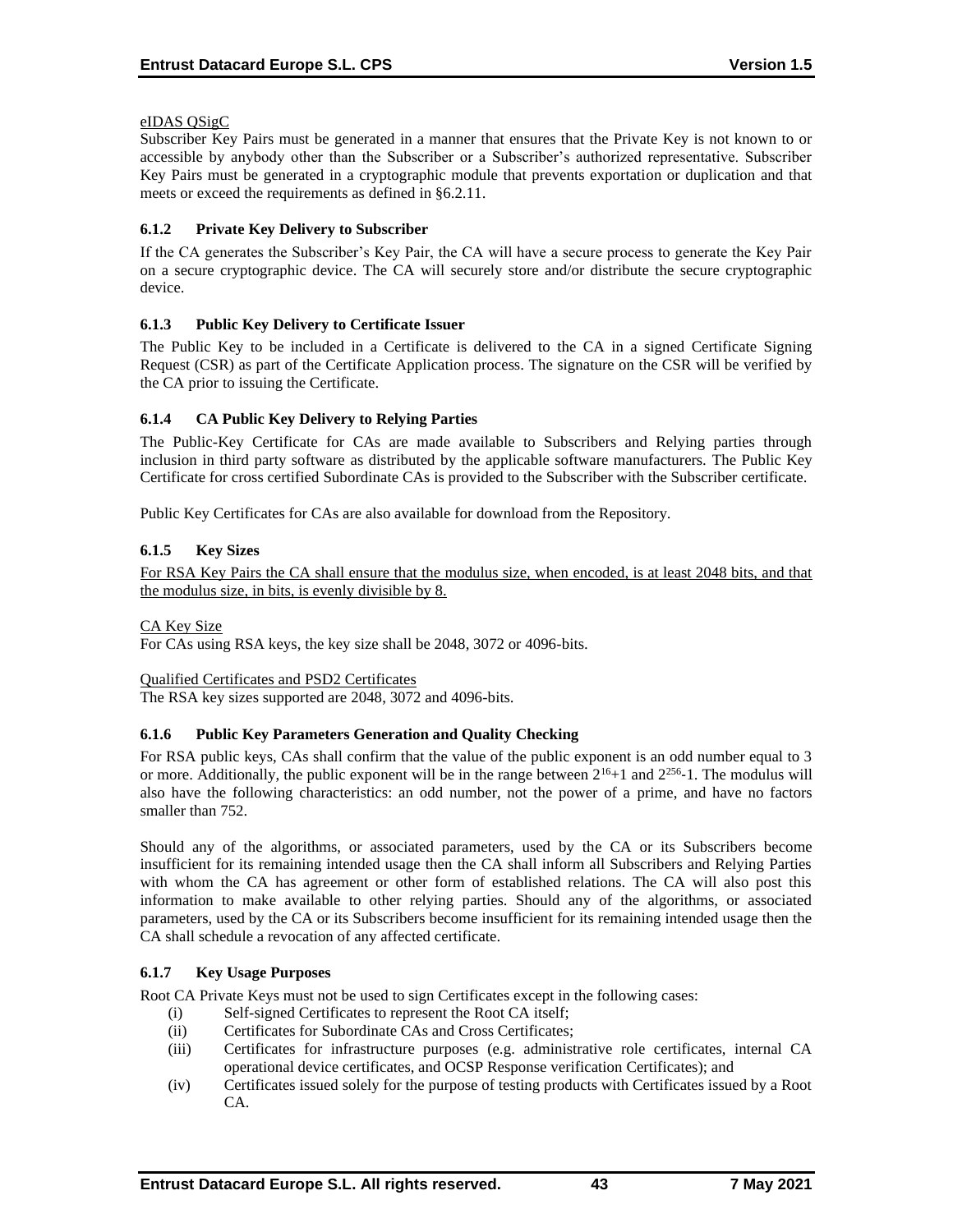# **6.2 Private Key Protection and Cryptographic Module Engineering Controls**

The CAs have implemented physical and logical safeguards to prevent unauthorized Certificate issuance. Protection of the CA Private Key outside the validated system consist of physical security, encryption, or a combination of both, implemented in a manner that prevents disclosure of the CA Private Key. The CA encrypts its Private Key with an algorithm and key-length that are capable of withstanding cryptanalytic attacks for the residual life of the encrypted key.

# **6.2.1 Cryptographic Module Standards and Controls**

### CA Private Keys

CA Private Keys must be stored and protected on cryptographic modules that meet or exceed the requirements as defined in §6.2.11. Private Keys on cryptographic modules are held in secure facilities under two-person control. RA Private Keys must be stored and protected on cryptographic modules that meet or exceed the requirements defined in §6.2.11.

If the CA generates the Key Pair on behalf of the Subject or Subscriber, the keys will be generated in a confidential process.

## eIDAS QSigC

eIDAS QSigC Private Keys must be generated, stored and protected on a secure cryptographic device that meets or exceeds the requirements defined in §6.2.11.

## **6.2.2 Private Key (N out of M) Multi-person Control**

A minimum of two-person control shall be established on any CA Private Key for all purposes including activation and backup, and may be implemented as a combination of technical and procedural controls. Persons involved in management and use of the CA Private Keys shall be designated as authorized by the CA for this purpose. The names of the parties used for two-person control shall be maintained on a controlled list.

#### **6.2.3 Private Key Escrow**

Entrust does not escrow the CAs' Private Keys.

# **6.2.4 Private Key Backup**

#### CA Private Keys

CA Private Keys shall be backed up under the two-person control used to create the original version of the Private Keys. All copies of the CA Private Key shall be securely protected.

#### Subscriber Private Keys

Subscribers are responsible for protecting the Private Key associated with the Public Key in the Subscriber's Certificate.

# **6.2.5 Private Key Archival**

#### CA Private Keys

Upon retirement of a CA, the Private Keys will be archived securely using hardware cryptographic modules that meet the requirements §6.2.11. The Key Pairs shall not be used unless the CA has been removed from retirement or the keys are required temporarily to validate historical data. Private Keys required for temporary purposes shall be removed from archive for a short period of time.

The archived CA Private Keys will be reviewed on an annual basis. After the minimum period of 5 years, the CA Private Keys may be destroyed according to the requirements in §6.2.10. The CA Private Keys must not be destroyed if they are still required for business or legal purposes.

Third parties will not archive CA Private Keys.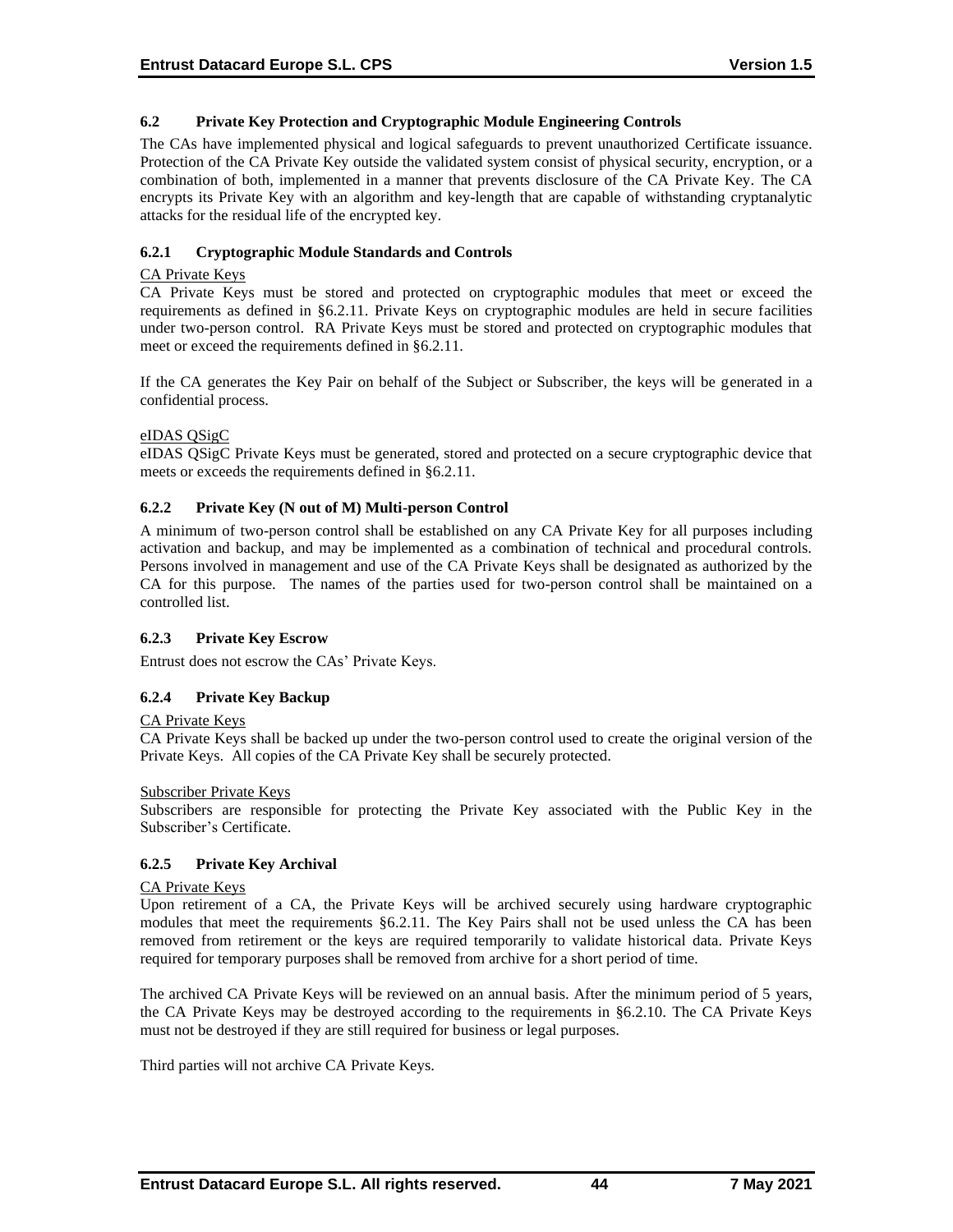# **6.2.6 Private Key Transfer into or from Cryptographic Module**

CA Private Keys shall be generated by and secured in a cryptographic module. In the event that a Private Key is to be transported from one cryptographic module to another, the Private Key must be migrated using the secure methodology supported by the cryptographic module.

If the Private Key of a Subordinate CA is communicated to an unauthorized third party, then the Subordinate CA shall revoke all Certificates corresponding to Private Key.

# **6.2.7 Private Key Storage on Cryptographic Module**

CA Private Keys are stored on a cryptographic module are secured in cryptographic module as defined in §6.2.11.

## **6.2.8 Method of Activating Private Key**

#### CA Private Keys

CA Private Keys shall be activated under two-person control using the methodology provided with the cryptographic module.

#### Subscriber Private Keys

Subscriber Private Keys shall be activated by the Subscriber to meet the requirements of the security software used for their applications. Subscribers shall protect their Private Keys corresponding to the requirements in §9.6.3.

## **6.2.9 Method of Deactivating Private Key**

#### CA Private Keys

CA Private Keys shall be deactivated when the CA is not required for active use. Deactivation of the Private Keys shall be done in accordance with the methodology provided with the cryptographic module.

#### CA Administrators

The administrator's identity is deactivated in the CA and the administrator's Certificate is revoked.

#### **6.2.10 Method of Destroying Private Key**

#### CA Private Keys

CA Private Keys destruction will be two-person controlled and may be accomplished by executing a "zeroize" command or by destruction of the cryptographic module. Destruction of CA Private Keys must be authorized by the Policy Authority.

If the CA is removing a cryptographic module from service, then all Private Keys must be removed from the module. If the CA cryptographic module is intended to provide tamper-evident characteristics is removed from service, then the device will be destroyed.

#### CA Administrators

The administrator's Private Key is destroyed by reinitializing the cryptographic module.

#### **6.2.11 Cryptographic Module Rating**

#### CA Key Pairs

CA Key Pairs must be generated and protected on a cryptographic module that is compliant to at least FIPS 140-2 Level 3 certification standards.

#### CA Administrators

Key Pairs for CA administrators must be generated and protected on a cryptographic module that is compliant to at least FIPS 140-2 Level 2 certification standards.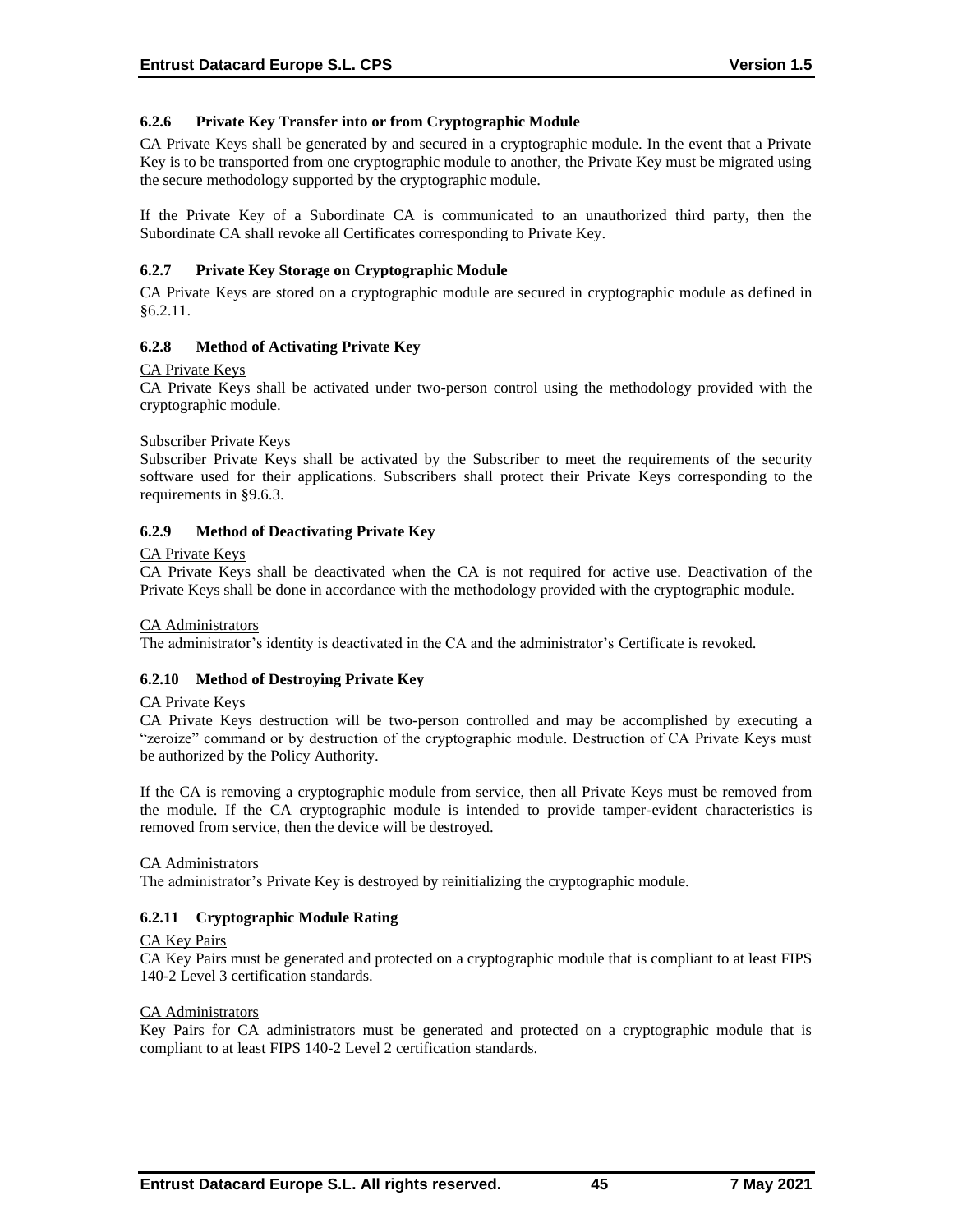# eIDAS QSigC

Key Pairs must be generated and protected on a secure cryptographic device that is compliant to at least Common Criteria EAL 4+ certification standards or equivalent.

### **6.3 Other Aspects of Key Pair Management**

# **6.3.1 Public Key Archival**

No stipulation.

## **6.3.2 Certificate Operational Periods and Key Pair Usage Periods**

CA Key Pairs

CA 2048-bit RSA Key Pairs may have a validity period expiring no later than 31 December 2030.

## eIDAS QWAC and PSD2 QWAC

eIDAS QWAC and PSD2 QWAC may have a validity period of up to, but no more than, 825-days. Effective 1 September 2020, eIDAS QWAC and PSD2 QWAC may have a validity period of up to, but no more than, 398-days.

#### eIDAS QSealC, PSD2 QSealC and eIDAS QSigC

eIDAS QSealC, PSD2 QSealC and eIDAS QSigC may have a validity period of up to, but no more than, 3 years.

## **6.4 Activation Data**

# **6.4.1 Activation Data Generation and Installation**

No stipulation.

# **6.4.2 Activation Data Protection**

No stipulation.

# **6.4.3 Other Aspects of Activation Data**

No stipulation.

# **6.5 Computer Security Controls**

# **6.5.1 Specific Computer Security Technical Requirements**

The workstations on which the CAs operate are physically secured as described in §5.1. The operating systems on the workstations on which the CAs operate enforce identification and authentication of users. Access to CA software databases and audit trails is restricted as described in this CPS. All operational personnel that are authorized to have access to the CAs are required to use hardware tokens in conjunction with a PIN to gain access to the physical room that contains the CA software being used for such CAs.

The CA enforces multi-factor authentication for all accounts capable of directly causing Certificate issuance.

For Subscriber accounts, the CA has implemented technical controls to restrict Certificate issuance to a limited set of pre-approved domains.

# **6.5.2 Computer Security Rating**

No stipulation.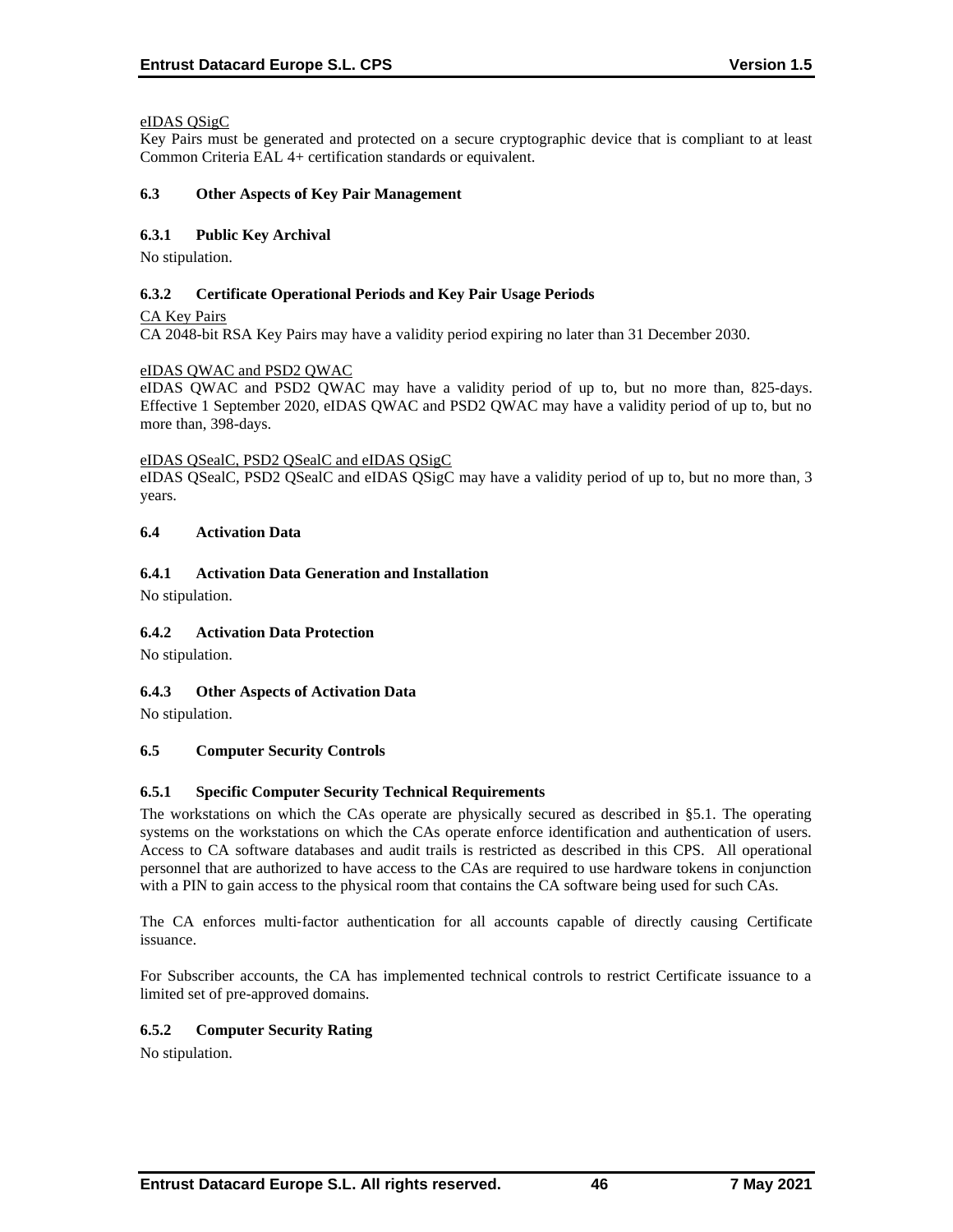# **6.6 Life Cycle Security Controls**

## **6.6.1 System Development Controls**

The CA makes use of Commercial Off The Shelf (COTS) products for the hardware, software, and network components. Systems developed by the CA are deployed in accordance with Entrust software lifecycle development standards.

# **6.6.2 Security Management Controls**

The configuration of the CA system as well as any modifications and upgrades are documented and controlled. Methods of detecting unauthorized modifications to the CA equipment and configuration are in place to ensure the integrity of the security software, firmware, and hardware for correct operation. A formal configuration management methodology is used for installation and ongoing maintenance of Entrust's trusted services and CA systems. Quarterly reviews are performed to confirm compliance to security policies.

When first loaded, the CA software is verified as being that supplied from the vendor, with no modifications, and be the version intended for use.

#### **6.6.3 Life Cycle Security Controls**

No stipulation.

## **6.7 Network Security Controls Security Controls**

Remote access to CA application via the Administration software interface is secured.

## **6.8 Time-stamping**

No stipulation.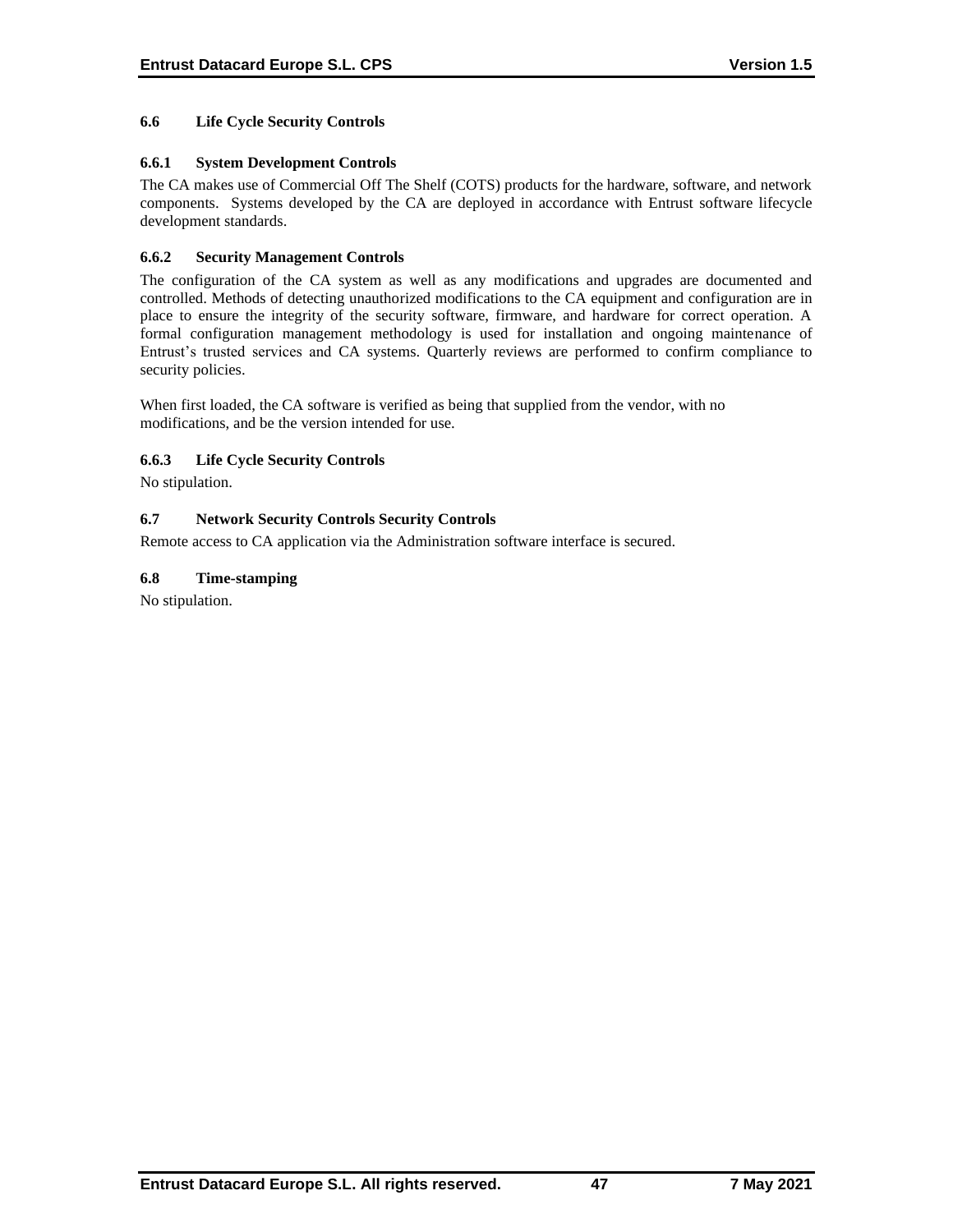# **7. Certificate, CRL and OCSP Profiles**

The profile for the Certificates and Certificate Revocation List (CRL) issued by a CA conform to the specifications contained in the IETF RFC 5280 Internet X.509 PKI Certificate and Certificate Revocation List (CRL) Profile.

## **7.1 Certificate Profile**

CAs issue Certificates in accordance with the X.509 version 3. Certificate profiles for Root CA Certificate, Subordinate CA Certificates, and Subscriber Certificates are described in Appendix A and the sections below.

Certificates have a serial number greater than zero (0) that contains at least 64 unpredictable bits.

## **7.1.1 Version Number**

All Certificates issued by the CAs are X.509 version 3 certificates.

## **7.1.2 Certificate Extensions**

## **7.1.2.1 Root CA Certificate**

Certificate extensions are as set as stipulated in IETF RFC 5280 and in accordance with Appendix A.

## **7.1.2.2 Subordinate CA Certificate**

Certificate extensions are as set as stipulated in IETF RFC 5280 and in accordance with Appendix A.

The extension requirements for extended key usage are:

- (i) Must contain an EKU extension,
- (ii) Must not include the anyExtendedKeyUsage EKU, and
- (iii) Must not include either id-kp-serverAuth, id-kp-emailProtection, id-kp-codeSigning or id-kptimeStamping EKUs in the same certificate.

# **7.1.2.3 Subscriber Certificate**

Certificate extensions are as set as stipulated in IETF RFC 5280 and in accordance with Appendix A.

#### Qualified Certificates

Qualified Certificates shall include qcStatements as required by ETSI EN 319 412-5.

#### PSD2 Certificates

PSD2 Certificates shall include the PSD2 qcStatement as required by ETSI EN 319 495 and include the role of the payment service provider, which maybe one or more of the following:

- (i) account servicing (PSP\_AS);
- (ii) payment initiation (PSP\_PI);
- (iii) account information (PSP\_AI);
- (iv) issuing of card-based payment instruments (PSP\_IC).

# **7.1.2.4 All Certificates**

All other fields and extensions MUST be set in accordance with RFC 5280.

#### **7.1.2.5 Application of RFC 5280**

For purposes of clarification, a precertificate, as described in RFC 6962 (Certificate Transparency), shall not be considered to be a "certificate" subject to the requirements of RFC 5280.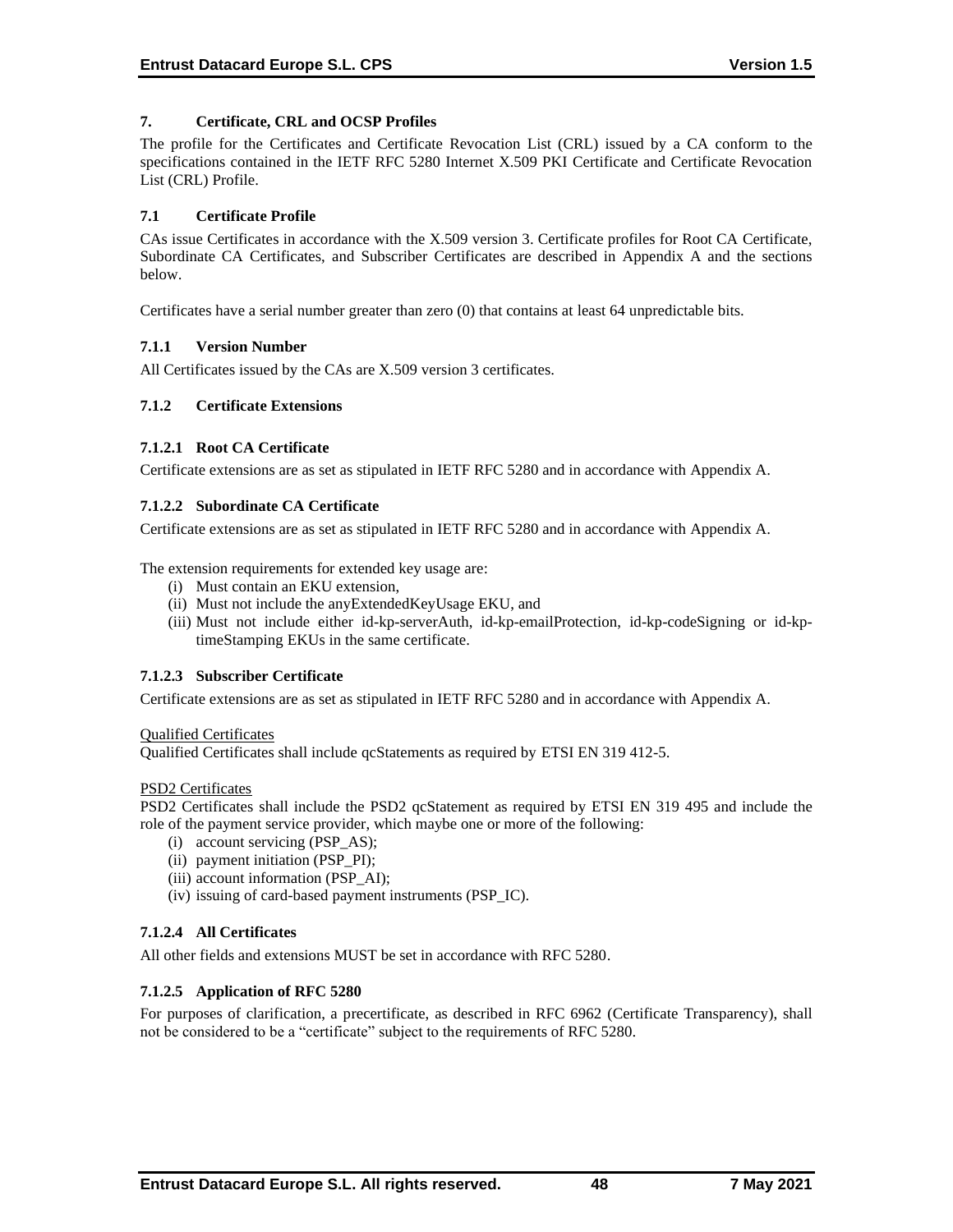# **7.1.3 Algorithm Object Identifiers**

# **7.1.3.1 SubjectPublicKeyInfo**

For RSA, the CA will indicate an RSA key using the rsaEncryption (OID: 1.2.840.113549.1.1.1) algorithm identifier. The parameters must be present and must be explicit NULL.

# **7.1.3.2 SignatureAlgorithmIdentifier**

All objects signed by a CA Private Key must conform to these requirements on the use of the AlgorithmIdentifier or AlgorithmIdentifier-derived type in the context of signatures.

For RSA, the CA must use one of the following signature algorithms and encodings.

- (i) RSASSA-PKCS1-v1\_5 with SHA-256
- (ii) RSASSA-PKCS1-v1\_5 with SHA-384
- (iii) RSASSA-PKCS1-v1\_5 with SHA-512

## **7.1.4 Name Forms**

## **7.1.4.1 Name Encoding**

For every valid Certification Path (as defined by RFC 5280, Section 6) for all Certificate and Subordinate CA Certificate, the following must be met:

- (i) For each Certificate in the Certification Path, the encoded content of the issuer distinguished name field a Certificate shall be byte-for-byte identical with the encoded form of the Subject distinguished name field of the issuing CA certificate.
- (ii) For each CA Certificate in the Certification Path, the encoded content of the Subject distinguished name field of a Certificate shall be byte-for-byte identical among all Certificates whose Subject distinguished names can be compared as equal according to RFC 5280, Section 7.1, and including expired and revoked Certificates

# **7.1.4.2 Subject Information – Subscriber Certificates**

Subject information must meet the requirements stated in Appendix A.

Name forms for Subscriber Certificates are as stipulated in §3.1.1. All other optional attributes must contain information that has been verified by the CA or RA. Optional attributes will not contain only metadata such as '.', '-', and ' ' (i.e. space) characters, and/or any other indication that the value is absent, incomplete, or not applicable.

Entries in the dNSName are in the "preferred name syntax" as specified in IETF RFC 5280 and thus do not contain underscore characters.

#### eIDAS QWAC and PSD2 QWAC

CAs shall not issue a Certificate with a domain name containing a Reserved IP Address or Internal Name

#### **7.1.4.3 Subject Information – Root Certificates and Subordinate CA Certificates**

Subject information must meet the requirements stated in Appendix A.

#### **7.1.5 Name Constraints**

CAs do not support the issuance of technically constrained Subordinate CA Certificates.

#### **7.1.6 Certificate Policy Object Identifier**

# **7.1.6.1 Reserved Certificate Policy Identifiers**

Subscriber Certificates must include one or more of the following reserved Certificate Policy Identifiers, if the CA is asserting the Certificate meets the associated policy: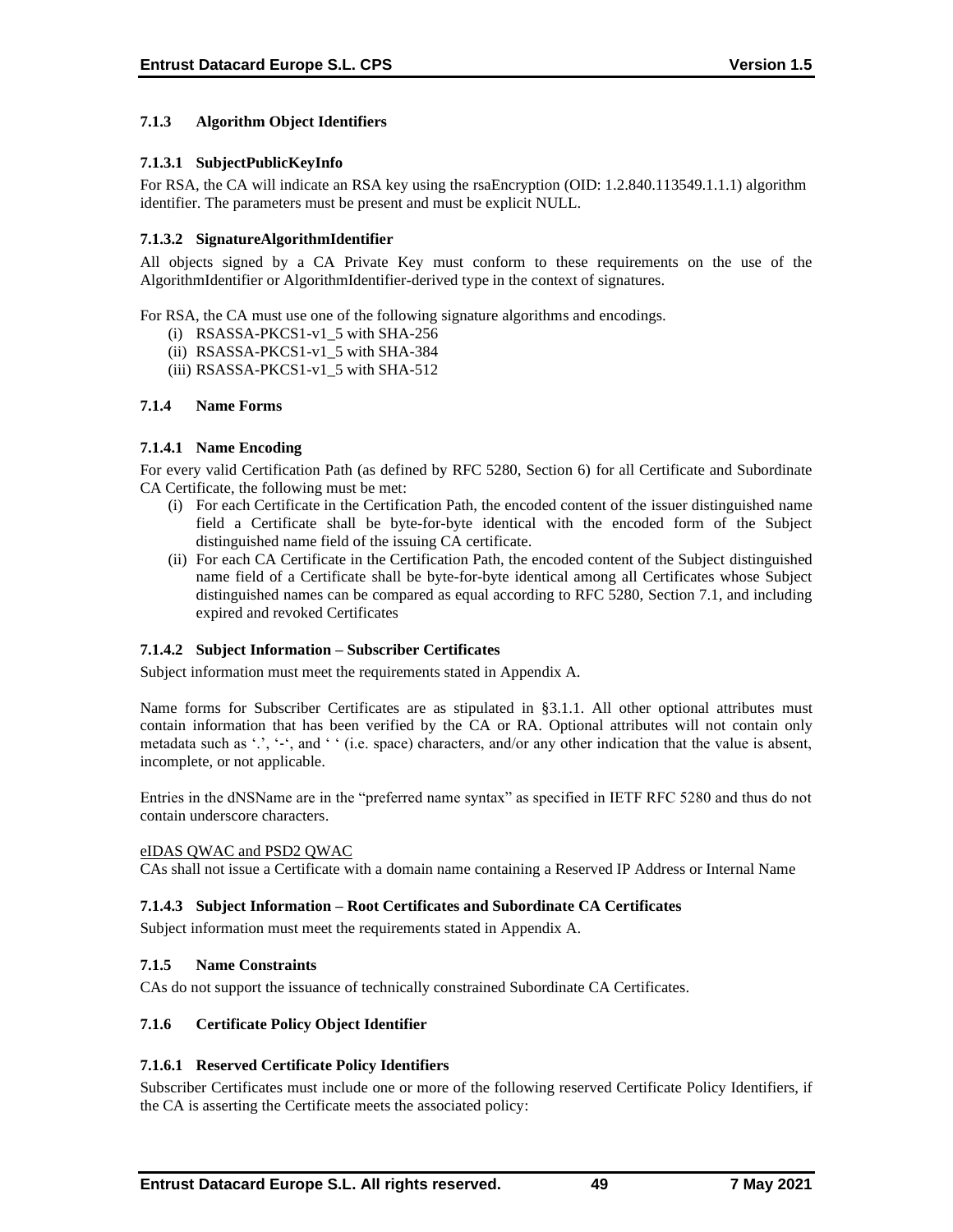| Extended Validation (EV) SSL Certificates        | 2.23.140.1.1     |
|--------------------------------------------------|------------------|
| <b>Qualified Signature Certificates</b>          | 0.4.0.194112.1.0 |
| <b>Qualified Seal Certificates</b>               | 0.4.0.194112.1.1 |
| <b>Qualified Web Authentication Certificates</b> | 0.4.0.194112.1.4 |
| <b>PSD2</b> Certificates                         | 0.4.0.19495.3.1  |

# **7.1.6.2 Root CA Certificates**

Root CA Certificates do not contain the certificate policy object identifiers.

## **7.1.6.3 Subordinate CA Certificates**

## Subordinate CA

Subordinate CA Certificates must include either the "any policy" certificate policy object identifier or one or more explicit certificate policy object identifiers that indicates compliance with a specific certificate policy. Certificate policy object identifiers are listed in §7.1.6.4.

# **7.1.6.4 Subscriber Certificates**

Certificates include one or more of the following certificate policy identifiers:

| Extended Validation (EV) SSL Certificates      | 2.16.840.1.114028.10.1.2    |
|------------------------------------------------|-----------------------------|
| Document Signing Certificates (AATL)           | 2.16.840.1.114028.10.1.6    |
| <b>Qualified Signature Certificates</b>        | 2.16.840.1.114028.10.1.12.0 |
| <b>Qualified Seal Certificates</b>             | 2.16.840.1.114028.10.1.12.1 |
| Qualified Web Authentication Certificates      | 2.16.840.1.114028.10.1.12.4 |
| <b>PSD2</b> Qualified Seal Certificates        | 2.16.840.1.114028.10.1.12.5 |
| PSD2 Qualified Web Authentication Certificates | 2.16.840.1.114028.10.1.12.6 |
|                                                |                             |

# **7.1.7 Usage of Policy Constraints Extension**

No stipulation.

# **7.1.8 Policy Qualifiers Syntax and Semantics**

CAs include policy qualifiers in all Subscriber Certificates as stipulated in Appendix A.

#### **7.1.9 Processing Semantics for the Critical Certificate Policies Extension**

Certificate policies extension is marked Not Critical

# **7.2 CRL Profile**

The following fields of the X.509 version 2 CRL format are used by the CAs:

- version: set to v2
- signature: identifier of the algorithm used to sign the CRL
- issuer: the full Distinguished Name of the CA issuing the CRL
- this update: time of CRL issuance
- next update: time of next expected CRL update
- revoked Certificates: list of revoked Certificate information

#### **7.2.1 Version Number**

No stipulation.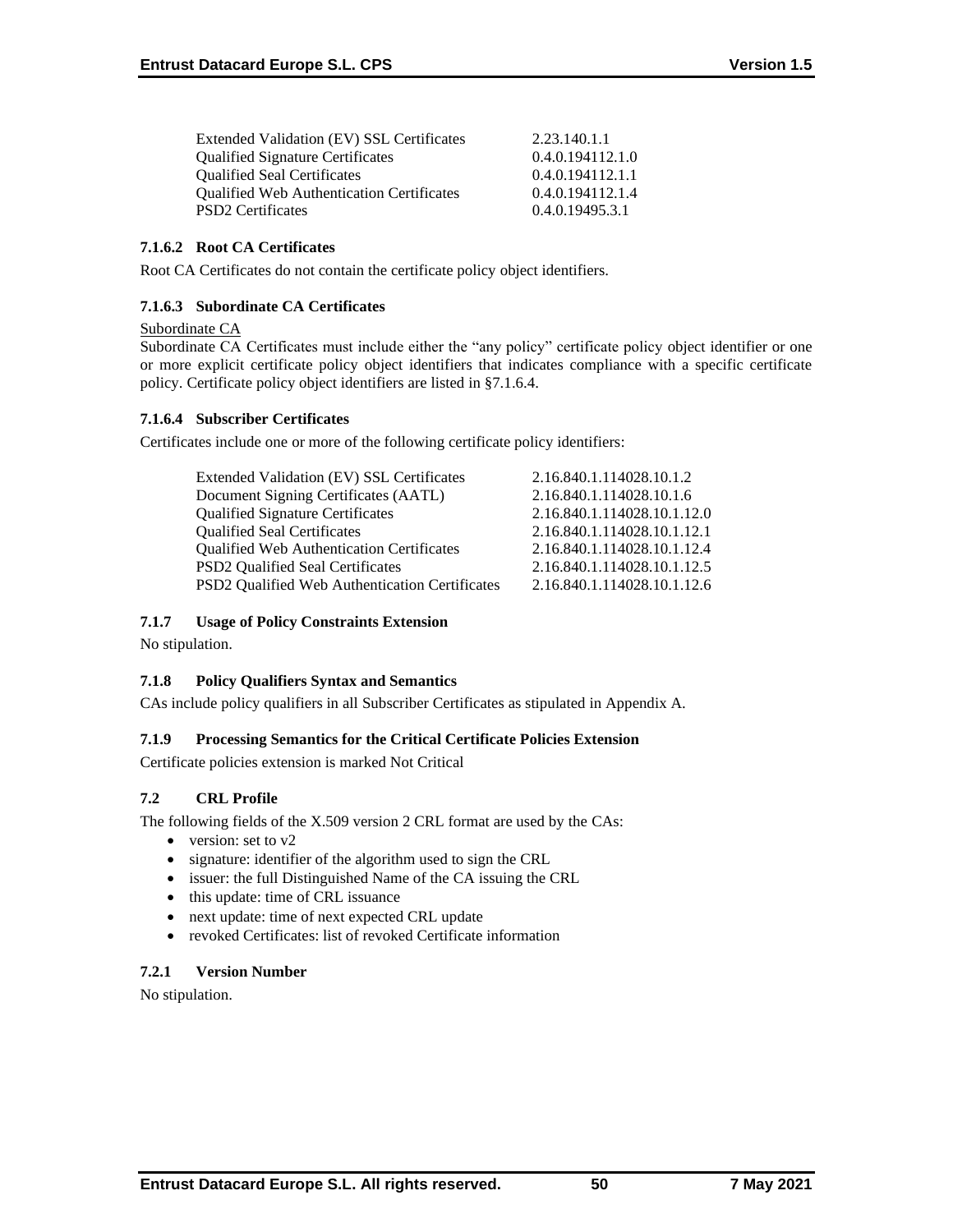# **7.2.2 CRL and CRL Entry Extensions**

#### reasonCode (OID 2.5.29.21)

The CRLReason code extension is used for all revoked Certificates. The CRLReason indicated must not be unspecified (0) or certificateHold (6). This extension must not be marked critical. The most appropriate reason must be selected by the Subscriber or the CA from one the following:

- (i) keyCompromise (1), if the key to the certificate has been or is suspected to be compromised
- (ii) cACompromise (2), if the CA has been or is suspected to be compromised
- (iii) affiliationChanged (3), if verified information in the Certificate has changed and as such the Relying Parties should no longer trust the Certificate
- (iv) superseded (4), if the Certificate has been reissued, rekeys or renewed by another Certificate
- (v) cessationOfOperation (5), if the application or device is no longer in service

## **7.3 OCSP Profile**

The profile for the Online Certificate Status Protocol (OCSP) messages issued by a CA conform to the specifications contained in the IETF RFC 6960 Internet X.509 PKI Online Certificate Status Protocol (OCSP) Profile.

Effective 2020-09-30, if an OCSP response is for a Root CA or Subordinate CA Certificate, including Cross Certificates, and that certificate has been revoked, then the revocationReason field within the RevokedInfo of the CertStatus shall be present.

Effective 2020-09-30, the CRLReason indicated shall contain a value permitted for CRLs, as specified in §7.2.2.

## **7.3.1 Version Number**

No stipulation.

# **7.3.2 OCSP Extensions**

The singleExtensions of an OCSP response shall not contain the reasonCode (OID 2.5.29.21) CRL entry extension.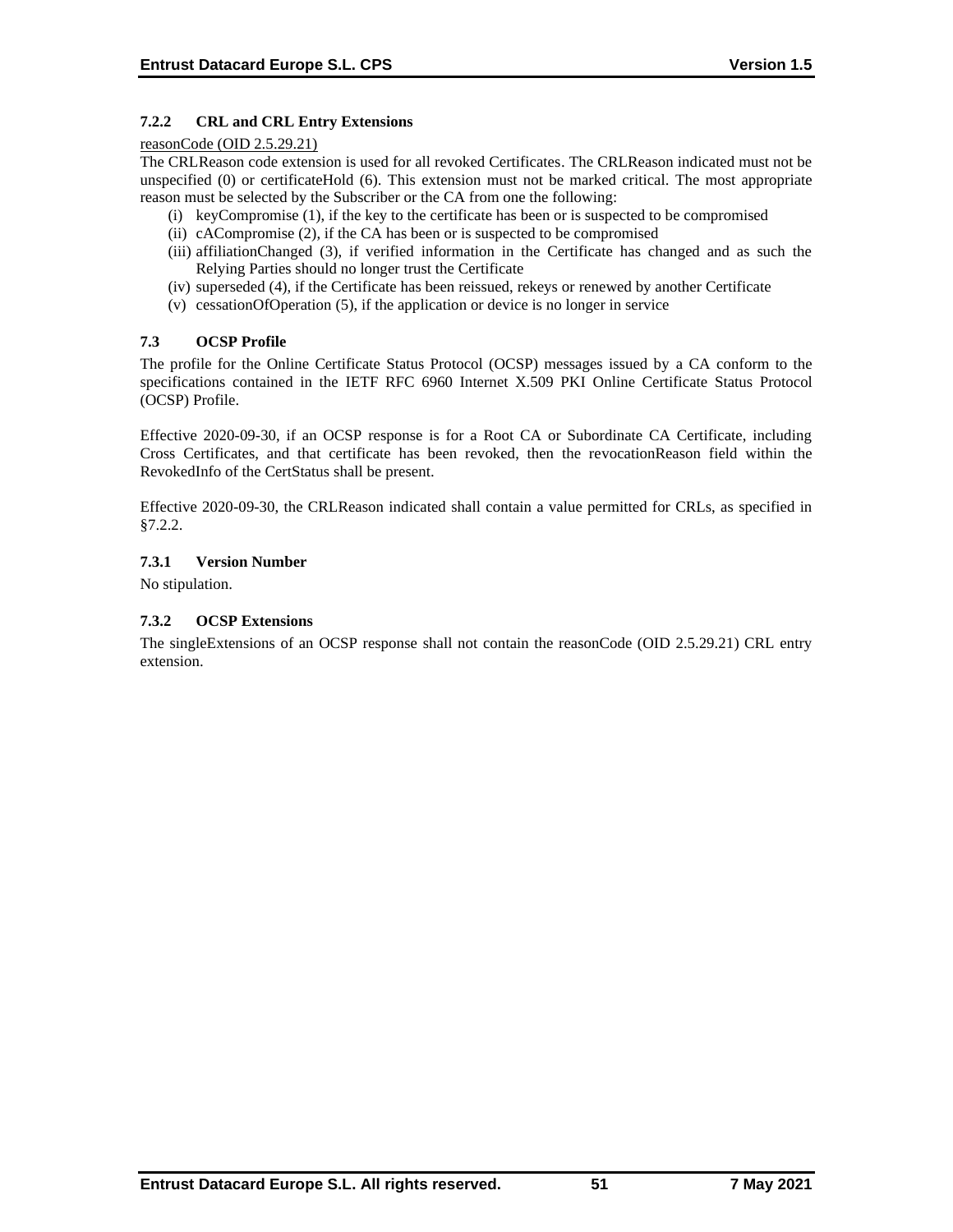## **8. Compliance Audit and Other Assessment**

### **8.1 Frequency or Circumstances of Assessment**

The CAs and RAs shall be audited for compliance with the practices and procedures set forth in the CPS. The period during which the CA issues Certificates will be divided into an unbroken sequence of audit periods. An audit period will not exceed one year in duration.

# **8.2 Identity/Qualifications of Assessor**

The compliance audit of the CAs shall be performed by an auditor which possesses the following qualifications and skills:

- i. Independence from the subject of the audit;
- ii. Ability to conduct an audit that addresses the criteria of the audit schemes specified in §8.4;
- iii. Employs individuals who have proficiency in examining PKI technology, information security tools and techniques, information technology and security auditing, and the third-party attestation function;
- iv. Performed by a licensed conformity assessment body accredited in accordance with ISO 17065 applying the requirements specified in ETSI EN 319 403;
- v. Bound by law, government regulation, or professional code of ethics; and
- vi. Maintains professional liability/errors and omissions insurance policy limits of at least one million US dollars coverage.

## **8.3 Assessor's Relationship to Assessed Entity**

The certified public accounting firm selected to perform the compliance audit for the CAs and RAs shall be independent from the entity being audited.

#### **8.4 Topics Covered by Assessment**

The compliance audit shall test compliance of the CAs and RAs against the policies and procedures set forth, as applicable in:

- i. This CPS;
- ii. ETSI EN 319 411-2 and related standards documents;
- iii. ETSI TS 119 495 and related standards documents.

## **8.5 Actions Taken as a Result of Deficiency**

Upon receipt of a compliance audit that identifies any deficiencies, the audited CA or RA shall use commercially reasonable efforts to correct any such deficiencies in an expeditious manner.

#### **8.6 Communication of Results**

The results of all compliance audits shall be communicated to the Policy Authority and to any third party entities which are entitled by law or regulation to receive a copy of the audit results.

The results of the most recent compliance audit will be posted within three months from the end of the audit period to the Repository. In the event of a delay greater than three months, the CA will provide an explanatory letter signed by the qualified auditor.

The audit report shall contain at least the following information:

- (i) name of the organization being audited;
- (ii) name and address of the organization performing the audit;
- (iii) the SHA-256 fingerprint of all Roots and Subordinate CA Certificates, including Cross Certificates, that were in-scope of the audit, where the fingerprint uses uppercase letters and does not contain colons, spaces or line feeds;
- (iv) audit criteria, with version number(s), that were used to audit each of the certificates (and associated keys);
- (v) a list of the CA policy documents, with version numbers, referenced during the audit;
- (vi) whether the audit assessed a period of time or a point in time;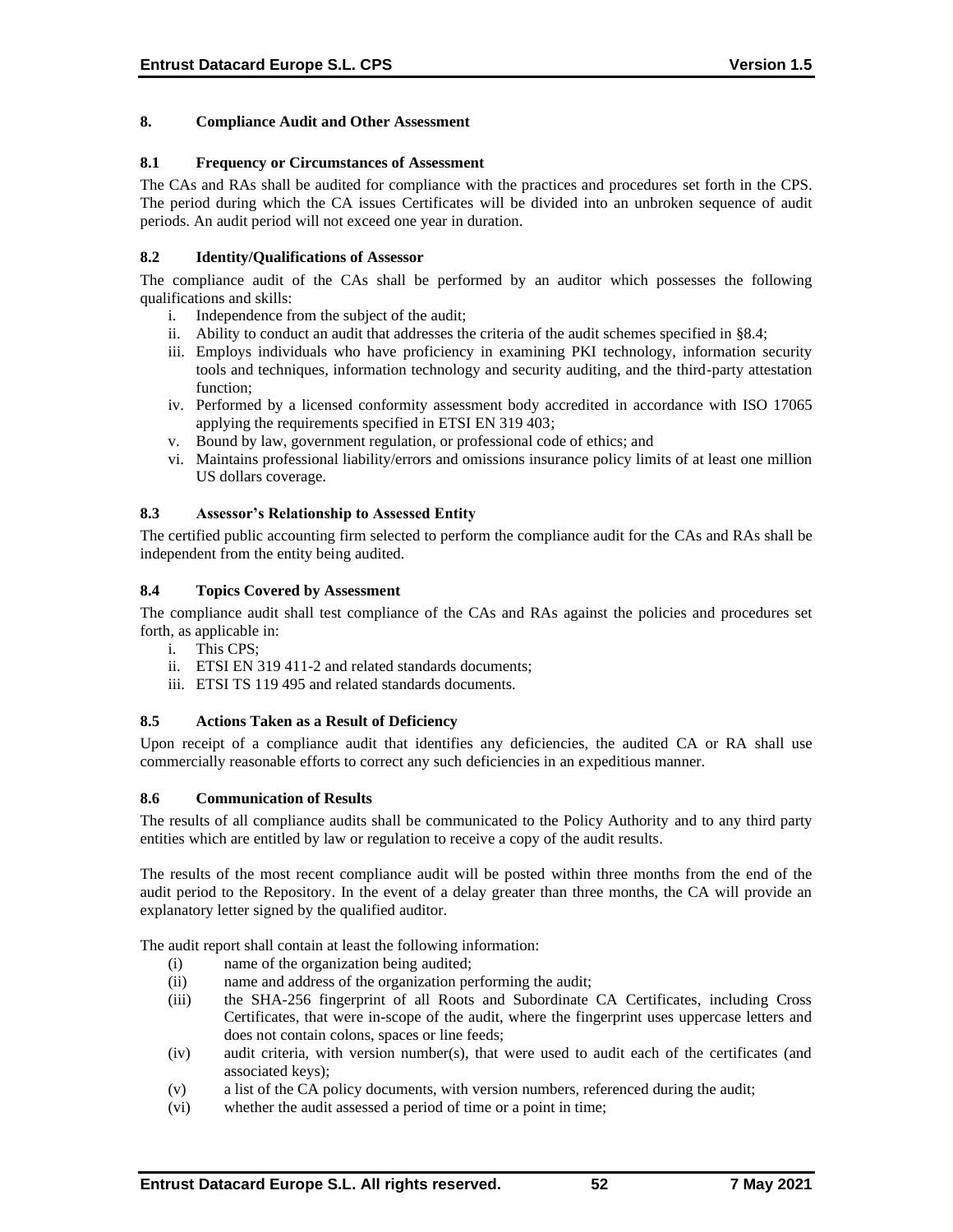- (vii) the start date and end date of the Audit Period, for those that cover a period of time;
- (viii) the point in time date, for those that are for a point in time;
- (ix) the date the report was issued, which will necessarily be after the end date or point in time date;
- (x) (for audits conducted in accordance with any of the ETSI standards) a statement to indicate if the audit was a full audit or a surveillance audit, and which portions of the criteria were applied and evaluated, e.g. DVCP, OVCP, NCP, NCP+, LCP, EVCP, EVCP+, QCP-w, Part 1 (General Requirements), and/or Part 2 (Requirements for Trust Service Providers); and
- (xi) (for audits conducted in accordance with any of the ETSI standards) a statement to indicate that the auditor referenced the applicable CA/Browser Forum criteria, such as this document, and the version used.

The authoritative version of the audit report must be English language, available as a PDF and text searchable for all required information.

## eIDAS QWAC and PSD2 QWAC

The audit results will also be posted to the CA Common Database (i.e., https://ccadb.force.com).

## **8.7 Self-audits**

## eIDAS QWAC and PSD2 QWAC

The CA will monitor adherences to this CPS, ETSI Guidelines, and the Baseline Requirements and strictly control its service quality by performing self-audits on at least a quarterly basis against a randomly selected sample of the greater of one Certificate or at least three percent of the Certificates issued by it during the period commencing immediately after the previous self-audit sample was taken.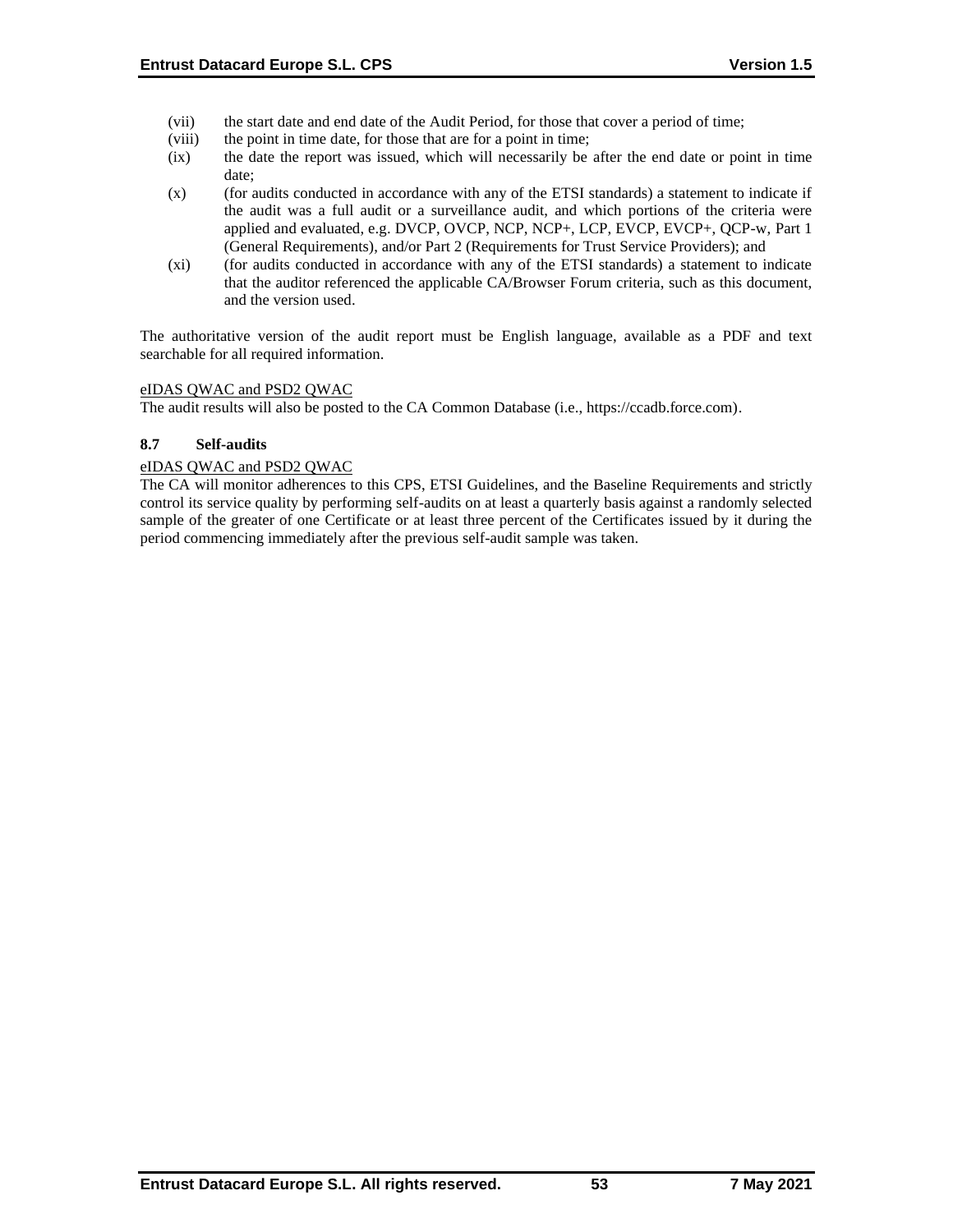# **9. Other Business and Legal Matters**

# **9.1 Fees**

Unless otherwise set out in a Subscription Agreement, the fees for services provided by Entrust with respect to Certificates are set forth on the websites operated by Entrust. Unless otherwise set out in a Subscription Agreement, these fees are subject to change, and any such changes shall become effective immediately after posting on such websites. The fees for services provided by independent third-party RAs, Resellers and Co-marketers in respect to Certificates are set forth on the web sites operated by such RAs, Resellers and Co-marketers. These fees are subject to change, and any such changes shall become effective immediately after posting on such web sites.

## **9.1.1 Certificate Issuance or Renewal Fees**

No stipulation.

# **9.1.2 Certificate Access Fees**

No stipulation.

## **9.1.3 Revocation or Status Information Access Fees**

No stipulation.

# **9.1.4 Fees for Other Services**

No stipulation.

## **9.1.5 Refund Policy**

Except for a formal written Entrust refund policy, if any, neither Entrust nor any RAs operating under the CAs nor any Resellers or Co-Marketers provide any refunds for Certificates or services provided in respect to Certificates.

#### **9.2 Financial Responsibility**

Subscribers and Relying Parties shall be responsible for the financial consequences to such Subscribers, Relying Parties, and to any other persons, entities, or organizations for any transactions in which such Subscribers or Relying Parties participate and which use Certificates or any services provided in respect to Certificates. Entrust makes no representations and gives no warranties or conditions regarding the financial efficacy of any transaction completed utilizing an Certificate or any services provided in respect to Certificates and the Entrust Group shall have no liability except as explicitly set forth herein in respect to the use of or reliance on an Certificate or any services provided in respect to Certificates.

#### **9.2.1 Insurance Coverage**

Entrust maintains (a) Commercial General Liability insurance with policy limits of at least two million US dollars (US\$2,000,000.00) in coverage; and (b) Professional Liability/Errors and Omissions insurance, with policy limits of at least five million US dollars (US\$5,000,000.00) in coverage. Such insurance policies will be carried with companies rated no less than A- as to Policy Holder's Rating in the current edition of Best's Insurance Guide.

#### **9.2.2 Other Assets**

No stipulation.

### **9.2.3 Insurance or Warranty Coverage for End-entities**

No stipulation.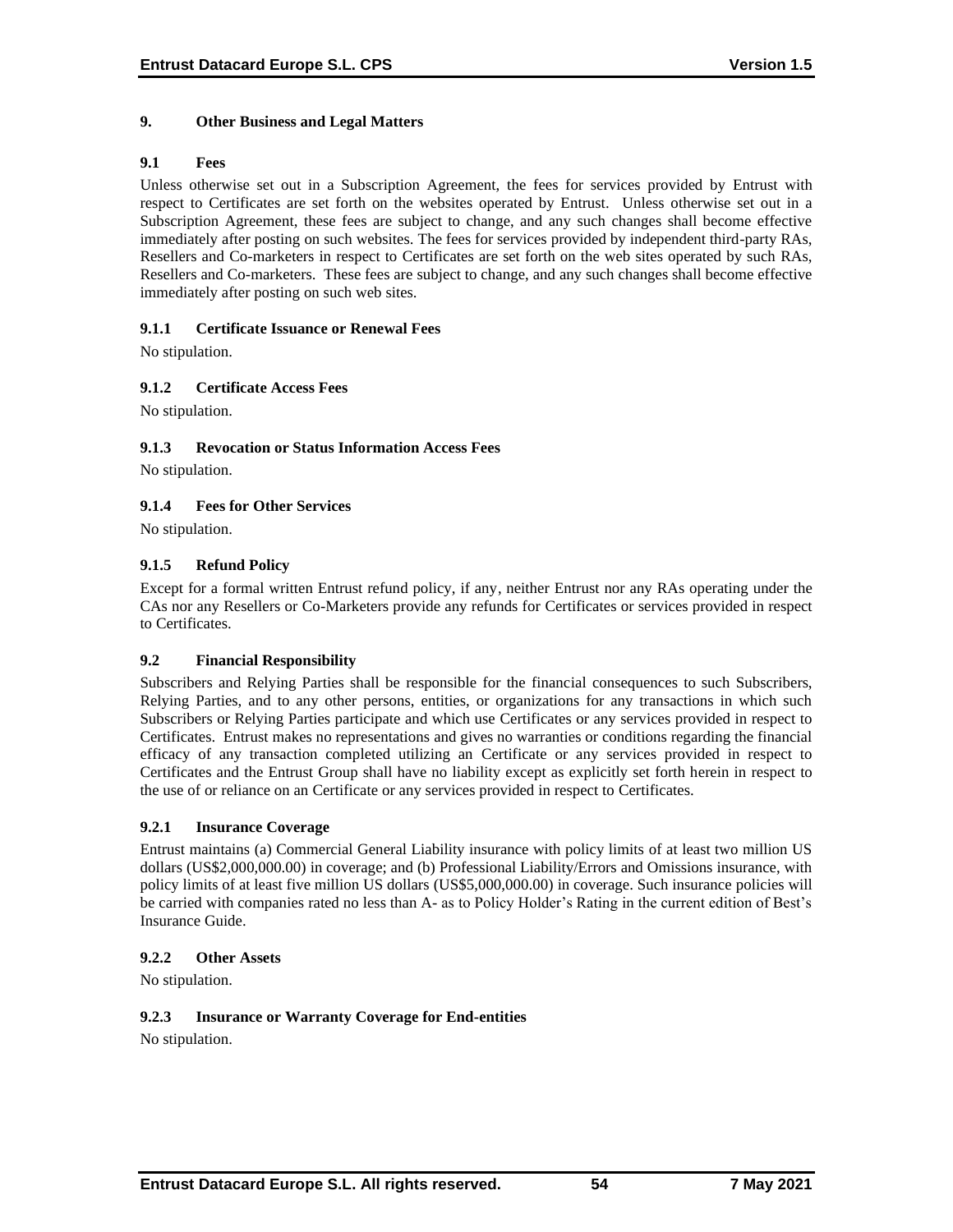# **9.3 Confidentiality of Business Information**

Neither Entrust nor any independent third-party RAs operating under the CAs, nor any Resellers or Co-Marketers shall disclose or sell Applicant or Subscriber names (or other information submitted by an Applicant or Subscriber when applying for a Certificate), except in accordance with this CPS, a Subscription Agreement, or a Relying Party Agreement. Entrust and all independent third-party RAs operating under the CAs, and all Resellers and Co-Marketers shall use a commercially reasonable degree of care to prevent such information from being used or disclosed for purposes other than those set forth in the CPS, a Subscription Agreement, or a Relying Party Agreement. Notwithstanding the foregoing, Applicants and Subscribers acknowledge that some of the information supplied with a Certificate Application is incorporated into Certificates and that Entrust and all independent third-party RAs operating under the CAs, and all Resellers and Co-Marketers shall be entitled to make such information publicly available.

## **9.3.1 Scope of Confidential Information**

Information that is supplied by Applicants, Subscribers, or Relying Parties for the subscription for, use of, or reliance upon an Certificate, and which is not included in the information described in §9.3.2 below, shall be considered to be confidential. Entrust and RAs shall be entitled to disclose such information to any subcontractors or agents that are assisting in the verification of information supplied in Certificate Applications or that are assisting in the operation of the CAs or Entrust RAs. Information considered to be confidential shall not be disclosed unless compelled pursuant to legal, judicial, or administrative proceedings, or otherwise required by law. Entrust and independent third-party RAs shall be entitled to disclose information that is considered to be confidential to legal and financial advisors assisting in connection with any such legal, judicial, administrative, or other proceedings required by law, and to potential acquirers, legal counsel, accountants, banks and financing sources and their advisors in connection with mergers, acquisitions, or reorganizations.

## **9.3.2 Information not with the Scope of Confidential Information**

Information that is included in a Certificate or a Certificate Revocation List, including without limitation personal information, shall not be considered confidential. Information contained in the CPS shall not be considered confidential. Without limiting the foregoing, information that (i) was or becomes known through no fault of Entrust, an independent third-party RA under a CA, a Reseller, or a Co-marketer, (ii) was rightfully known or becomes rightfully known to Entrust, an independent third-party RA under the CA, a Reseller, or a Co-marketer without confidential or proprietary restriction from a source other than the Subscriber, (iii) is independently developed by Entrust, an independent third-party RA under a CA, a Reseller, or a Co-marketer, or (iv) is approved by a Subscriber for disclosure, shall not be considered confidential.

# **9.3.3 Responsibility to Protect Confidential Information**

Entrust's employees, agents, and contractors are responsible for protecting confidential information and are contractually obligated to do so. Entrust systems are configured to protect confidential information.

# **9.4 Privacy of Personal Information**

# **9.4.1 Privacy Plan**

Entrust follows the policies, statements and practices available at https://www.entrust.com/legalcompliance/privacy ("Privacy Plan") when handling personal information.

# **9.4.2 Information Treated as Private**

Entrust treats all personal information about an individual as personal information in accordance with the Privacy Plan.

#### **9.4.3 Information not Deemed Private**

Certificates, CRLs, and OCSP and the personal or corporate information appearing in them are not considered confidential information.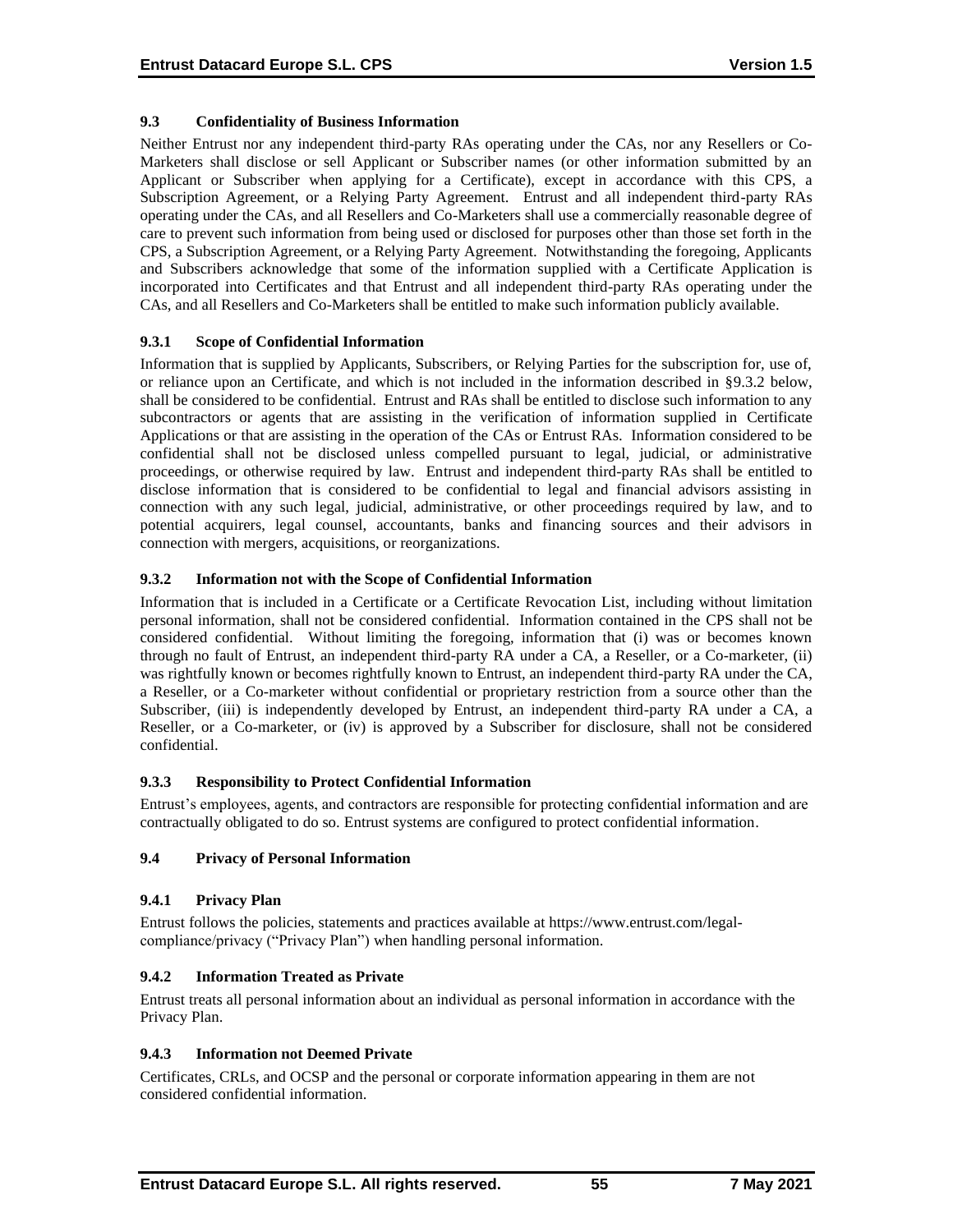# **9.4.4 Responsibility to Protect Private Information**

Entrust personnel are required to protect personal information in accordance with the Data Protection Policy.

#### **9.4.5 Notice and Consent to Use Private Information**

Unless otherwise stated in the CPS, Privacy Plan or other agreement (such as a Subscription Agreement or Relying Party Agreement), personal information will not be used without the consent of the subject of such personal information. Notwithstanding the foregoing, personal information contained in a Certificate may be published in online public repositories and all Subscribers consent to the global transfer of any personal data contained in the Certificate.

#### **9.4.6 Disclosure Pursuant to Judicial or Administrative Process**

Entrust, independent third-party RAs under a CA, Resellers, and Co-marketers shall have the right to release information that is considered to be personal and/ or confidential to law enforcement officials in compliance with applicable law.

Entrust, independent third-party RAs under a CA, Resellers, and Co-marketers may disclose information that is considered confidential during the course of any arbitration, litigation, or any other legal, judicial, or administrative proceeding relating to such information. Any such disclosures shall be permissible provided that Entrust, the independent third-party RA, Reseller, or Co-marketer uses commercially reasonable efforts to obtain a court-entered protective order restricting the use and disclosure of any such information to the extent reasonably required for the purposes of such arbitration, litigation, or any other legal, judicial, or administrative proceeding.

## **9.4.7 Other Information Disclosure Circumstances**

Entrust, independent third-party RAs under a CA, Resellers, and Co-marketers may disclose information provided to Entrust, such RA, Reseller or Co-marketer, by an Applicant, a Subscriber, or a Relying Party upon request of such Applicant, Subscriber, or Relying Party.

If a Certificate is revoked by a CA, a serial number will be included in the Certificate Revocation List entry for the revoked Certificate.

# **9.5 Intellectual Property Rights**

Entrust retains all right, title, and interest (including all intellectual property rights), in, to and under all Certificates, except for any information that is supplied by an Applicant or a Subscriber and that is included in an Certificate, which information shall remain the property of the Applicant or Subscriber. All Applicants and Subscribers grant to Entrust and any RAs operating under the CAs a non-exclusive, worldwide, paid-up, royalty-free license to use, copy, modify, publicly display, and distribute such information, by any and all means and through any and all media whether now known or hereafter devised for the purposes contemplated under the CPS, the Subscriber's Subscription Agreement, and any Relying Party Agreements. Entrust and any RAs operating under the CAs shall be entitled to transfer, convey, or assign this license in conjunction with any transfer, conveyance, or assignment as contemplated in §9.16.2. Entrust grants to Subscribers and Relying Parties a non-exclusive, non-transferable license to use, copy, and distribute Certificates, subject to such Certificates being used as contemplated under the CPS, the Subscriber's Subscription Agreement, and any Relying Party Agreements, and further provided that such Certificates are reproduced fully and accurately and are not published in any publicly available database, repository, or directory without the express written permission of Entrust. Except as expressly set forth herein, no other right is or shall be deemed to be granted, whether by implication, estoppel, inference or otherwise. Subject to availability, Entrust may in its discretion make copies of one or more Subordinate CA Certificate(s) available to Subscribers for use solely with the Certificate issued to such Subscribers. Entrust retains all right, title, and interest (including all intellectual property rights), in, to and under the Subordinate CA Certificate(s).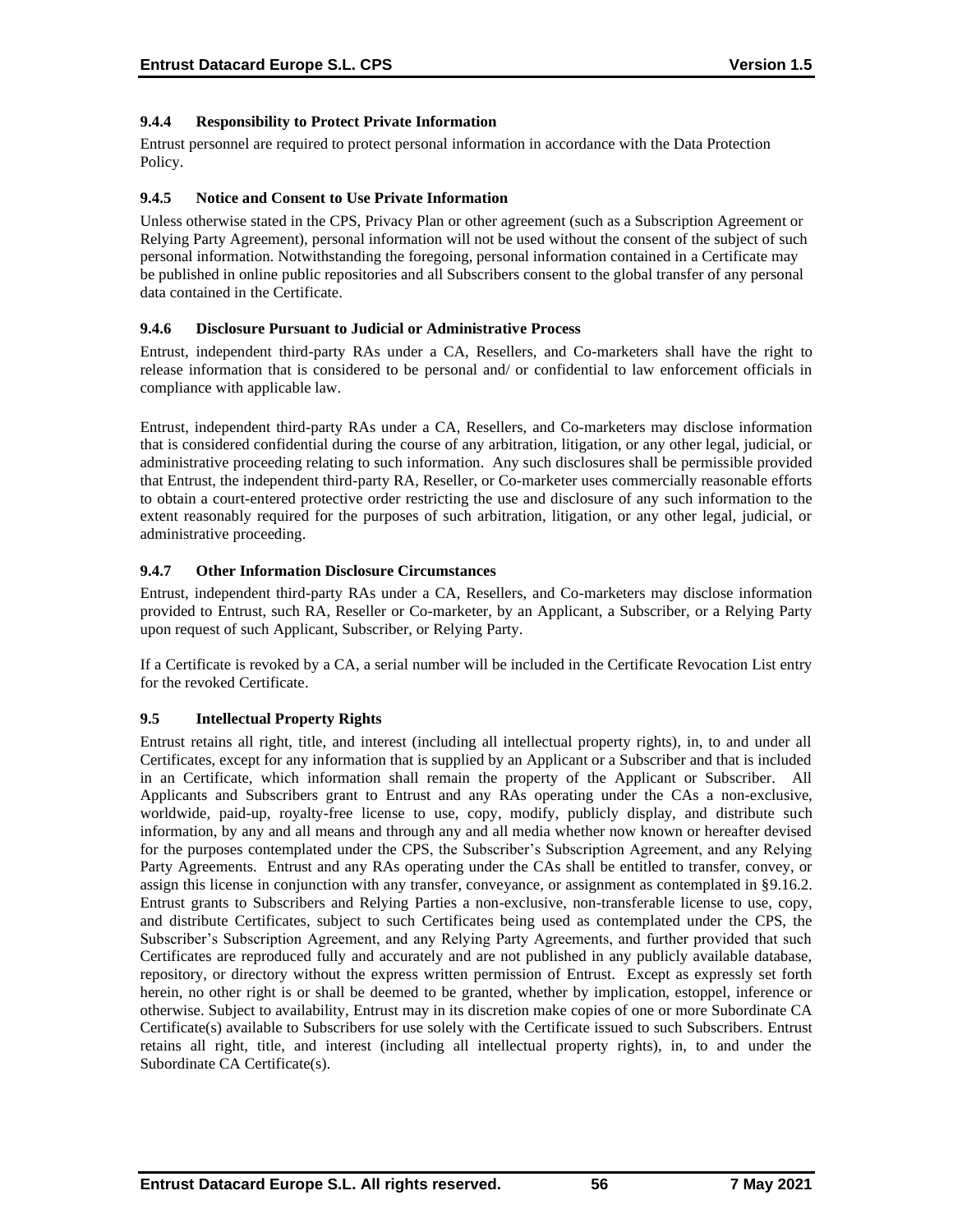Entrust grants permission to reproduce the CPS provided that (i) the copyright notice on the first page of this CPS is retained on any copies of the CPS, and (ii) the CPS is reproduced fully and accurately. Entrust retains all right, title, and interest (including all intellectual property rights), in, to and under the CPS.

Unless otherwise set out in a Subscription Agreement, in no event shall the Entrust Group be liable to any Applicants, Subscribers, or Relying Parties or any other third parties for any losses, costs, liabilities, expenses, damages, claims, or settlement amounts arising from or relating to claims of infringement, misappropriation, dilution, unfair competition, or any other violation of any patent, trademark, copyright, trade secret, or any other intellectual property or any other right of person, entity, or organization in any jurisdiction arising from or relating to any Certificate or arising from or relating to any services provided in relation to any Certificate.

#### **9.6 Representation and Warranties**

## **9.6.1 CA Representations and Warranties**

A CA shall:

- (i) provide CA services in accordance with the terms and conditions of the CPS;
- (ii) upon receipt of a request from an RA operating under such CA, issue an Certificate in accordance with the terms and conditions of the CPS;
- (iii) make available Certificate revocation information by issuing Certificates and by issuing and making available Certificate CRLs in an Repository in accordance with the terms and conditions of the CPS;
- (iv) issue and publish Certificate CRLs on a regular schedule in accordance with the terms and conditions of the CPS; and
- (v) upon receipt of a revocation request from an RA operating under such CA, revoke the specified Certificate in accordance with the terms and conditions of the CPS.

In operating the CAs, Entrust may use one or more representatives or agents to perform its obligations under the CPS, any Subscription Agreements, or any Relying Party Agreements, provided that Entrust shall remain responsible for its performance.

#### **9.6.1.1 Warranties and Limitations on Warranties**

Entrust makes the following limited warranties to Subscribers with respect to the operation of the CAs:

- (i) CAs shall provide Repository services consistent with the practices and procedures set forth in this CPS;
- (ii) CAs shall perform Certificate issuance consistent with the procedures set forth in this CPS; and
- (iii) CAs shall provide revocation services consistent with the procedures set forth in this CPS.

Notwithstanding the foregoing, in no event does the Entrust Group make any representations, or provide any warranties, or conditions to any Applicants, Subscribers, Relying Parties, or any other persons, entities, or organizations with respect to (i) the techniques used in the generation and storage of the Private Key corresponding to the Public Key in an Certificate, including, whether such Private Key has been Compromised or was generated using sound cryptographic techniques, (ii) the reliability of any cryptographic techniques or methods used in conducting any act, transaction, or process involving or utilizing an Certificate, (iii) any software whatsoever, or (iv) non-repudiation of any Certificate or any transaction facilitated through the use of an Certificate, since such determination is a matter of applicable law.

Applicants, Subscribers, and Relying Parties acknowledge and agree that operations in relation to Certificates and Certificate Applications are dependent on the transmission of information over communication infrastructures such as, without limitation, the Internet, telephone and telecommunications lines and networks, servers, firewalls, proxies, routers, switches, and bridges ("Telecommunication Equipment") and that this Telecommunication Equipment is not under the control of Entrust. The Entrust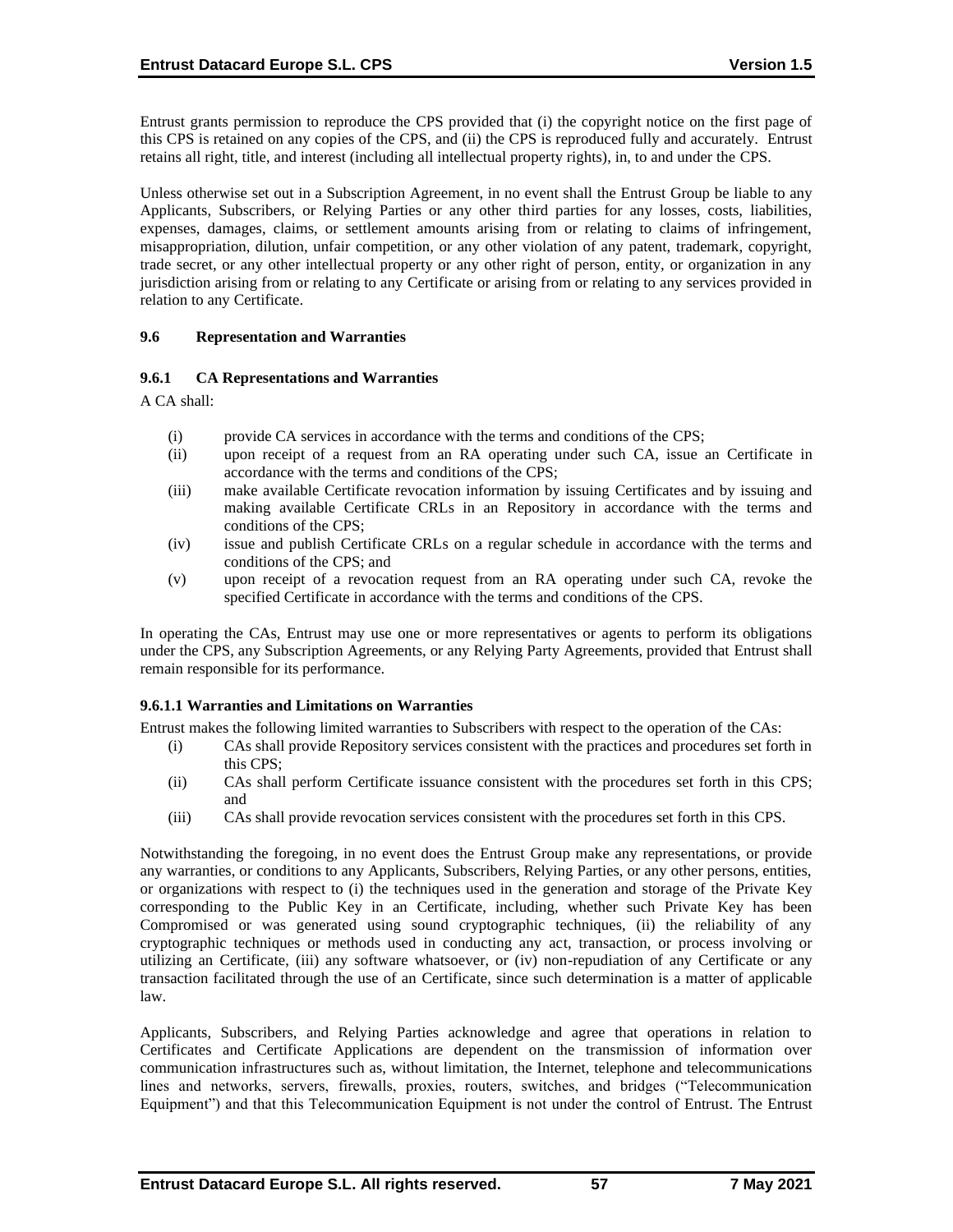Group shall not be liable for any error, failure, delay, interruption, defect, or corruption in relation to a Certificate, a Certificate CRL, OCSP message, or a Certificate Application to the extent that such error, failure, delay, interruption, defect, or corruption is caused by such Telecommunication Equipment.

## **9.6.2 RA Representations and Warranties**

RAs operating under a CA shall:

- (i) receive Certificate Applications in accordance with the terms and conditions of the CPS;
- (ii) perform, log and secure verification of information submitted by Applicants when applying for Certificates, and if such verification is successful, submit a request to a CA for the issuance of a Certificate, all in accordance with the terms and conditions of the CPS;
- (iii) receive and verify requests from Subscribers for the revocation of Certificates, and if the verification of a revocation request is successful, submit a request to a CA for the revocation of such Certificate, all in accordance with the terms and conditions of the CPS;
- (iv) notify Subscribers, in accordance with the terms and conditions of the CPS, that an Certificate has been issued to them; and
- (v) notify Subscribers, in accordance with the terms and conditions of the CPS that and Certificate issued to them has been revoked or will soon expire.

Entrust may use one or more representatives or agents to perform its obligations in respect of an Entrust RA under the CPS, any Subscription Agreements, or any Relying Party Agreements, provided that Entrust shall remain responsible for the performance of such representatives or agents under the CPS, any Subscription Agreements, or any Relying Party Agreements. Entrust may appoint independent third parties to act as RAs under a CA. Such independent third-party RAs shall be responsible for their performance under the CPS, any Subscription Agreements, or any Relying Party Agreements. Entrust shall not be responsible for the performance of such independent third-party RAs. Independent third-party RAs may use one or more representatives or agents to perform their obligations when acting as an RA under a CA. Independent third-party RAs shall remain responsible for the performance of such representatives or agents under the CPS, any Subscription Agreements, or any Relying Party Agreements. Entrust may appoint Resellers and Co-marketers for (i) Certificates, and (ii) services provided in respect to Certificates. Such Resellers and Co-marketers shall be responsible for their performance under the CPS, any Subscription Agreements, or any Relying Party Agreements. Entrust shall not be responsible for the performance of any such Resellers and Co-marketers. Resellers and Co-marketers may use one or more representatives or agents to perform their obligations under the CPS, any Subscription Agreements, or any Relying Party Agreements. Resellers and Co-marketers shall remain responsible for the performance of such representatives or agents under the CPS, any Subscription Agreements, or any Relying Party Agreements. Independent third-party RAs, Resellers, and Co-marketers shall be entitled to receive all of the benefit of all (i) disclaimers of representations, warranties, and conditions, (ii) limitations of liability, (iii) representations and warranties from Applicants, Subscribers, and Relying Parties, and (iv) indemnities from Applicants, Subscribers, and Relying Parties, set forth in this CPS, any Subscription Agreements, and any Relying Party Agreements.

The same liability provisions that apply in §9.6.1 with respect to the CAs shall apply with respect to RAs.

# **9.6.3 Subscriber representations and Warranties**

As a condition of having any Certificate issued to or for Subscriber, each Subscriber (in this section, "Subscriber" includes "Applicant" when referring to any time prior to issuance of the Certificate) makes, on its own behalf and if applicable on behalf of its principal or agent under a subcontractor or hosting service relationship, the following representations, commitments, affirmations and warranties for the benefit of Certificate Beneficiaries, Entrust and any of Entrust's Affiliates that will issue Certificates to or for Subscriber:

**9.6.3.1** If Subscriber is applying for a Certificate to be issued to or for another Person, such Person has authorized Subscriber to act on its behalf, including to request Certificates on behalf of such Person, and to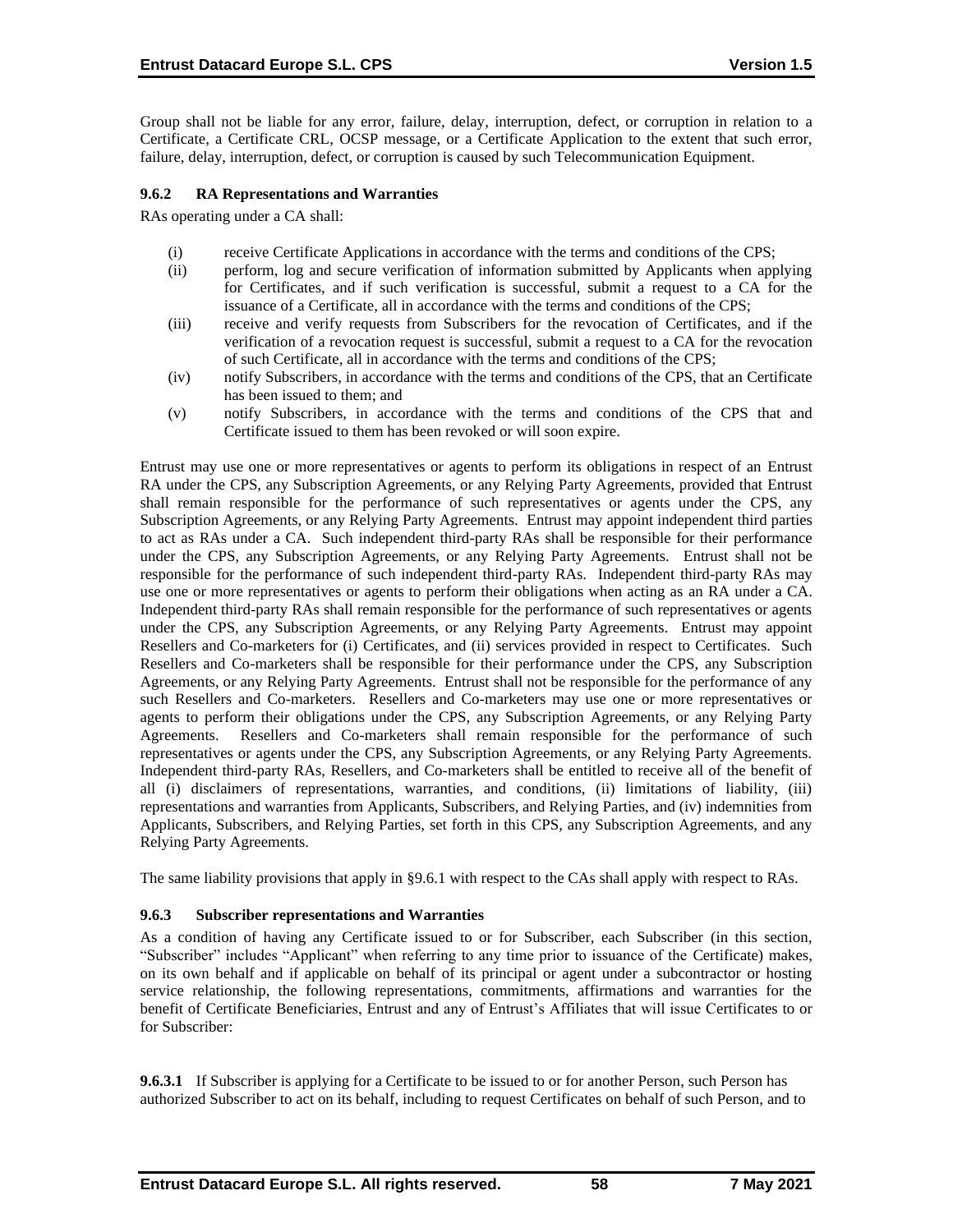make the representations, commitments, affirmations and warranties in this §9.6.3 on behalf of such Person as well as on Subscriber's own behalf.

**9.6.3.2** Subscriber will generate (in a cryptographic module if and as required in the CPS) a new, secure, and cryptographically sound key pair to be used in association with the Certificate. For clarity, Key Pairs for eIDAS QSigC are required to be generated in a cryptographic module that prevents exportation or duplication and that meets or exceed the requirements as defined in §6.2.11.

**9.6.3.3** All information provided, and all representations made, at all times, by Subscriber in relation to any Certificate Services, including in the Certificate request and otherwise in connection with Certificate issuance, are and will be complete, correct and accurate, including that any legal entity Subject legally exists as a valid entity in the jurisdiction of incorporation or registration specified in the Certificate (and such information and representations will be promptly updated from time to time as necessary to maintain such completeness, correctness and accuracy), and does not infringe, misappropriate, dilute, unfairly compete with, or otherwise violate the intellectual property, or other rights of any person, entity, or organization in any jurisdiction. For clarity, in submitting any request for a Certificate using pre-qualified information, a Subscriber is deemed to be making anew the representations, commitments, affirmations and warranties set out in this §9.6.3, and Entrust will have no obligation to issue any Certificate containing prequalified information if such information is subsequently found to have changed or to be in any way inaccurate, incorrect, or misleading.

**9.6.3.4** The private key corresponding to the public key submitted to Entrust with the Certificate request was created using sound cryptographic techniques and all reasonable measures have been taken to, at all times, assure control of, keep confidential, properly protect, and prohibit unauthorized use of, the private key (and any associated access or activation data or device, e.g., password or token).

**9.6.3.5** Any device storing private keys will be operated and maintained in a secure manner.

**9.6.3.6** A Certificate will not be installed or used until Subscriber has reviewed and verified that the content of the Certificate is accurate and correct.

**9.6.3.7** In the case of all eIDAS QWACs and PSD2 QWACs, the Certificate will be installed only on servers that are accessible at the domain name (subjectAltName(s)) listed in the Certificate.

**9.6.3.8** Certificates and the private key corresponding to the public key listed in such Certificate will only be used in compliance with all applicable laws and solely for authorized company business in accordance with the Agreement, and will only be used on behalf of the organization listed as the Subject in such Certificates.

**9.6.3.9** The contents of Certificates will not be improperly modified.

**9.6.3.10** Subscriber will notify Entrust, cease all use of the Certificate and the private key corresponding to the public key in the Certificate, and request the revocation of the Certificate,

9.6.3.10.1 promptly, if any information included in the Certificate or the application for a Certificate changes, is or becomes incorrect or inaccurate, or if any change in any circumstances would make the information in the Certificate misleading.

9.6.3.10.2 immediately, if there is any actual or suspected loss, theft, misuse or compromise of the private key (or key activation data) corresponding to the public key in the Certificate, including if the value of the private key has been disclosed to an unauthorized person or an unauthorized person has had access to it ("Key Compromise"), or if control over the private key has been lost for other reasons.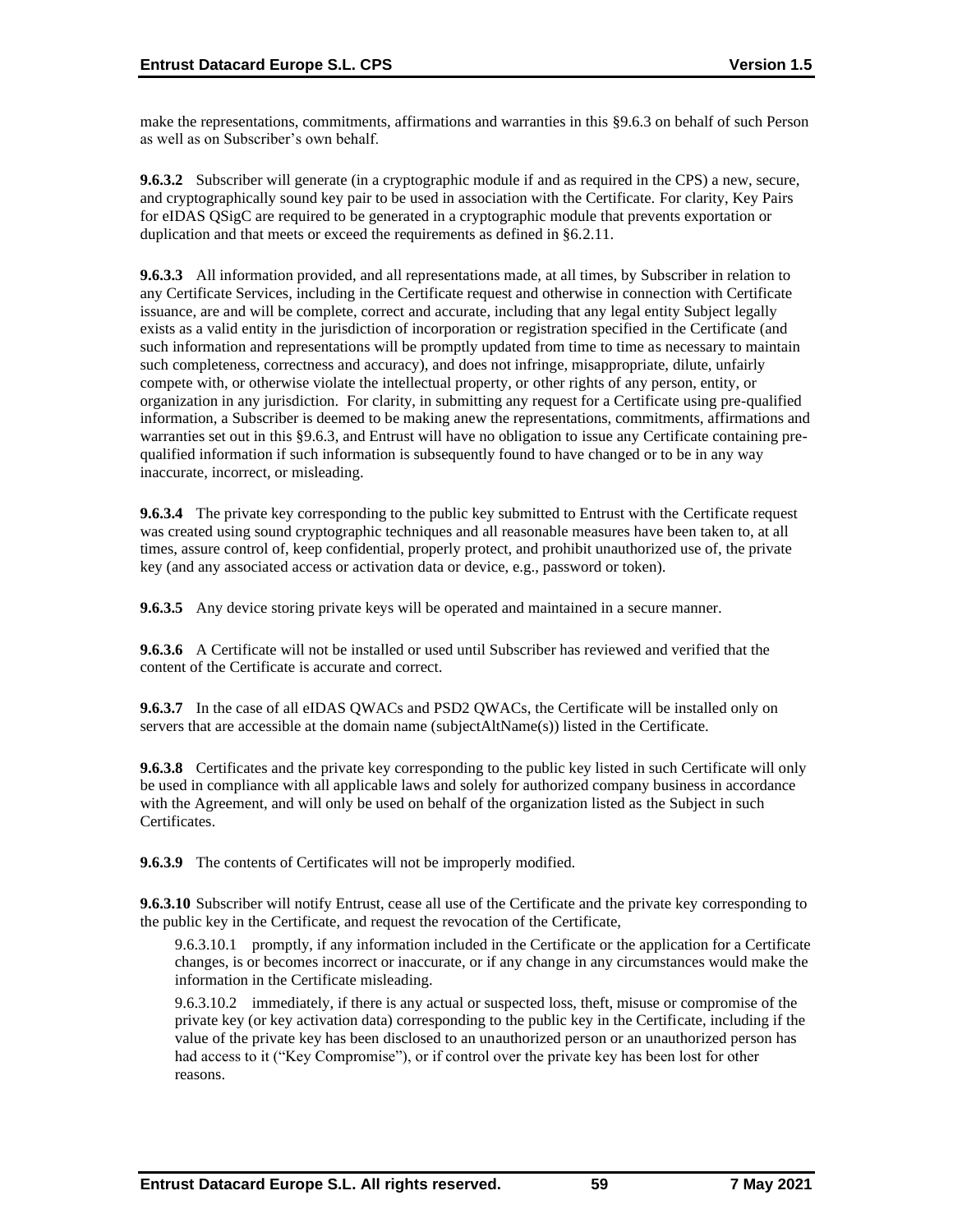**9.6.3.11** Subscriber will promptly cease all use of the Certificate and the private key corresponding to the public key in such Certificate, and will remove such Certificate from the device(s) and/or software in which it was installed, upon expiration or revocation of such Certificate.

**9.6.3.12** Subscriber will immediately respond to Entrust's instructions concerning any Key Compromise or misuse or suspected misuse of a Certificate.

**9.6.3.13** Subscriber acknowledges and agrees that Entrust is entitled to revoke a Certificate immediately if:

9.6.3.13.1 Customer breaches this Agreement.

9.6.3.13.2 Entrust discovers that there has been a Key Compromise of the Certificate's private key.

9.6.3.13.3 Entrust discovers that a Certificate is being used to enable criminal activities, including phishing attacks, fraud and/or the distribution of Suspect Code.

9.6.3.13.4 Entrust discovers that a Certificate or the private key corresponding to the public key in the Certificate has been used to digitally sign Suspect Code.

**9.6.3.14** Where the Subject named in the Certificate(s) is a separate entity from the Subscriber, the Subject has authorized the inclusion of the Subject's information in the Certificate.

**9.6.3.15** Subscriber owns, controls, or has the exclusive right to use the domain name or email address listed in Certificate.

**9.6.3.16** Subscriber acknowledges and agrees that Entrust is entitled to modify the Agreement when necessary to comply with any changes in Industry Standards.

**9.6.3.17** Subscriber will use appropriate judgment about whether it is appropriate, given the level of security and trust provided by Certificate, to use the Certificate in any given circumstance.

**9.6.3.18** In addition, in the case of Qualified Certificates and PSD2 Certificates,

9.6.3.18.1 Subscriber will comply with any requirements in the CPS for it to use a secure cryptographic device, and if so required:

9.6.3.18.1.1 the Subject's private key(s) will only be used for cryptographic functions within the secure cryptographic device.

9.6.3.18.1.2 if the Subject's keys are generated under control of the Subscriber or Subject, the Subject's keys will be generated within the secure cryptographic device.

9.6.3.18.2 Subscriber consents to Entrust's keeping of a record of information used in registration, subject device provision, including whether this is to the Subscriber or to the Subject where they differ, and any subsequent revocation, the identity and any specific attributes placed in the Certificate, and the passing of this information to third parties under the same conditions as required by Industry Standards in the case of Entrust terminating its services.

9.6.3.18.3 Subscriber requires the publication of the Certificate in the manner and in accordance with the conditions set out in the CPS and will obtain, where applicable, the Subject's consent to such publication.

9.6.3.18.4 The private key and corresponding public key associated with the Certificate will only be used in accordance with the limitations notified to the Subscriber, including in the CPS.

9.6.3.18.5 If the Subscriber or Subject generates the Subject's keys:

9.6.3.18.5.1 the Subject keys will be generated using an algorithm as specified in the Industry Standards for the uses of the certified key as identified in the CPS.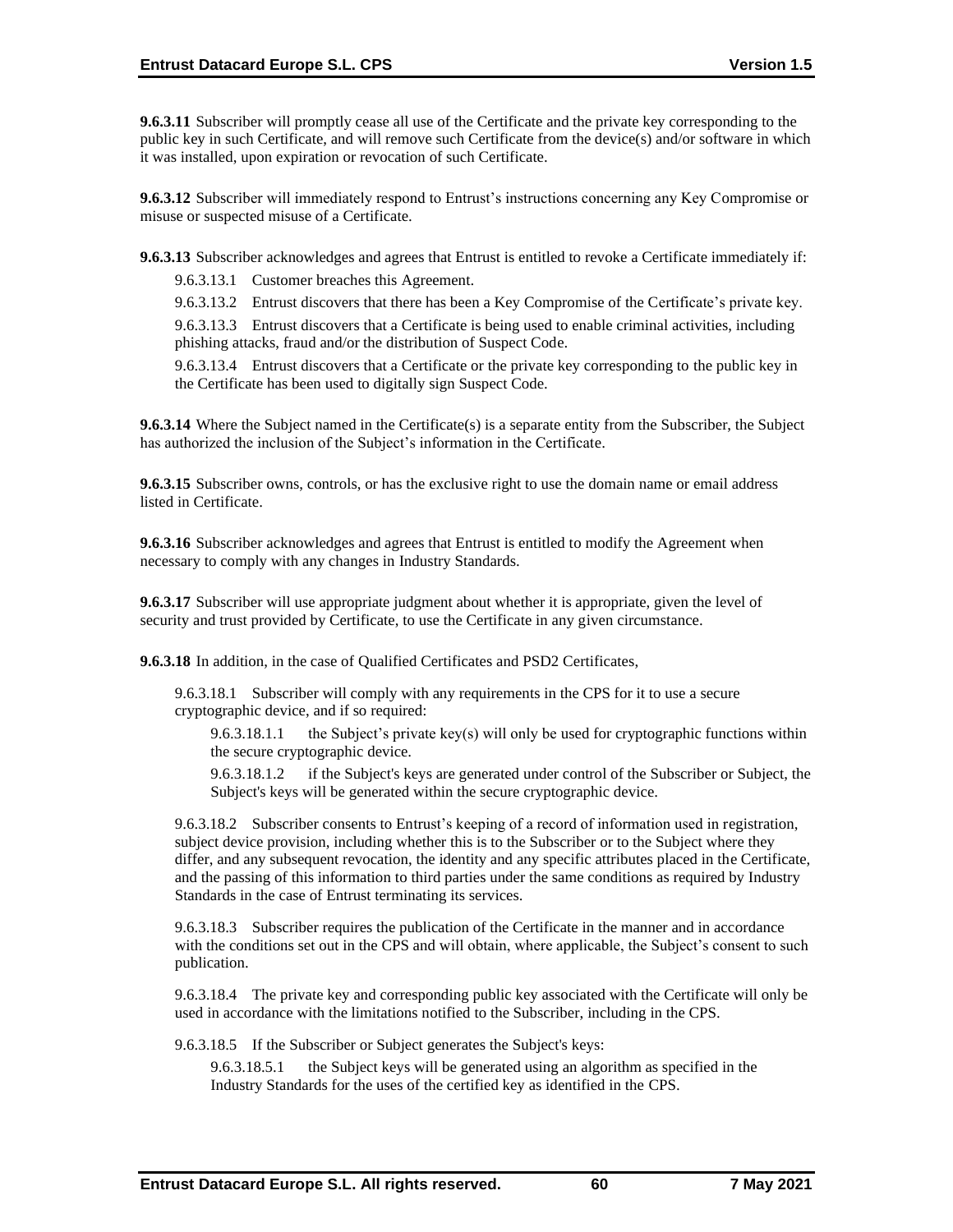9.6.3.18.5.2 the key length and algorithm will be as specified in the Industry Standards for the uses of the certified key as identified in the CPS during the validity time of the Certificate. 9.6.3.18.5.3 and the Subject is an individual, the Subject's private key will be maintained

under the Subject's sole control.

9.6.3.18.5.4 and the Subject is a Person other than an individual, the Subject's private key will be maintained under the Subject's control.

9.6.3.18.6 Upon being informed that the Subject's Certificate has been revoked, or that the issuing CA has been compromised, Subscriber will ensure that the private key corresponding to the public key in the Certificate is no longer used by the Subject.

9.6.3.18.7 In respect to eIDAS QSigC, Subscribers and Applicants represent and warrant to Entrust and to all Certificate Beneficiaries, that Key Pairs shall only be used for electronic signatures.

9.6.3.18.8 In respect to eIDAS QSealC and PSD2 QSealC, Subscribers and Applicants represent and warrant to Entrust and to all Certificate Beneficiaries, that Key Pairs shall only be used for electronic seals.

## **9.6.4 Relying Parties Representations and Warranties**

Each Relying Party makes the following representations, commitments, affirmations and warranties:

**9.6.4.1** The Relying Party shall understand and, if necessary, receive proper education in the use of Public-Key cryptography and Certificates including Certificates.

**9.6.4.2** The Relying Party shall read and agree to all terms and conditions of the CPS and the Relying Party Agreement.

**9.6.4.3** The Relying Party shall verify Certificates, including use of CRLs, in accordance with the certification path validation procedure specified in ITU-T Rec. X.509:2005 | ISO/IEC 9594-8 (2005), taking into account any critical extensions and approved technical corrigenda as appropriate.

**9.6.4.4** The Relying Party shall trust and make use of a Certificate only if the Certificate has not expired or been revoked and if a proper chain of trust can be established to a trustworthy Root.

**9.6.4.5** The Relying Party shall properly validate a Certificate before making a determination about whether to rely on such Certificate, including confirmation that the Certificate has not expired or been revoked and that a proper chain of trust can be established to a trustworthy root.

**9.6.4.6 T**he Relying Party shall not rely on a Certificate that cannot be validated back to a trust anchor, which is on the EU trusted list;

**9.6.4.7** The Relying Party shall make its own judgment and rely on a Certificate only if such reliance is reasonable in the circumstances, including determining whether such reliance is reasonable given the nature of the security and trust provided by a Certificate and the value of any transaction that may involve the use of a Certificate.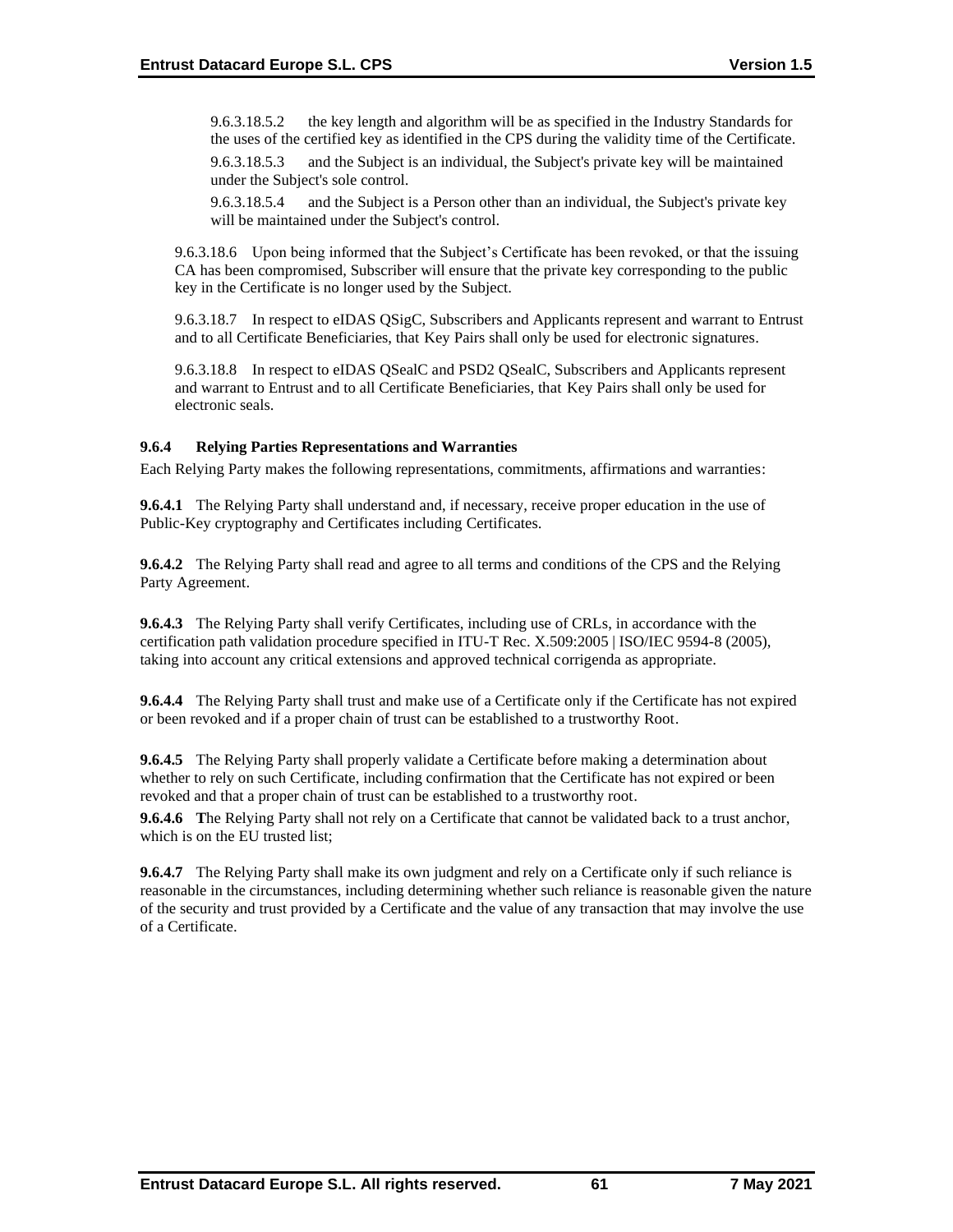**9.6.4.8** The Relying Party shall exercise its own judgment in determining whether it is reasonable under the circumstances to rely on a Certificate, including determining whether such reliance is reasonable given the nature of the security and trust provided by an Certificate and the value of any transaction that may involve the use of a Certificate.

**9.6.4.9** The Relying Party shall not use a Certificate for any hazardous or unlawful (including tortious) activities.

**9.6.4.10** The Relying Party shall trust and make use of a Certificate only if the Certificate has not expired or been revoked and if a proper chain of trust can be established to a trustworthy root, and the Relying Party shall not rely on a revoked or expired Certificate.

## **9.6.5 Representations and Warranties of Other Participants**

Third parties performing Certificate services shall provide those services in accordance with the requirements of the CPS.

## **9.7 Disclaimers of Warranties**

EXCEPT FOR THE LIMITED WARRANTY DESCRIBED IN §9.6.1 AND §9.6.1.1 ABOVE, EXCEPT AS OTHERWISE PROVIDED IN THE SUBSCRIPTION AGREEMENT, ENTRUST AND ENTRUST GROUP AFFILIATES EXPRESSLY DISCLAIMS AND MAKES NO REPRESENTATION, WARRANTY OR COVENANT OF ANY KIND, WHETHER EXPRESS OR IMPLIED, EITHER IN FACT OR BY OPERATION OF LAW, WITH RESPECT TO THIS CPS OR ANY CERTIFICATE ISSUED HEREUNDER, INCLUDING WITHOUT LIMITATION, ALL WARRANTIES OF QUALITY, MERCHANTABILITY, NON-INFRINGEMENT, TITLE AND FITNESS FOR A PARTICULAR PURPOSE, AND ALL WARRANTIES, REPRESENTATIONS, CONDITIONS, UNDERTAKINGS, TERMS AND OBLIGATIONS IMPLIED BY STATUTE OR COMMON LAW, TRADE USAGE, COURSE OF DEALING OR OTHERWISE ARE HEREBY EXCLUDED TO THE FULLEST EXTENT PERMITTED BY LAW. EXCEPT FOR THE LIMITED WARRANTY DESCRIBED ABOVE, ENTRUST AND ENTRUST GROUP AFFILIATES FURTHER DISCLAIM AND MAKES NO REPRESENTATION, WARRANTY OR COVENANT OF ANY KIND, WHETHER EXPRESS OR IMPLIED, EITHER IN FACT OR BY OPERATION OF LAW, TO ANY APPLICANT, SUBSCRIBER OR ANY RELYING PARTY THAT (A) THE SUBSCRIBER TO WHICH IT HAS ISSUED A CERTIFICATE IS IN THE FACT THE PERSON, ENTITY OR ORGANIZATION IT CLAIMS TO HAVE BEEN (B) A SUBSCRIBER IS IN FACT THE PERSON, ENTITY OR ORGANIZATION LISTED IN THE CERTIFICATE, OR (C) THAT THE INFORMATION CONTAINED IN THE CERTIFICATES OR IN ANY CERTIFICATE STATUS MECHANISM COMPILED, PUBLISHED OR OTHERWISE DISSEMINATED BY ENTRUST, OR THE RESULTS OF ANY CRYPTOGRAPHIC METHOD IMPLEMENTED IN CONNECTION WITH THE CERTIFICATES IS ACCURATE, AUTHENTIC, COMPLETE OR RELIABLE.

IT IS AGREED AND ACKNOWLEDGED THAT APPLICANTS AND SUBSCRIBERS ARE LIABLE FOR ANY MISREPRESENTATIONS MADE TO ENTRUST AND RELIED UPON BY A RELYING PARTY. ENTRUST AND ENTRUST GROUP AFFILIATES DO NOT WARRANT OR GUARANTEE UNDER ANY CIRCUMSTANCES THE "NON-REPUDIATION" BY A SUBSCRIBER AND/OR RELYING PARTY OF ANY TRANSACTION ENTERED INTO BY THE SUBSCRIBER AND/OR RELYING PARTY INVOLVING THE USE OF OR RELIANCE UPON A CERTIFICATE.

IT IS UNDERSTOOD AND AGREED UPON BY SUBSCRIBERS AND RELYING PARTIES THAT IN USING AND/OR RELYING UPON A CERTIFICATE THEY ARE SOLELY RESPONSIBLE FOR THEIR RELIANCE UPON THAT CERTIFICATE AND THAT SUCH PARTIES MUST CONSIDER THE FACTS, CIRCUMSTANCES AND CONTEXT SURROUNDING THE TRANSACTION IN WHICH THE CERTIFICATE IS USED IN DETERMINING SUCH RELIANCE.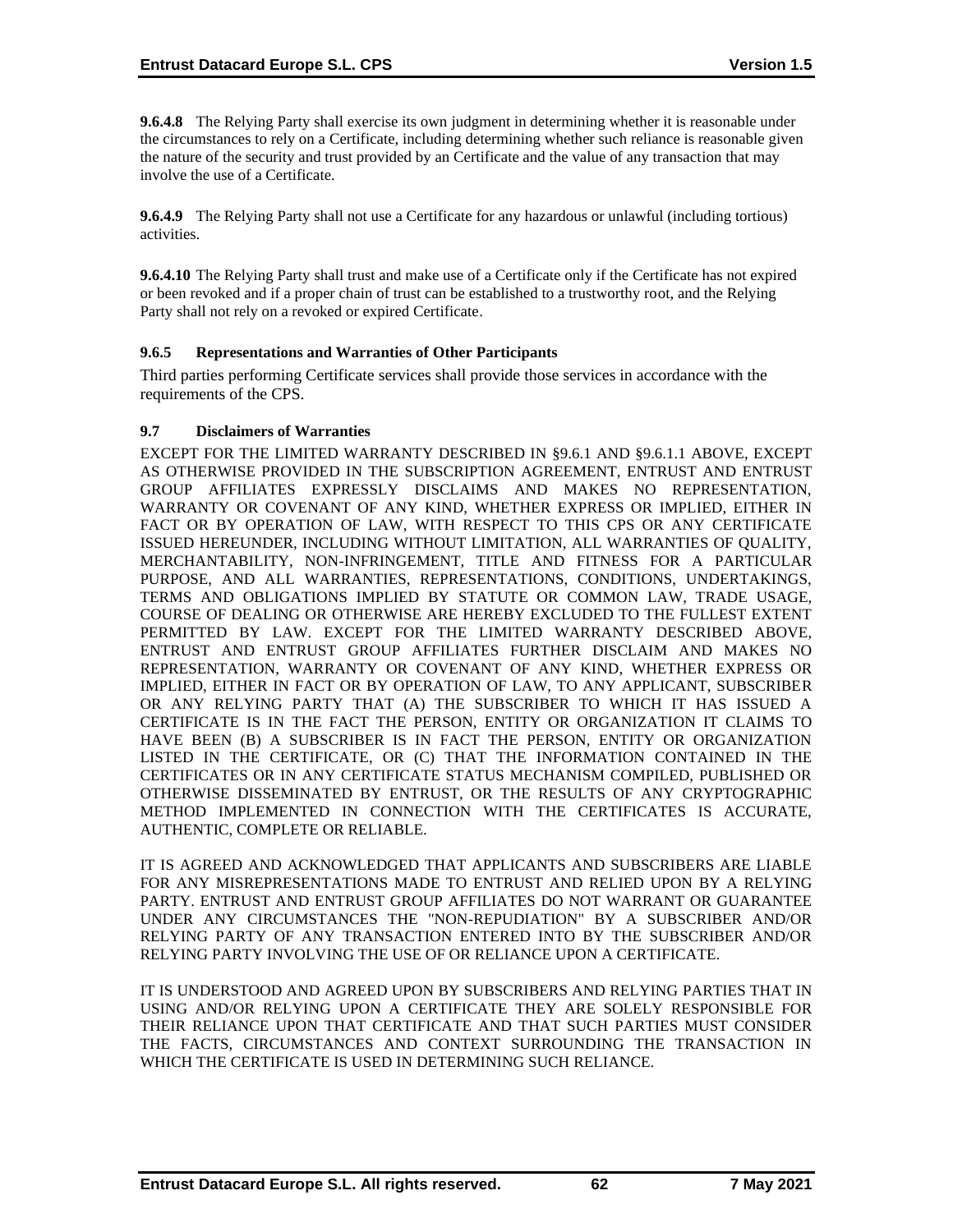THE SUBSCRIBERS AND RELYING PARTIES AGREE AND ACKNOWLEDGE THAT CERTIFICATES HAVE A LIMITED OPERATIONAL PERIOD AND MAY BE REVOKED AT ANY TIME. SUBSCRIBERS AND RELYING PARTIES ARE UNDER AN OBLIGATION TO VERIFY WHETHER A CERTIFICATE IS EXPIRED OR HAS BEEN REVOKED. ENTRUST AND ENTRUST GROUP AFFILIATES HEREBY DISCLAIM ANY AND ALL LIABILITY TO SUBSCRIBERS AND RELYING PARTIES WHO DO NOT FOLLOW SUCH PROCEDURES. MORE INFORMATION ABOUT THE SITUATIONS IN WHICH A CERTIFICATE MAY BE REVOKED CAN BE FOUND IN §4.9.3 OF THIS CPS.

# **9.8 Limitations of Liability**

9.8.1 IN RESPECT TO APPLICANT'S, SUBSCRIBERS AND RELYING PARTIES, THE ENTRUST GROUP'S ENTIRE LIABILITY UNDER THE CPS IS SET FORTH IN THE APPLICABLE SUBSCRIPTION AGREEMENT(S) AND/OR RELYING PARTY AGREEMENT(S). THE ENTRUST GROUP'S ENTIRE LIABILITY TO ANY OTHER PARTY IS SET OUT IN THE AGREEMENT(S) BETWEEN ENTRUST AND SUCH OTHER PARTY. TO THE EXTENT ENTRUST HAS ISSUED THE CERTIFICATE IN COMPLIANCE WITH THE CPS, THE ENTRUST GROUP SHALL HAVE NO LIABILITY TO THE SUBSCRIBER, RELYING PARTY OR ANY OTHER PARTY FOR ANY CLAIMS, DAMAGES OR LOSSES SUFFERED AS THE RESULT OF THE USE OF OR RELIANCE ON SUCH CERTIFICATE.

FOR GREATER CERTAINTY, ENTRUST GROUP'S ENTIRE LIABILITY UNDER THIS CPS TO: (I) AN APPLICANT OR SUBSCRIBER IS SET OUT IN THE SUBSCRIPTION AGREEMENT BETWEEN ENTRUST (OR AN AFFILIATE OF ENTRUST) AND SUCH SUBSCRIBER; AND (II) A RELYING PARTY IS SET OUT IN THE RELYING PARTY AGREEMENT POSTED IN THE REPOSITORY ON THE DATE THE RELYING PARTY RELIES ON SUCH CERTIFICATE.

9.8.2 TO THE EXTENT ENTRUST HAS ISSUED THE CERTIFICATE(S) IN COMPLIANCE WITH THE CPS, THE ENTRUST GROUP SHALL HAVE NO LIABILITY TO THE SUBSCRIBER, RELYING PARTY OR ANY OTHER PARTY FOR ANY CLAIMS, DAMAGES OR LOSSES SUFFERED AS THE RESULT OF THE USE OF OR RELIANCE ON SUCH CERTIFICATE.

SUBJECT TO THE FOREGOING AND IF §9.8.1 ABOVE DOES NOT APPLY:

9.8.2.1 IN NO EVENT WILL ENTRUST GROUP BE LIABLE FOR, AND CUSTOMER WAIVES ANY RIGHT IT MAY HAVE TO, ANY CONSEQUENTIAL, INDIRECT, SPECIAL, INCIDENTAL, PUNITIVE OR EXEMPLARY DAMAGES OR FOR ANY LOSS OF BUSINESS, OPPORTUNITIES, CONTRACTS, REVENUES, PROFITS, SAVINGS, GOODWILL, REPUTATION, USE, OR DATA, OR COSTS OF REPROCUREMENT OR BUSINESS INTERRUPTION, OR ANY LOSS OR DAMAGE THAT IS NOT DIRECTLY ATTRIBUTABLE TO THE USE OR RELIANCE ON A CERTIFICATE OR THE CERTIFICATE SERVICES PROVIDED UNDER THIS AGREEMENT AND THE CPS INCLUDING ANY LOSS OR DAMAGE RESULTING FROM THE COMBINATION OR INTEGRATION OF THE CERTIFICATE OR CERTIFICATE SERVICES WITH ANY SOFTWARE OR HARDWARE NOT PROVIDED BY ENTRUST IF THE LOSS OR DAMAGE WOULD NOT HAVE OCCURRED AS A RESULT OF USE OF THE CERTIFICATE OR CERTIFICATE SERVICES ALONE.

9.8.2.2 IN NO EVENT WILL ENTRUST GROUP'S TOTAL AGGREGATE LIABILITY ARISING OUT OF OR RELATED TO THIS AGREEMENT, THE CPS AND THE USE AND PERFORMANCE OF ANY PRODUCTS AND SERVICES PROVIDED HEREUNDER EXCEED THE GREATER OF ONE THOUSAND UNITED STATES DOLLARS (\$1,000.00 U.S.), OR (2) THE FEES PAID BY THE CLAIMING PARTY TO ENTRUST UNDER THIS CPS DURING THE TWELVE MONTHS PRIOR TO THE INITIATION OF THE CLAIM TO A MAXIMUM OF ONE HUNDRED THOUSAND DOLLARS (\$100,000.00) ) (EXCEPT THAT FOR ANY EIDAS QUALIFIED WEB AUTHENTICATION CERTIFICATES OR PSD2 QUALIFIED WEB AUTHENTICATION CERTIFICATES ISSUED UNDER THIS CPS, ENTRUST AND ITS ENTITIES' AGGREGATE LIABILITY TO ANY SUBSCRIBER OR RELYING PARTY IS LIMITED TO TWO THOUSAND U.S. DOLLARS (US\$2,000.00) PER EV SSL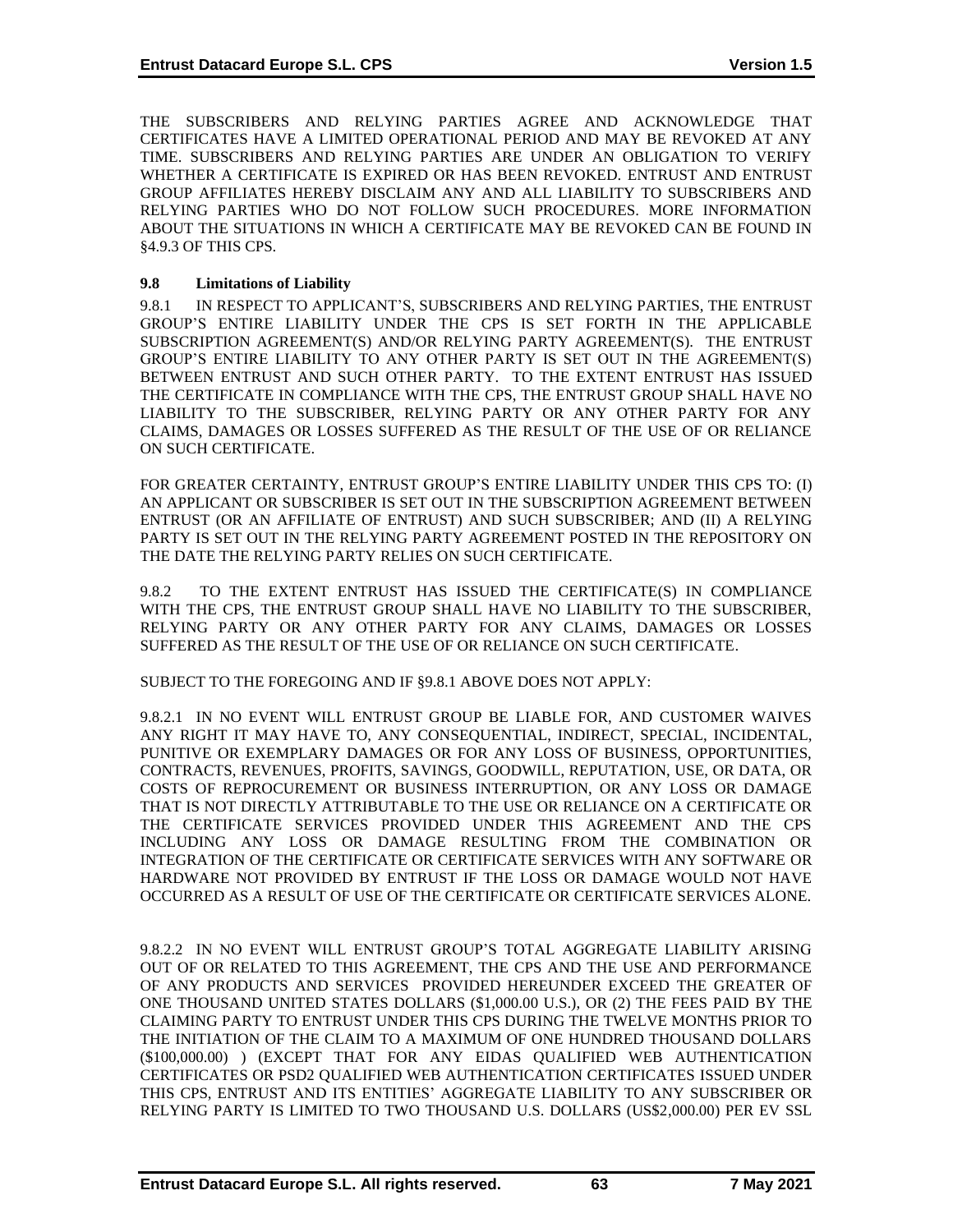CERTIFICATE, UP TO A MAXIMUM OF ONE HUNDRED THOUSAND U.S. DOLLARS (US\$100,000.00).

9.8.2.3 THE EXCLUSIONS AND LIMITS IN THIS SECTION (LIMITATIONS OF LIABILITY) APPLY: (A) REGARDLESS OF THE FORM OF ACTION, WHETHER IN CONTRACT (INCLUDING FUNDAMENTAL BREACH), TORT (INCLUDING NEGLIGENCE), WARRANTY, BREACH OF STATUTORY DUTY, MISREPRESENTATION, STRICT LIABILITY, STRICT PRODUCT LIABILITY, OR OTHERWISE; (B) ON AN AGGREGATE BASIS, REGARDLESS OF THE NUMBER OF CLAIMS, TRANSACTIONS, DIGITAL SIGNATURES OR CERTIFICATES; (C) EVEN IF THE POSSIBILITY OF THE DAMAGES IN QUESTION WAS KNOWN OR COMMUNICATED IN ADVANCE AND EVEN IF SUCH DAMAGES WERE FORESEEABLE; AND (D) EVEN IF THE REMEDIES FAIL OF THEIR ESSENTIAL PURPOSE. ENTRUST HAS SET ITS PRICES AND PROVIDES CERTIFICATES IN RELIANCE ON THE EXCLUSIONS AND LIMITS IN THIS SECTION (LIMITATIONS OF LIABILITY), WHICH FORM AN ESSENTIAL BASIS OF THE AGREEMENT..

9.8.2.4 In no event will Entrust or its Affiliates be liable to Subscribers, Relying Parties or any other person, entity or organization for any losses, costs, expenses, liabilities, damages, claims, or settlement amounts arising out of or related to the use or misuse of, or reliance on any Certificate issued under this CPS that: (i) has expired or been revoked; (ii) has been used for any purpose other than as set forth in this CPS or an applicable Subscription Agreement; (iii) has been tampered with; (iv) with respect to which the key pair underlying such Certificate or the cryptography algorithm used to generate such Certificate's key pair, has been compromised by the action of any party other than Entrust or its Affiliates (including without limitation the Subscriber or Relying Party); or (v) is the subject of misrepresentations or other misleading acts or omissions of any other party, including but not limited to Subscribers and Relying Parties. Except to the extent expressly provided in this CPS or an applicable Subscription Agreement or Relying Party Agreement, in no event shall Entrust or its Affiliates be liable to the Subscriber, Relying Party or other party for damages arising out of any claim that the content of a Certificate infringes any patent, trademark, copyright, trade secret or other intellectual property right of any party.

9.8.2.5 Notwithstanding anything to the contrary in this Section (Limitation of Liability) or elsewhere in the Agreement, to the extent required by applicable law Entrust neither excludes nor limits its liability for: (i) death or bodily injury caused by its own negligence; (ii) its own fraud or fraudulent misrepresentation; or (iii) other matters for which liability cannot be excluded or limited under applicable law.

# **9.9 Indemnities**

# **9.9.1 Indemnification by CAs**

Entrust will defend, indemnify, and hold harmless each Application Software Vendor for any and all third party claims, damages, and losses suffered by such Application Software Vendor related to a Certificate issued by the CA that is not in compliance with the Baseline Requirements in effect at the time the Certificate was issued, regardless of the cause of action or legal theory involved. This does not apply, however, to any claim, damages, or loss suffered by such Application Software Vendor related to a Certificate issued by the CA where such claim, damage, or loss was directly or indirectly caused by such Application Software Vendor's software displaying as not trustworthy a Certificate that is still valid, or displaying as trustworthy: (1) a Certificate that has expired, or (2) a Certificate that has been revoked (but only in cases where the revocation status is currently available from the CA online, and the application software either failed to check such status or ignored an indication of revoked status).

# **9.9.2 Indemnification for Relying Parties**

RELYING PARTIES SHALL INDEMNIFY AND HOLD ENTRUST AND ALL INDEPENDENT THIRD-PARTY REGISTRATION AUTHORITIES OPERATING UNDER AN CERTIFICATION AUTHORITY, AND ALL RESELLERS, CO-MARKETERS, AND ALL SUBCONTRACTORS, DISTRIBUTORS, AGENTS, APPLICATION SOFTWARE VENDORS, SUPPLIERS, EMPLOYEES,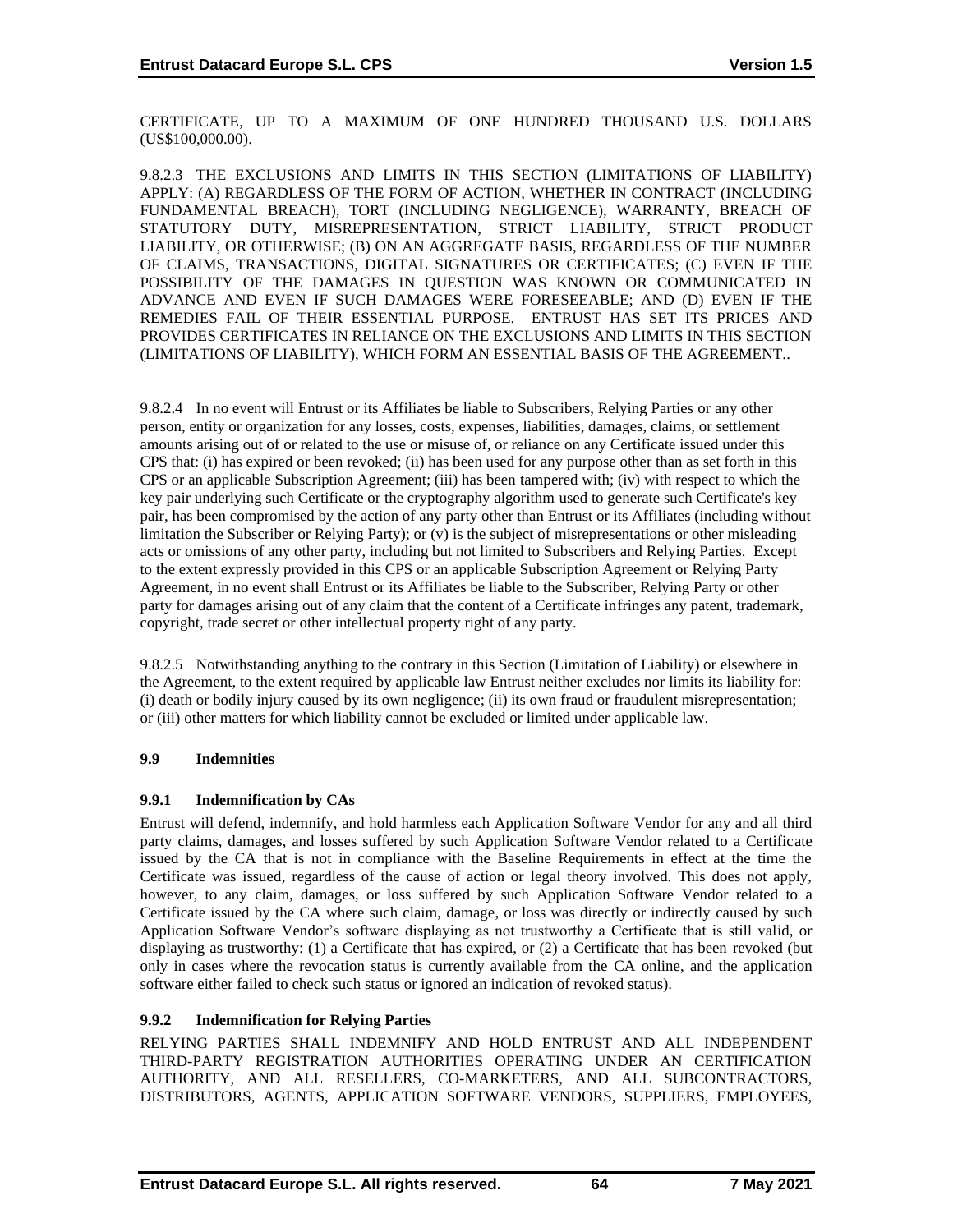AND DIRECTORS OF ANY OF THE FOREGOING (COLLECTIVELY, THE "INDEMNIFIED PARTIES") HARMLESS FROM AND AGAINST ANY AND ALL LIABILITIES, LOSSES, COSTS, EXPENSES, DAMAGES, CLAIMS, AND SETTLEMENT AMOUNTS (INCLUDING REASONABLE ATTORNEY'S FEES, COURT COSTS, AND EXPERT'S FEES) ARISING OUT OF OR RELATING TO ANY USE OR RELIANCE BY A RELYING PARTY ON ANY CERTIFICATE OR ANY SERVICE PROVIDED IN RESPECT TO CERTIFICATES, INCLUDING (I) LACK OF PROPER VALIDATION OF AN CERTIFICATE BY A RELYING PARTY, (II) RELIANCE BY THE RELYING PARTY ON AN EXPIRED OR REVOKED CERTIFICATE, (III) USE OF AN CERTIFICATE OTHER THAN AS PERMITTED BY THE CPS, THE SUBSCRIPTION AGREEMENT, ANY RELYING PARTY AGREEMENT, AND APPLICABLE LAW, (IV) FAILURE BY A RELYING PARTY TO EXERCISE REASONABLE JUDGMENT IN THE CIRCUMSTANCES IN RELYING ON AN CERTIFICATE, OR (V) ANY CLAIM OR ALLEGATION THAT THE RELIANCE BY A RELYING PARTY ON AN CERTIFICATE OR THE INFORMATION CONTAINED IN AN CERTIFICATE INFRINGES, MISAPPROPRIATES, DILUTES, UNFAIRLY COMPETES WITH, OR OTHERWISE VIOLATES THE RIGHTS INCLUDING INTELLECTUAL PROPERTY RIGHTS OR ANY OTHER RIGHTS OF ANYONE IN ANY JURISDICTION. NOTWITHSTANDING THE FOREGOING, RELYING PARTIES SHALL NOT BE OBLIGATED TO PROVIDE ANY INDEMNIFICATION TO AN INDEMNIFIED PARTY IN RESPECT TO ANY LIABILITIES, LOSSES, COSTS, EXPENSES, DAMAGES, CLAIMS, AND SETTLEMENT AMOUNTS (INCLUDING REASONABLE ATTORNEY'S FEES, COURT COSTS AND EXPERT'S FEES) TO THE EXTENT THAT SUCH LIABILITIES, LOSSES, COSTS, EXPENSES, DAMAGES, CLAIMS, AND SETTLEMENT AMOUNTS (INCLUDING REASONABLE ATTORNEY'S FEES, COURT COSTS, AND EXPERT'S FEES) ARISE OUT OF OR RELATE TO ANY WILLFUL MISCONDUCT BY SUCH INDEMNIFIED PARTY.

# **9.9.3 Indemnification by Subscribers**

UNLESS OTHERWISE SET OUT IN IN A SUBSCRIPTION AGREEMENT SUBSCRIBERS SHALL INDEMNIFY AND HOLD ENTRUST AND ALL INDEPENDENT THIRD-PARTY REGISTRATION AUTHORITIES OPERATING UNDER A CERTIFICATION AUTHORITY, AND ALL RESELLERS, CO-MARKETERS, AND ALL SUBCONTRACTORS, DISTRIBUTORS, AGENTS, APPLICATION SOFTWARE VENDORS, SUPPLIERS, EMPLOYEES, OR DIRECTORS OF ANY OF THE FOREGOING (COLLECTIVELY, THE "INDEMNIFIED PARTIES") HARMLESS FROM AND AGAINST ANY AND ALL LIABILITIES, LOSSES, COSTS, EXPENSES, DAMAGES, CLAIMS, AND SETTLEMENT AMOUNTS (INCLUDING REASONABLE ATTORNEY'S FEES, COURT COSTS, AND EXPERT'S FEES) ARISING OUT OF OR RELATING TO ANY RELIANCE BY A RELYING PARTY ON ANY CERTIFICATE OR ANY SERVICE PROVIDED IN RESPECT TO CERTIFICATES, INCLUDING ANY (I) ERROR, MISREPRESENTATION OR OMISSION MADE BY A SUBSCRIBER IN USING OR APPLYING FOR AN CERTIFICATE, (II) MODIFICATION MADE BY A SUBSCRIBER TO THE INFORMATION CONTAINED IN AN CERTIFICATE, (III) USE OF AN CERTIFICATE OTHER THAN AS PERMITTED BY THE CPS, THE SUBSCRIPTION AGREEMENT, ANY RELYING PARTY AGREEMENT, AND APPLICABLE LAW, (IV) FAILURE BY A SUBSCRIBER TO TAKE THE NECESSARY PRECAUTIONS TO PREVENT LOSS, DISCLOSURE, COMPROMISE OR UNAUTHORIZED USE OF THE PRIVATE KEY CORRESPONDING TO THE PUBLIC KEY IN SUCH SUBSCRIBER'S CERTIFICATE, OR (V) ALLEGATION THAT THE USE OF A SUBSCRIBER'S CERTIFICATE OR THE INFORMATION CONTAINED IN A SUBSCRIBER'S CERTIFICATE INFRINGES, MISAPPROPRIATES, DILUTES, UNFAIRLY COMPETES WITH, OR OTHERWISE VIOLATES THE RIGHTS INCLUDING INTELLECTUAL PROPERTY RIGHTS OR ANY OTHER RIGHTS OF ANYONE IN ANY JURISDICTION. NOTWITHSTANDING THE FOREGOING, A SUBSCRIBER SHALL NOT BE OBLIGATED TO PROVIDE ANY INDEMNIFICATION TO AN INDEMNIFIED PARTY IN RESPECT TO ANY LIABILITIES, LOSSES, COSTS, EXPENSES, DAMAGES, CLAIMS, AND SETTLEMENT AMOUNTS (INCLUDING REASONABLE ATTORNEY'S FEES, COURT COSTS AND EXPERTS FEES) TO THE EXTENT THAT SUCH LIABILITIES, LOSSES, COSTS, EXPENSES, DAMAGES, CLAIMS, AND SETTLEMENT AMOUNTS (INCLUDING REASONABLE ATTORNEY'S FEES, COURT COSTS, AND EXPERT'S FEES) ARISE OUT OF OR RELATE TO ANY WILLFUL MISCONDUCT BY SUCH INDEMNIFIED PARTY.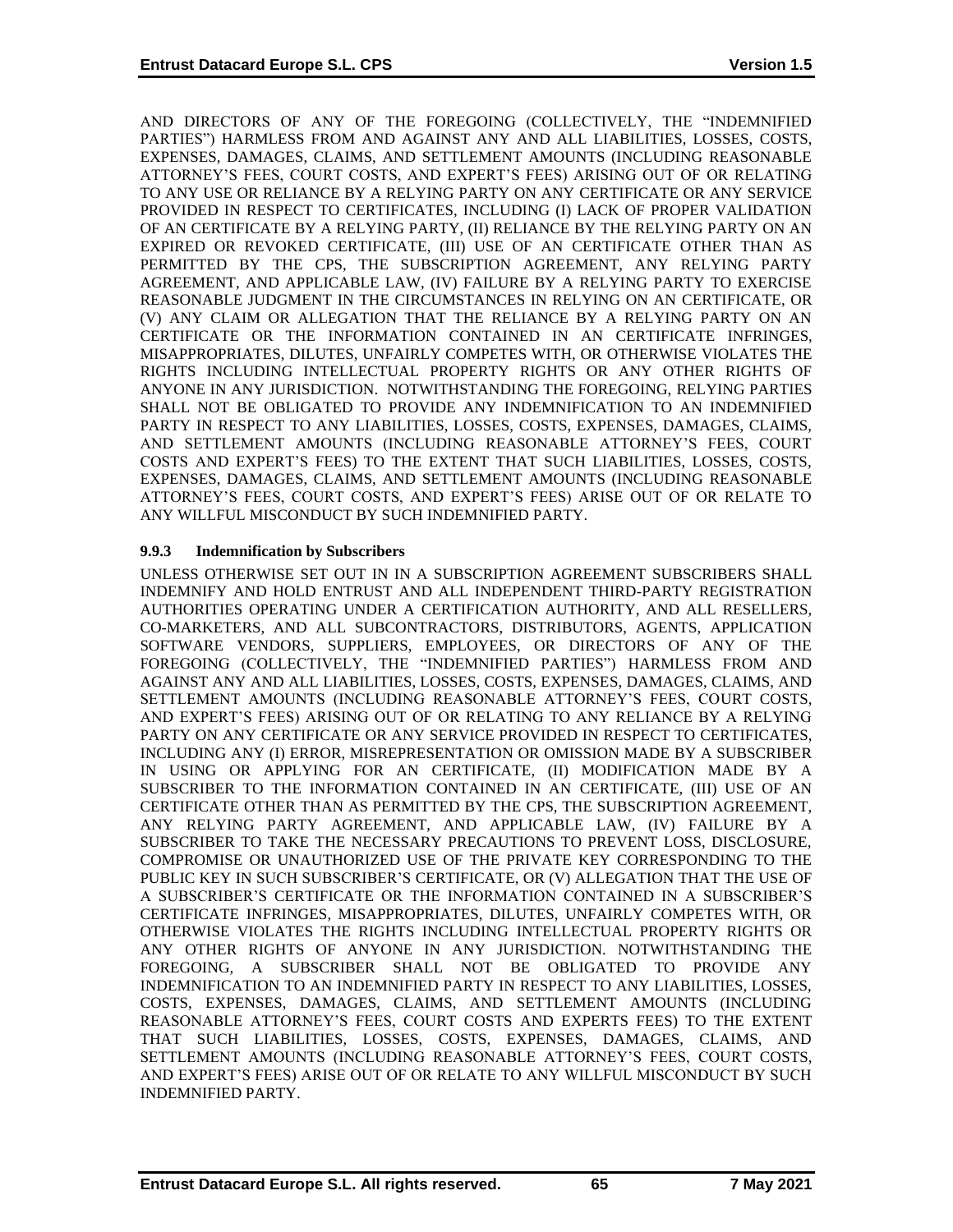# **9.10 Term and Termination**

## **9.10.1 Term**

This CPS will be effective on the date this CPS is published in the Repository and will continue until a newer version of the CPS is published.

# **9.10.2 Termination**

This CPS will remain in effect until replaced by a newer version.

## **9.10.3 Effect of Termination and Survival**

The provisions of sections 1.6, 3.1.6, 5.5, 9.1, 9.3, 9.4, 9.5, 9.7, 9.8, 9.9.2, 9.9.3, 9.10.3, 9.13, 9.14 and 9.16 shall survive termination or expiration of the CPS, any Subscription Agreements, and any Relying Party Agreements. All references to sections that survive termination of the CPS, any Subscription Agreements, and any Relying Party Agreements, shall include all sub-sections of such sections. All payment obligations shall survive any termination or expiration of the CPS, any Subscription Agreements, and any Relying Party Agreements.

## **9.11 Individual Notices and Communications with Participants**

Unless otherwise set out in in a Subscription Agreement or Relying Party Agreement, any notice to be given to Entrust under this CPS, a Subscription Agreement, or a Relying Party Agreement shall be given in writing to the address specified in §1.5.2 by prepaid receipted mail, overnight courier or email, and shall be effective as follows (i) in the case of courier or email, on the next Business Day, and (ii) in the case of receipted mail, five (5) Business Days following the date of deposit in the mail. Any notice to be given by Entrust under the CPS, any Subscription Agreement, or any Relying Party Agreement shall be given by email or courier to the last address or email address for the Subscriber on file with Entrust. The notice shall become effective on the next Business Day.

#### **9.12 Amendments**

#### **9.12.1 Procedure for Amendment**

Entrust may, in its discretion, modify the CPS and the terms and conditions contained herein from time to time. Entrust shall modify the CPS to stay concurrent with the latest version of the Baseline Requirements, EV SSL Guidelines, and ETSI Guidelines.

#### **9.12.2 Notification Mechanism and Period**

Modifications to the CPS shall be published in the Repository. Such modifications shall become effective immediately upon publication in the Repository and remain valid until the duration of such publication. In the event that Entrust makes a significant modification to CPS, the version number of the CPS shall be updated. Unless a Subscriber ceases to use, removes, and requests revocation of such Subscriber's Certificate(s) prior to the date on which an updated version of the CPS becomes effective, such Subscriber shall be deemed to have consented to the terms and conditions of such updated version of the CPS and shall be bound by the terms and conditions of such updated version of the CPS.

#### **9.12.3 Circumstances Under which OID must be Changed**

No stipulation.

# **9.13 Dispute Resolution Provisions**

Unless otherwise set out in in a Subscription Agreement or Relying Party Agreement, and except for the right of either Party to apply to a court of competent jurisdiction for injunctive, or other equitable relief, any disputes or claims between a Subscriber or an Applicant and Entrust or any third-party RAs operating under the CAs, or a Relying Party and Entrust or any third-party RAs operating under the CAs, shall be submitted to the International Court of Arbitration of the International Chamber of Commerce and shall be finally settled under the Rules of Arbitration of the International Chamber of Commerce by one or more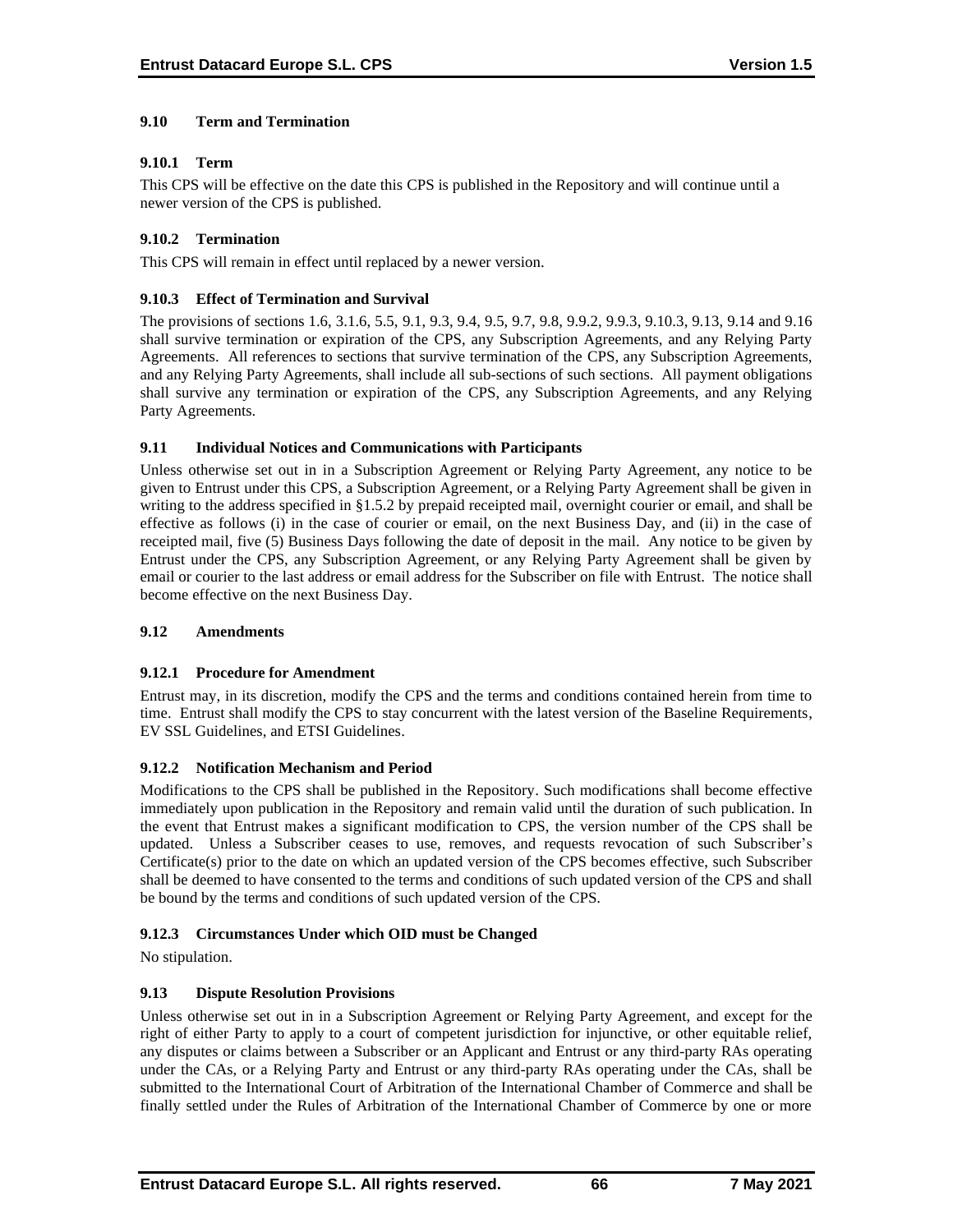arbitrators appointed in accordance with the said Rules. The language to be used in the arbitration shall be Spanish. The seat of arbitration shall be Spain. The arbitrator shall have the right to decide all questions of arbitrability. The dispute shall be finally settled by arbitration in accordance with the Rules of Arbitration of the International Chamber of Commerce, as modified by this provision. The arbitrator shall render a written decision within thirty (30) days from the date of close of the arbitration hearing, but no more than one (1) year from the date that the matter was submitted for arbitration. The decision of the arbitrator shall be binding and conclusive and may be entered in any court of competent jurisdiction. In each arbitration, the prevailing party shall be entitled to an award of all or a portion of its costs in such arbitration, including reasonable attorney's fees actually incurred. Nothing in the CPS, or in any Subscription Agreement, or any Relying Party Agreement shall preclude Entrust or any third-party RAs operating under the CAs from applying to any court of competent jurisdiction for temporary or permanent injunctive relief, without breach of this §9.13 and without any abridgment of the powers of the arbitrator, with respect to any (i) alleged Compromise that affects the integrity of an Certificate, or (ii) alleged breach of the terms and conditions of the CPS, any Subscription Agreement, or any Relying Party Agreement. The institution of any arbitration or any action shall not relieve an Applicant, Subscriber or Relying Party of its obligations under the CPS, any Subscription Agreement, or any Relying Party Agreement.

Any and all arbitrations or legal actions in respect to a dispute that is related to an Certificate or any services provided in respect to an Certificate shall be commenced prior to the end of one (1) year after (i) the expiration or revocation of the Certificate in dispute, or (ii) the date of provision of the disputed service or services in respect to the Certificate in dispute, whichever is sooner. If any arbitration or action in respect to a dispute that is related to an Certificate or any service or services provided in respect to an Certificate is not commenced prior to such time, any party seeking to institute such an arbitration or action shall be barred from commencing or proceeding with such arbitration or action.

# **9.14 Governing Law**

Any disputes related to the Certificates issued under this CPS and services provided in respect of such Certificates, as well as the construction, validity, interpretation, enforceability and performance of the CPS, all Subscription Agreements and all Relying Party Agreements shall, if not resolved by alternative dispute resolution, be governed by the laws and brought in the courts stated in the Choice of Law section of the applicable Subscription Agreement or Relying Party Agreement, and each person, entity, or organization hereby agrees that such courts shall have personal and exclusive jurisdiction over such disputes. In the event that any matter is brought in any court, Applicants, Subscribers, and Relying Parties waive any right that such Applicants, Subscribers, and Relying Parties may have to a jury trial. The application of the United Nations Convention on Contracts for the International Sale of Goods to the CPS, any Subscription Agreements, and any Relying Party Agreements is expressly excluded. Notwithstanding all of the foregoing, any disputes related to the Certificates under this CPS and services provided in respect of such Certificates, shall, if not resolved by alternative dispute resolution, be governed by the laws of Spain.

# **9.15 Compliance with Applicable Law**

Certificates and related information may be subject to export, import, and/or use restrictions. Subscribers and Relying Parties acknowledge and agree to use Certificates in compliance with all applicable laws and regulations, including without limitation all applicable export laws and regulations, and all laws and regulations in respect to nuclear, chemical or biological weapons proliferation. Entrust may refuse to issue or may revoke Certificates if in the reasonable opinion of Entrust such issuance or the continued use of such Certificates would violate applicable laws and regulations. Subscribers and Relying Parties shall be responsible for procuring all required licenses and permissions for any export, import, and/or use of Certificates and/or related information. Certain cryptographic techniques, software, hardware, and firmware ("Technology") that may be used in processing or in conjunction with Certificates may be subject to export, import, and/or use restrictions. Subscribers and Relying Parties shall comply with all laws and regulations applicable to a Subscriber's or Relying Party's right to export, import, and/or use such Technology or related information. Subscribers and Relying Parties shall be responsible for procuring all required licenses and permissions for any export, import, and/or use of such Technology or related information.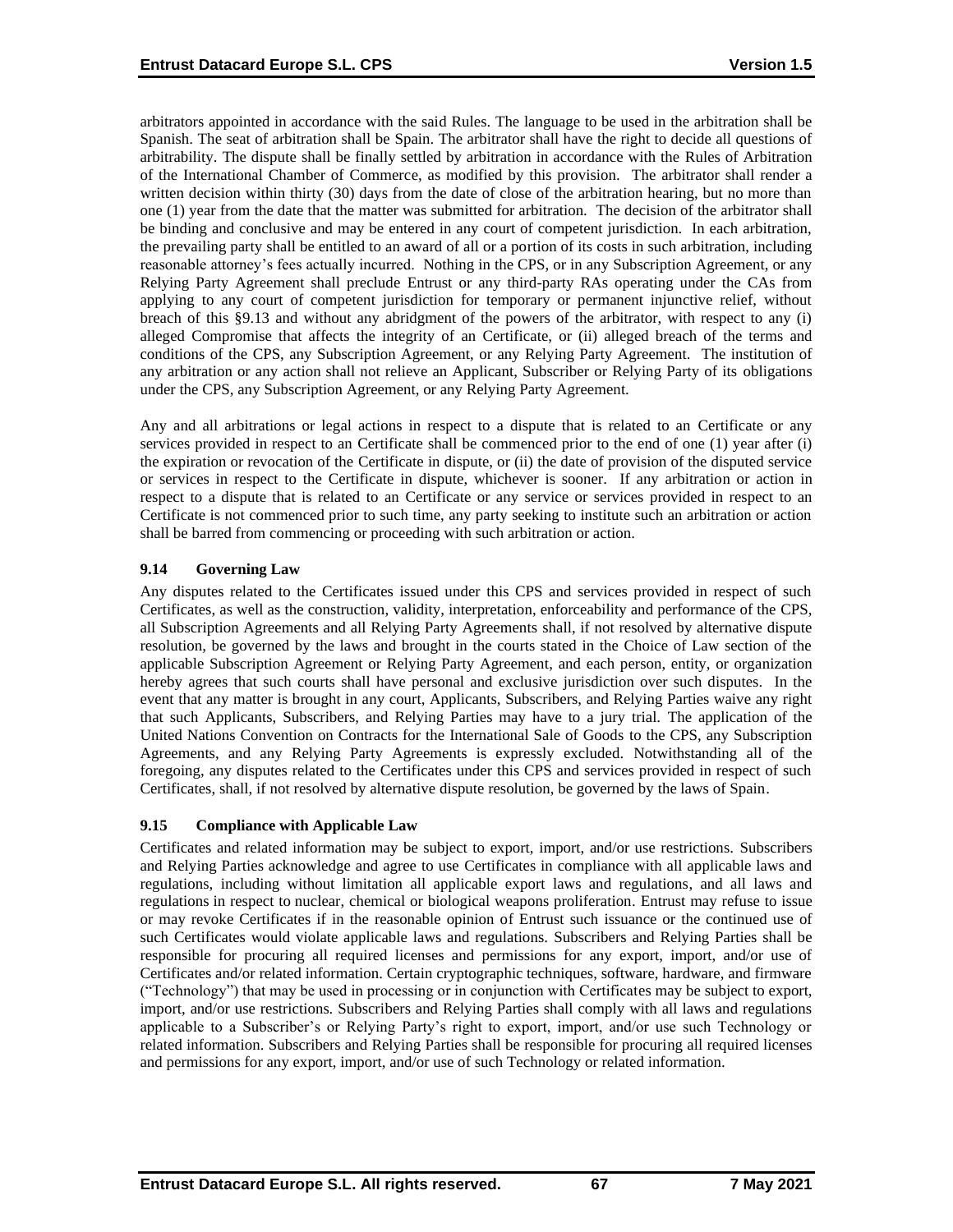Entrust shall ensure that it operates in a legal and trustworthy manner. In particular, Entrust shall comply with all the applicable legal requirements (such as the General Data Protection Regulation (GDPR)) by maintaining a competent and licensed legal department staff that is knowledgeable about all applicable laws and regulations, performs ongoing continuing legal education as to new laws and regulations, updates Entrust internal policies and practices (including this CPS) to comply with applicable laws and regulations, and trains other Entrust staff (as applicable) in all new laws and regulations pertaining to their functions and duties.

## **9.16 Miscellaneous Provisions**

## **9.16.1 Entire Agreement**

No stipulation.

## **9.16.2 Assignment**

Certificates and the rights granted under the CPS, any Subscription Agreement, or any Relying Party Agreement are personal to the Applicant, Subscriber, or Relying Party that entered into the Subscription Agreement or Relying Party Agreement and cannot be assigned, sold, transferred, or otherwise disposed of, whether voluntarily, involuntarily, by operation of law, or otherwise, without the prior written consent of Entrust or the relevant RA under a CA. Any attempted assignment or transfer without such consent shall be void and shall automatically terminate such Applicant's, Subscriber's or Relying Party's rights under the CPS, any Subscription Agreement, or any Relying Party Agreement. Entrust may assign, sell, transfer, or otherwise dispose of the CPS, any Subscription Agreements, or any Relying Party Agreements together with all of its rights and obligations under the CPS, any Subscription Agreements, and any Relying Party Agreements (i) to an Affiliate, or (ii) as part of a sale, merger, or other transfer of all or substantially all the assets or stock of the business of Entrust to which the CPS, the Subscription Agreements, and Relying Party Agreements relate. Subject to the foregoing limits, this CPS and terms and conditions of any Subscription Agreement, or any Relying Party Agreement shall be binding upon and shall inure to the benefit of permitted successors and assigns of Entrust, any third-party RAs operating under the CAs, Applicants, Subscribers, and Relying Parties, as the case may be.

The CPS, the Subscription Agreements, and the Relying Party Agreements state all of the rights and obligations of the Entrust Group, any Applicant, Subscriber, or Relying Party and any other persons, entities, or organizations in respect to the subject matter hereof and thereof and such rights and obligations shall not be augmented or derogated by any prior agreements, communications, or understandings of any nature whatsoever whether oral or written. The rights and obligations of the Entrust Group may not be modified or waived orally and may be modified only in a writing signed or authenticated by a duly authorized representative of Entrust.

#### **9.16.3 Severability**

Whenever possible, each provision of the CPS, any Subscription Agreements, and any Relying Party Agreements shall be interpreted in such a manner as to be effective and valid under applicable law. If the application of any provision of the CPS, any Subscription Agreements, or any Relying Party Agreements or any portion thereof to any particular facts or circumstances shall be held to be invalid or unenforceable by an arbitrator or court of competent jurisdiction, then (i) the validity and enforceability of such provision as applied to any other particular facts or circumstances and the validity of other provisions of the CPS, any Subscription Agreements, or any Relying Party Agreements shall not in any way be affected or impaired thereby, and (ii) such provision shall be enforced to the maximum extent possible so as to effect its intent and it shall be reformed without further action to the extent necessary to make such provision valid and enforceable.

#### **9.16.4 Enforcement**

No stipulation.

#### **9.16.5 Force Majeure**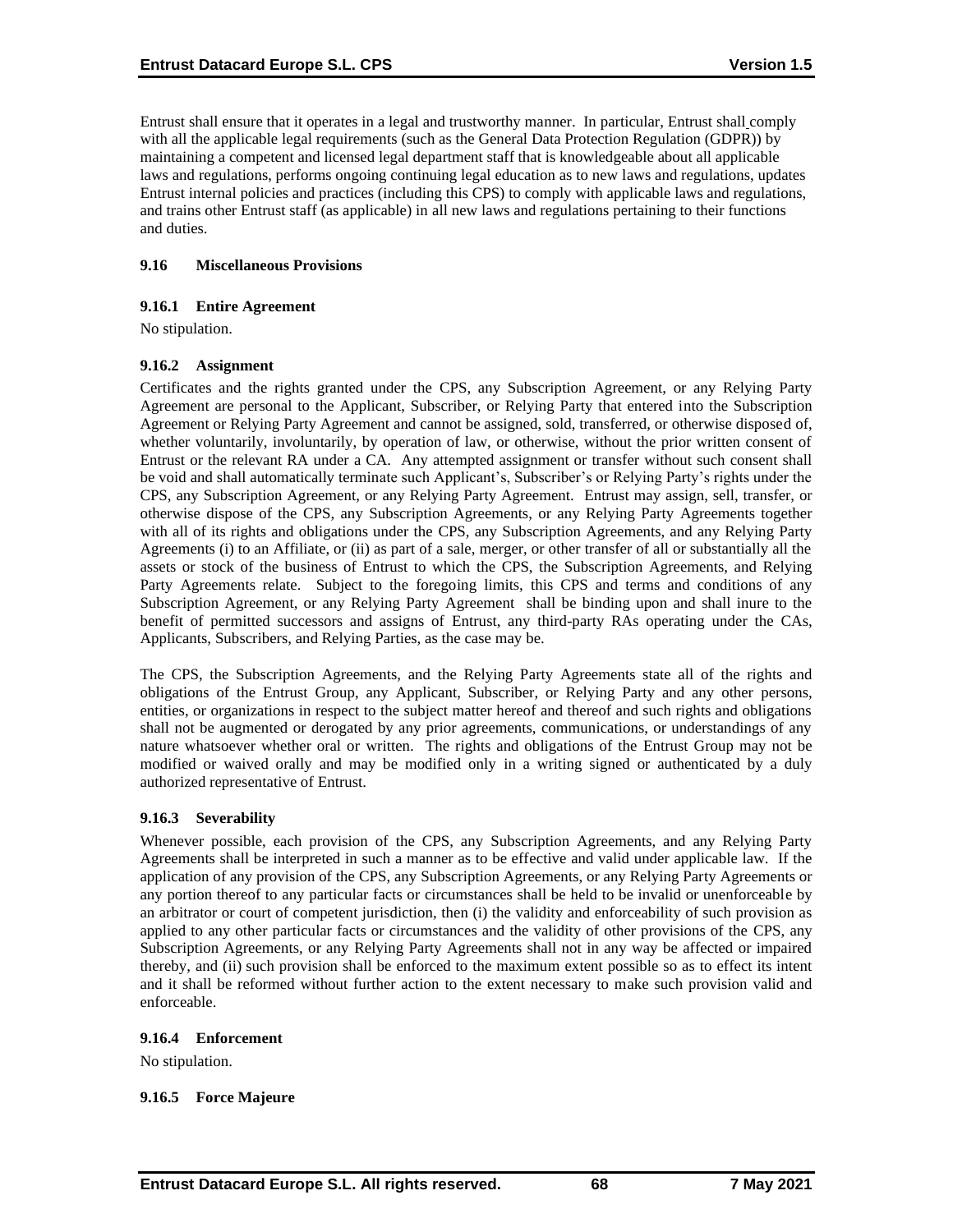In no event shall the Entrust Group be deemed in default or liable for any loss or damage resulting from the failure or delay in the performance of its obligations under the CPS, any Subscription Agreement, or any Relying Party Agreement, arising out of or caused by, directly or indirectly, a Force Majeure Event. "Force Majeure Event" means any event or circumstance beyond Entrust Group's reasonable control, including but not limited to, floods, fires, hurricanes, earthquakes, tornados, epidemics, pandemics, other acts of God or nature, strikes and other labor disputes, failure of utility, transportation or communications infrastructures, riots or other acts of civil disorder, acts of war, terrorism (including cyber terrorism), malicious damage, judicial action, lack of or inability to obtain export permits or approvals, acts of government such as expropriation, condemnation, embargo, changes in applicable laws or regulations, and shelter-in-place or similar orders, and acts or defaults of third party suppliers or service providers.

## **9.17 Other Provisions**

## **9.17.1 Conflict of Provisions**

In the event of any inconsistency between the provisions of this CPS and the provisions of any Subscription Agreement or any Relying Party Agreement, the terms and conditions of this CPS shall govern.

## **9.17.2 Fiduciary Relationships**

Nothing contained in this CPS, or in any Subscription Agreement, or any Relying Party Agreement shall be deemed to constitute the Entrust Group as the fiduciary, partner, agent, trustee, or legal representative of any Applicant, Subscriber, Relying Party or any other person, entity, or organization or to create any fiduciary relationship between the Entrust Group and any Subscriber, Applicant, Relying Party or any other person, entity, or organization, for any purpose whatsoever. Nothing in the CPS, or in any Subscription Agreement or any Relying Party Agreement shall confer on any Subscriber, Applicant, Relying Party, or any other third party, any authority to act for, bind, or create or assume any obligation or responsibility, or make any representation on behalf of the Entrust Group.

## **9.17.3 Waiver**

The failure of Entrust to enforce, at any time, any of the provisions of this CPS, a Subscription Agreement with Entrust, or a Relying Party Agreement with Entrust or the failure of Entrust to require, at any time, performance by any Applicant, Subscriber, Relying Party or any other person, entity, or organization of any of the provisions of this CPS, a Subscription Agreement with Entrust, or a Relying Party Agreement with Entrust, shall in no way be construed to be a present or future waiver of such provisions, nor in any way affect the ability of Entrust to enforce each and every such provision thereafter. The express waiver by Entrust of any provision, condition, or requirement of this CPS, a Subscription Agreement with Entrust, or a Relying Party Agreement with Entrust shall not constitute a waiver of any future obligation to comply with such provision, condition, or requirement. The failure of an independent third-party RA or Reseller operating under a CA to enforce, at any time, any of the provisions of a this CPS, any Subscription Agreement with such RA, or any Relying Party Agreement with such RA or the failure to require by such RA, at any time, performance by any Applicant, Subscriber, Relying Party or any other person, entity, or organization of this CPS, any Subscription Agreement with such RA, or any Relying Party Agreement with such RA shall in no way be construed to be a present or future waiver of such provisions, nor in any way affect the ability of such RA to enforce each and every such provision thereafter. The express waiver by a RA of any provision, condition, or requirement of a Subscription Agreement with such RA or a Relying Party Agreement with such RA shall not constitute a waiver of any future obligation to comply with such provision, condition, or requirement.

# **9.17.4 Interpretation**

All references in this CPS to "section" or "§" refer to the sections of this CPS unless otherwise stated. As used in this CPS, neutral pronouns and any variations thereof shall be deemed to include the feminine and masculine and all terms used in the singular shall be deemed to include the plural, and vice versa, as the context may require. The words "hereof", "herein", and "hereunder" and other words of similar import refer to this CPS as a whole, as the same may from time to time be amended or supplemented, and not to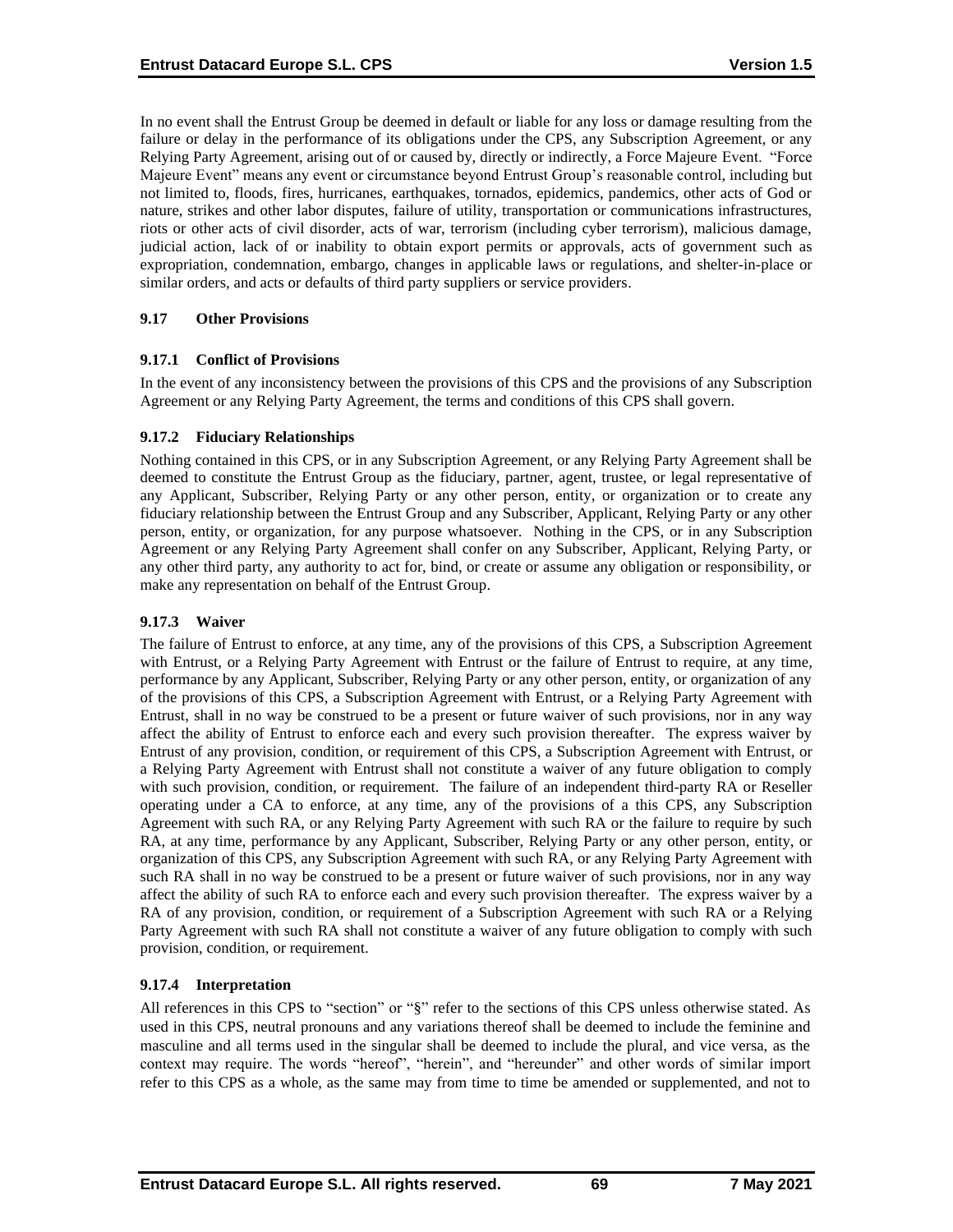any subdivision contained in this CPS. The word "including" when used herein is not intended to be exclusive and means "including, without limitation".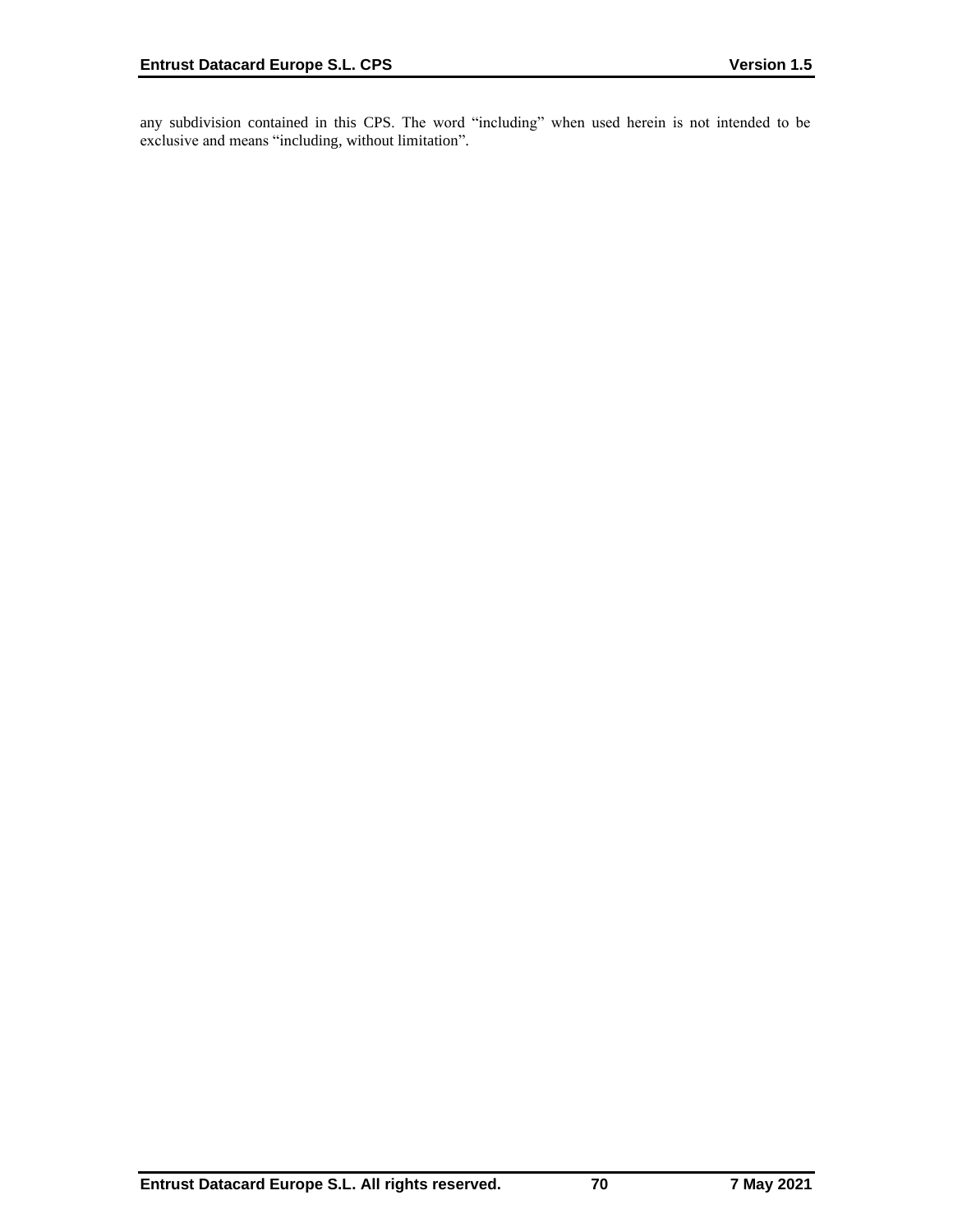# **Appendix A – Certificate Profiles**

## **Root Certificate**

| <b>Root Certificate Field</b>   | <b>Critical</b><br><b>Extension</b> | <b>Content</b>                                                 |
|---------------------------------|-------------------------------------|----------------------------------------------------------------|
| <i>Issuer</i>                   |                                     | Must match subject                                             |
| Subject                         |                                     | Must contain country Name, organization Name and<br>commonName |
| Extension: subjectKeyIdentifier | Not critical                        | 160-bit SHA-1 hash of subjectPublicKey per RFC<br>5280         |
| Extension: basicConstraints     | Critical                            | cA is TRUE; pathLenConstraint is not present                   |
| Extension: keyUsage             | Critical                            | key Certsign and cRLSign bits are set                          |

## **Subordinate CA Certificate**

| Field                             | <b>Critical</b><br><b>Extension</b> | <b>Content</b>                                                                                                                                                                                                                            |
|-----------------------------------|-------------------------------------|-------------------------------------------------------------------------------------------------------------------------------------------------------------------------------------------------------------------------------------------|
| Validity: notAfter                |                                     | Not later than the notAfter of the signing certificate                                                                                                                                                                                    |
| Subject                           |                                     | Must contain countryName, organizationName and<br>commonName and may contain<br>organizationIdentifier                                                                                                                                    |
| Extension: subjectKeyIdentifier   | Not critical                        | 160-bit SHA-1 hash of subjectPublicKey per RFC<br>5280                                                                                                                                                                                    |
| Extension: authorityKeyIdentifier | Not critical                        | Matches subject KeyIdentifier of signing certificate                                                                                                                                                                                      |
| Extension: certificatePolicies    | Not critical                        | Must contain at least one set of policyInformation<br>containing at least a policyIdentifier                                                                                                                                              |
| Extension: basicConstraints       | Critical                            | cA is TRUE                                                                                                                                                                                                                                |
| Extension: keyUsage               | Critical                            | keyCertsign and cRLSign bits are set                                                                                                                                                                                                      |
| Extension: extKeyUsage            | Not critical                        | Must be present when associated with public trust<br>roots                                                                                                                                                                                |
| Extension: authorityInfoAccess    | Not critical                        | Must contain one AccessDescription with an<br>accessMethod of caIssuers and a Location of type<br>uniformResourceIdentifier and one<br>AccessDescription with an accessMethod of ocsp and<br>a Location of type uniformResourceIdentifier |
| Extension: cRLDistributionPoints  | Not critical                        | Must have at least one DistributionPoint containing a<br>fullName of type uniformResourceIdentifier                                                                                                                                       |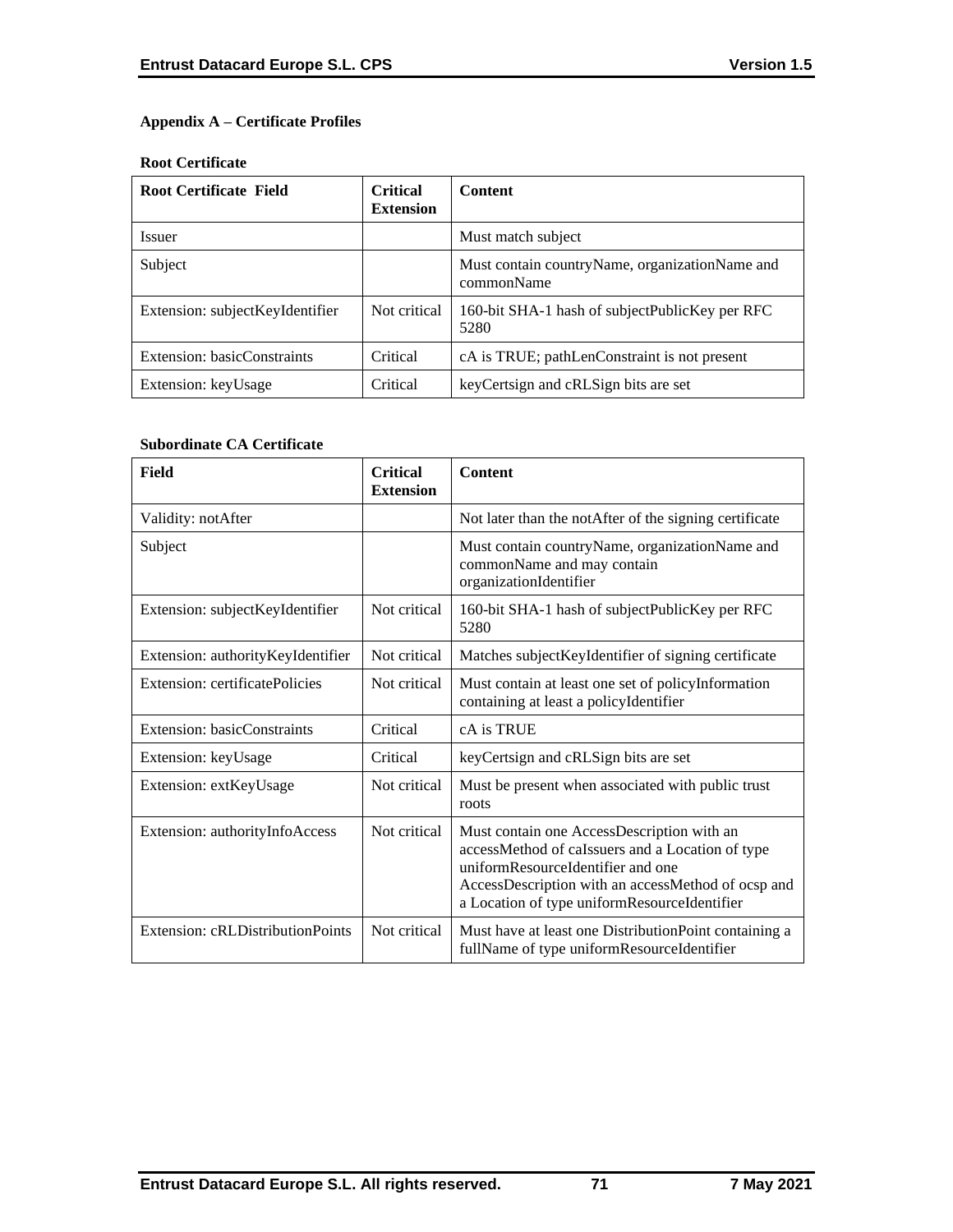# **eIDAS Qualified Signature Certificate**

| <b>Field</b>                |                 | <b>Value</b>                                                                                 |
|-----------------------------|-----------------|----------------------------------------------------------------------------------------------|
| Attributes                  |                 |                                                                                              |
| Version                     |                 | V <sub>3</sub>                                                                               |
| Serial Number               |                 | Unique number with 64-bit entropy                                                            |
| <b>Issuer Signature</b>     |                 | $sha-256$                                                                                    |
| Algorithm                   |                 |                                                                                              |
| <b>Issuer DN</b>            |                 | $CN =$ Entrust Certification Authority – ES QSig1                                            |
|                             |                 | OrganizationIdentifier = VATES-B81188047                                                     |
|                             |                 | $O =$ Entrust Datacard Europe, S.L.                                                          |
|                             |                 | $C = ES$                                                                                     |
| <b>Validity Period</b>      |                 | notBefore and notAfter are specified                                                         |
|                             |                 | $\leq$ 3 years                                                                               |
| Subject DN                  |                 | $CN =$ < common name which is commonly used by the                                           |
|                             |                 | subject to represent itself><br>serialNumber $(2.5.4.5)$ = $\langle$ unique number $\rangle$ |
|                             |                 | givenName $(2.5.4.42) = \langle$ validated first name>                                       |
|                             |                 | surname $(2.5.4.4) = \text{{{-}zalidated surname}}$                                          |
|                             |                 | $OU = corganization unit of subscripter > (optional)$                                        |
|                             |                 | $O = \frac{1}{2}$ legal name of subscriber                                                   |
|                             |                 | $L =$ <locality of="" subscriber=""> (optional)</locality>                                   |
|                             |                 | $S = \text{state or province of subscriber} > \text{(optional)}$                             |
|                             |                 | $C = \langle$ country of subscriber>                                                         |
| Subject Public Key Info     |                 | 2048, 3072 or 4096-bit RSA key modulus                                                       |
|                             |                 | rsaEncryption {1.2.840.113549.1.1.1}                                                         |
| <b>Extension</b>            | <b>Critical</b> | <b>Value</b>                                                                                 |
| Authority Key Identifier    | N <sub>o</sub>  | Hash of the CA public key                                                                    |
| Subject Key Identifier      | N <sub>o</sub>  | Hash of the subjectPublicKey in this certificate                                             |
| Key Usage                   | Yes             | nonRepudiation, digitalSignature                                                             |
| <b>Extended Key Usage</b>   | N <sub>o</sub>  | Document Signing (1.3.6.1.4.1.311.10.3.12)                                                   |
|                             |                 | Adobe Authentic Documents Trust (1.2.840.113583.1.1.5)                                       |
| <b>Certificate Policies</b> | N <sub>o</sub>  | [1]Certificate Policy:                                                                       |
|                             |                 | Policy Identifier= 2.16.840.1.114028.10.1.12.0                                               |
|                             |                 | [1,1] Policy Qualifier Info:                                                                 |
|                             |                 | Policy Qualifier Id=CPS                                                                      |
|                             |                 | Qualifier: https://www.entrust.net/rpa                                                       |
|                             |                 | [2] Certificate Policy:<br>Policy Identifier=0.4.0.194112.1.0                                |
|                             |                 | [3]Certificate Policy:                                                                       |
|                             |                 | Policy Identifier=2.16.840.1.114028.10.1.6                                                   |
| <b>Basic Constraints</b>    | Yes             | Subject Type = End Entity                                                                    |
|                             |                 | Path Length Constraint = None                                                                |
| Authority Information       |                 | [1] Authority Info Access                                                                    |
| Access                      |                 | Access Method = On-line Certificate Status Protocol                                          |
|                             |                 | (1.3.6.1.5.5.7.48.1)                                                                         |
|                             |                 | Alternative Name: uri=http://ocsp.entrust.net                                                |
|                             |                 | [2] Authority Info Access                                                                    |
|                             |                 | Access Method=Certification Authority Issuer                                                 |
|                             |                 | (1.3.6.1.5.5.7.48.2)                                                                         |
|                             |                 | Alternative Name: URL= http://aia.entrust.net/esqsig1-                                       |
|                             |                 | g4.cer                                                                                       |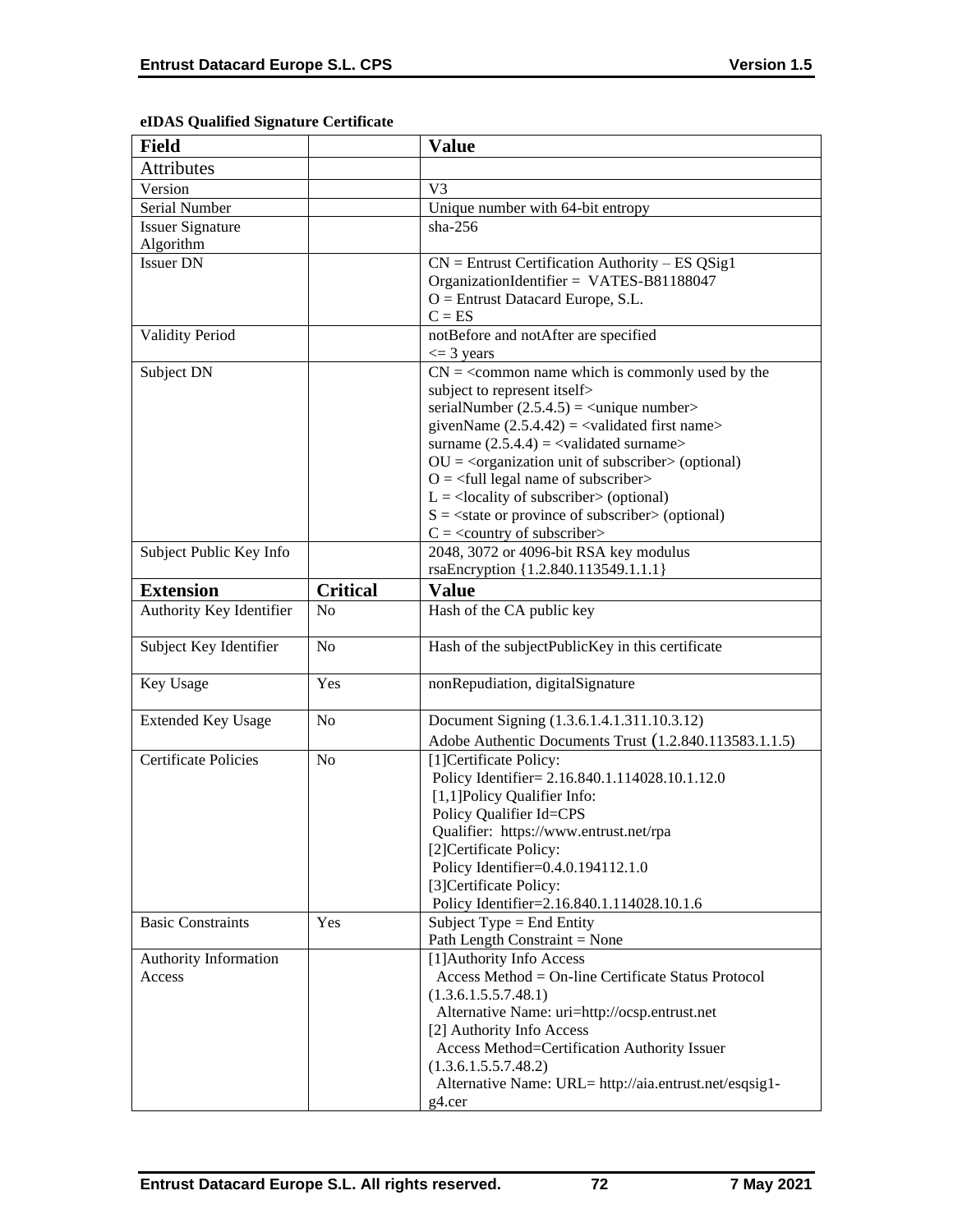| <b>CRL</b> Distribution Points                   | No              | uri: http://crl.entrust.net/esqsig1ca.crl                                                                                                                                               |
|--------------------------------------------------|-----------------|-----------------------------------------------------------------------------------------------------------------------------------------------------------------------------------------|
| Archive Rev Info<br>(1.2.840.113583.1.1.9.2)     | N <sub>0</sub>  | 30 03 02 01 01                                                                                                                                                                          |
| Time-stamp<br>(1.2.840.113583.1.1.9.1)           | N <sub>0</sub>  | $URI = \frac{http://timestamp.entrust.net/TSS/RFC3161sha2TS}{$<br>Authentication = Not Required                                                                                         |
| qcStatements                                     | <b>Critical</b> | <b>Value</b>                                                                                                                                                                            |
| id-etsi-qcs-<br>QcCompliance<br>(0.4.0.1862.1.1) | N <sub>0</sub>  | id-etsi-qcs-1 $(0.4.0.1862.1.1)$<br>esi4-qcStatement-1: Claim that the certificate is an EU<br>Qualified Certificate in accordance with Regulation EU No<br>910/2014                    |
| id-etsi-qcs-QcType<br>(0.4.0.1862.1.6)           | N <sub>0</sub>  | id-etsi-qcs-6 (0.4.0.1862.1.6)<br>esi4-qcStatement-6 : Type of certificate<br>id-etsi-qcs-QcType $1 =$ Certificate for electronic signatures<br>as defined in Regulation EU No 910/2014 |
| id-etsi-qcs-QcPDS<br>(0.4.0.1862.1.5)            | N <sub>0</sub>  | id-etsi-qcs-5 (0.4.0.1862.1.5)<br>URL= http://www.entrust.net/rpa<br>Language $=$ en                                                                                                    |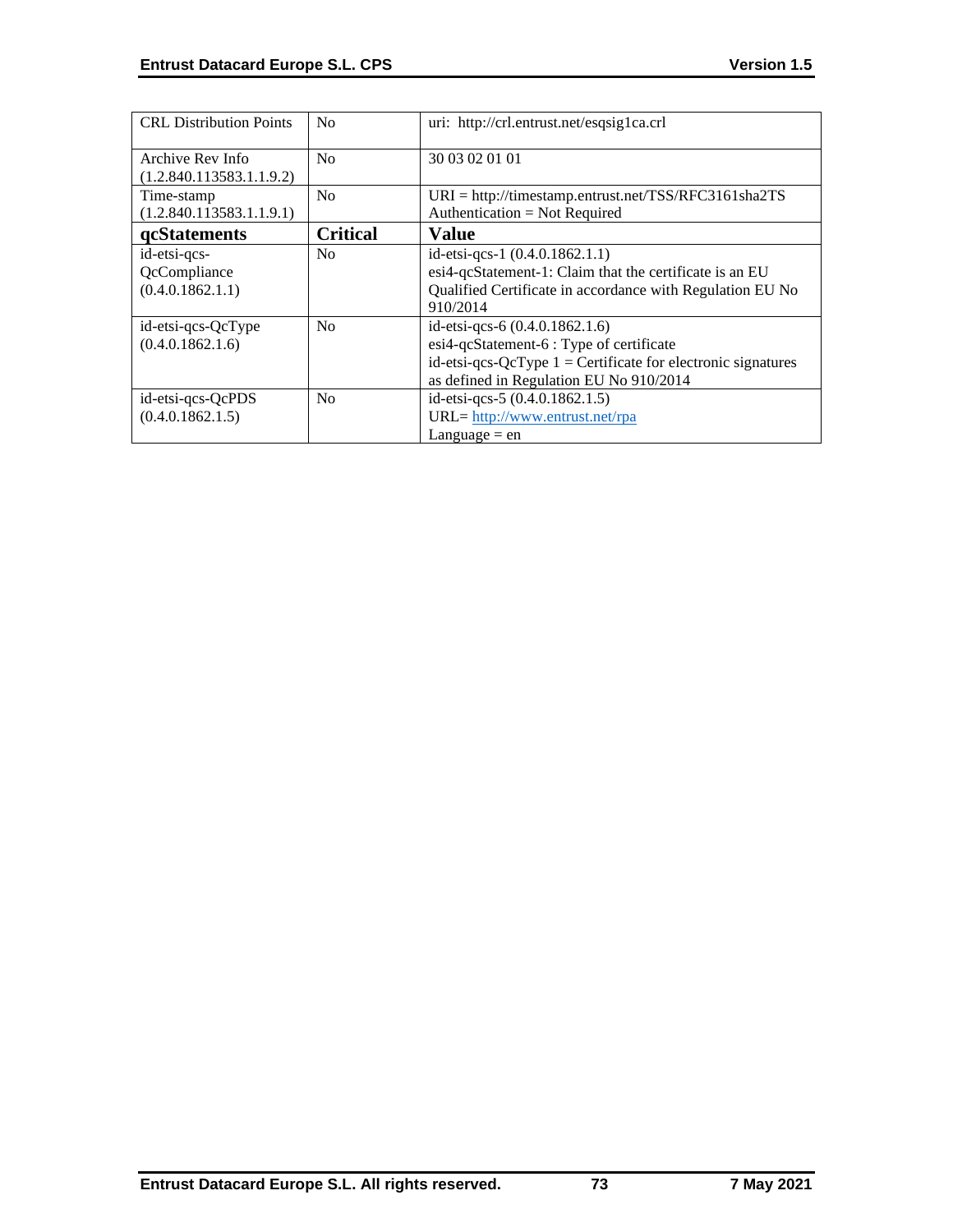# **eIDAS Qualified Seal Certificate**

| <b>Field</b>                   |                 | <b>Value</b>                                                                                         |
|--------------------------------|-----------------|------------------------------------------------------------------------------------------------------|
| <b>Attributes</b>              |                 |                                                                                                      |
| Version                        |                 | V <sub>3</sub>                                                                                       |
| Serial Number                  |                 | Unique number to PKI domain                                                                          |
| <b>Issuer Signature</b>        |                 | $sha-256$                                                                                            |
| Algorithm                      |                 |                                                                                                      |
| <b>Issuer DN</b>               |                 | $CN =$ Entrust Certification Authority – ES QSeal1<br>OrganizationIdentifier = VATES-B81188047       |
|                                |                 | $O =$ Entrust Datacard Europe, S.L.                                                                  |
|                                |                 | $C = ES$                                                                                             |
| <b>Validity Period</b>         |                 | notBefore and notAfter are specified<br>$\leq$ 3 years                                               |
| Subject DN                     |                 | $CN = \s<$ common name which is commonly used by the                                                 |
|                                |                 | subject to represent itself>                                                                         |
|                                |                 | $OU =$ < $c$ rganization unit of subscriber > (optional)                                             |
|                                |                 | $OrgID = <$ organization identifier>                                                                 |
|                                |                 | $O = \frac{1}{2}$ legal name of subscriber                                                           |
|                                |                 | $L =$ <locality of="" subscriber=""> (optional)</locality>                                           |
|                                |                 | $S = \text{state}$ or province of subscriber > (optional)                                            |
|                                |                 | $C = \langle$ country of subscriber>                                                                 |
| Subject Public Key Info        |                 | 2048, 3072 or 4096-bit RSA key modulus                                                               |
|                                |                 | rsaEncryption {1.2.840.113549.1.1.1}                                                                 |
| <b>Extension</b>               | <b>Critical</b> | <b>Value</b>                                                                                         |
| Authority Key Identifier       | N <sub>o</sub>  | Hash of the CA public key                                                                            |
| Subject Key Identifier         | N <sub>o</sub>  | Hash of the subjectPublicKey in this certificate                                                     |
| Key Usage                      | Yes             | Non Repudiation                                                                                      |
| <b>Extended Key Usage</b>      |                 |                                                                                                      |
|                                | N <sub>o</sub>  |                                                                                                      |
|                                |                 | Document Signing (1.3.6.1.4.1.311.10.3.12)<br>Adobe Authentic Documents Trust (1.2.840.113583.1.1.5) |
| <b>Certificate Policies</b>    | No              | [1] Certificate Policy:                                                                              |
|                                |                 | Policy Identifier= 2.16.840.1.114028.10.1.12.1                                                       |
|                                |                 | [1,1]Policy Qualifier Info:                                                                          |
|                                |                 | Policy Qualifier Id=CPS                                                                              |
|                                |                 | Qualifier: https://www.entrust.net/rpa                                                               |
|                                |                 | [2]Certificate Policy:                                                                               |
|                                |                 | Policy Identifier=0.4.0.194112.1.1                                                                   |
|                                |                 | [3] Certificate Policy:                                                                              |
|                                |                 | Policy Identifier=2.16.840.1.114028.10.1.6 (Optional)                                                |
| <b>Basic Constraints</b>       | N <sub>0</sub>  | Subject Type = End Entity                                                                            |
|                                |                 | Path Length Constraint = None                                                                        |
| Authority Information          |                 | [1] Authority Info Access                                                                            |
| Access                         |                 | Access Method = On-line Certificate Status Protocol                                                  |
|                                |                 | (1.3.6.1.5.5.7.48.1)                                                                                 |
|                                |                 | Alternative Name: uri=http://ocsp.entrust.net                                                        |
|                                |                 | [2] Authority Info Access                                                                            |
|                                |                 | Access Method=Certification Authority Issuer                                                         |
|                                |                 | (1.3.6.1.5.5.7.48.2)                                                                                 |
|                                |                 | Alternative Name: URL= http://aia.entrust.net/esqseal1-                                              |
| <b>CRL Distribution Points</b> | N <sub>o</sub>  | g4.cer<br>uri: http://crl.entrust.net/esqseal1ca.crl                                                 |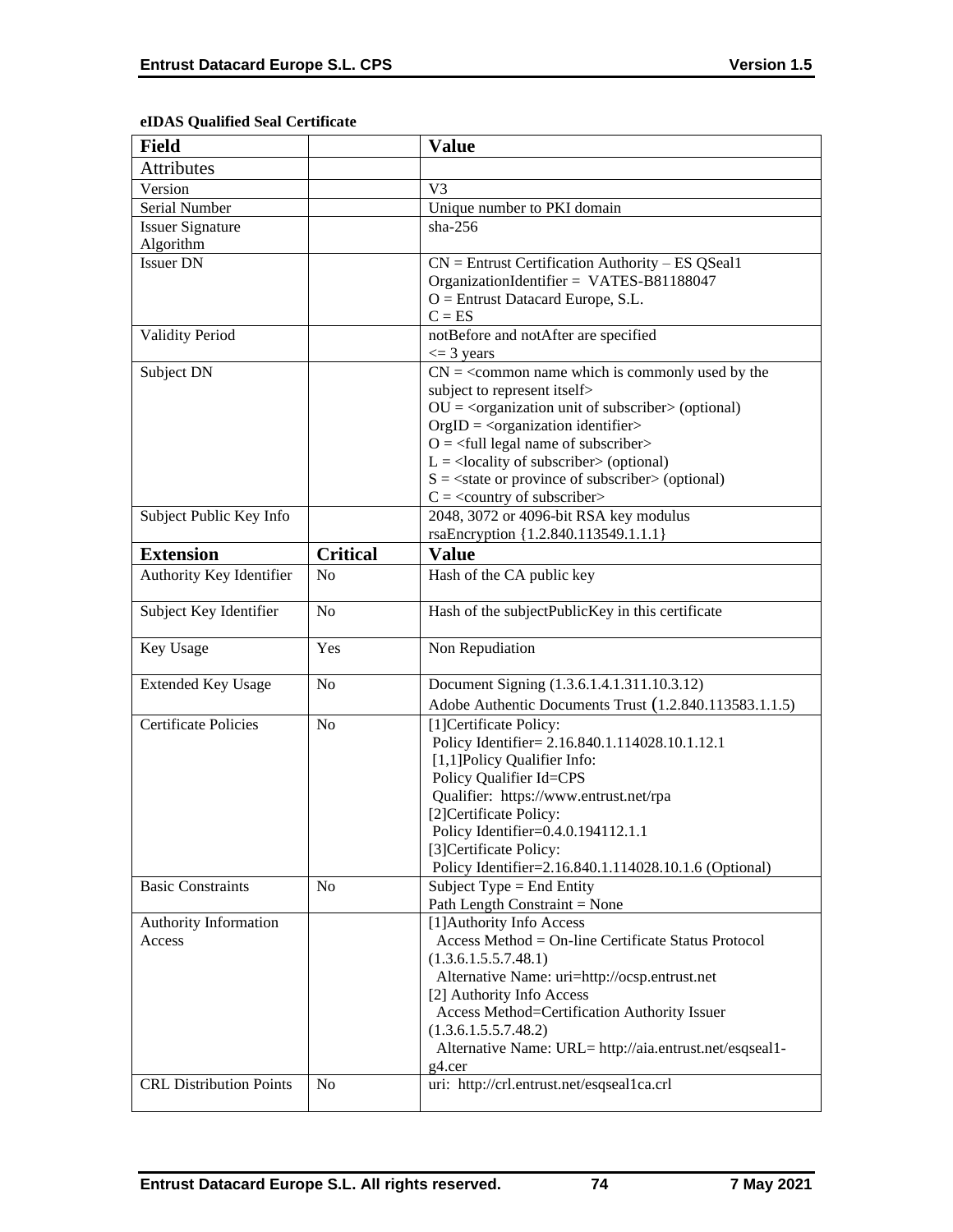| <b>qcStatements</b> | <b>Critical</b> | <b>Value</b>                                                 |
|---------------------|-----------------|--------------------------------------------------------------|
| id-etsi-qcs-        | N <sub>0</sub>  | id-etsi-qcs-1 (0.4.0.1862.1.1)                               |
| QcCompliance        |                 | esi4-qcStatement-1: Claim that the certificate is an EU      |
| (0.4.0.1862.1.1)    |                 | Qualified Certificate in accordance with Regulation EU No    |
|                     |                 | 910/2014                                                     |
| id-etsi-qcs-QcType  | N <sub>0</sub>  | id-etsi-qcs-6 (0.4.0.1862.1.6)                               |
| (0.4.0.1862.1.6)    |                 | esi4-qcStatement-6 : Type of certificate                     |
|                     |                 | id-etsi-qcs-QcType $2$ = Certificate for electronic Seals as |
|                     |                 | defined in Regulation EU No 910/2014                         |
| id-etsi-qcs-QcPDS   | No              | id-etsi-qcs-5 (0.4.0.1862.1.5)                               |
| (0.4.0.1862.1.5)    |                 | URL= http://www.entrust.net/rpa                              |
|                     |                 | Language $=$ en                                              |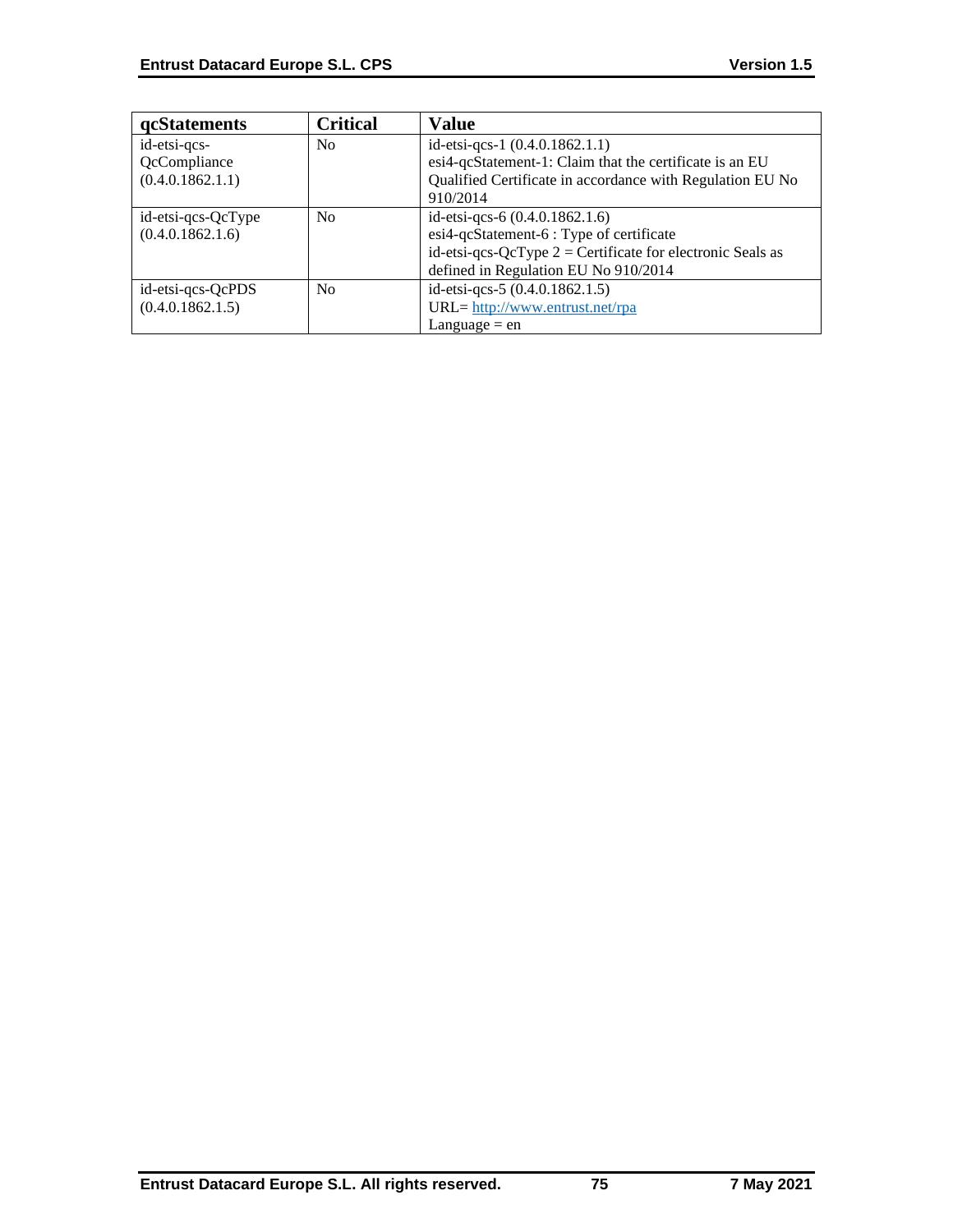# **PSD2 Qualified Seal Certificate**

| <b>Field</b>                    |                 | <b>Value</b>                                                                                                                                                                                                                                                                                                                                                                                                                                               |
|---------------------------------|-----------------|------------------------------------------------------------------------------------------------------------------------------------------------------------------------------------------------------------------------------------------------------------------------------------------------------------------------------------------------------------------------------------------------------------------------------------------------------------|
| <b>Attributes</b>               |                 |                                                                                                                                                                                                                                                                                                                                                                                                                                                            |
| Version                         |                 | V <sub>3</sub>                                                                                                                                                                                                                                                                                                                                                                                                                                             |
| Serial Number                   |                 | Unique number to PKI domain                                                                                                                                                                                                                                                                                                                                                                                                                                |
| <b>Issuer Signature</b>         |                 | $sha-256$                                                                                                                                                                                                                                                                                                                                                                                                                                                  |
| Algorithm                       |                 |                                                                                                                                                                                                                                                                                                                                                                                                                                                            |
| <b>Issuer DN</b>                |                 | $CN =$ Entrust Certification Authority – ES QSeal1<br>OrganizationIdentifier = VATES-B81188047<br>$O =$ Entrust Datacard Europe, S.L.<br>$C = ES$                                                                                                                                                                                                                                                                                                          |
| <b>Validity Period</b>          |                 | notBefore and notAfter are specified<br>$\leq$ 3 years                                                                                                                                                                                                                                                                                                                                                                                                     |
| Subject DN                      |                 | $CN = \s<$ common name which is commonly used by the<br>subject to represent itself><br>$OU = coequation unit of subscripts (optional)$<br>$OrgID = <$ organization identifier><br>$O = \left\langle \text{full legal name of subscripter} \right\rangle$<br>$L =$ <locality of="" subscriber=""> (optional)<br/><math>S = \text{state}</math> or province of subscriber &gt; (optional)<br/><math>C = \langle</math> country of subscriber&gt;</locality> |
| Subject Public Key Info         |                 | 2048, 3072 or 4096-bit RSA key modulus<br>rsaEncryption {1.2.840.113549.1.1.1}                                                                                                                                                                                                                                                                                                                                                                             |
| <b>Extension</b>                | <b>Critical</b> | <b>Value</b>                                                                                                                                                                                                                                                                                                                                                                                                                                               |
| Authority Key Identifier        | N <sub>o</sub>  | Hash of the CA public key                                                                                                                                                                                                                                                                                                                                                                                                                                  |
| Subject Key Identifier          | N <sub>o</sub>  | Hash of the subjectPublicKey in this certificate                                                                                                                                                                                                                                                                                                                                                                                                           |
| Key Usage                       | Yes             | Non Repudiation                                                                                                                                                                                                                                                                                                                                                                                                                                            |
| <b>Extended Key Usage</b>       | N <sub>o</sub>  | Document Signing (1.3.6.1.4.1.311.10.3.12)<br>Adobe Authentic Documents Trust (1.2.840.113583.1.1.5)                                                                                                                                                                                                                                                                                                                                                       |
| <b>Certificate Policies</b>     | N <sub>o</sub>  | [1]Certificate Policy:<br>Policy Identifier= 2.16.840.1.114028.10.1.12.5<br>[1,1] Policy Qualifier Info:<br>Policy Qualifier Id=CPS<br>Qualifier: https://www.entrust.net/rpa<br>[2]Certificate Policy:<br>Policy Identifier=0.4.0.194112.1.1                                                                                                                                                                                                              |
| <b>Basic Constraints</b>        | N <sub>0</sub>  | Subject Type = End Entity<br>Path Length Constraint = None                                                                                                                                                                                                                                                                                                                                                                                                 |
| Authority Information<br>Access |                 | [1] Authority Info Access<br>Access Method = On-line Certificate Status Protocol<br>(1.3.6.1.5.5.7.48.1)<br>Alternative Name: uri=http://ocsp.entrust.net<br>[2] Authority Info Access<br>Access Method=Certification Authority Issuer<br>(1.3.6.1.5.5.7.48.2)<br>Alternative Name: URL= http://aia.entrust.net/esqseal1-<br>g4.cer                                                                                                                        |
| <b>CRL Distribution Points</b>  | N <sub>o</sub>  | uri: http://crl.entrust.net/esqseal1ca.crl                                                                                                                                                                                                                                                                                                                                                                                                                 |
| qcStatements                    | <b>Critical</b> | <b>Value</b>                                                                                                                                                                                                                                                                                                                                                                                                                                               |
| id-etsi-qcs-                    | N <sub>0</sub>  | id-etsi-qcs-1 (0.4.0.1862.1.1)                                                                                                                                                                                                                                                                                                                                                                                                                             |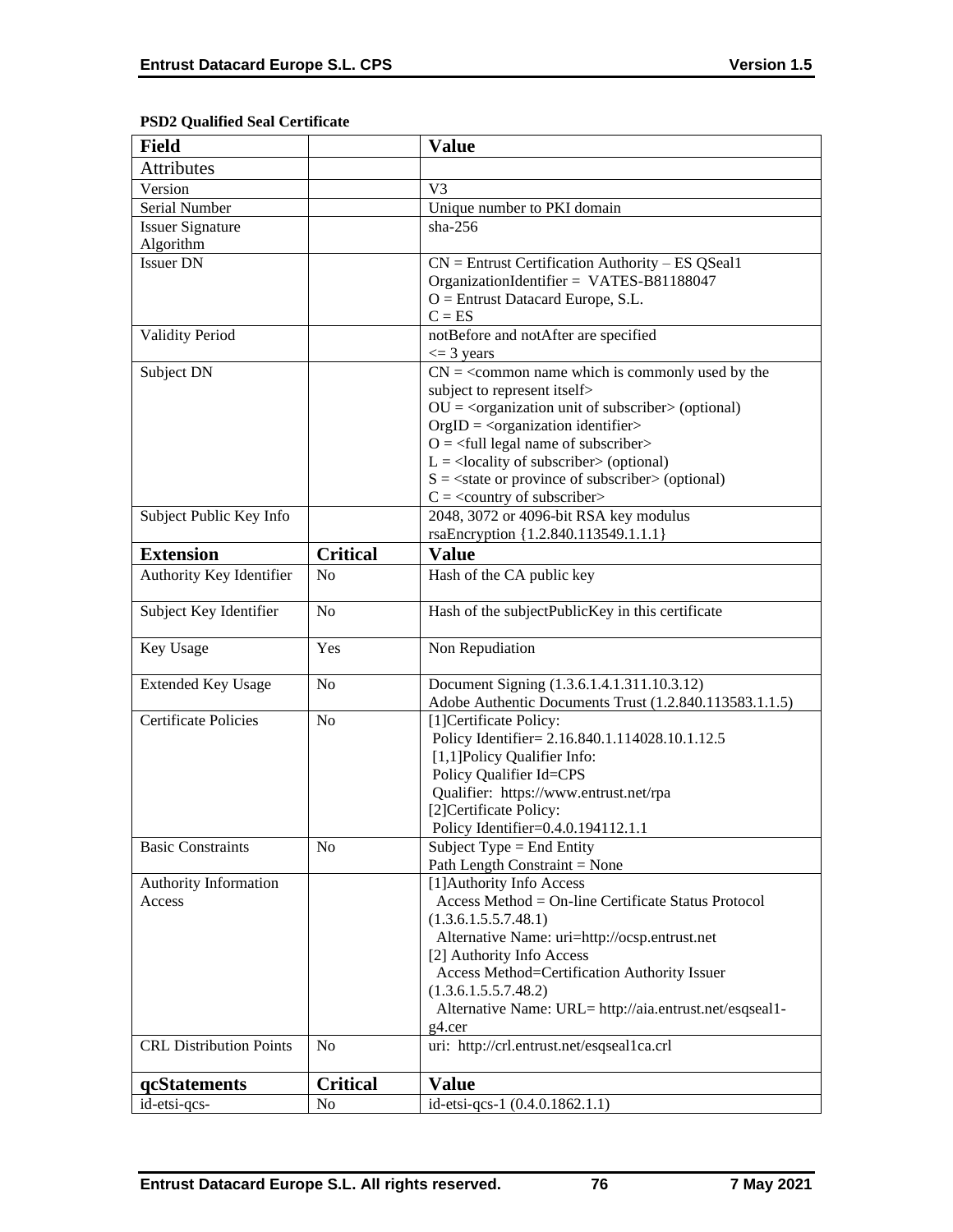| QcCompliance<br>(0.4.0.1862.1.1)            |                | esi4-qcStatement-1: Claim that the certificate is an EU<br>Qualified Certificate in accordance with Regulation EU No<br>910/2014                                                   |
|---------------------------------------------|----------------|------------------------------------------------------------------------------------------------------------------------------------------------------------------------------------|
| id-etsi-qcs-QcType<br>(0.4.0.1862.1.6)      | No             | id-etsi-qcs-6 (0.4.0.1862.1.6)<br>esi4-qcStatement-6 : Type of certificate<br>id-etsi-qcs-QcType $2$ = Certificate for electronic Seals as<br>defined in Regulation EU No 910/2014 |
| id-etsi-qcs-QcPDS<br>(0.4.0.1862.1.5)       | No             | id-etsi-qcs-5 (0.4.0.1862.1.5)<br>$URL = \frac{http://www.entrust.net/rpa}{}$<br>$L$ anguage = $EN$                                                                                |
| id-etsi-psd2-qcStatement<br>(0.4.0.19495.2) | N <sub>0</sub> | (ONLY for PSD2 per ETSI TS 119 495, 5.1)<br>$PSD2QcType ::= SEQUENCE$<br>rolesOfPSP<br>RolesOfPSO,<br>nCAName<br>NCAName,<br>nCAId<br>NCAId                                        |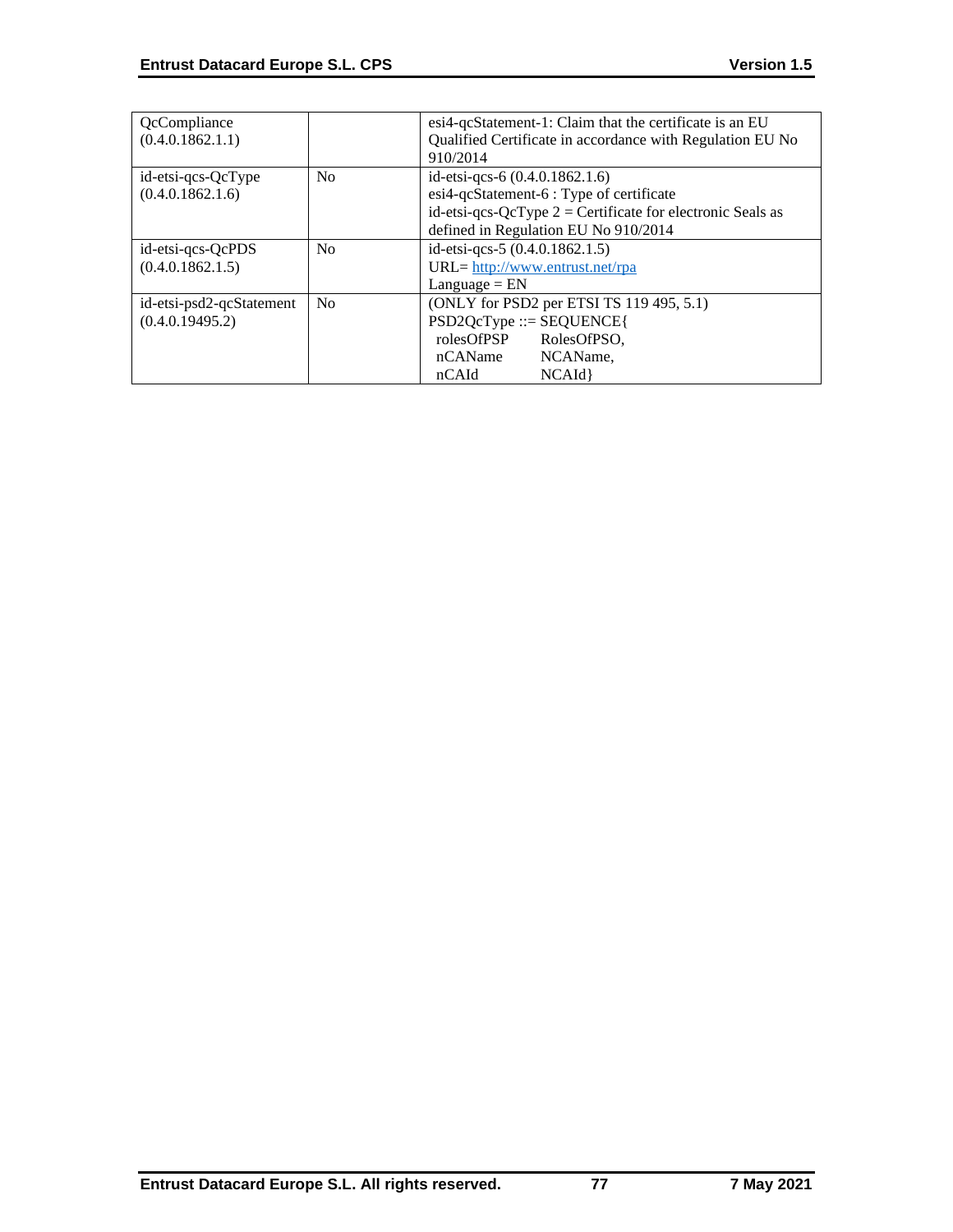| Field                       |                 | <b>Value</b>                                                                                        |
|-----------------------------|-----------------|-----------------------------------------------------------------------------------------------------|
| Attributes                  |                 |                                                                                                     |
| Version                     |                 | V <sub>3</sub>                                                                                      |
| Serial Number               |                 | Unique number to PKI domain                                                                         |
| <b>Issuer Signature</b>     |                 | $sha-256$                                                                                           |
| Algorithm                   |                 |                                                                                                     |
| <b>Issuer DN</b>            |                 | $CN =$ Entrust Certification Authority – QTSP1                                                      |
|                             |                 | OrganizationIdentifier = VATES-B81188047                                                            |
|                             |                 | $O =$ Entrust Datacard Europe, S.L.                                                                 |
|                             |                 | $C = ES$                                                                                            |
| <b>Validity Period</b>      |                 | notBefore and notAfter are specified                                                                |
| Subject DN                  |                 | $CN = <$ DNS name of secure server>                                                                 |
|                             |                 |                                                                                                     |
|                             |                 | serialNumber= <registration number="" of="" subscriber=""></registration>                           |
|                             |                 | businessCategory= <ev business="" category=""></ev>                                                 |
|                             |                 | $OU = coganization unit of subscripts (optional)$                                                   |
|                             |                 | $O = \frac{1}{2}$ legal name of subscriber                                                          |
|                             |                 | jurisdictionOfIncorporationLocalityName (if applicable) =                                           |
|                             |                 | <jurisdiction incorporation="" locality="" of="" of<="" or="" registration="" td=""></jurisdiction> |
|                             |                 | subscriber>                                                                                         |
|                             |                 | jurisdicationOfIncorporationStateOrProvinceName (if                                                 |
|                             |                 | $applicable) =$ invisible $i$ applicable) = $\langle$ square space of registration or incorporation |
|                             |                 | state or province of subscriber>                                                                    |
|                             |                 | jurisdicationOfIncorporationCountry = $\le$ jurisdiction of                                         |
|                             |                 | registration or incorporation country of subscriber>                                                |
|                             |                 | $L =$ <locality of="" subscriber=""> (optional)</locality>                                          |
|                             |                 | $S = \text{state}$ or province of subscriber $\text{in}$ (if applicable)                            |
|                             |                 | $C = \langle$ country of subscriber>                                                                |
| Subject Public Key Info     |                 | 2048, 3072 or 4096-bit RSA key modulus                                                              |
|                             |                 | rsaEncryption {1.2.840.113549.1.1.1}                                                                |
| <b>Extension</b>            | <b>Critical</b> | <b>Value</b>                                                                                        |
| Authority Key Identifier    | No              | Hash of the CA public key                                                                           |
| Subject Key Identifier      | No              | Hash of the subjectPublicKey in this certificate                                                    |
| Subject Alternative         | N <sub>o</sub>  | $DNS$ name(s) of secure server                                                                      |
| Name                        |                 |                                                                                                     |
| Certificate Transparency    | No              | (1.3.6.1.4.1.11129.2.4.2) MAY include two or more                                                   |
|                             |                 | Certificate Transparency proofs from approved CT Logs                                               |
| Key Usage                   | Yes             | Digital Signature                                                                                   |
|                             |                 | Key Encipherment                                                                                    |
| <b>Extended Key Usage</b>   | No              | Server Authentication (1.3.6.1.5.5.7.3.1)                                                           |
|                             |                 | Client Authentication (1.3.6.1.5.5.7.3.2)                                                           |
| <b>Certificate Policies</b> | No              | [1] Certificate Policy:                                                                             |
|                             |                 | Policy Identifier= 2.16.840.1.114028.10.1.12.4                                                      |
|                             |                 | [1,1] Policy Qualifier Info:                                                                        |
|                             |                 | Policy Qualifier Id=CPS                                                                             |
|                             |                 | Qualifier: http://www.entrust.net/rpa                                                               |
|                             |                 | [2] Certificate Policy:                                                                             |
|                             |                 | Policy Identifier=0.4.0.194112.1.4                                                                  |
|                             |                 |                                                                                                     |
|                             |                 | [3] Certificate Policy:                                                                             |
|                             |                 | Policy Identifier=2.16.840.1.114028.10.1.2                                                          |
|                             |                 | [4] Certificate Policy:                                                                             |
|                             |                 | Policy Identifier=2.23.140.1.1                                                                      |

# **eIDAS Qualified Web Authentication Certificate**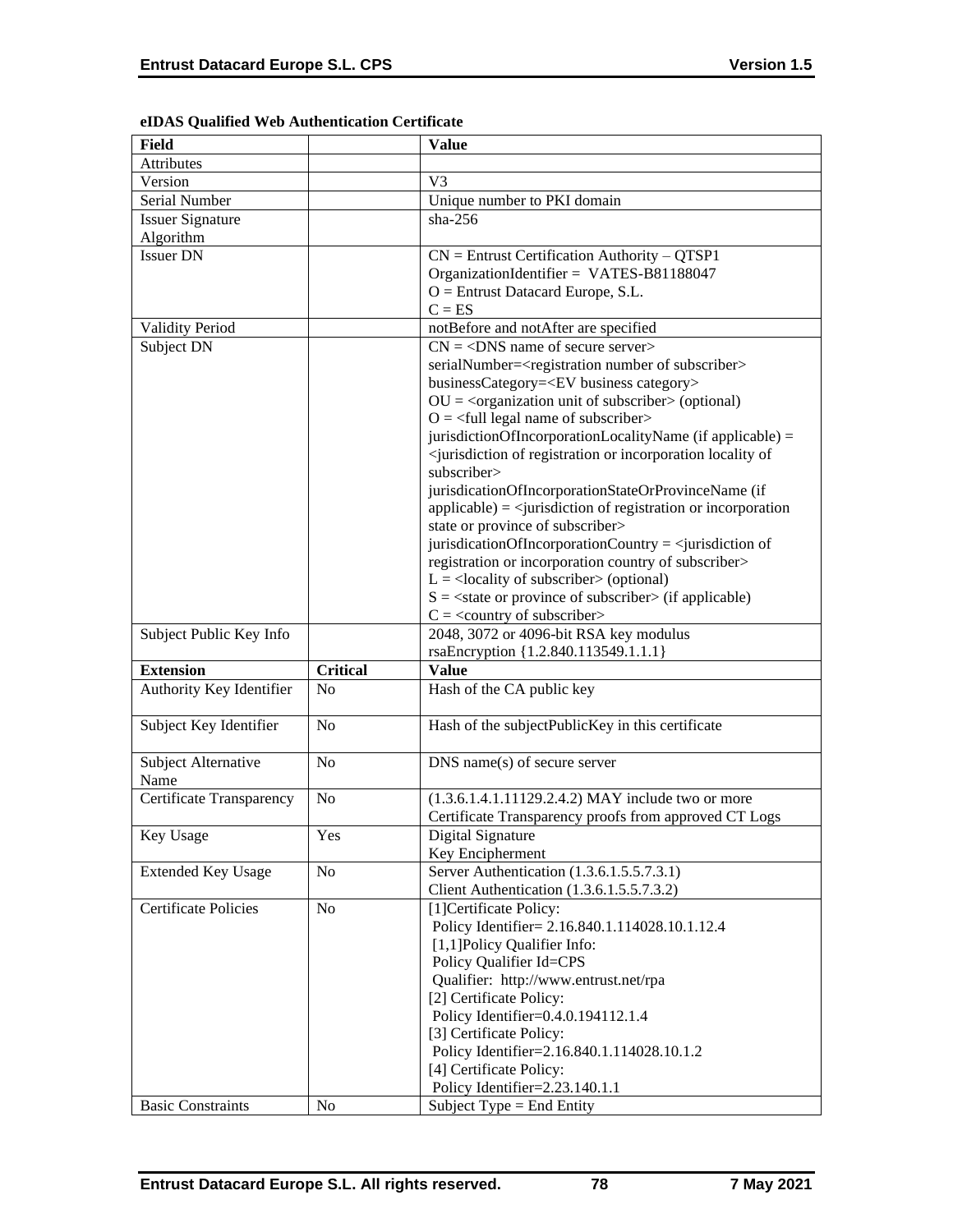|                                |                 | Path Length Constraint = None                                   |
|--------------------------------|-----------------|-----------------------------------------------------------------|
| Authority Information          |                 | Access Method = $On$ -line Certificate Status Protocol          |
| Access                         |                 | (1.3.6.1.5.5.7.48.1)                                            |
|                                |                 | Alternative Name: URL=http://ocsp.entrust.net                   |
|                                |                 | Access Method=Certification Authority Issuer<br>$\bullet$       |
|                                |                 | (1.3.6.1.5.5.7.48.2)                                            |
|                                |                 | Alternative Name: URL= http://aia.entrust.net/qtsp1-            |
|                                |                 | chain256.cer                                                    |
| <b>CRL Distribution Points</b> | N <sub>o</sub>  | uri: http://crl.entrust.net/qtsp1.crl                           |
|                                |                 |                                                                 |
| qcStatements                   | <b>Critical</b> | <b>Value</b>                                                    |
| id-etsi-qcs-                   | N <sub>o</sub>  | id-etsi-qcs-1 $(0.4.0.1862.1.1)$                                |
| QcCompliance                   |                 | esi4-qcStatement-1: Claim that the certificate is an EU         |
|                                |                 | Qualified Certificate in accordance with Regulation EU No       |
|                                |                 | 910/2014                                                        |
| id-etsi-qcs-QcType             | N <sub>0</sub>  | id-etsi-qcs-6 (0.4.0.1862.1.6)                                  |
|                                |                 | esi4-qcStatement-6 : Type of certificate                        |
|                                |                 |                                                                 |
|                                |                 | Id-etsi-qct-web $(0.4.0.1862.1.6.3)$                            |
|                                |                 | id-etsi-qcs-QcType $3$ = Certificate for website authentication |
|                                |                 | as defined in Regulation EU No 910/2014                         |
| id-etsi-qcs-QcPDS              | N <sub>o</sub>  | id-etsi-qcs-5 (0.4.0.1862.1.5)                                  |
|                                |                 | $URL = http://www.entrust.net/rpa$                              |
|                                |                 | Language $=$ en                                                 |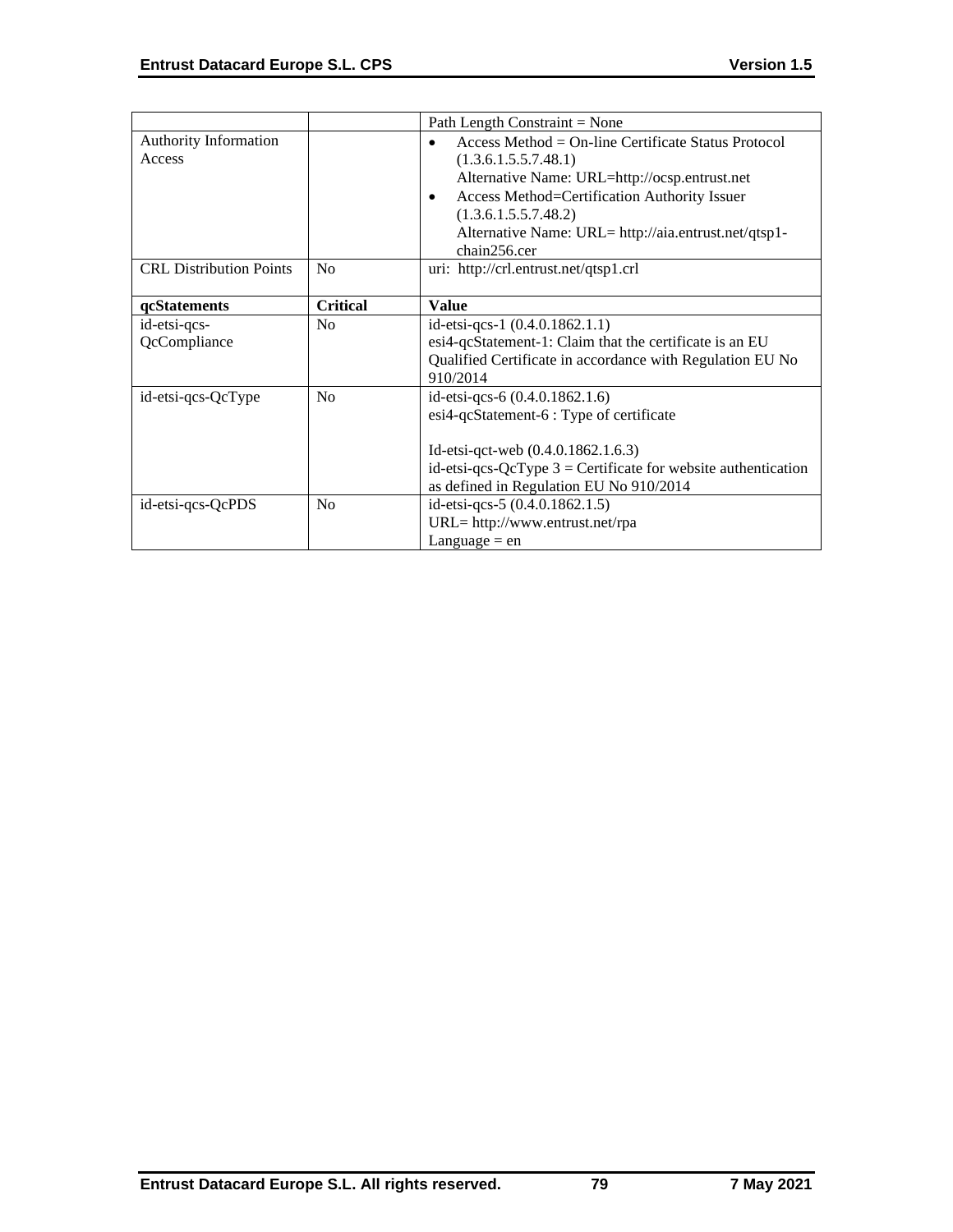| <b>Field</b>                    |                 | <b>Value</b>                                                                                        |
|---------------------------------|-----------------|-----------------------------------------------------------------------------------------------------|
| <b>Attributes</b>               |                 |                                                                                                     |
| Version                         |                 | V <sub>3</sub>                                                                                      |
| Serial Number                   |                 | Unique number to PKI domain                                                                         |
| <b>Issuer Signature</b>         |                 | $sha-256$                                                                                           |
| Algorithm                       |                 |                                                                                                     |
| <b>Issuer DN</b>                |                 | $CN =$ Entrust Certification Authority - QTSP1                                                      |
|                                 |                 | OrganizationIdentifier = VATES-B81188047                                                            |
|                                 |                 | $O =$ Entrust Datacard Europe, S.L.                                                                 |
|                                 |                 | $C = ES$                                                                                            |
| Validity Period                 |                 | notBefore and notAfter are specified                                                                |
| Subject DN                      |                 | $CN = <$ DNS name of secure server>                                                                 |
|                                 |                 | serialNumber= <registration number="" of="" subscriber=""></registration>                           |
|                                 |                 | businessCategory= <ev business="" category=""></ev>                                                 |
|                                 |                 | $OU = corganization unit of subscripter > (optional)$                                               |
|                                 |                 | OrgID $(2.23.140.3.1)$ = < Organization ID>                                                         |
|                                 |                 | $O = \frac{1}{2}$ legal name of subscriber                                                          |
|                                 |                 | organizationIdentifier = $\langle$ organization identifier assigned                                 |
|                                 |                 | by applicable NCA>                                                                                  |
|                                 |                 | <jurisdiction incorporation="" locality="" of="" of<="" or="" registration="" td=""></jurisdiction> |
|                                 |                 | subscriber>                                                                                         |
|                                 |                 | jurisdictionOfIncorporationLocalityName (if applicable) =                                           |
|                                 |                 | jurisdicationOfIncorporationStateOrProvinceName (if                                                 |
|                                 |                 | $applicable) = \langle$ invisible in of registration or incorporation                               |
|                                 |                 | state or province of subscriber>                                                                    |
|                                 |                 | jurisdicationOfIncorporationCountry = $\le$ jurisdiction of                                         |
|                                 |                 | registration or incorporation country of subscriber>                                                |
|                                 |                 | $L =$ <locality of="" subscriber=""> (optional)</locality>                                          |
|                                 |                 | $S = \text{state}$ or province of subscriber $\text{in}$ (if applicable)                            |
|                                 |                 | $C = \langle$ country of subscriber>                                                                |
| Subject Public Key Info         |                 | 2048, 3072 or 4096-bit RSA key modulus                                                              |
|                                 |                 | rsaEncryption {1.2.840.113549.1.1.1}                                                                |
| <b>Extension</b>                | <b>Critical</b> | <b>Value</b>                                                                                        |
| Authority Key Identifier        | No              | Hash of the CA public key                                                                           |
|                                 |                 |                                                                                                     |
| Subject Key Identifier          | N <sub>0</sub>  | Hash of the subjectPublicKey in this certificate                                                    |
|                                 |                 |                                                                                                     |
| <b>Subject Alternative Name</b> | No              | $DNS$ name $(s)$ of secure server                                                                   |
| Certificate Transparency        | No.             | $(1.3.6.1.4.1.11129.2.4.2)$ MAY include two or more                                                 |
|                                 |                 | Certificate Transparency proofs from approved CT Logs                                               |
| Key Usage                       | Yes             | Digital Signature                                                                                   |
|                                 |                 | Key Encipherment                                                                                    |
|                                 | N <sub>0</sub>  | Server Authentication (1.3.6.1.5.5.7.3.1)                                                           |
| <b>Extended Key Usage</b>       |                 |                                                                                                     |
|                                 |                 | Client Authentication (1.3.6.1.5.5.7.3.2)                                                           |
| <b>Certificate Policies</b>     | N <sub>0</sub>  | [1] Certificate Policy:                                                                             |
|                                 |                 | Policy Identifier= 2.16.840.1.114028.10.1.12.6                                                      |
|                                 |                 | [1,1]Policy Qualifier Info:                                                                         |
|                                 |                 | Policy Qualifier Id=CPS                                                                             |
|                                 |                 | Qualifier: http://www.entrust.net/rpa                                                               |
|                                 |                 | [2] Certificate Policy:                                                                             |
|                                 |                 | Policy Identifier=0.4.0.194112.1.4                                                                  |
|                                 |                 | [3] Certificate Policy                                                                              |
|                                 |                 | Policy identifier=2.16.840.1.114028.10.1.2                                                          |
|                                 |                 | [4] Certificate Policy:                                                                             |

# **PSD2 Qualified Web Authentication Certificate**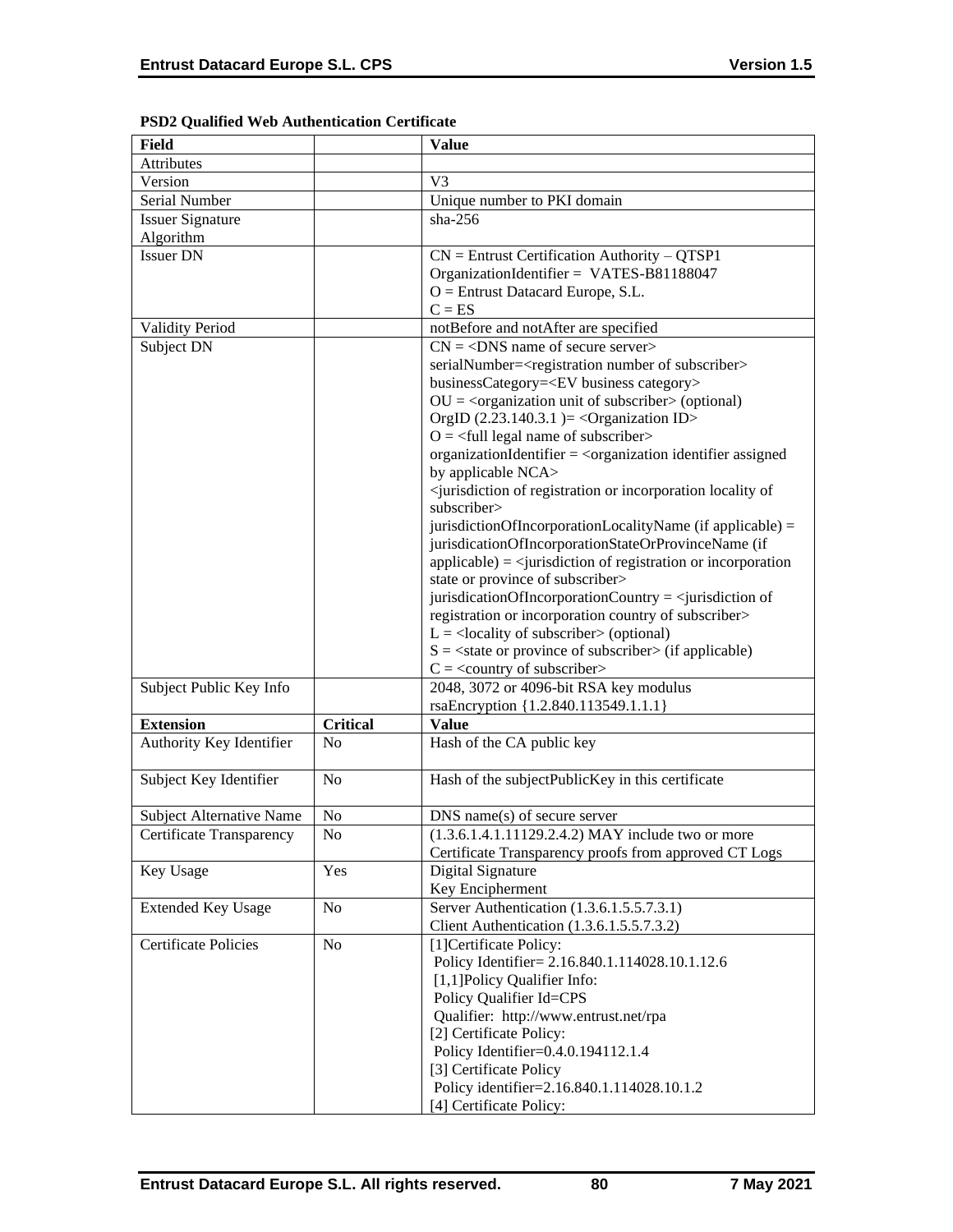|                                |                 | Policy Identifier=2.23.140.1.1                              |
|--------------------------------|-----------------|-------------------------------------------------------------|
|                                |                 | [5] Certificate Policy                                      |
|                                |                 | Policy Identifier=0.4.0.19495.3.1                           |
|                                |                 |                                                             |
| <b>Basic Constraints</b>       | N <sub>0</sub>  | Subject Type $=$ End Entity                                 |
|                                |                 | Path Length Constraint = None                               |
| <b>Authority Information</b>   |                 | Access Method = $On$ -line Certificate Status Protocol      |
| Access                         |                 | (1.3.6.1.5.5.7.48.1)                                        |
|                                |                 | Alternative Name: URL=http://ocsp.entrust.net               |
|                                |                 | Access Method=Certification Authority Issuer<br>$\bullet$   |
|                                |                 | (1.3.6.1.5.5.7.48.2)                                        |
|                                |                 | Alternative Name: URL= http://aia.entrust.net/qtsp1-        |
|                                |                 | chain256.cer                                                |
| <b>CRL Distribution Points</b> | N <sub>o</sub>  | uri: http://crl.entrust.net/qtsp1.crl                       |
| cabfOrganizationIdentifier     | N <sub>o</sub>  | $2.23.140.3.1 =$ Organization ID encoded in compliance with |
|                                |                 | the CAB Forum EV SSL Guidelines                             |
| qcStatements                   | <b>Critical</b> | <b>Value</b>                                                |
| id-etsi-qcs-QcCompliance       | No              | id-etsi-qcs-1 (0.4.0.1862.1.1)                              |
|                                |                 | esi4-qcStatement-1: Claim that the certificate is an EU     |
|                                |                 | Qualified Certificate in accordance with Regulation EU No   |
|                                |                 | 910/2014                                                    |
| id-etsi-qcs-QcType             | N <sub>o</sub>  | id-etsi-qcs-6 (0.4.0.1862.1.6)                              |
|                                |                 | esi4-qcStatement-6 : Type of certificate                    |
|                                |                 | Id-etsi-qct-web (0.4.0.1862.1.6.3)                          |
|                                |                 | id-etsi-qcs-QcType $3$ = Certificate for website            |
|                                |                 | authentication as defined in Regulation EU No 910/2014      |
| id-etsi-qcs-QcPDS              | N <sub>o</sub>  | id-etsi-qcs-5 (0.4.0.1862.1.5)                              |
|                                |                 | URL= http://www.entrust.net/rpa                             |
|                                |                 | Language $=$ en                                             |
| id-etsi-psd2-qcStatement       | N <sub>o</sub>  | Id-etsi-psd2-qcStatement (0.4.0.19495.2)                    |
|                                |                 | $PSD2QcType ::= SEQUENCE$                                   |
|                                |                 | rolesOfPSP RolesOfPSP,                                      |
|                                |                 | nCAName NCAName,                                            |
|                                |                 | nCAId NCAId }                                               |